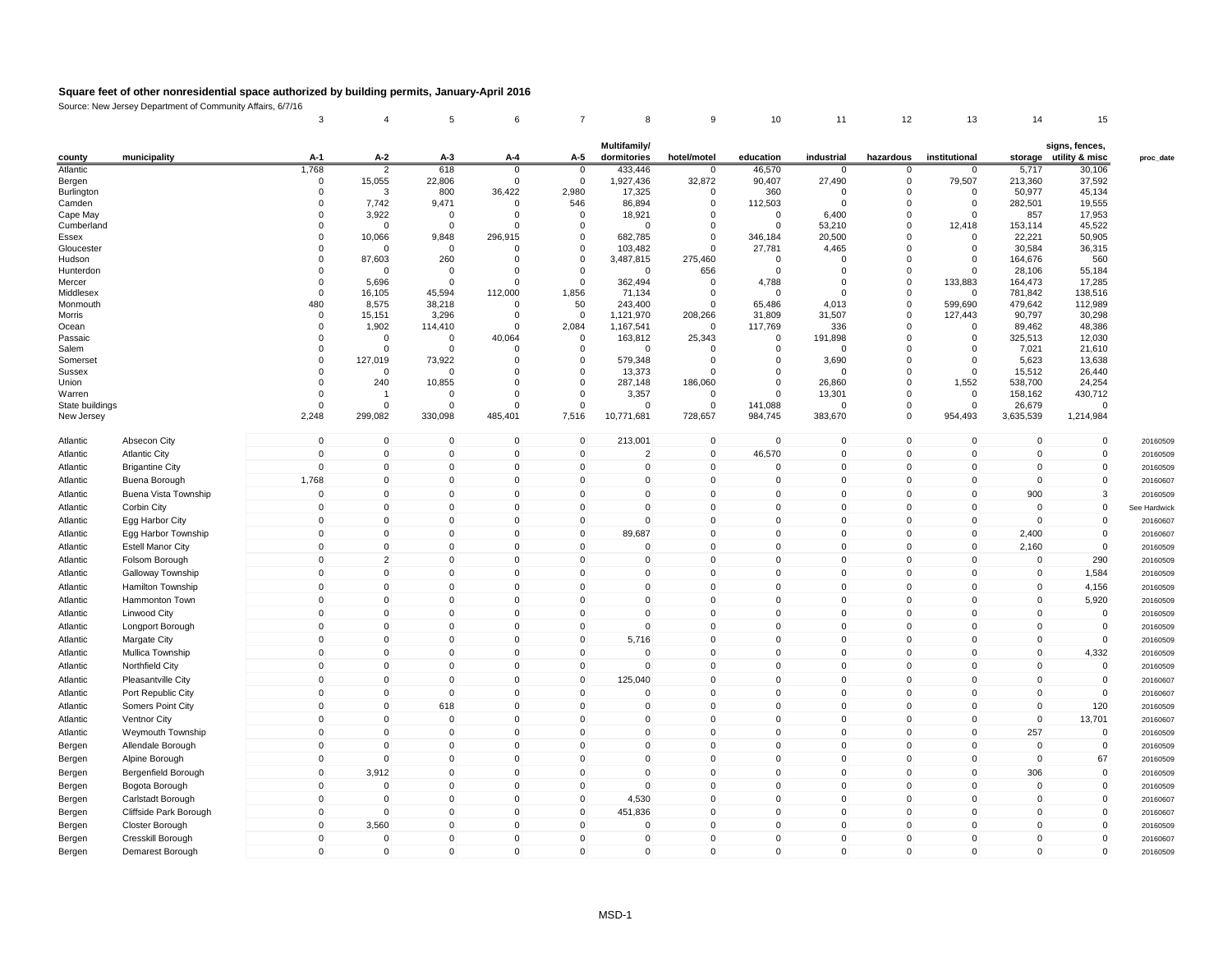|        |                           | 3            | $\overline{4}$      | 5                   | 6            | $\overline{7}$ | 8                           | 9            | 10                  | 11                  | 12          | 13            | 14          | 15                                       |              |
|--------|---------------------------|--------------|---------------------|---------------------|--------------|----------------|-----------------------------|--------------|---------------------|---------------------|-------------|---------------|-------------|------------------------------------------|--------------|
| county | municipality              | A-1          | A-2                 | $A-3$               | A-4          | A-5            | Multifamily/<br>dormitories | hotel/motel  | education           | industrial          | hazardous   | institutional |             | signs, fences,<br>storage utility & misc | proc_date    |
| Bergen | Dumont Borough            | $\mathbf{0}$ | $\mathbf{0}$        | $\mathsf{O}\xspace$ | $\Omega$     | $\mathbf 0$    | $\mathbf{0}$                | $\mathbf{0}$ | $\mathsf{O}\xspace$ | $\mathsf{O}\xspace$ | $\mathbf 0$ | $\mathbf{0}$  | $\mathbf 0$ | $\Omega$                                 | Missing data |
| Bergen | Elmwood Park Borough      | $\mathbf 0$  | $\mathsf{O}\xspace$ | $\mathbf 0$         | $\mathbf 0$  | $\mathsf 0$    | $\mathbf 0$                 | $\mathbf 0$  | $\mathbf 0$         | $\mathsf 0$         | $\mathbf 0$ | $\mathbf 0$   | $\mathsf 0$ | $\mathbf 0$                              | Missing data |
| Bergen | East Rutherford Borough   | $\mathbf 0$  | $\mathbf{0}$        | $\mathsf{O}\xspace$ | $\mathbf{0}$ | $\mathbf 0$    | $\mathbf 0$                 | $\Omega$     | $\mathbf 0$         | $\mathsf 0$         | $\Omega$    | $\Omega$      | $\mathsf 0$ | $\mathbf{0}$                             | 20160509     |
| Bergen | Edgewater Borough         | $\mathbf 0$  | $\mathbf 0$         | $\mathbf 0$         | $\mathbf{0}$ | $\mathbf 0$    | 208,032                     | 1,128        | $\mathbf 0$         | $\mathsf 0$         | $\mathbf 0$ | $\mathbf 0$   | $\mathsf 0$ | $\mathbf 0$                              | 20160607     |
| Bergen | Emerson Borough           | $\mathbf 0$  | $\mathbf 0$         | $\mathsf{O}\xspace$ | $\mathbf 0$  | $\mathbf 0$    | $\mathbf 0$                 | $\mathbf 0$  | $\mathsf 0$         | $\mathsf 0$         | 0           | 75,846        | $\mathsf 0$ | $\mathbf 0$                              | 20160509     |
| Bergen | <b>Englewood City</b>     | $\mathbf 0$  | $\mathsf{O}\xspace$ | 20,466              | $\Omega$     | $\mathbf 0$    | $\mathbf 0$                 | 23,940       | 90,407              | 23,970              | $\mathbf 0$ | $\Omega$      | $\mathsf 0$ | $\mathbf 0$                              | 20160509     |
| Bergen | Englewood Cliffs Borough  | $\mathbf 0$  | $\mathsf{O}\xspace$ | $\mathsf{O}\xspace$ | $\mathsf 0$  | $\mathsf 0$    | $\mathsf{O}\xspace$         | $\Omega$     | $\mathbf 0$         | $\mathsf 0$         | $\mathbf 0$ | $\mathbf 0$   | $\mathsf 0$ | 10                                       | 20160509     |
| Bergen | Fair Lawn Borough         | $\Omega$     | $\Omega$            | $\mathsf{O}\xspace$ | $\Omega$     | $\mathbf 0$    | 0                           | $\Omega$     | $\mathsf 0$         | $\mathbf 0$         | $\Omega$    | $\Omega$      | $\mathsf 0$ | 273                                      | 20160509     |
| Bergen | Fairview Borough          | $\mathbf 0$  | $\mathbf 0$         | $\mathbf 0$         | $\mathbf 0$  | $\mathbf 0$    | $\mathbf 0$                 | $\Omega$     | $\mathbf 0$         | $\mathsf 0$         | $\mathbf 0$ | $\Omega$      | $\mathsf 0$ | 280                                      | 20160509     |
| Bergen | Fort Lee Borough          | $\mathbf 0$  | $\mathbf 0$         | $\mathsf{O}\xspace$ | $\mathbf 0$  | $\mathsf 0$    | 1,137,811                   | $\mathbf{0}$ | $\mathbf 0$         | $\mathsf 0$         | $\mathbf 0$ | $\mathbf 0$   | $\mathsf 0$ | $\mathbf 0$                              | 20160509     |
| Bergen | Franklin Lakes Borough    | $\mathbf 0$  | $\Omega$            | 0                   | $\Omega$     | $\mathbf 0$    | $\Omega$                    | $\Omega$     | $\mathbf 0$         | $\mathsf 0$         | $\Omega$    | $\Omega$      | $\mathsf 0$ | 1,600                                    | 20160509     |
| Bergen | Garfield City             | $\mathbf 0$  | $\mathbf 0$         | 0                   | $\mathbf 0$  | $\mathbf 0$    | $\mathbf 0$                 | $\mathbf{0}$ | $\mathbf 0$         | $\mathbf 0$         | $\mathbf 0$ | $\Omega$      | $\mathsf 0$ | 420                                      | 20160509     |
| Bergen | Glen Rock Borough         | $\mathbf 0$  | $\mathbf 0$         | $\mathsf{O}\xspace$ | $\mathbf 0$  | $\mathsf 0$    | $\mathbf 0$                 | $\mathbf 0$  | $\mathbf 0$         | $\mathsf 0$         | $\mathbf 0$ | $\mathbf 0$   | $\mathsf 0$ | 182                                      | 20160407     |
| Bergen | <b>Hackensack City</b>    | $\Omega$     | $\Omega$            | $\mathsf{O}\xspace$ | $\Omega$     | $\mathbf 0$    | $\mathbf 0$                 | $\Omega$     | $\Omega$            | $\mathsf 0$         | $\Omega$    | $\Omega$      | $\mathsf 0$ | $\mathbf 0$                              | 20160607     |
| Bergen | Harrington Park Borough   | $\Omega$     | $\mathbf 0$         | $\mathsf{O}\xspace$ | $\mathbf 0$  | $\mathbf 0$    | $\mathbf 0$                 | $\Omega$     | $\Omega$            | $\mathsf{O}\xspace$ | $\Omega$    | $\Omega$      | $\mathsf 0$ | $\mathbf 0$                              | 20160509     |
| Bergen | Hasbrouck Heights Borough | $\mathbf 0$  | $\mathbf 0$         | $\mathsf{O}\xspace$ | $\mathbf 0$  | $\mathsf 0$    | $\mathbf 0$                 | $\mathbf 0$  | $\mathbf 0$         | $\mathsf 0$         | $\mathbf 0$ | $\mathbf 0$   | $\mathsf 0$ | $\mathbf 0$                              | 20160607     |
| Bergen | Haworth Borough           | $\mathbf 0$  | $\mathbf 0$         | 0                   | $\Omega$     | $\mathbf 0$    | $\mathbf 0$                 | $\Omega$     | $\mathbf 0$         | $\mathsf{O}\xspace$ | $\Omega$    | $\Omega$      | $\mathsf 0$ | $\mathbf 0$                              | 20160509     |
| Bergen | Hillsdale Borough         | $\mathbf{0}$ | $\mathbf{0}$        | 0                   | $\mathbf{0}$ | $\mathbf 0$    | $\mathbf 0$                 | $\mathbf{0}$ | $\mathbf 0$         | $\mathbf 0$         | $\Omega$    | $\Omega$      | $\mathsf 0$ | $\mathbf 0$                              | 20160509     |
| Bergen | Ho-Ho-Kus Borough         | $\mathbf 0$  | $\mathbf 0$         | $\mathsf{O}\xspace$ | $\mathbf 0$  | $\mathsf 0$    | $\mathbf 0$                 | $\mathbf 0$  | $\mathbf 0$         | $\mathsf 0$         | $\mathbf 0$ | $\mathbf 0$   | $\mathsf 0$ | $\mathbf 0$                              | 20160509     |
| Bergen | Leonia Borough            | $\mathbf 0$  | $\mathbf 0$         | $\mathsf{O}\xspace$ | $\mathbf 0$  | $\mathbf 0$    | $\mathsf{O}\xspace$         | $\mathbf 0$  | $\mathbf 0$         | $\mathsf{O}\xspace$ | $\mathbf 0$ | $\mathbf 0$   | $\mathsf 0$ | $\mathbf 0$                              | 20160509     |
| Bergen | Little Ferry Borough      | $\mathbf{0}$ | $\mathbf{0}$        | $\mathsf{O}\xspace$ | $\mathsf 0$  | $\mathsf 0$    | $\mathsf{O}\xspace$         | $\mathbf{0}$ | $\mathbf 0$         | $\mathbf 0$         | $\Omega$    | $\Omega$      | $\mathsf 0$ | $\mathbf 0$                              | 20160607     |
| Bergen | Lodi Borough              | $\mathbf 0$  | $\Omega$            | $\mathsf{O}\xspace$ | $\Omega$     | $\mathsf 0$    | $\mathbf 0$                 | $\Omega$     | $\mathbf 0$         | $\mathsf 0$         | $\Omega$    | $\Omega$      | $\mathsf 0$ | 424                                      | 20160509     |
| Bergen | Lyndhurst Township        | $\mathbf 0$  | $\mathbf 0$         | $\mathsf{O}\xspace$ | $\mathbf 0$  | $\mathbf 0$    | $\mathsf{O}\xspace$         | $\mathbf 0$  | $\mathbf 0$         | $\mathsf{O}\xspace$ | $\mathbf 0$ | $\mathbf 0$   | $\mathsf 0$ | 720                                      | 20160509     |
| Bergen | Mahwah Township           | $\mathbf{0}$ | $\mathbf{0}$        | $\mathsf{O}\xspace$ | $\mathsf 0$  | $\mathsf 0$    | $\mathsf{O}\xspace$         | $\mathbf{0}$ | $\mathbf 0$         | $\mathbf 0$         | $\Omega$    | $\mathbf 0$   | $\mathsf 0$ | 320                                      | 20160509     |
| Bergen | Maywood Borough           | $\Omega$     | $\Omega$            | $\Omega$            | $\Omega$     | $\mathbf 0$    | $\mathbf{0}$                | $\Omega$     | $\Omega$            | $\mathbf 0$         | $\Omega$    | $\Omega$      | $\mathbf 0$ | $\mathbf{0}$                             | 20160509     |
| Bergen | Midland Park Borough      | $\pmb{0}$    | $\mathsf{O}\xspace$ | $\mathsf{O}\xspace$ | $\mathbf 0$  | $\mathsf 0$    | $\mathsf{O}\xspace$         | $\mathbf 0$  | $\mathsf 0$         | $\mathsf{O}\xspace$ | 0           | $\mathbf 0$   | $\mathsf 0$ | $\mathbf 0$                              | 20160509     |
| Bergen | Montvale Borough          | $\mathbf 0$  | $\mathbf 0$         | 0                   | $\mathbf 0$  | $\mathsf 0$    | 41,010                      | $\Omega$     | $\mathbf 0$         | $\mathsf 0$         | $\mathbf 0$ | $\mathbf 0$   | $\mathsf 0$ | $\mathbf{3}$                             | 20160509     |
| Bergen | Moonachie Borough         | $\Omega$     | $\Omega$            | $\Omega$            | $\Omega$     | $\Omega$       | $\mathbf{0}$                | $\Omega$     | $\Omega$            | $\mathbf 0$         | $\Omega$    | $\Omega$      | $\mathsf 0$ | $\mathbf 0$                              | 20160509     |
| Bergen | New Milford Borough       | $\pmb{0}$    | $\mathsf{O}\xspace$ | $\mathsf{O}\xspace$ | $\pmb{0}$    | $\mathsf 0$    | $\mathsf{O}\xspace$         | $\mathbf 0$  | $\mathbf 0$         | $\mathsf{O}\xspace$ | 0           | $\mathsf 0$   | $\mathsf 0$ | 21,000                                   | 20160509     |
| Bergen | North Arlington Borough   | $\mathbf 0$  | $\mathbf 0$         | 0                   | $\mathbf 0$  | $\mathsf 0$    | 0                           | $\mathbf 0$  | $\mathbf 0$         | $\mathsf 0$         | $\mathbf 0$ | $\mathbf 0$   | $\mathsf 0$ | $\mathbf 0$                              | 20160509     |
| Bergen | Northvale Borough         | $\Omega$     | $\Omega$            | $\mathbf{0}$        | $\Omega$     | $\mathbf 0$    | $\mathbf{0}$                | $\Omega$     | $\Omega$            | $\mathbf 0$         | $\Omega$    | $\Omega$      | $\mathbf 0$ | $\mathbf 0$                              | 20160509     |
| Bergen | Norwood Borough           | $\mathbf 0$  | $\mathbf 0$         | $\mathbf 0$         | $\mathbf 0$  | $\mathbf 0$    | $\mathbf 0$                 | $\mathbf{0}$ | $\mathbf 0$         | $\mathbf 0$         | 0           | $\mathbf 0$   | $\mathsf 0$ | 196                                      | 20160509     |
| Bergen | Oakland Borough           | $\mathbf 0$  | $\mathbf 0$         | 0                   | $\mathbf 0$  | $\mathbf 0$    | 0                           | $\mathbf 0$  | $\mathbf 0$         | $\mathsf 0$         | $\mathbf 0$ | $\mathbf 0$   | $\mathsf 0$ | $\mathbf 0$                              | 20160607     |
| Bergen | Old Tappan Borough        | $\Omega$     | $\Omega$            | $\Omega$            | $\Omega$     | $\Omega$       | $\mathbf{0}$                | $\Omega$     | $\Omega$            | $\mathsf 0$         | $\Omega$    | $\Omega$      | $\mathbf 0$ | $\mathbf{0}$                             | 20160509     |
| Bergen | Oradell Borough           | $\mathbf 0$  | $\mathsf{O}\xspace$ | $\mathsf{O}\xspace$ | $\mathbf 0$  | $\mathsf 0$    | $\mathsf{O}\xspace$         | $\mathbf{0}$ | $\mathbf 0$         | $\mathsf 0$         | $\mathbf 0$ | $\mathbf 0$   | $\mathsf 0$ | $\mathbf 0$                              | 20160509     |
| Bergen | Palisades Park Borough    | $\Omega$     | $\Omega$            | $\Omega$            | $\Omega$     | $\mathbf 0$    | $\overline{1}$              | $\Omega$     | $\Omega$            | $\mathsf 0$         | $\Omega$    | $\Omega$      | $\mathsf 0$ | $\mathbf 0$                              | 20160509     |
| Bergen | Paramus Borough           | $\Omega$     | $\mathbf{0}$        | $\mathsf{O}\xspace$ | $\Omega$     | $\mathbf 0$    | $\mathbf 0$                 | $\mathbf{0}$ | $\mathbf 0$         | $\mathbf 0$         | $\Omega$    | $\Omega$      | $\mathsf 0$ | $\mathbf{0}$                             | 20160509     |
| Bergen | Park Ridge Borough        | $\mathbf 0$  | $\mathbf 0$         | $\mathbf 0$         | $\mathbf 0$  | $\mathsf 0$    | $\mathsf{O}\xspace$         | $\mathbf 0$  | $\mathbf 0$         | $\mathsf 0$         | $\mathbf 0$ | $\mathbf 0$   | $\mathsf 0$ | $\mathbf 0$                              | 20160509     |
| Bergen | Ramsey Borough            | $\Omega$     | $\Omega$            | 0                   | $\Omega$     | $\mathbf 0$    | $\mathbf{0}$                | $\Omega$     | $\mathbf 0$         | $\mathbf 0$         | $\Omega$    | $\Omega$      | $\mathsf 0$ | 1,866                                    | 20160509     |
| Bergen | Ridgefield Borough        | $\mathbf 0$  | $\mathbf 0$         | $\mathsf{O}\xspace$ | $\mathbf 0$  | $\mathbf 0$    | $\mathbf 0$                 | $\Omega$     | $\mathbf 0$         | 3,520               | $\mathbf 0$ | $\Omega$      | $\mathsf 0$ | $\mathbf 0$                              | 20160509     |
| Bergen | Ridgefield Park Village   | $\mathbf 0$  | $\mathbf 0$         | $\mathsf{O}\xspace$ | $\mathbf 0$  | $\mathsf 0$    | 30,083                      | $\mathbf 0$  | $\mathbf 0$         | $\mathbf 0$         | 0           | $\mathbf 0$   | $\mathsf 0$ | $\mathbf 0$                              | 20160509     |
| Bergen | Ridgewood Village         | $\Omega$     | $\Omega$            | 0                   | $\Omega$     | $\mathbf 0$    | $\mathbf 0$                 | $\Omega$     | $\mathbf 0$         | $\mathbf 0$         | $\Omega$    | $\Omega$      | $\mathsf 0$ | 1,076                                    | 20160509     |
| Bergen | River Edge Borough        | $\Omega$     | $\mathbf 0$         | $\mathsf{O}\xspace$ | $\Omega$     | $\mathbf 0$    | $\mathbf 0$                 | $\Omega$     | $\mathbf 0$         | $\mathsf{O}\xspace$ | $\Omega$    | $\Omega$      | $\mathsf 0$ | $\mathbf 0$                              | 20160607     |
| Bergen | River Vale Township       | $\mathbf 0$  | $\mathbf 0$         | $\mathsf{O}\xspace$ | $\mathbf 0$  | $\mathsf 0$    | $\mathbf 0$                 | $\mathbf 0$  | $\mathbf 0$         | $\mathsf 0$         | $\mathbf 0$ | 3,661         | $\mathsf 0$ | 752                                      | 20160509     |
| Bergen | Rochelle Park Township    | $\mathbf 0$  | $\mathbf 0$         | $\mathbf 0$         | $\mathbf 0$  | $\mathbf 0$    | $\mathbf 0$                 | $\Omega$     | $\mathbf 0$         | $\mathsf 0$         | $\mathbf 0$ | $\mathbf 0$   | $\mathsf 0$ | 270                                      | 20160509     |
| Bergen | Rockleigh Borough         | $\Omega$     | $\mathbf{0}$        | $\mathbf 0$         | $\Omega$     | $\mathbf 0$    | $\mathbf 0$                 | $\Omega$     | $\mathbf 0$         | $\mathbf 0$         | $\Omega$    | $\Omega$      | $\mathsf 0$ | $\mathbf 0$                              | 20160607     |
| Bergen | Rutherford Borough        | $\mathbf 0$  | $\mathbf 0$         | 0                   | $\mathbf 0$  | $\mathbf 0$    | $\mathbf 0$                 | $\mathbf 0$  | $\mathbf 0$         | $\mathsf 0$         | $\mathbf 0$ | $\mathbf 0$   | $\mathsf 0$ | 322                                      | 20160509     |
| Bergen | Saddle Brook Township     | $\mathbf 0$  | $\mathbf 0$         | $\mathsf{O}\xspace$ | $\mathbf 0$  | $\mathbf 0$    | $\mathbf 0$                 | $\mathbf 0$  | $\mathsf 0$         | $\mathsf{O}\xspace$ | $\mathbf 0$ | $\mathbf 0$   | $\pmb{0}$   | $\mathbf 0$                              | 20160607     |
| Bergen | Saddle River Borough      | $\Omega$     | $\Omega$            | $\mathsf{O}\xspace$ | $\Omega$     | $\mathbf 0$    | $\mathbf 0$                 | $\Omega$     | $\mathbf 0$         | $\mathbf 0$         | $\Omega$    | $\Omega$      | $\mathsf 0$ | $\mathbf 0$                              | 20160509     |
| Bergen | South Hackensack Twp      | $\Omega$     | $\mathbf 0$         | $\Omega$            | $\Omega$     | $\mathbf 0$    | $\mathbf 0$                 | $\Omega$     | $\mathbf 0$         | $\mathsf 0$         | $\Omega$    | $\Omega$      | $\mathsf 0$ | $\mathbf 0$                              | 20160607     |
| Bergen | <b>Teaneck Township</b>   | $\mathbf 0$  | $\mathbf 0$         | $\mathbf 0$         | $\mathbf 0$  | $\mathbf 0$    | 54,133                      | $\mathbf 0$  | $\mathbf 0$         | $\mathsf{O}\xspace$ | 0           | $\mathbf 0$   | $\mathsf 0$ | $\mathbf 0$                              | 20160509     |
| Bergen | <b>Tenafly Borough</b>    | $\mathbf{0}$ | $\mathbf{0}$        | 2,340               | $\Omega$     | $\mathbf 0$    | $\mathsf{O}\xspace$         | $\Omega$     | $\mathbf 0$         | $\Omega$            | $\Omega$    | $\Omega$      | $\mathbf 0$ | $\mathbf{0}$                             | 20160509     |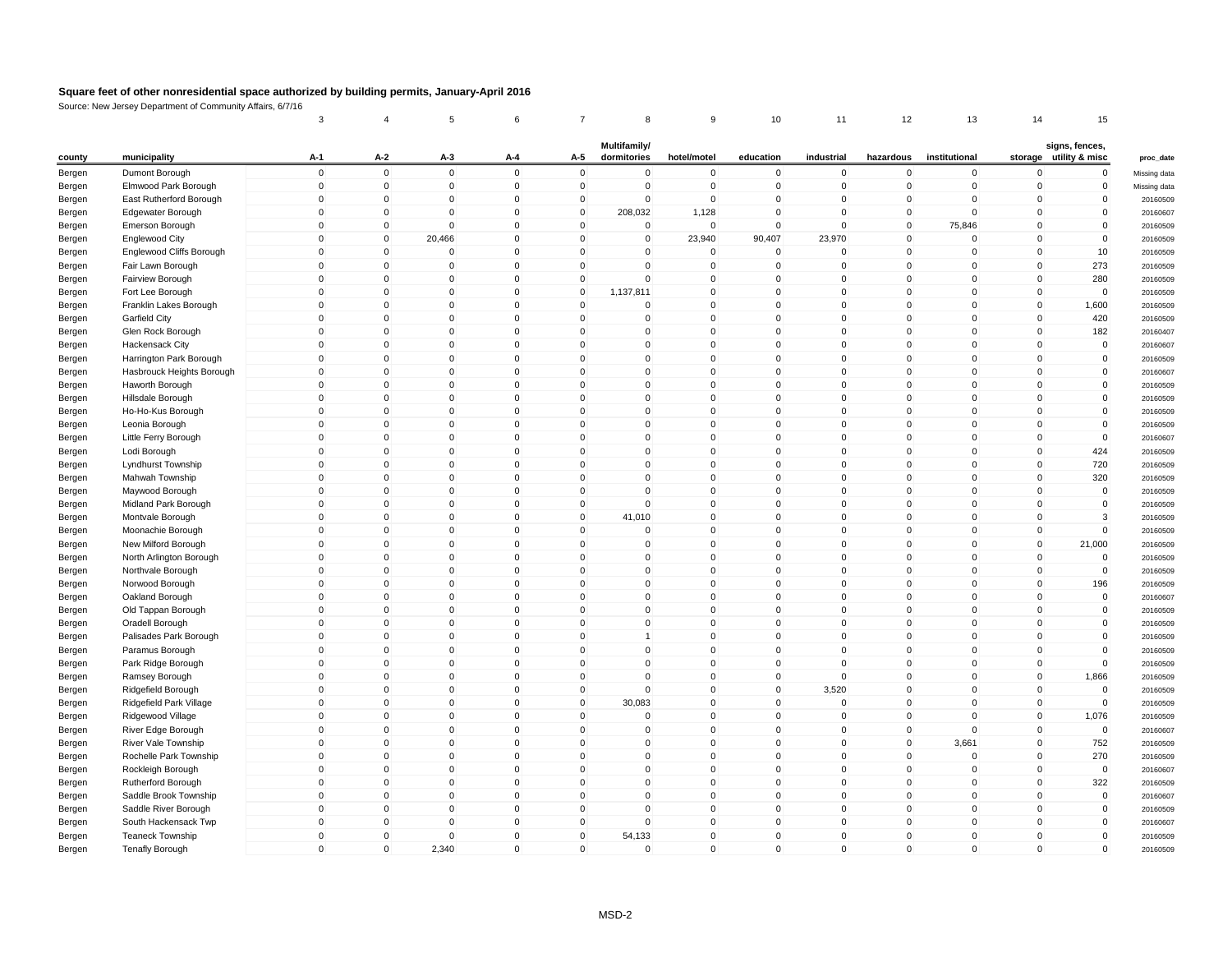|            |                                                | 3                             | 4            | 5            | 6            |              | 8            |             | 10          | 11                  | 12           | 13            | 14                         | 15                     |              |
|------------|------------------------------------------------|-------------------------------|--------------|--------------|--------------|--------------|--------------|-------------|-------------|---------------------|--------------|---------------|----------------------------|------------------------|--------------|
|            |                                                |                               |              |              |              |              | Multifamily/ |             |             |                     |              |               |                            | signs, fences,         |              |
| county     | municipality                                   | A-1                           | A-2          | $A-3$        | A-4          | A-5          | dormitories  | hotel/motel | education   | industrial          | hazardous    | institutional |                            | storage utility & misc | proc_date    |
| Bergen     | <b>Teterboro Borough</b>                       | $\mathbf{0}$                  | 7,583        | $\mathbf 0$  | $\mathbf{0}$ | $\mathbf{0}$ | $\mathbf{0}$ | $\Omega$    | 0           | 0                   | $\mathbf{0}$ | $\mathbf{0}$  | 211.616                    | $\Omega$               | 20160509     |
| Bergen     | Upper Saddle River Borough                     | $\mathbf 0$                   | $\mathbf 0$  | $\mathsf 0$  | $\mathbf 0$  | $\mathbf 0$  | $\mathbf 0$  | $\mathbf 0$ | $\mathsf 0$ | $\mathsf{O}\xspace$ | $\mathbf 0$  | 0             | $\mathbf 0$                | $\mathbf 0$            | 20160607     |
| Bergen     | <b>Waldwick Borough</b>                        | $\mathbf 0$                   | $\mathbf 0$  | $\mathsf 0$  | $\mathbf 0$  | $\mathbf 0$  | 0            | $\mathbf 0$ | $\mathbf 0$ | $\mathbf 0$         | $\mathbf{0}$ | $\mathbf 0$   | $\mathbf 0$                | $\mathbf 0$            | 20160509     |
| Bergen     | Wallington Borough                             | $\mathbf 0$                   | $\mathbf 0$  | $\mathbf 0$  | $\Omega$     | $\Omega$     | $\Omega$     | $\Omega$    | $\mathbf 0$ | $\mathbf 0$         | $\Omega$     | $\Omega$      | $\Omega$                   | $\mathbf 0$            | 20160607     |
| Bergen     | Washington Township                            | $\mathbf 0$                   | $\mathbf 0$  | $\mathbf 0$  | $\Omega$     | $\Omega$     | $\mathbf 0$  | $\Omega$    | $\mathbf 0$ | $\mathbf 0$         | $\mathbf{0}$ | $\mathbf 0$   | $\mathbf 0$                | $\mathsf 0$            | 20160607     |
| Bergen     | Westwood Borough                               | $\mathbf 0$                   | $\mathbf 0$  | $\mathbf 0$  | $\mathbf 0$  | $\mathbf 0$  | 0            | $\Omega$    | $\mathsf 0$ | $\mathsf{O}\xspace$ | $\Omega$     | $\mathbf 0$   | 1,438                      | 540                    | 20160607     |
| Bergen     | Woodcliff Lake Borough                         | $\mathbf 0$                   | $\mathbf 0$  | $\mathbf 0$  | $\mathbf 0$  | $\Omega$     | $\mathbf 0$  | $\Omega$    | $\mathbf 0$ | $\mathbf 0$         | $\Omega$     | $\mathbf 0$   | $\mathbf 0$                | $\mathbf 0$            | 20160509     |
| Bergen     | Wood-Ridge Borough                             | $\mathbf 0$                   | $\mathbf 0$  | $\mathsf 0$  | $\mathbf 0$  | $\mathbf 0$  | 0            | 7,804       | $\mathsf 0$ | $\mathsf{O}\xspace$ | $\Omega$     | $\mathbf 0$   | $\mathbf 0$                | 5,079                  | 20160509     |
| Bergen     | Wyckoff Township                               | $\mathbf 0$                   | $\mathbf 0$  | $\mathbf 0$  | $\mathbf 0$  | $\mathbf 0$  | 0            | $\Omega$    | $\mathbf 0$ | $\mathbf 0$         | $\mathbf 0$  | $\mathbf 0$   | $\mathbf 0$                | 2,192                  | 20160509     |
| Burlington | <b>Bass River Township</b>                     | $\mathbf 0$                   | $\mathbf 0$  | $\mathsf 0$  | $\Omega$     | $\Omega$     | $\mathbf 0$  | $\mathbf 0$ | $\mathsf 0$ | $\mathsf{O}\xspace$ | $\mathbf{0}$ | $\mathbf 0$   | $\mathbf 0$                | $\mathbf 0$            | 20160509     |
| Burlington | <b>Beverly City</b>                            | $\mathbf 0$                   | $\Omega$     | $\mathsf 0$  | $\Omega$     | $\Omega$     | $\Omega$     | $\Omega$    | $\mathsf 0$ | $\mathsf{O}\xspace$ | $\Omega$     | $\Omega$      | $\Omega$                   | 340                    | 20160607     |
| Burlington | <b>Bordentown City</b>                         | $\mathbf 0$                   | 3            | $\mathbf 0$  | $\mathbf 0$  | $\mathbf 0$  | 0            | $\mathbf 0$ | $\mathbf 0$ | $\mathbf 0$         | $\mathbf 0$  | $\mathbf 0$   | $\mathbf 0$                | 925                    | 20160509     |
| Burlington | Bordentown Township                            | $\mathbf 0$                   | $\mathbf 0$  | $\mathsf 0$  | $\Omega$     | $\Omega$     | $\mathbf 0$  | $\mathbf 0$ | $\mathsf 0$ | $\mathsf{O}\xspace$ | $\mathbf{0}$ | $\mathbf 0$   | $\mathbf 0$                | $\mathbf 0$            | 20160607     |
| Burlington | <b>Burlington City</b>                         | $\Omega$                      | $\Omega$     | $\mathbf 0$  | $\mathbf 0$  | $\Omega$     | 1            | $\Omega$    | $\mathsf 0$ | $\mathbf 0$         | $\Omega$     | $\Omega$      | $\Omega$                   | 432                    | 20160509     |
| Burlington | <b>Burlington Township</b>                     | $\overline{0}$                | $\mathbf 0$  | $\mathbf 0$  | $\mathbf 0$  | $\Omega$     | $\mathbf 0$  | $\Omega$    | $\mathbf 0$ | $\mathbf 0$         | $\mathbf{0}$ | $\mathbf 0$   | $\mathbf 0$                | 200                    | 20160607     |
| Burlington | Chesterfield Township                          | $\mathbf 0$                   | $\mathbf 0$  | $\mathbf 0$  | $\mathbf 0$  | $\Omega$     | $\mathbf 0$  | $\mathbf 0$ | 360         | $\mathbf 0$         | $\mathbf{0}$ | $\mathbf 0$   | 31,012                     | 140                    | 20160509     |
| Burlington | Cinnaminson Township                           | $\mathbf 0$                   | $\mathbf 0$  | $\mathbf 0$  | $\Omega$     | $\Omega$     | 0            | $\Omega$    | $\mathbf 0$ | $\mathbf 0$         | $\Omega$     | $\Omega$      | $\Omega$                   | 490                    | 20160607     |
| Burlington | Delanco Township                               | $\overline{0}$                | $\mathbf 0$  | $\mathsf 0$  | $\mathbf 0$  | $\mathbf{0}$ | 0            | $\mathbf 0$ | $\mathbf 0$ | $\mathbf 0$         | $\mathbf{0}$ | $\mathbf 0$   | $\mathbf 0$                | 1,008                  | 20160509     |
| Burlington | Delran Township                                | $\mathbf 0$                   | $\mathbf 0$  | $\mathbf 0$  | 5,930        | $\Omega$     | 0            | $\mathbf 0$ | $\mathsf 0$ | $\mathsf{O}\xspace$ | $\mathbf{0}$ | $\mathbf 0$   | $\mathbf 0$                | 1,800                  | 20160509     |
| Burlington | Eastampton Township                            | $\mathbf 0$                   | $\mathbf 0$  | $\mathbf 0$  | $\mathbf 0$  | $\Omega$     | 0            | $\Omega$    | $\mathsf 0$ | $\mathbf 0$         | $\Omega$     | $\Omega$      | $\mathbf 0$                | 1,512                  | 20160509     |
| Burlington | <b>Edgewater Park Township</b>                 | $\Omega$                      | $\mathbf 0$  | $\mathbf 0$  | $\Omega$     | $\mathbf 0$  | $\Omega$     | $\Omega$    | $\Omega$    | $\mathbf 0$         | $\Omega$     | $\Omega$      | $\mathbf 0$                | $\mathbf 0$            | 20160509     |
| Burlington | Evesham Township                               | $\mathbf 0$                   | $\mathbf 0$  | $\mathsf 0$  | $\mathbf 0$  | 480          | 16,990       | $\mathbf 0$ | $\mathsf 0$ | $\mathsf{O}\xspace$ | $\mathbf{0}$ | $\mathbf 0$   | $\mathbf 0$                | 961                    | 20160607     |
| Burlington | Fieldsboro Borough                             | $\mathbf 0$                   | $\mathbf 0$  | $\mathbf 0$  | $\mathbf 0$  | $\Omega$     | $\mathbf 0$  | $\Omega$    | $\mathsf 0$ | $\mathbf 0$         | $\Omega$     | $\mathbf 0$   | $\mathbf 0$                | $\mathbf 0$            | 20160607     |
| Burlington | Florence Township                              | $\mathbf 0$                   | $\mathbf{0}$ | $\mathbf 0$  | $\Omega$     | $\Omega$     | 0            | $\Omega$    | $\Omega$    | $\mathsf{O}\xspace$ | $\Omega$     | $\Omega$      | $\mathbf{0}$               | $\mathbf 0$            | 20160607     |
| Burlington | Hainesport Township                            | $\mathbf 0$                   | $\mathbf 0$  | $\mathbf 0$  | $\mathbf 0$  | $\mathbf 0$  | 0            | $\mathbf 0$ | $\mathsf 0$ | $\mathbf 0$         | $\mathbf 0$  | $\mathbf 0$   | $\mathbf 0$                | 576                    | 20160509     |
| Burlington | Lumberton Township                             | $\overline{0}$                | $\mathbf 0$  | $\mathbf 0$  | $\mathbf 0$  | $\Omega$     | 0            | $\Omega$    | $\mathbf 0$ | $\mathbf 0$         | $\Omega$     | $\Omega$      | 10,224                     | $\mathbf 0$            | 20160509     |
| Burlington | Mansfield Township                             | $\mathbf 0$                   | $\mathbf{0}$ | $\mathbf 0$  | $\Omega$     | $\mathbf{0}$ | $\Omega$     | $\Omega$    | $\mathbf 0$ | $\mathbf 0$         | $\Omega$     | $\Omega$      | $\mathbf 0$                | 12,736                 | 20160509     |
| Burlington | Maple Shade Township                           | $\mathbf 0$                   | $\mathbf 0$  | $\mathbf 0$  | $\mathbf 0$  | $\mathbf 0$  | $\mathbf 0$  | $\mathbf 0$ | $\mathsf 0$ | $\mathbf 0$         | $\mathbf 0$  | $\mathbf 0$   | $\mathbf 0$                | 1,056                  | 20160509     |
| Burlington | Medford Township                               | $\overline{0}$                | $\mathbf 0$  | $\mathsf 0$  | $\mathbf 0$  | $\mathbf 0$  | 334          | $\mathbf 0$ | $\mathbf 0$ | $\mathsf{O}\xspace$ | $\mathbf{0}$ | $\mathbf 0$   | $\mathbf 0$                | 2,891                  | 20160509     |
| Burlington | Medford Lakes Borough                          | $\mathbf 0$                   | $\mathbf 0$  | $\mathbf 0$  | $\mathbf{0}$ | $\Omega$     | $\Omega$     | $\Omega$    | $\mathbf 0$ | $\mathbf 0$         | $\mathbf{0}$ | $\Omega$      | $\mathbf 0$                | $\mathbf 0$            | 20160607     |
| Burlington | Moorestown Township                            | $\mathbf 0$                   | $\mathbf 0$  | $\mathbf 0$  | $\mathbf 0$  | $\mathbf 0$  | $\mathbf 0$  | $\mathbf 0$ | $\mathbf 0$ | $\mathsf{O}\xspace$ | $\mathbf 0$  | $\mathbf 0$   | $\mathbf 0$                | $\overline{1}$         | 20160607     |
| Burlington | Mount Holly Township                           | $\overline{0}$                | $\mathbf 0$  | $\mathsf 0$  | $\mathbf 0$  | $\mathbf 0$  | 0            | $\mathbf 0$ | $\mathsf 0$ | $\mathbf 0$         | $\mathbf{0}$ | $\mathbf 0$   | $\mathbf 0$                | 3,741                  | 20160509     |
|            |                                                | $\overline{0}$                | $\mathsf 0$  | $\mathsf 0$  | $\mathbf 0$  | 2,500        | $\Omega$     | $\Omega$    | $\mathsf 0$ | $\mathsf{O}\xspace$ | $\Omega$     | $\Omega$      | $\mathbf 0$                | 2,048                  |              |
| Burlington | Mount Laurel Township                          | $\mathsf 0$                   | $\Omega$     | 800          | $\mathbf{0}$ | $\Omega$     | $\Omega$     | $\Omega$    | $\mathbf 0$ | $\mathsf{O}\xspace$ | $\mathbf{0}$ | $\Omega$      | $\overline{1}$             | $\mathbf 0$            | 20160509     |
| Burlington | New Hanover Township<br>North Hanover Township | $\mathbf 0$                   | $\mathbf 0$  | $\mathsf 0$  | $\mathbf 0$  | $\mathbf 0$  | 0            | $\mathbf 0$ | $\mathsf 0$ | $\mathsf{O}\xspace$ | $\mathbf{0}$ | $\mathbf 0$   | $\mathbf 0$                | 1,728                  | 20160509     |
| Burlington |                                                | $\overline{0}$                | $\mathbf 0$  | $\mathsf 0$  | $\mathbf 0$  | $\Omega$     | 0            | $\Omega$    | $\mathsf 0$ | $\mathsf{O}\xspace$ | $\mathbf{0}$ | $\mathbf 0$   | $\mathbf 0$                |                        | 20160607     |
| Burlington | Palmyra Borough                                | $\mathbf 0$                   | $\Omega$     | $\mathbf{0}$ | $\Omega$     | $\Omega$     | $\Omega$     | $\Omega$    | $\mathbf 0$ | $\mathbf{0}$        | $\Omega$     | $\Omega$      | $\Omega$                   | 1,050<br>$\Omega$      | 20160607     |
| Burlington | Pemberton Borough                              |                               |              |              |              | $\mathbf 0$  |              |             |             |                     |              |               |                            |                        | 20160509     |
| Burlington | Pemberton Township                             | $\mathbf 0$<br>$\overline{0}$ | $\mathsf 0$  | $\mathsf 0$  | $\mathbf 0$  | $\Omega$     | 0            | $\mathbf 0$ | $\mathsf 0$ | $\mathsf{O}\xspace$ | $\mathbf{0}$ | $\mathbf 0$   | $\mathbf 0$<br>$\mathbf 0$ | 2,000                  | 20160607     |
| Burlington | Riverside Township                             | $\mathbf 0$                   | $\mathsf 0$  | $\mathsf 0$  | $\mathbf 0$  |              | 0            | $\mathbf 0$ | $\mathsf 0$ | $\mathsf{O}\xspace$ | $\mathbf{0}$ | $\mathbf 0$   |                            | $\mathbf 0$            | 20160509     |
| Burlington | Riverton Borough                               |                               | $\Omega$     | $\mathbf{0}$ | $\mathbf{0}$ | $\Omega$     | $\Omega$     | $\Omega$    | $\mathbf 0$ | $\mathbf{0}$        | $\Omega$     | $\Omega$      | $\Omega$                   | $\mathbf 0$            | 20160607     |
| Burlington | Shamong Township                               | $\mathbf 0$                   | $\mathsf 0$  | $\mathsf 0$  | $\mathbf 0$  | $\mathbf 0$  | 0            | $\mathbf 0$ | $\mathsf 0$ | $\mathsf{O}\xspace$ | $\mathbf 0$  | $\mathbf 0$   | 2,268                      | 2,868                  | 20160607     |
| Burlington | Southampton Township                           | $\overline{0}$                | $\mathbf 0$  | $\mathsf 0$  | 30,492       | $\Omega$     | 0            | $\mathbf 0$ | $\mathsf 0$ | $\mathbf 0$         | $\Omega$     | $\mathbf 0$   | $\mathbf 0$                | 3,516                  | 20160509     |
| Burlington | Springfield Township                           | $\Omega$                      | $\Omega$     | $\Omega$     | $\Omega$     | $\Omega$     | $\Omega$     | $\Omega$    | $\mathbf 0$ | $\mathbf{0}$        | $\Omega$     | $\Omega$      | $\mathbf{0}$               | $\overline{0}$         | 20160509     |
| Burlington | Tabernacle Township                            | $\mathbf 0$                   | $\mathsf 0$  | $\mathsf 0$  | $\pmb{0}$    | $\Omega$     | 0            | $\Omega$    | $\mathsf 0$ | $\mathsf{O}\xspace$ | $\mathbf 0$  | 0             | $\mathsf 0$                | 2,726                  | 20160607     |
| Burlington | Washington Township                            | $\overline{0}$                | $\mathbf 0$  | $\mathbf 0$  | $\mathbf 0$  | $\Omega$     | 0            | $\mathbf 0$ | $\mathsf 0$ | $\mathbf 0$         | $\Omega$     | $\mathbf 0$   | 4,872                      | $\overline{1}$         | See Hardwick |
| Burlington | Westampton Township                            | $\mathbf 0$                   | $\Omega$     | $\Omega$     | $\Omega$     | $\Omega$     | $\Omega$     | $\Omega$    | $\Omega$    | $\mathbf{0}$        | $\Omega$     | $\Omega$      | 2,600                      | 188                    | 20160607     |
| Burlington | Willingboro Township                           | $\mathbf 0$                   | $\mathsf 0$  | $\mathsf 0$  | $\mathbf 0$  | $\Omega$     | 0            | $\Omega$    | $\mathsf 0$ | $\mathsf{O}\xspace$ | $\mathbf{0}$ | 0             | $\mathsf 0$                | 200                    | 20160509     |
| Burlington | Woodland Township                              | $\overline{0}$                | $\mathbf 0$  | $\mathbf 0$  | $\mathbf 0$  | $\mathbf 0$  | 0            | $\mathbf 0$ | $\mathbf 0$ | $\mathbf 0$         | $\Omega$     | $\mathbf 0$   | $\mathbf 0$                | 0                      | 20160509     |
| Burlington | Wrightstown Borough                            | $\overline{0}$                | $\Omega$     | $\mathbf 0$  | $\Omega$     | $\Omega$     | $\Omega$     | $\Omega$    | $\Omega$    | $\mathbf{0}$        | $\Omega$     | $\Omega$      | $\mathbf{0}$               | $\mathbf 0$            | 20160509     |
| Camden     | Audubon Borough                                | $\mathbf 0$                   | $\mathbf 0$  | $\mathbf 0$  | $\mathbf 0$  | $\Omega$     | 0            | $\Omega$    | $\mathbf 0$ | $\mathbf 0$         | $\mathbf{0}$ | $\mathbf 0$   | $\mathbf 0$                | 5,099                  | 20160509     |
| Camden     | Audubon Park Borough                           | $\overline{0}$                | $\mathbf 0$  | $\mathbf 0$  | $\mathbf 0$  | $\mathbf 0$  | 0            | $\mathbf 0$ | $\mathbf 0$ | $\mathbf 0$         | $\Omega$     | $\mathbf 0$   | $\mathbf 0$                | $\mathbf 0$            | 20160509     |
| Camden     | Barrington Borough                             | $\mathbf{0}$                  | $\Omega$     | $\mathbf{0}$ | $\mathbf{0}$ | $\Omega$     | $\Omega$     | $\Omega$    | $\mathbf 0$ | $\Omega$            | $\Omega$     | $\Omega$      | $\Omega$                   | $\Omega$               | 20160509     |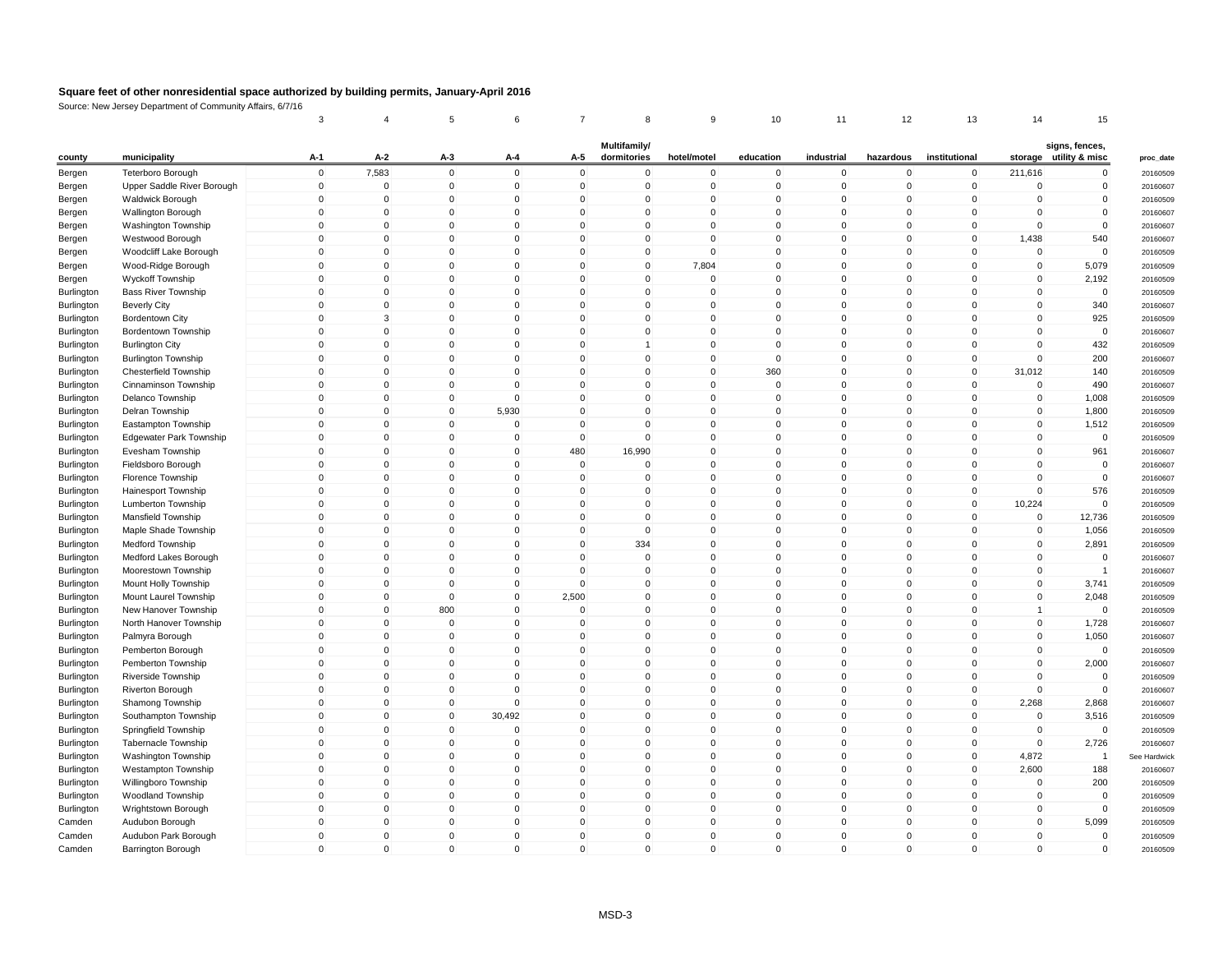|            | opence. New Jersey Department or Community | Alialio, Uli<br>3             |                            | 5                          | 6                           | $\overline{7}$             | 8                           | $\mathbf{q}$                | 10                      | 11                         | 12             | 13                          | 14                            | 15                                       |
|------------|--------------------------------------------|-------------------------------|----------------------------|----------------------------|-----------------------------|----------------------------|-----------------------------|-----------------------------|-------------------------|----------------------------|----------------|-----------------------------|-------------------------------|------------------------------------------|
| county     | municipality                               | A-1                           | A-2                        | $A-3$                      | A-4                         | A-5                        | Multifamily/<br>dormitories | hotel/motel                 | education               | industrial                 | hazardous      | institutional               |                               | signs, fences,<br>storage utility & misc |
|            |                                            | $\mathbf{0}$                  | $\mathbf{0}$               | $\mathbf{0}$               | $\mathbf{0}$                |                            | $\Omega$                    | $\Omega$                    |                         |                            | $\mathbf 0$    |                             |                               | $\mathbf 0$                              |
| Camden     | Bellmawr Borough                           |                               |                            |                            | $\mathbf 0$                 | $\mathsf 0$                | $\mathbf 0$                 | $\mathbf 0$                 | $\overline{0}$          | $\mathbf 0$                | $\mathbf 0$    | $\mathbf 0$<br>$\mathbf 0$  | 0                             |                                          |
| Camden     | Berlin Borough                             | $\overline{0}$                | $\mathsf 0$<br>$\mathbf 0$ | $\mathsf 0$                |                             | $\mathsf 0$                |                             |                             | $\overline{0}$          | $\mathsf 0$                | 0              |                             | $\mathsf 0$                   | 3,000                                    |
| Camden     | <b>Berlin Township</b>                     | $\mathbf 0$<br>$\mathbf 0$    | $\mathbf{0}$               | $\pmb{0}$<br>$\Omega$      | $\mathbf 0$<br>$\mathbf{0}$ | 546                        | 0<br>$\Omega$               | $\mathbf 0$<br>$\mathbf{0}$ | $\mathbf 0$<br>$\Omega$ | $\mathsf 0$                | $\Omega$       | $\mathbf 0$<br>$\mathbf{0}$ | $\mathbf 0$<br>$\mathbf 0$    | 0                                        |
| Camden     | Brooklawn Borough                          |                               | $\mathbf 0$                | $\mathbf 0$                | $\mathbf 0$                 | $\mathsf 0$                | $\mathbf 0$                 | $\mathbf 0$                 |                         | $\mathbf 0$                |                |                             | $\overline{0}$                | $\mathbf 0$                              |
| Camden     | Camden City                                | $\overline{0}$<br>$\mathbf 0$ | 6,107                      | 4,442                      |                             | $\mathsf 0$<br>$\mathsf 0$ |                             | $\Omega$                    | 33,417<br>$\mathbf 0$   | $\mathsf 0$<br>$\mathbf 0$ | 0<br>$\Omega$  | $\mathbf 0$                 | 272,214                       | $\mathbf 0$<br>1,312                     |
| Camden     | Cherry Hill Township                       |                               |                            |                            | $\mathbf 0$                 |                            | 47,567                      |                             |                         |                            |                | $\mathbf 0$                 |                               |                                          |
| Camden     | <b>Chesilhurst Borough</b>                 | $\mathbf 0$                   | $\mathbf 0$                | 0                          | $\mathbf 0$                 | $\mathsf 0$                | 0                           | $\mathbf 0$<br>$\Omega$     | 0                       | $\mathbf 0$                | 0              | $\mathbf 0$<br>$\Omega$     | $\mathbf 0$<br>$\overline{0}$ | $\mathbf 0$                              |
| Camden     | Clementon Borough                          | $\mathsf 0$                   | $\mathbf 0$<br>$\mathbf 0$ | $\mathbf 0$<br>$\mathbf 0$ | $\mathbf 0$<br>$\mathbf{0}$ | $\mathsf 0$<br>$\mathbf 0$ | $\mathbf 0$                 | $\Omega$                    | $\mathsf 0$             | $\mathsf 0$                | 0<br>$\Omega$  | $\Omega$                    |                               | $\mathbf 0$                              |
| Camden     | Collingswood Borough                       | $\mathbf 0$<br>$\mathbf 0$    |                            | $\mathbf 0$                |                             |                            | $\mathbf 0$                 | $\Omega$                    | $\mathbf 0$             | $\mathbf 0$                |                |                             | $\mathsf 0$                   | 414                                      |
| Camden     | Gibbsboro Borough                          |                               | $\mathsf 0$                |                            | $\mathbf 0$                 | $\mathsf 0$                | $\mathbf 0$                 |                             | $\mathbf 0$             | $\mathsf 0$                | 0              | $\mathbf 0$                 | $\mathsf 0$                   | $\mathbf 0$                              |
| Camden     | Gloucester City                            | $\mathbf 0$                   | $\mathbf 0$                | $\pmb{0}$                  | $\mathbf 0$                 | $\mathsf 0$                | $\mathbf 0$                 | $\Omega$<br>$\Omega$        | $\mathbf 0$             | $\mathbf 0$                | 0              | $\mathbf 0$                 | $\mathsf 0$                   | $\mathbf 0$                              |
| Camden     | Gloucester Township                        | $\mathbf 0$                   | 1,635                      | $\mathbf 0$                | $\mathbf{0}$                | $\mathbf 0$                | $\Omega$                    |                             | $\mathbf 0$             | $\mathsf 0$                | $\Omega$       | $\Omega$                    | $\mathsf 0$                   | 3,290                                    |
| Camden     | Haddon Township                            | $\mathbf 0$                   | $\mathbf 0$                | $\pmb{0}$                  | $\mathbf 0$                 | $\mathsf 0$                | $\mathbf 0$                 | $\mathbf 0$                 | $\overline{0}$          | $\mathbf 0$                | $\mathbf 0$    | $\mathbf 0$                 | $\mathsf 0$                   | 720                                      |
| Camden     | Haddonfield Borough                        | $\Omega$                      | $\mathbf 0$                | $\Omega$                   | $\Omega$                    | $\Omega$                   | $\Omega$                    | $\Omega$                    | $\mathbf 0$             | $\mathbf{0}$               | 0              | $\Omega$                    | $\overline{0}$                | 400                                      |
| Camden     | Haddon Heights Borough                     | $\mathbf 0$                   | $\Omega$                   | $\mathbf 0$                | $\mathbf{0}$                | $\mathbf 0$                | $\mathbf{0}$                | $\Omega$                    | $\mathbf 0$             | $\mathsf 0$                | $\Omega$       | $\Omega$                    | $\mathsf 0$                   | $\mathbf 0$                              |
| Camden     | Hi-nella Borough                           | $\mathbf 0$                   | $\mathbf 0$                | $\pmb{0}$                  | $\mathsf{O}\xspace$         | $\mathsf 0$                | $\mathbf 0$                 | $\Omega$                    | $\overline{0}$          | $\mathsf 0$                | 0              | $\Omega$                    | $\mathsf 0$                   | $\mathbf 0$                              |
| Camden     | Laurel Springs Borough                     | $\mathbf 0$                   | $\mathbf 0$                | $\overline{0}$             | $\mathbf 0$                 | $\mathsf 0$                | $\mathbf{0}$                | $\Omega$                    | $\mathbf 0$             | $\mathsf 0$                | 0              | $\mathbf 0$                 | $\overline{0}$                | $\mathbf 0$                              |
| Camden     | Lawnside Borough                           | $\mathbf 0$                   | $\mathbf 0$                | $\mathbf 0$                | $\mathbf{0}$                | $\mathsf 0$                | $\mathbf 0$                 | $\Omega$                    | $\mathbf 0$             | $\mathbf 0$                | $\Omega$       | $\Omega$                    | $\mathsf 0$                   | $\mathbf 0$                              |
| Camden     | Lindenwold Borough                         | $\mathbf 0$                   | $\mathbf 0$                | $\mathbf 0$                | $\mathbf 0$                 | $\mathsf 0$                | $\mathbf 0$                 | $\Omega$                    | $\mathsf{O}\xspace$     | $\mathsf 0$                | $\mathbf 0$    | $\mathbf 0$                 | $\mathsf 0$                   | $\mathbf 0$                              |
| Camden     | Magnolia Borough                           | $\mathbf 0$                   | $\mathbf 0$                | $\pmb{0}$                  | $\mathbf 0$                 | $\mathsf 0$                | 0                           | $\mathbf 0$                 | $\mathsf{O}\xspace$     | $\mathbf 0$                | 0              | $\mathbf 0$                 | 10,287                        | $\mathbf 0$                              |
| Camden     | Merchantville Borough                      | $\mathbf{0}$                  | $\Omega$                   | $\Omega$                   | $\mathbf{0}$                | $\mathbf 0$                | $\Omega$                    | $\Omega$                    | $\mathbf{0}$            | $\mathbf{0}$               | $\Omega$       | $\Omega$                    | $\mathbf 0$                   | $\mathbf{0}$                             |
| Camden     | Mount Ephraim Borough                      | $\mathbf 0$                   | $\mathbf 0$                | $\pmb{0}$                  | $\mathbf 0$                 | $\mathsf 0$                | $\mathbf 0$                 | $\mathbf 0$                 | $\mathsf 0$             | $\mathsf 0$                | 0              | $\mathbf 0$                 | $\mathbf 0$                   | $\mathbf 0$                              |
| Camden     | Oaklyn Borough                             | $\Omega$                      | $\mathbf 0$                | $\mathbf 0$                | $\mathsf{O}\xspace$         | $\mathbf 0$                | $\mathbf{0}$                | $\Omega$                    | $\mathbf 0$             | $\mathsf 0$                | $\Omega$       | $\Omega$                    | $\mathsf 0$                   | $\mathbf 0$                              |
| Camden     | Pennsauken Township                        | $\mathsf{O}\xspace$           | $\mathbf 0$                | 0                          | $\mathbf 0$                 | $\mathsf 0$                | $\mathbf{0}$                | $\Omega$                    | 186                     | $\mathsf 0$                | $\overline{0}$ | $\mathbf 0$                 | $\mathsf 0$                   | 1,792                                    |
| Camden     | Pine Hill Borough                          | $\mathbf 0$                   | $\mathbf 0$                | $\pmb{0}$                  | $\mathbf 0$                 | $\mathbf 0$                | 0                           | $\Omega$                    | $\overline{0}$          | $\mathsf 0$                | 0              | $\mathbf 0$                 | $\mathbf 0$                   | 0                                        |
| Camden     | Pine Valley Borough                        | $\mathbf 0$                   | $\mathsf 0$                | $\mathbf 0$                | $\mathbf 0$                 | $\mathsf 0$                | $\mathbf 0$                 | $\Omega$                    | $\mathbf 0$             | $\mathsf 0$                | $\mathbf 0$    | $\mathbf 0$                 | $\mathsf 0$                   | $\mathbf 0$                              |
| Camden     | Runnemede Borough                          | $\mathsf{O}\xspace$           | $\mathbf{0}$               | $\mathbf 0$                | $\mathbf{0}$                | $\mathbf 0$                | $\mathbf{0}$                | $\mathbf{0}$                | $\mathbf 0$             | $\mathsf 0$                | $\Omega$       | $\Omega$                    | $\mathbf 0$                   | $\mathbf 0$                              |
| Camden     | Somerdale Borough                          | $\mathbf 0$                   | $\mathbf 0$                | $\mathbf 0$                | $\mathbf 0$                 | $\mathsf 0$                | $\mathbf 0$                 | $\Omega$                    | $\mathbf 0$             | $\mathbf 0$                | 0              | $\mathbf 0$                 | $\overline{0}$                | $\mathbf 0$                              |
| Camden     | Stratford Borough                          | $\mathbf 0$                   | $\mathsf 0$                | $\Omega$                   | $\mathsf{O}\xspace$         | $\mathsf 0$                | $\Omega$                    | $\Omega$                    | $\mathsf{O}\xspace$     | $\mathsf 0$                | $\Omega$       | $\Omega$                    | $\mathsf 0$                   | $\mathbf 0$                              |
| Camden     | Tavistock Borough                          | $\mathsf{O}\xspace$           | $\mathsf 0$                | 0                          | $\mathbf 0$                 | $\mathsf 0$                | $\mathbf 0$                 | $\mathbf{0}$                | $\mathbf 0$             | $\mathsf 0$                | $\overline{0}$ | $\mathbf 0$                 | $\mathsf 0$                   | $\mathbf 0$                              |
| Camden     | Voorhees Township                          | 0                             | $\mathbf 0$                | 5,029                      | $\mathbf 0$                 | $\mathbf 0$                | 0                           | $\mathbf 0$                 | $\mathbf 0$             | $\mathsf 0$                | 0              | 0                           | $\overline{0}$                | 0                                        |
| Camden     | Waterford Township                         | $\mathbf 0$                   | $\mathbf 0$                | $\mathbf 0$                | $\mathbf{0}$                | $\mathsf 0$                | $\Omega$                    | $\mathbf{0}$                | $\mathbf 0$             | $\mathbf 0$                | $\Omega$       | $\Omega$                    | $\mathsf 0$                   | 864                                      |
| Camden     | Winslow Township                           | $\mathbf 0$                   | $\mathsf 0$                | $\pmb{0}$                  | $\mathbf 0$                 | $\mathsf 0$                | 39,327                      | $\mathbf 0$                 | 78,900                  | $\mathsf{O}\xspace$        | $\mathbf 0$    | $\mathbf 0$                 | $\mathsf 0$                   | 2,664                                    |
| Camden     | Woodlynne Borough                          | $\mathbf 0$                   | $\mathbf 0$                | $\mathbf 0$                | $\mathbf 0$                 | $\mathsf 0$                | $\mathbf 0$                 | $\Omega$                    | $\mathbf 0$             | $\mathbf 0$                | 0              | $\mathbf 0$                 | $\mathsf 0$                   | $\mathbf 0$                              |
| Cape May   | Avalon Borough                             | $\mathbf 0$                   | $\mathbf 0$                | $\mathbf 0$                | $\mathbf 0$                 | $\mathsf 0$                | 5,077                       | $\mathbf{0}$                | $\mathbf 0$             | $\mathbf 0$                | 0              | $\Omega$                    | $\mathsf 0$                   | 109                                      |
| Cape May   | Cape May City                              | $\mathbf 0$                   | $\mathbf 0$                | $\mathbf 0$                | $\mathsf{O}\xspace$         | $\mathsf 0$                | $\mathbf 0$                 | $\Omega$                    | $\mathbf 0$             | $\mathsf 0$                | $\overline{0}$ | $\mathbf 0$                 | $\mathsf 0$                   | $\mathbf 0$                              |
| Cape May   | Cape May Point Borough                     | $\mathbf 0$                   | $\mathbf 0$                | 0                          | $\mathbf 0$                 | $\mathbf 0$                | $\mathbf 0$                 | $\mathbf 0$                 | $\mathbf 0$             | $\mathbf 0$                | 0              | $\mathbf 0$                 | $\mathsf 0$                   | $\mathbf 0$                              |
| Cape May   | Dennis Township                            | $\mathbf 0$                   | $\Omega$                   | 0                          | $\mathbf{0}$                | $\mathbf 0$                | $\Omega$                    | $\Omega$                    | $\mathbf 0$             | $\mathbf{0}$               | $\Omega$       | $\Omega$                    | $\mathbf 0$                   | 2,400                                    |
| Cape May   | Lower Township                             | $\overline{0}$                | 3,530                      | $\pmb{0}$                  | $\mathbf 0$                 | $\mathsf 0$                | $\mathbf 0$                 | $\mathbf 0$                 | $\mathsf 0$             | 6,400                      | $\mathbf 0$    | $\mathbf 0$                 | $\mathsf 0$                   | 11,956                                   |
|            | Middle Township                            | $\mathbf 0$                   | $\mathbf{0}$               | 0                          | $\Omega$                    | $\mathbf 0$                | $\mathbf{0}$                | $\Omega$                    | $\mathbf 0$             | $\mathsf 0$                | 0              | $\Omega$                    | 856                           | 0                                        |
| Cape May   |                                            | $\mathbf 0$                   | $\mathbf 0$                | 0                          | $\mathbf 0$                 | $\mathsf 0$                |                             | $\Omega$                    | $\mathbf 0$             | $\mathbf 0$                | $\Omega$       | $\Omega$                    | $\mathsf 0$                   | $\mathbf 0$                              |
| Cape May   | North Wildwood City                        |                               | $\overline{1}$             | $\mathbf 0$                | $\Omega$                    |                            | 1,362<br>$\Omega$           | $\Omega$                    |                         |                            | 0              | $\Omega$                    |                               |                                          |
| Cape May   | Ocean City                                 | 0<br>$\mathbf 0$              | $\mathbf 0$                | $\mathbf 0$                |                             | $\mathbf 0$                |                             | $\Omega$                    | 0                       | $\mathsf 0$                | $\Omega$       |                             | $\mathsf 0$                   | 877                                      |
| Cape May   | Sea Isle City                              |                               |                            |                            | $\mathbf 0$                 | $\mathbf 0$                | $\mathbf 0$                 |                             | $\mathsf{O}\xspace$     | $\mathsf 0$                |                | $\mathbf 0$                 | $\mathsf 0$                   | $\mathbf 0$                              |
| Cape May   | Stone Harbor Borough                       | $\mathbf 0$                   | $\mathbf 0$                | 0                          | $\mathbf 0$                 | $\mathsf 0$                | $\mathbf 0$                 | $\mathbf 0$                 | $\mathbf 0$             | $\mathbf 0$                | 0              | $\mathbf 0$                 | $\mathsf 0$                   | $\mathbf 0$                              |
| Cape May   | Upper Township                             | $\mathbf 0$                   | $\mathbf 0$                | 0                          | $\Omega$                    | $\mathsf 0$                | $\Omega$                    | $\Omega$                    | $\mathbf 0$             | $\mathbf 0$                | 0              | $\Omega$                    | $\mathsf 0$                   | 1,862                                    |
| Cape May   | West Cape May Borough                      | $\mathbf 0$                   | $\mathbf 0$                | $\pmb{0}$                  | $\mathbf 0$                 | $\mathsf 0$                | $\mathbf 0$                 | $\Omega$                    | $\mathbf 0$             | $\mathsf 0$                | 0              | $\mathbf 0$                 | $\mathsf 0$                   | 748                                      |
| Cape May   | West Wildwood Borough                      | $\mathbf 0$                   | $\mathsf 0$                | $\mathbf 0$                | $\mathbf 0$                 | $\mathsf 0$                | $\mathbf 0$                 | $\mathbf{0}$                | $\mathbf 0$             | $\mathsf 0$                | 0              | $\mathbf 0$                 | $\mathsf 0$                   | $\mathbf 0$                              |
| Cape May   | Wildwood City                              | $\overline{0}$                | 391                        | $\pmb{0}$                  | $\mathbf 0$                 | $\mathsf 0$                | $\mathbf 0$                 | $\mathbf 0$                 | $\mathbf 0$             | $\mathbf 0$                | 0              | $\mathbf 0$                 | $\mathsf 0$                   | $\mathbf 0$                              |
| Cape May   | Wildwood Crest Borough                     | $\mathbf 0$                   | $\mathbf{0}$               | $\mathbf 0$                | $\mathbf{0}$                | $\mathbf 0$                | 12,482                      | $\Omega$                    | $\mathbf 0$             | $\mathbf 0$                | $\Omega$       | $\mathbf{0}$                | $\mathbf 0$                   | $\mathbf{0}$                             |
| Cape May   | Woodbine Borough                           | $\mathbf 0$                   | $\mathbf 0$                | 0                          | $\mathbf 0$                 | $\mathsf 0$                | $\mathbf 0$                 | $\mathbf 0$                 | $\mathsf{O}\xspace$     | $\mathsf 0$                | 0              | $\mathbf 0$                 | $\overline{1}$                | 1                                        |
| Cumberland | <b>Bridgeton City</b>                      | $\mathbf 0$                   | $\mathbf 0$                | 0                          | $\Omega$                    | $\mathsf 0$                | $\mathbf 0$                 | $\Omega$                    | $\mathbf 0$             | $\mathbf 0$                | $\Omega$       | $\Omega$                    | $\overline{0}$                | $\mathbf 0$                              |
| Cumberland | <b>Commercial Township</b>                 | $\Omega$                      | $\Omega$                   | 0                          | $\Omega$                    | $\mathsf 0$                | $\Omega$                    | $\Omega$                    | $\mathbf 0$             | $\mathbf 0$                | $\Omega$       | $\Omega$                    | $\Omega$                      | $\Omega$                                 |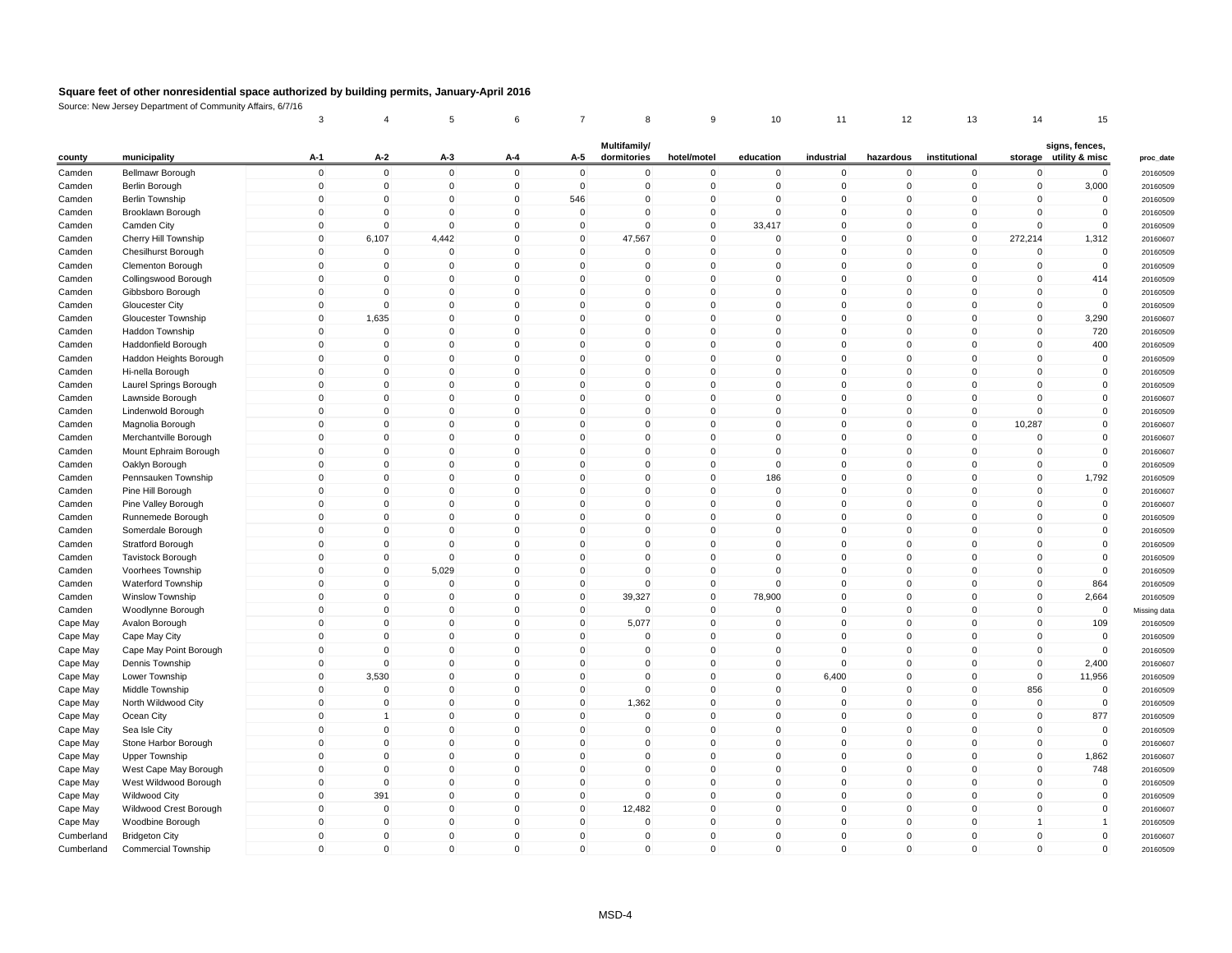|            | Source: New Jersey Department or Community | 3                   | $\overline{4}$ | 5              | 6                   | $\overline{7}$ | 8            | 9            | 10                  | 11           | 12          | 13            | 14             | 15                     |
|------------|--------------------------------------------|---------------------|----------------|----------------|---------------------|----------------|--------------|--------------|---------------------|--------------|-------------|---------------|----------------|------------------------|
|            |                                            |                     |                |                |                     |                | Multifamily/ |              |                     |              |             |               |                | signs, fences,         |
| county     | municipality                               | A-1                 | A-2            | $A-3$          | $A - 4$             | A-5            | dormitories  | hotel/motel  | education           | industrial   | hazardous   | institutional |                | storage utility & misc |
| Cumberland | Deerfield Township                         | $\overline{0}$      | $\mathsf 0$    | $\mathsf 0$    | $\mathbf 0$         | $\mathsf 0$    | 0            | $\mathbf 0$  | $\overline{0}$      | $\mathbf 0$  | $\pmb{0}$   | $\mathbf 0$   | $\mathsf 0$    | 3,476                  |
| Cumberland | Downe Township                             | $\mathbf 0$         | $\mathbf 0$    | $\mathbf 0$    | $\mathbf{0}$        | $\mathsf 0$    | $\mathbf 0$  | $\Omega$     | $\mathbf 0$         | $\mathbf 0$  | $\mathbf 0$ | $\mathbf{0}$  | 2,476          | $\mathbf 0$            |
| Cumberland | Fairfield Township                         | $\mathbf 0$         | $\mathbf 0$    | $\mathbf 0$    | $\mathbf 0$         | 0              | 0            | $\Omega$     | $\mathsf 0$         | $\mathbf 0$  | $\mathbf 0$ | $\mathbf 0$   | $\mathbf 0$    | 2,876                  |
| Cumberland | <b>Greenwich Township</b>                  | $\mathbf 0$         | $\mathbf 0$    | $\overline{0}$ | $\mathbf 0$         | $\overline{0}$ | 0            | $\Omega$     | $\mathbf 0$         | $\mathbf 0$  | 0           | $\mathbf 0$   | $\mathbf 0$    | 288                    |
| Cumberland | <b>Hopewell Township</b>                   | $\mathbf 0$         | $\mathbf 0$    | 0              | $\mathbf 0$         | $\mathbf 0$    | $\mathbf{0}$ | $\Omega$     | $\mathbf 0$         | $\mathbf 0$  | 0           | $\mathbf 0$   | $\mathbf 0$    | 300                    |
| Cumberland | Lawrence Township                          | $\mathbf 0$         | $\mathbf 0$    | $\pmb{0}$      | $\mathbf 0$         | $\mathsf 0$    | $\mathbf 0$  | $\Omega$     | $\mathsf 0$         | $\mathsf 0$  | 0           | $\Omega$      | $\mathsf 0$    | $\mathbf 0$            |
| Cumberland | Maurice River Township                     | $\mathbf 0$         | $\mathbf 0$    | 0              | $\mathbf 0$         | $\mathsf 0$    | $\mathbf 0$  | $\Omega$     | $\mathsf{O}\xspace$ | $\mathsf 0$  | $\mathbf 0$ | $\mathbf 0$   | $\mathsf 0$    | 3,630                  |
| Cumberland | Millville City                             | $\mathbf 0$         | $\mathbf 0$    | $\mathbf 0$    | $\mathbf 0$         | $\mathsf 0$    | 0            | $\mathbf 0$  | $\mathbf 0$         | 53,210       | 0           | $\mathbf 0$   | $\mathsf 0$    | 2,464                  |
| Cumberland | Shiloh Borough                             | $\mathbf 0$         | $\mathbf 0$    | 0              | $\Omega$            | $\mathsf 0$    | $\mathbf 0$  | $\Omega$     | $\mathbf 0$         | $\mathbf 0$  | 0           | $\Omega$      | $\mathsf 0$    | $\mathbf 0$            |
| Cumberland | Stow Creek Township                        | $\mathbf 0$         | $\mathbf 0$    | $\mathbf 0$    | $\mathbf 0$         | $\mathsf 0$    | $\Omega$     | $\Omega$     | $\overline{0}$      | $\mathsf 0$  | $\mathbf 0$ | $\mathbf 0$   | $\mathsf 0$    | 7,832                  |
| Cumberland | <b>Upper Deerfield Township</b>            | $\mathsf{O}\xspace$ | $\mathsf 0$    | $\mathbf 0$    | $\mathbf{0}$        | $\mathbf 0$    | $\mathbf{0}$ | $\Omega$     | $\mathsf{O}\xspace$ | $\mathsf 0$  | $\mathbf 0$ | $\mathbf{0}$  | $\mathsf 0$    | 1,200                  |
| Cumberland | Vineland City                              | $\mathbf 0$         | $\mathbf 0$    | 0              | $\mathbf 0$         | $\mathbf 0$    | 0            | $\Omega$     | $\mathbf 0$         | $\mathbf 0$  | 0           | 12,418        | 150,638        | 23,456                 |
|            |                                            |                     |                | 0              |                     |                | $\mathbf 0$  | $\Omega$     | $\mathbf 0$         |              |             |               |                |                        |
| Essex      | <b>Belleville Township</b>                 | $\mathbf 0$         | $\mathbf 0$    |                | $\mathbf 0$         | $\mathbf 0$    |              |              |                     | $\mathbf 0$  | 0           | $\mathbf 0$   | $\mathbf 0$    | $\mathbf 0$            |
| Essex      | <b>Bloomfield Township</b>                 | $\mathbf 0$         | $\mathbf 0$    | $\mathbf 0$    | $\mathsf{O}\xspace$ | $\mathsf 0$    | 239,984      | $\Omega$     | $\mathbf 0$         | $\mathsf 0$  | $\mathbf 0$ | $\mathbf 0$   | $\mathsf 0$    | $\mathbf 0$            |
| Essex      | Caldwell Borough                           | $\mathbf 0$         | $\mathbf 0$    | $\mathbf 0$    | $\mathbf 0$         | $\mathsf 0$    | $\mathbf 0$  | $\Omega$     | $\mathbf 0$         | $\mathbf 0$  | 0           | $\mathbf 0$   | $\mathbf 0$    | $\mathbf{0}$           |
| Essex      | Cedar Grove Township                       | $\Omega$            | $\mathbf{0}$   | $\Omega$       | $\mathbf{0}$        | $\mathbf 0$    | 55,374       | $\Omega$     | $\Omega$            | $\mathbf{0}$ | 0           | $\Omega$      | $\mathbf 0$    | 0                      |
| Essex      | East Orange City                           | $\mathbf 0$         | $\mathbf 0$    | $\mathbf 0$    | $\mathbf 0$         | $\mathsf 0$    | 31,941       | $\Omega$     | $\mathbf 0$         | $\mathsf 0$  | $\mathbf 0$ | $\mathbf{0}$  | $\mathsf 0$    | $\mathbf 0$            |
| Essex      | Essex Fells Borough                        | $\mathbf 0$         | $\mathbf 0$    | $\pmb{0}$      | $\mathbf 0$         | $\mathsf 0$    | $\mathbf 0$  | $\Omega$     | $\mathbf 0$         | $\mathsf 0$  | 0           | $\mathbf 0$   | $\mathsf 0$    | $\mathbf 0$            |
| Essex      | <b>Fairfield Township</b>                  | $\mathbf 0$         | $\mathbf{0}$   | $\Omega$       | $\mathbf{0}$        | $\mathbf 0$    | $\Omega$     | $\Omega$     | $\Omega$            | $\mathbf 0$  | $\Omega$    | $\Omega$      | $\mathbf 0$    | $\mathbf 0$            |
| Essex      | Glen Ridge Borough                         | $\mathbf 0$         | $\mathbf 0$    | 0              | $\Omega$            | $\mathsf 0$    | $\Omega$     | $\Omega$     | $\mathbf 0$         | $\mathbf 0$  | 0           | $\Omega$      | $\mathsf 0$    | $\mathbf 0$            |
| Essex      | Irvington Township                         | $\mathbf 0$         | $\mathbf 0$    | $\mathbf 0$    | $\mathbf 0$         | $\mathsf 0$    | $\mathbf 0$  | $\Omega$     | $\mathsf{O}\xspace$ | $\mathsf 0$  | $\Omega$    | $\mathbf 0$   | $\mathsf 0$    | $\mathbf 0$            |
| Essex      | Livingston Township                        | $\mathbf 0$         | $\mathsf 0$    | 9,848          | $\mathbf 0$         | $\mathsf 0$    | 97,940       | $\Omega$     | $\mathbf 0$         | $\mathsf 0$  | 0           | $\mathbf 0$   | $\overline{0}$ | 273                    |
| Essex      | Maplewood Township                         | $\mathbf 0$         | $\mathbf 0$    | 0              | $\mathbf 0$         | $\mathbf 0$    | 91,029       | $\mathbf 0$  | $\mathbf 0$         | $\mathbf 0$  | 0           | $\mathbf 0$   | $\mathbf 0$    | 818                    |
| Essex      | Millburn Township                          | $\mathbf{0}$        | 5,898          | $\mathbf 0$    | $\Omega$            | $\mathbf 0$    | 4,259        | $\Omega$     | $\mathbf{0}$        | $\mathbf{0}$ | $\Omega$    | $\Omega$      | $\mathbf 0$    | 3,984                  |
| Essex      | Montclair Township                         | $\mathbf 0$         | $\mathbf 0$    | $\mathbf 0$    | $\mathbf 0$         | $\mathsf 0$    | 72,046       | $\mathbf 0$  | $\mathsf 0$         | $\mathsf 0$  | 0           | $\mathbf 0$   | $\mathsf 0$    | 3,741                  |
| Essex      | Newark City                                | $\mathbf 0$         | 2,114          | 0              | 296,915             | $\mathsf 0$    | 69,012       | $\mathbf 0$  | 346,184             | 20,500       | 0           | $\mathbf 0$   | $\overline{0}$ | 28,000                 |
| Essex      | North Caldwell Borough                     | $\mathbf{0}$        | $\Omega$       | $\Omega$       | $\Omega$            | $\mathbf 0$    | $\Omega$     | $\Omega$     | $\Omega$            | $\mathbf{0}$ | $\Omega$    | $\Omega$      | $\mathbf 0$    | $\mathbf 0$            |
| Essex      | Nutley Township                            | $\mathsf 0$         | $\mathbf 0$    | $\pmb{0}$      | $\mathbf 0$         | $\mathsf 0$    | 21,200       | $\mathbf 0$  | $\mathbf 0$         | $\mathsf 0$  | 0           | $\mathbf 0$   | $\mathsf 0$    | 216                    |
|            |                                            |                     |                | $\pmb{0}$      | $\Omega$            |                | $\Omega$     | $\Omega$     | $\mathbf 0$         |              | 0           | $\Omega$      |                | $\Omega$               |
| Essex      | City of Orange Township                    | $\mathsf{O}\xspace$ | 2,054          |                |                     | $\mathbf 0$    |              |              |                     | $\mathsf 0$  |             |               | 22,221         |                        |
| Essex      | Roseland Borough                           | $\mathbf{0}$        | $\Omega$       | $\Omega$       | $\mathbf{0}$        | $\mathbf 0$    | $\Omega$     | $\Omega$     | $\mathbf{0}$        | $\mathbf{0}$ | $\Omega$    | $\Omega$      | $\mathbf 0$    | 754                    |
| Essex      | South Orange Village                       | 0                   | $\mathbf 0$    | $\pmb{0}$      | $\mathbf 0$         | $\mathbf 0$    | $\mathbf 0$  | $\mathbf 0$  | $\mathsf 0$         | $\mathsf 0$  | 0           | $\mathbf 0$   | 0              | 1,440                  |
| Essex      | Verona Township                            | $\Omega$            | $\Omega$       | $\mathbf 0$    | $\mathbf{0}$        | $\mathbf 0$    | $\Omega$     | $\Omega$     | $\mathbf 0$         | $\mathsf 0$  | $\Omega$    | $\Omega$      | $\mathsf 0$    | $\Omega$               |
| Essex      | West Caldwell Township                     | $\mathsf{O}\xspace$ | $\mathbf 0$    | 0              | $\mathbf 0$         | $\mathsf 0$    | $\mathbf{0}$ | $\mathbf{0}$ | $\mathbf 0$         | $\mathsf 0$  | 0           | $\Omega$      | $\mathsf 0$    | 144                    |
| Essex      | West Orange Township                       | $\mathbf 0$         | $\mathbf 0$    | 0              | $\mathbf 0$         | $\mathbf 0$    | 0            | $\mathbf 0$  | $\mathbf 0$         | $\mathbf 0$  | 0           | $\mathbf 0$   | $\mathbf 0$    | 11,535                 |
| Gloucester | Clayton Borough                            | $\mathbf 0$         | $\mathbf{0}$   | 0              | $\mathbf{0}$        | $\mathbf 0$    | $\Omega$     | $\mathbf{0}$ | 19,425              | $\mathsf 0$  | $\Omega$    | $\Omega$      | $\mathsf 0$    | $\mathbf 0$            |
| Gloucester | Deptford Township                          | $\mathbf 0$         | $\mathsf 0$    | $\pmb{0}$      | $\mathbf 0$         | $\mathsf 0$    | $\mathbf 0$  | $\mathbf 0$  | $\mathbf 0$         | $\mathsf 0$  | 0           | $\mathbf 0$   | 18,000         | 10,620                 |
| Gloucester | East Greenwich Township                    | 0                   | $\Omega$       | $\Omega$       | $\Omega$            | $\mathbf 0$    | 0            | $\Omega$     | $\Omega$            | $\mathsf 0$  | 0           | $\Omega$      | $\mathbf 0$    | 0                      |
| Gloucester | Elk Township                               | $\mathbf 0$         | $\mathbf{0}$   | 0              | $\mathbf{0}$        | $\mathbf 0$    | $\Omega$     | $\Omega$     | $\Omega$            | $\mathbf 0$  | $\Omega$    | $\Omega$      | $\mathbf 0$    | 600                    |
| Gloucester | Franklin Township                          | $\overline{0}$      | $\mathbf 0$    | $\pmb{0}$      | $\mathbf 0$         | $\mathsf 0$    | $\mathbf 0$  | $\mathbf 0$  | $\overline{0}$      | $\mathsf 0$  | 0           | $\mathbf 0$   | $\mathsf 0$    | $\mathbf 0$            |
| Gloucester | Glassboro Borough                          | $\mathbf 0$         | $\mathbf 0$    | $\overline{0}$ | $\mathbf 0$         | $\mathsf 0$    | 0            | $\Omega$     | $\mathbf 0$         | $\mathsf 0$  | $\Omega$    | $\mathbf 0$   | $\mathsf 0$    | 640                    |
| Gloucester | <b>Greenwich Township</b>                  | $\mathbf 0$         | $\mathbf 0$    | 0              | $\mathbf 0$         | $\mathbf 0$    | $\Omega$     | $\Omega$     | $\mathbf 0$         | $\mathbf 0$  | 0           | $\Omega$      | $\mathsf 0$    | $\mathbf 0$            |
| Gloucester | Harrison Township                          | $\mathsf 0$         | $\Omega$       | $\pmb{0}$      | $\Omega$            | $\mathbf 0$    | $\Omega$     | $\Omega$     | 0                   | $\mathsf 0$  | 0           | $\Omega$      | $\mathsf 0$    | 9,099                  |
| Gloucester | Logan Township                             | $\mathbf 0$         | $\mathbf 0$    | $\mathbf 0$    | $\mathbf 0$         | $\mathbf 0$    | $\mathbf 0$  | $\Omega$     | $\mathsf{O}\xspace$ | $\mathsf 0$  | $\Omega$    | $\mathbf 0$   | $\mathbf 0$    | $\mathbf 0$            |
| Gloucester | Mantua Township                            | $\mathbf 0$         | $\mathbf 0$    | 0              | $\mathbf 0$         | $\mathsf 0$    | $\mathbf 0$  | $\mathbf 0$  | $\mathbf 0$         | $\mathbf 0$  | 0           | $\mathbf 0$   | $\mathsf 0$    | 180                    |
| Gloucester | Monroe Township                            | $\Omega$            | $\Omega$       | $\Omega$       | $\Omega$            | $\mathbf 0$    | 103,482      | $\Omega$     | $\mathbf 0$         | $\mathbf{0}$ | $\Omega$    | $\Omega$      | 4,688          | $\mathbf 0$            |
|            |                                            |                     | $\mathbf{0}$   | $\mathbf 0$    | $\mathbf{0}$        | $\mathbf 0$    | $\Omega$     | $\Omega$     |                     | $\mathbf 0$  | $\Omega$    | $\Omega$      |                |                        |
| Gloucester | National Park Borough                      | $\mathbf 0$         |                |                |                     |                |              |              | $\mathbf 0$         |              |             |               | $\mathsf 0$    | 1,200                  |
| Gloucester | Newfield Borough                           | $\mathbf 0$         | $\mathsf 0$    | $\pmb{0}$      | $\mathbf 0$         | $\mathsf 0$    | $\pmb{0}$    | $\mathbf 0$  | $\mathsf{O}\xspace$ | $\mathsf 0$  | 0           | $\mathbf 0$   | $\overline{0}$ | $\pmb{0}$              |
| Gloucester | Paulsboro Borough                          | $\mathbf 0$         | $\Omega$       | 0              | $\Omega$            | $\mathsf 0$    | $\Omega$     | $\Omega$     | $\mathbf 0$         | $\mathbf 0$  | $\Omega$    | $\Omega$      | $\overline{0}$ | $\mathbf 0$            |
| Gloucester | Pitman Borough                             | $\Omega$            | $\Omega$       | 0              | $\Omega$            | $\mathbf 0$    | $\Omega$     | $\Omega$     | $\Omega$            | $\mathbf 0$  | 0           | $\Omega$      | $\mathsf 0$    | $\mathbf{0}$           |
| Gloucester | South Harrison Township                    | $\mathbf 0$         | $\mathsf 0$    | $\pmb{0}$      | $\mathbf 0$         | 0              | $\mathbf 0$  | $\Omega$     | $\overline{0}$      | $\mathsf 0$  | 0           | $\mathbf 0$   | 4,040          | 0                      |
| Gloucester | Swedesboro Borough                         | $\mathbf 0$         | $\mathbf 0$    | 0              | $\Omega$            | $\mathsf 0$    | 0            | $\Omega$     | $\mathbf 0$         | $\mathbf 0$  | $\Omega$    | $\Omega$      | 3,200          | $\mathbf 0$            |
| Gloucester | Washington Township                        | $\mathbf 0$         | $\mathbf 0$    | $\overline{0}$ | $\Omega$            | $\mathsf 0$    | $\mathbf{0}$ | $\mathbf{0}$ | $\mathbf 0$         | $\mathbf 0$  | $\Omega$    | $\Omega$      | $\mathbf 0$    | 2,600                  |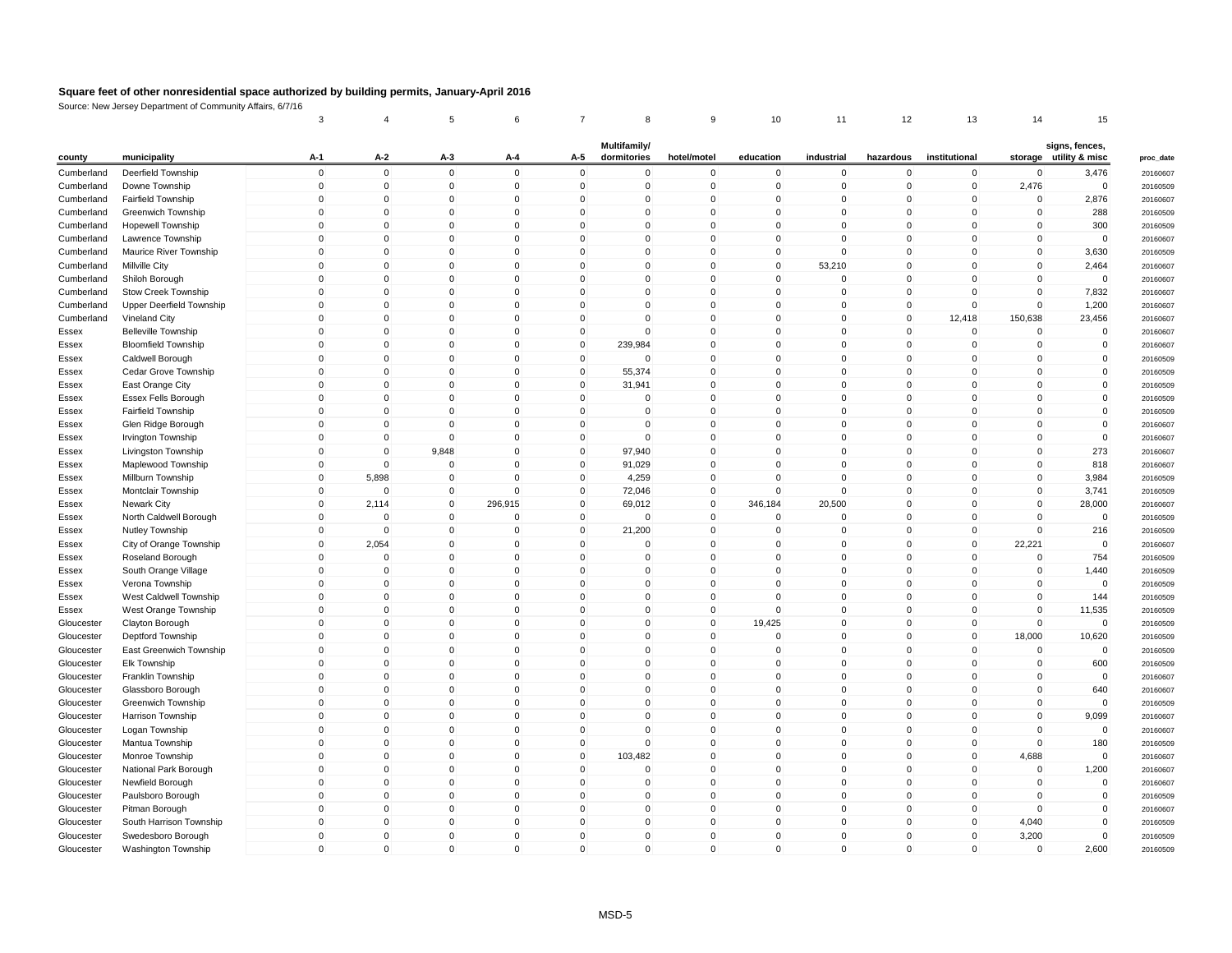|            | Source: New Jersey Department or Community | ATIairs. 6777t<br>3 | $\overline{4}$                  | 5                   | 6            | $\overline{7}$ | 8                   | 9              | 10             | 11                  | 12          | 13            | 14             | 15                     |              |
|------------|--------------------------------------------|---------------------|---------------------------------|---------------------|--------------|----------------|---------------------|----------------|----------------|---------------------|-------------|---------------|----------------|------------------------|--------------|
|            |                                            |                     |                                 |                     |              |                | Multifamily/        |                |                |                     |             |               |                | signs, fences,         |              |
| county     | municipality                               | $A-1$               | A-2                             | A-3                 | $A - 4$      | A-5            | dormitories         | hotel/motel    | education      | industrial          | hazardous   | institutional |                | storage utility & misc | proc_date    |
| Gloucester | Wenonah Borough                            | $\mathbf 0$         | $\mathsf{O}\xspace$             | $\mathbf 0$         | $\mathbf 0$  | $\mathsf 0$    | $\mathbf 0$         | $\mathbf 0$    | $\mathbf 0$    | $\mathsf 0$         | $\mathbf 0$ | $\mathbf 0$   | $\mathsf 0$    | 0                      | 20160509     |
| Gloucester | West Deptford Township                     | $\mathbf 0$         | $\mathbf 0$                     | $\mathbf 0$         | $\mathbf{0}$ | $\mathbf 0$    | $\mathbf 0$         | $\mathbf 0$    | 8,356          | 4,465               | $\mathbf 0$ | $\Omega$      | $\mathbf 0$    | 1,296                  | 20160509     |
| Gloucester | Westville Borough                          | $\mathbf 0$         | $\mathbf 0$                     | $\mathsf{O}\xspace$ | $\mathbf 0$  | $\mathsf 0$    | 0                   | $\mathbf{0}$   | $\mathbf 0$    | $\mathbf 0$         | $\mathbf 0$ | $\mathbf 0$   | $\pmb{0}$      | 0                      | 20160509     |
| Gloucester | Woodbury City                              | $\mathbf 0$         | $\mathbf 0$                     | 0                   | $\mathbf 0$  | $\mathbf 0$    | 0                   | $\mathbf 0$    | $\mathbf 0$    | $\mathbf 0$         | $\mathbf 0$ | $\mathbf 0$   | $\overline{0}$ | 240                    | 20160509     |
| Gloucester | Woodbury Heights Borough                   | $\mathbf 0$         | $\mathbf 0$                     | $\mathbf 0$         | $\mathbf 0$  | $\mathbf 0$    | $\mathbf 0$         | $\Omega$       | $\mathbf 0$    | $\mathsf 0$         | $\mathbf 0$ | $\mathbf 0$   | $\mathsf 0$    | 0                      | 20160509     |
| Gloucester | Woolwich Township                          | $\mathbf 0$         | $\mathbf 0$                     | $\mathsf{O}\xspace$ | $\Omega$     | $\mathbf 0$    | $\mathbf 0$         | $\mathbf 0$    | $\mathbf 0$    | $\pmb{0}$           | $\mathbf 0$ | $\mathbf 0$   | 656            | 9,840                  | 20160509     |
| Hudson     | <b>Bayonne City</b>                        | $\mathbf 0$         | $\mathbf 0$                     | 0                   | $\mathbf 0$  | $\mathbf 0$    | $\mathbf 0$         | $\Omega$       | $\mathbf 0$    | $\mathsf 0$         | $\mathbf 0$ | $\mathbf 0$   | 150,044        | 560                    | 20160607     |
| Hudson     | East Newark Borough                        | $\mathbf 0$         | $\mathbf 0$                     | $\mathbf 0$         | $\mathbf 0$  | $\mathbf 0$    | $\mathbf 0$         | $\mathbf 0$    | $\mathbf 0$    | $\mathsf 0$         | $\mathbf 0$ | $\mathbf 0$   | $\mathsf 0$    | $\mathbf 0$            | See Hardwick |
| Hudson     | Guttenberg Town                            | $\mathbf 0$         | $\mathbf 0$                     | $\mathbf 0$         | $\Omega$     | $\mathbf 0$    | $\mathbf 0$         | $\Omega$       | $\mathbf 0$    | $\mathsf 0$         | $\mathbf 0$ | $\Omega$      | $\overline{0}$ | $\mathbf 0$            | 20160509     |
| Hudson     | Harrison Town                              | $\mathbf 0$         | $\mathbf 0$                     | $\mathsf{O}\xspace$ | $\mathbf 0$  | $\mathbf 0$    | 363,421             | $\mathbf{0}$   | $\mathbf 0$    | $\mathsf{O}\xspace$ | $\mathbf 0$ | $\mathbf 0$   | $\overline{0}$ | $\mathbf 0$            | 20160509     |
| Hudson     | Hoboken City                               | $\mathbf 0$         | $\Omega$                        | $\mathsf{O}\xspace$ | $\mathbf{0}$ | $\mathsf 0$    | 15,324              | $\mathbf{0}$   | $\mathbf 0$    | $\mathsf 0$         | $\Omega$    | $\Omega$      | $\overline{0}$ | $\mathbf 0$            | See Hardwick |
| Hudson     | Jersey City                                | $\mathbf 0$         | $\mathbf 0$                     | $\mathbf 0$         | $\mathbf 0$  | $\mathsf 0$    | 2,940,173           | $\Omega$       | $\mathbf 0$    | $\mathsf 0$         | 0           | $\mathbf 0$   | 14,632         | $\mathbf{0}$           | 20160607     |
| Hudson     | Kearny Town                                | $\mathbf 0$         | $\mathbf 0$                     | $\mathbf 0$         | $\mathbf 0$  | $\mathbf 0$    | $\mathbf 0$         | $\Omega$       | $\mathbf 0$    | $\mathsf 0$         | 0           | $\Omega$      | $\mathbf 0$    | $\mathbf 0$            | 20160509     |
| Hudson     | North Bergen Township                      | $\mathbf 0$         | $\Omega$                        | $\mathbf 0$         | $\mathsf 0$  | $\mathsf 0$    | $\mathsf{O}\xspace$ | $\mathbf{0}$   | $\mathbf 0$    | $\mathsf 0$         | $\mathbf 0$ | $\mathbf 0$   | $\overline{0}$ | $\mathbf 0$            | 20160509     |
| Hudson     | Secaucus Town                              | $\mathbf 0$         | 87,603                          | 260                 | $\mathbf 0$  | $\mathbf 0$    | $\mathbf 0$         | $\Omega$       | $\mathbf 0$    | $\mathsf 0$         | 0           | $\mathbf 0$   | $\overline{0}$ | $\mathbf{0}$           | 20160607     |
| Hudson     | <b>Union City</b>                          | $\Omega$            | $\Omega$                        | $\mathbf 0$         | $\mathbf{0}$ | $\mathbf 0$    | 167,235             | $\Omega$       | $\Omega$       | $\mathbf 0$         | $\Omega$    | $\Omega$      | 0              | $\mathbf{0}$           | 20160607     |
| Hudson     | Weehawken Township                         | $\mathbf 0$         | $\mathbf 0$                     | $\overline{0}$      | $\mathbf 0$  | $\mathbf 0$    | $\mathbf 0$         | 275,460        | $\mathbf 0$    | $\mathbf 0$         | $\mathbf 0$ | $\Omega$      | $\mathsf 0$    | $\mathbf 0$            | Missing data |
| Hudson     | West New York Town                         | $\mathbf 0$         | $\mathbf 0$                     | $\mathsf{O}\xspace$ | $\mathbf 0$  | $\mathbf 0$    | 1,662               | $\Omega$       | $\mathbf 0$    | $\mathsf 0$         | $\mathbf 0$ | $\mathbf 0$   | $\mathsf 0$    | $\mathbf 0$            | 20160509     |
| Hunterdon  | Alexandria Township                        | $\Omega$            | $\Omega$                        | 0                   | $\mathbf{0}$ | $\mathbf 0$    | $\mathbf 0$         | $\Omega$       | $\Omega$       | $\mathsf 0$         | $\Omega$    | $\Omega$      | $\mathsf 0$    | 7,840                  | 20160607     |
| Hunterdon  | <b>Bethlehem Township</b>                  | $\Omega$            | $\Omega$                        | $\mathbf 0$         | $\Omega$     | $\mathbf 0$    | $\mathbf 0$         | $\mathbf 0$    | $\mathbf 0$    | $\mathsf 0$         | $\Omega$    | $\Omega$      | $\mathsf 0$    | 2,403                  | 20160509     |
| Hunterdon  | <b>Bloomsbury Borough</b>                  | $\mathbf 0$         | $\mathbf 0$                     | $\mathsf{O}\xspace$ | $\mathbf 0$  | $\mathbf 0$    | $\mathbf 0$         | $\Omega$       | $\mathbf 0$    | $\mathsf{O}\xspace$ | $\Omega$    | $\mathbf 0$   | $\mathsf 0$    | $\mathbf 0$            | 20160509     |
| Hunterdon  | Califon Borough                            | $\mathbf 0$         | $\mathbf 0$                     | $\mathsf{O}\xspace$ | $\mathbf 0$  | $\mathsf 0$    | $\mathbf 0$         | $\Omega$       | $\mathbf 0$    | $\mathsf 0$         | $\mathbf 0$ | $\mathbf 0$   | $\mathsf 0$    | 720                    | Missing data |
| Hunterdon  | Clinton Town                               | $\mathbf 0$         | $\mathbf 0$                     | $\mathbf 0$         | $\mathbf 0$  | $\mathbf 0$    | $\mathbf 0$         | $\mathbf 0$    | $\mathbf 0$    | $\mathsf 0$         | 0           | $\mathbf 0$   | $\mathsf 0$    | $\mathbf 0$            | 20160509     |
| Hunterdon  | Clinton Township                           | $\Omega$            | $\mathbf{0}$                    | $\mathsf{O}\xspace$ | $\Omega$     | $\Omega$       | $\mathbf{0}$        | $\Omega$       | $\mathbf{0}$   | $\mathbf{0}$        | $\Omega$    | $\Omega$      | $\pmb{0}$      | 3,750                  | 20160509     |
| Hunterdon  | Delaware Township                          | $\mathbf 0$         | $\mathsf{O}\xspace$             | $\mathsf{O}\xspace$ | $\mathbf 0$  | $\mathsf 0$    | $\mathsf{O}\xspace$ | $\mathbf 0$    | $\mathbf 0$    | $\pmb{0}$           | $\mathbf 0$ | $\mathbf 0$   | 1,320          | 1,462                  | 20160509     |
| Hunterdon  | East Amwell Township                       | $\mathbf 0$         | $\mathbf 0$                     | 0                   | $\mathbf 0$  | $\mathbf 0$    | $\mathbf 0$         | $\mathbf 0$    | $\mathbf 0$    | $\mathsf 0$         | 0           | $\mathbf 0$   | 0              | 1,770                  | 20160607     |
| Hunterdon  | Flemington Borough                         | $\Omega$            | $\Omega$                        | $\Omega$            | $\Omega$     | $\Omega$       | $\mathbf{0}$        | $\Omega$       | $\Omega$       | $\mathbf 0$         | $\Omega$    | $\Omega$      | $\mathsf 0$    | $\mathbf 0$            | 20160607     |
|            |                                            | $\mathbf 0$         |                                 |                     | $\mathbf 0$  | $\mathbf 0$    |                     | $\mathbf 0$    | $\mathsf 0$    |                     | $\mathbf 0$ | $\mathbf 0$   |                |                        |              |
| Hunterdon  | Franklin Township                          | $\Omega$            | $\mathsf{O}\xspace$<br>$\Omega$ | $\mathsf{O}\xspace$ | $\Omega$     |                | $\mathsf{O}\xspace$ | $\Omega$       |                | $\mathsf{O}\xspace$ | $\Omega$    | $\Omega$      | $\mathsf 0$    | 3,720                  | 20160509     |
| Hunterdon  | Frenchtown Borough                         |                     |                                 | $\mathsf{O}\xspace$ |              | $\mathbf 0$    | $\mathbf 0$         |                | $\mathsf 0$    | $\mathsf 0$         | $\Omega$    |               | $\mathsf 0$    | 0                      | 20160509     |
| Hunterdon  | Glen Gardner Borough                       | $\Omega$            | $\Omega$                        | $\mathbf{0}$        | $\Omega$     | $\mathbf 0$    | $\mathbf{0}$        | $\mathbf{0}$   | $\Omega$       | $\mathbf 0$         |             | $\Omega$      | $\mathbf 0$    | $\mathbf{1}$           | 20160509     |
| Hunterdon  | Hampton Borough                            | $\mathbf 0$         | $\mathbf 0$                     | $\mathsf{O}\xspace$ | $\mathbf 0$  | $\mathbf 0$    | 0                   | $\mathbf 0$    | $\mathbf 0$    | $\mathsf{O}\xspace$ | 0           | $\mathbf 0$   | $\mathsf 0$    | $\mathbf{1}$           | 20160509     |
| Hunterdon  | High Bridge Borough                        | $\Omega$            | $\mathbf{0}$                    | $\mathsf{O}\xspace$ | $\mathbf{0}$ | $\mathbf 0$    | $\mathsf{O}\xspace$ | $\Omega$       | $\mathbf 0$    | $\mathsf 0$         | $\Omega$    | $\Omega$      | $\mathbf 0$    | $\mathbf 0$            | 20160607     |
| Hunterdon  | <b>Holland Township</b>                    | $\mathbf 0$         | $\mathbf 0$                     | $\mathsf{O}\xspace$ | $\mathbf 0$  | $\mathsf 0$    | $\mathbf 0$         | $\Omega$       | $\mathbf 0$    | $\mathsf 0$         | $\mathbf 0$ | $\Omega$      | 3,361          | 5,180                  | 20160509     |
| Hunterdon  | Kingwood Township                          | $\mathbf 0$         | $\mathbf 0$                     | 0                   | $\mathbf 0$  | $\mathbf 0$    | $\mathbf 0$         | $\mathbf 0$    | $\mathbf 0$    | $\mathsf 0$         | 0           | 0             | $\mathbf 0$    | 1,632                  | 20160607     |
| Hunterdon  | Lambertville City                          | $\mathbf 0$         | $\mathbf{0}$                    | $\mathbf 0$         | $\mathbf{0}$ | $\Omega$       | $\mathbf 0$         | $\mathbf{0}$   | $\mathbf 0$    | $\mathsf 0$         | $\Omega$    | $\Omega$      | $\mathsf 0$    | $\mathbf 0$            | 20160509     |
| Hunterdon  | Lebanon Borough                            | $\mathbf 0$         | $\mathbf 0$                     | $\mathsf{O}\xspace$ | $\mathbf 0$  | $\mathbf 0$    | $\mathbf 0$         | $\mathbf 0$    | $\mathbf 0$    | $\mathsf 0$         | $\mathbf 0$ | $\mathbf 0$   | $\mathsf 0$    | $\mathbf 0$            | 20160509     |
| Hunterdon  | Lebanon Township                           | $\Omega$            | $\Omega$                        | 0                   | $\Omega$     | $\mathbf 0$    | 0                   | $\Omega$       | $\Omega$       | $\mathsf 0$         | $\Omega$    | $\Omega$      | 608            | 10,320                 | 20160607     |
| Hunterdon  | Milford Borough                            | $\mathbf 0$         | $\mathbf{0}$                    | $\mathbf 0$         | $\mathbf{0}$ | $\Omega$       | $\mathbf 0$         | $\Omega$       | $\Omega$       | $\mathsf 0$         | $\Omega$    | $\Omega$      | $\mathsf 0$    | 1,760                  | 20160509     |
| Hunterdon  | Raritan Township                           | $\mathbf 0$         | $\mathbf 0$                     | $\mathsf{O}\xspace$ | $\mathbf 0$  | $\mathbf 0$    | $\mathbf 0$         | 656            | $\overline{0}$ | $\mathsf{O}\xspace$ | $\mathbf 0$ | $\mathbf 0$   | $\mathsf 0$    | 3,148                  | 20160509     |
| Hunterdon  | Readington Township                        | $\mathbf 0$         | $\mathbf 0$                     | $\mathbf 0$         | $\Omega$     | $\mathsf 0$    | $\mathbf 0$         | $\Omega$       | $\mathbf 0$    | $\mathsf 0$         | $\Omega$    | $\mathbf 0$   | $\mathsf 0$    | 2,944                  | 20160509     |
| Hunterdon  | Stockton Borough                           | $\mathbf 0$         | $\mathbf 0$                     | $\mathbf 0$         | $\mathbf{0}$ | $\Omega$       | $\mathbf 0$         | $\Omega$       | $\mathbf 0$    | $\mathsf 0$         | $\Omega$    | $\Omega$      | $\mathsf 0$    | $\mathbf 0$            | 20160509     |
| Hunterdon  | Tewksbury Township                         | $\Omega$            | $\Omega$                        | $\mathsf{O}\xspace$ | $\mathbf 0$  | $\mathbf 0$    | 0                   | $\Omega$       | 0              | $\mathsf{O}\xspace$ | 0           | $\Omega$      | 22,816         | 1,570                  | 20160607     |
| Hunterdon  | Union Township                             | $\Omega$            | $\Omega$                        | $\mathsf{O}\xspace$ | $\mathbf 0$  | $\mathsf 0$    | $\mathbf 0$         | $\Omega$       | $\mathbf 0$    | $\mathsf 0$         | $\Omega$    | $\mathbf 0$   | $\mathsf 0$    | 1,323                  | 20160509     |
| Hunterdon  | West Amwell Township                       | $\mathbf 0$         | $\mathbf 0$                     | $\mathbf 0$         | $\mathbf 0$  | $\mathbf 0$    | $\mathbf 0$         | $\overline{0}$ | $\mathbf 0$    | $\mathsf 0$         | $\mathbf 0$ | $\mathbf 0$   | $\overline{1}$ | 5,640                  | 20160607     |
| Mercer     | East Windsor Township                      | $\Omega$            | $\Omega$                        | $\Omega$            | $\Omega$     | $\mathbf 0$    | 34,357              | $\Omega$       | $\Omega$       | $\mathbf 0$         | $\Omega$    | $\Omega$      | 1,440          | 576                    | 20160509     |
| Mercer     | Ewing Township                             | $\Omega$            | $\mathbf{0}$                    | $\mathbf 0$         | $\mathbf{0}$ | $\mathbf 0$    | 75,594              | $\mathbf{0}$   | $\mathbf 0$    | $\mathbf 0$         | $\mathbf 0$ | $\Omega$      | 8,000          | $\mathbf 0$            | 20160607     |
| Mercer     | Hamilton Township                          | $\pmb{0}$           | $\mathbf 0$                     | $\mathsf{O}\xspace$ | $\mathbf 0$  | $\mathsf 0$    | 252,543             | $\mathbf 0$    | $\mathsf 0$    | $\mathsf 0$         | $\pmb{0}$   | 91,906        | $\mathbf 0$    | 4,800                  | 20160607     |
| Mercer     | <b>Hightstown Borough</b>                  | $\mathbf 0$         | $\mathbf 0$                     | 0                   | $\Omega$     | $\mathbf 0$    | $\mathbf 0$         | $\Omega$       | $\mathbf 0$    | $\mathsf 0$         | $\Omega$    | $\mathbf{0}$  | $\mathsf 0$    | 192                    | 20160509     |
| Mercer     | Hopewell Borough                           | $\Omega$            | $\Omega$                        | 0                   | $\Omega$     | $\Omega$       | $\mathbf 0$         | $\Omega$       | $\Omega$       | $\mathsf 0$         | $\Omega$    | $\Omega$      | $\mathsf 0$    | $\mathbf 0$            | 20160607     |
| Mercer     | <b>Hopewell Township</b>                   | 0                   | $\mathbf 0$                     | $\mathsf{O}\xspace$ | $\Omega$     | $\mathsf 0$    | 0                   | $\mathbf 0$    | $\mathsf 0$    | $\mathsf 0$         | 0           | 0             | $\mathsf 0$    | 3,760                  | 20160509     |
| Mercer     | Lawrence Township                          | $\mathbf 0$         | 5,696                           | $\mathbf 0$         | $\Omega$     | $\mathbf 0$    | $\mathbf 0$         | $\Omega$       | $\mathbf 0$    | $\mathsf 0$         | $\Omega$    | $\mathbf 0$   | $\mathsf 0$    | 2,640                  | 20160509     |
| Mercer     | Pennington Borough                         | 0                   | $\mathbf 0$                     | 0                   | $\Omega$     | $\mathbf 0$    | $\mathbf 0$         | $\Omega$       | $\mathbf 0$    | $\mathbf 0$         | $\Omega$    | $\Omega$      | $\mathsf 0$    | 0                      | 20160509     |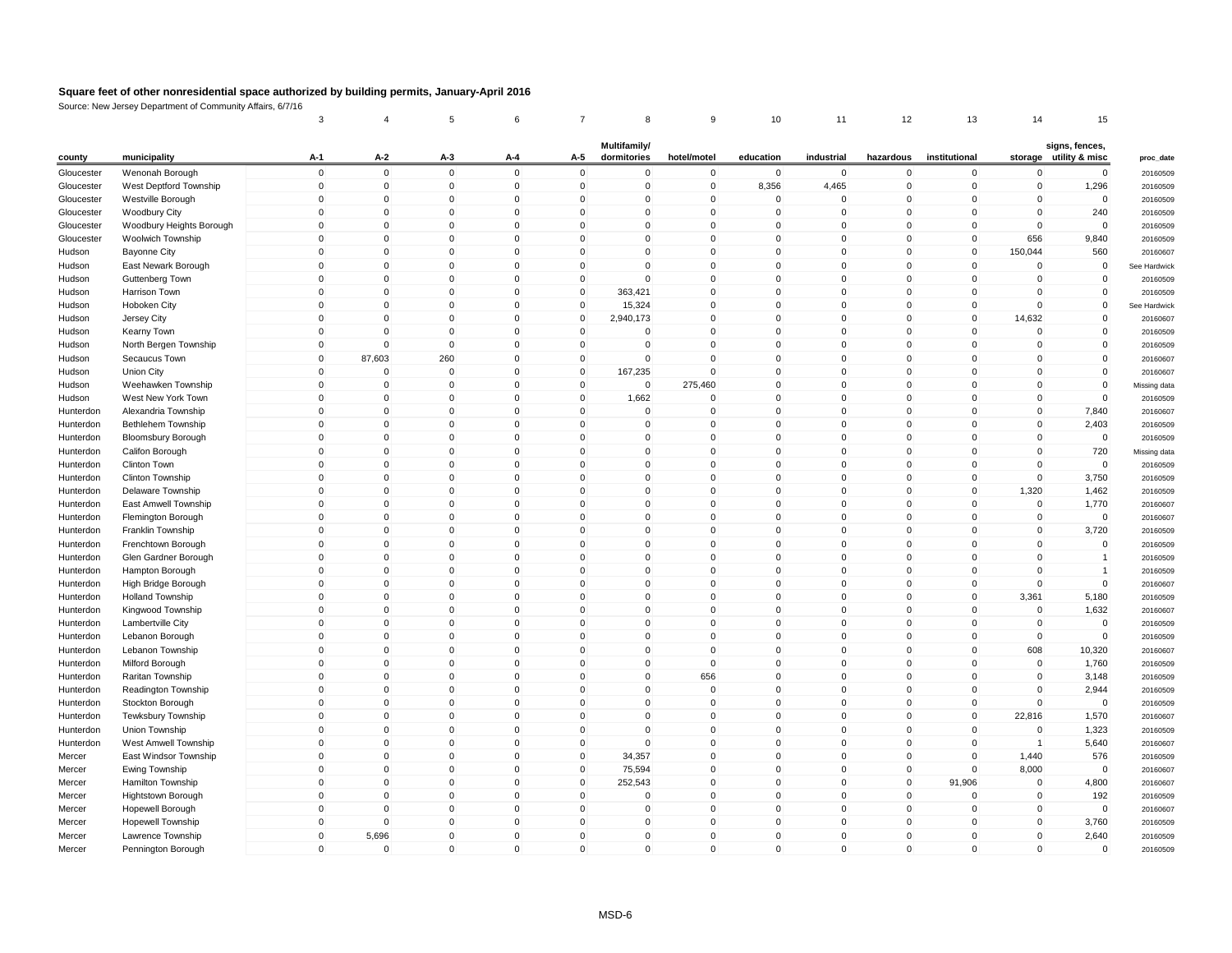|           |                               | 3                    |                | 5            |              |                | 8                   |             | 10           | 11                  | 12          | 13            | 14             | 15                     |                      |
|-----------|-------------------------------|----------------------|----------------|--------------|--------------|----------------|---------------------|-------------|--------------|---------------------|-------------|---------------|----------------|------------------------|----------------------|
|           |                               |                      |                |              |              |                | Multifamily/        |             |              |                     |             |               |                | signs, fences,         |                      |
| county    | municipality                  | A-1                  | A-2            | A-3          | A-4          | A-5            | dormitories         | hotel/motel | education    | industrial          | hazardous   | institutional |                | storage utility & misc | proc_date            |
| Mercer    | Princeton Borough             | See Princeton (1114) |                |              |              |                |                     |             |              |                     |             |               |                |                        | See Princeton (1114) |
| Mercer    | Princeton (consolidated 1114) | $\mathbf 0$          | $\mathbf 0$    | $\mathbf 0$  | $\mathbf 0$  | $\overline{0}$ | $\mathbf 0$         | $\mathsf 0$ | 4,788        | $\mathbf 0$         | $\mathbf 0$ | $\mathbf 0$   | $\mathbf 0$    | 1,275                  | 20160509             |
| Mercer    | <b>Trenton City</b>           | $\mathbf 0$          | $\mathbf 0$    | $\mathbf 0$  | $\mathbf 0$  | $\overline{0}$ | $\mathsf{O}\xspace$ | $\mathsf 0$ | $\mathbf 0$  | $\mathbf 0$         | $\mathbf 0$ | $\mathbf 0$   | $\mathsf 0$    | 2,176                  | 20160509             |
| Mercer    | Robbinsville Township         | $\Omega$             | $\mathbf 0$    | $\mathbf 0$  | $\Omega$     | $\mathbf 0$    | $\mathbf 0$         | $\mathbf 0$ | $\Omega$     | $\mathbf 0$         | $\mathbf 0$ | 4,176         | 155,033        | 0                      | 20160509             |
| Mercer    | West Windsor Township         | $\mathbf 0$          | $\mathbf{0}$   | $\mathbf 0$  | $\Omega$     | $\Omega$       | $\mathbf 0$         | $\mathsf 0$ | $\mathbf 0$  | $\mathbf 0$         | $\Omega$    | 37,801        | $\mathbf 0$    | 1,866                  | 20160509             |
| Middlesex | Carteret Borough              | $\mathbf 0$          | $\mathbf 0$    | $\mathbf 0$  | $\mathbf 0$  | $\mathbf 0$    | $\mathsf{O}\xspace$ | $\mathbf 0$ | $\mathbf 0$  | $\mathbf 0$         | $\mathbf 0$ | $\mathbf 0$   | 206,500        | $\mathbf 0$            | 20160509             |
| Middlesex | Cranbury Township             | $\mathbf 0$          | $\mathbf 0$    | $\mathbf 0$  | $\Omega$     | $\mathbf 0$    | $\mathbf 0$         | $\mathbf 0$ | $\mathbf 0$  | $\mathbf 0$         | $\mathbf 0$ | $\mathbf 0$   | $\mathbf 0$    | 425                    | 20160509             |
| Middlesex | Dunellen Borough              | $\mathbf 0$          | $\mathbf 0$    | $\mathbf 0$  | $\mathbf 0$  | $\mathbf 0$    | $\mathbf 0$         | $\mathbf 0$ | $\mathbf 0$  | $\mathbf 0$         | 0           | $\mathbf 0$   | $\mathbf 0$    | 0                      | 20160509             |
| Middlesex | East Brunswick Township       | $\mathbf 0$          | 3              | $\mathbf 0$  | $\mathbf 0$  | $\mathbf 0$    | $\overline{2}$      | $\mathbf 0$ | $\mathbf 0$  | $\mathbf 0$         | 0           | $\mathbf 0$   | $\mathbf 0$    | $\mathbf 0$            | 20160509             |
| Middlesex | Edison Township               | $\mathbf 0$          | $\Omega$       | $\mathbf 0$  | $\Omega$     | $\overline{0}$ | $\mathbf 0$         | $\mathsf 0$ | $\Omega$     | $\mathbf 0$         | $\mathbf 0$ | $\Omega$      | $\mathsf 0$    | 127,915                | 20160509             |
| Middlesex | Helmetta Borough              | $\mathbf 0$          | $\Omega$       | $\mathbf 0$  | $\Omega$     | $\Omega$       | $\mathbf 0$         | $\Omega$    | $\mathbf 0$  | $\Omega$            | $\Omega$    | $\Omega$      | $\mathbf 0$    | 0                      | 20160509             |
| Middlesex | Highland Park Borough         | $\mathbf 0$          | $\mathbf 0$    | $\mathbf 0$  | $\mathbf 0$  | $\mathbf 0$    | $\mathbf 0$         | $\mathbf 0$ | $\mathbf 0$  | $\mathbf 0$         | $\mathbf 0$ | $\mathbf 0$   | $\mathbf 0$    | $\mathbf 0$            | 20160607             |
| Middlesex | Jamesburg Borough             | $\mathbf 0$          | $\Omega$       | $\mathbf 0$  | $\Omega$     | $\mathbf 0$    | $\mathsf{O}\xspace$ | $\mathsf 0$ | $\Omega$     | $\mathbf 0$         | $\mathbf 0$ | $\Omega$      | $\mathsf 0$    | $\overline{2}$         | 20160509             |
| Middlesex | Old Bridge Township           | $\mathbf{0}$         | $\mathbf{0}$   | $\mathbf 0$  | $\Omega$     | $\Omega$       | 19,172              | $\Omega$    | $\Omega$     | $\mathbf 0$         | $\Omega$    | $\Omega$      | $\mathbf 0$    | 1,040                  | 20160509             |
| Middlesex | Metuchen Borough              | $\mathbf 0$          | $\mathbf 0$    | $\mathbf 0$  | $\Omega$     | $\mathbf 0$    | $\mathbf 0$         | $\mathsf 0$ | $\mathbf 0$  | $\mathbf 0$         | $\mathbf 0$ | $\Omega$      | $\mathbf 0$    | 0                      | 20160509             |
| Middlesex | Middlesex Borough             | $\mathbf 0$          | $\mathbf 0$    | $\mathbf 0$  | $\Omega$     | $\mathbf 0$    | $\mathbf 0$         | $\mathsf 0$ | $\mathbf 0$  | $\mathsf{O}\xspace$ | $\mathbf 0$ | $\Omega$      | $\mathbf 0$    | $\mathbf 0$            | 20160607             |
| Middlesex | Milltown Borough              | $\mathbf 0$          | $\mathbf{0}$   | 20,400       | $\Omega$     | $\mathbf 0$    | $\mathbf 0$         | $\Omega$    | $\mathbf 0$  | $\mathbf 0$         | $\Omega$    | $\Omega$      | $\mathbf 0$    | 0                      | 20160509             |
| Middlesex | Monroe Township               | $\mathbf 0$          | $\mathbf 0$    | 22,792       | $\Omega$     | $\mathbf 0$    | 17,150              | $\mathbf 0$ | $\mathbf 0$  | $\mathbf 0$         | $\mathbf 0$ | $\Omega$      | $\mathbf 0$    | 1,776                  | 20160509             |
| Middlesex | New Brunswick City            | $\mathbf 0$          | $\overline{0}$ | $\mathbf 0$  | $\mathbf 0$  | $\overline{0}$ | $\mathbf 0$         | $\mathsf 0$ | $\mathbf 0$  | $\mathbf 0$         | $\mathbf 0$ | $\mathbf 0$   | $\mathsf 0$    | $\mathbf 0$            | 20160509             |
| Middlesex | North Brunswick Township      | $\mathbf{0}$         | $\Omega$       | $\mathbf 0$  | $\Omega$     | $\Omega$       | $\mathbf 0$         | $\Omega$    | $\mathbf 0$  | $\mathbf 0$         | $\Omega$    | 0             | $\mathbf 0$    | $\mathbf 0$            | 20160509             |
| Middlesex | Perth Amboy City              | $\mathbf 0$          | $\Omega$       | $\mathbf 0$  | $\Omega$     | $\Omega$       | $\mathbf 0$         | $\Omega$    | $\Omega$     | $\mathbf 0$         | $\Omega$    | $\Omega$      | 357,342        | $\mathbf 0$            | 20160607             |
| Middlesex | Piscataway Township           | $\mathbf 0$          | 13,374         | $\mathbf 0$  | 112,000      | $\overline{0}$ | $\mathbf 0$         | $\mathsf 0$ | $\mathbf 0$  | $\mathbf 0$         | $\mathbf 0$ | $\mathbf 0$   | $\mathbf 0$    | 4,128                  | 20160509             |
| Middlesex | Plainsboro Township           | $\mathbf 0$          | $\Omega$       | $\mathbf 0$  | $\Omega$     | $\mathbf 0$    | $\mathbf 0$         | $\Omega$    | $\mathbf 0$  | $\mathbf 0$         | $\Omega$    | $\Omega$      | $\mathbf 0$    | $\mathbf 0$            | 20160607             |
| Middlesex | Sayreville Borough            | $\mathbf{0}$         | $\Omega$       | $\mathbf 0$  | $\Omega$     | $\Omega$       | $\mathbf{0}$        | $\mathbf 0$ | $\Omega$     | $\mathbf{0}$        | $\Omega$    | $\Omega$      | $\mathbf 0$    | 0                      | 20160509             |
| Middlesex | South Amboy City              | $\mathbf 0$          | $\mathbf 0$    | $\mathbf 0$  | $\mathbf 0$  | $\overline{0}$ | $\mathbf 0$         | $\mathsf 0$ | $\mathbf 0$  | $\mathbf 0$         | $\mathbf 0$ | $\mathbf 0$   | $\mathbf 0$    | $\mathbf 0$            | 20160509             |
| Middlesex | South Brunswick Township      | $\mathbf 0$          | 2,584          | 2,402        | $\Omega$     | $\Omega$       | $\mathbf 0$         | $\mathbf 0$ | $\Omega$     | $\mathbf 0$         | $\Omega$    | $\Omega$      | 218,000        | 1,376                  | 20160509             |
| Middlesex | South Plainfield Borough      | $\mathbf{0}$         | $\Omega$       | $\mathbf 0$  | $\mathbf{0}$ | $\Omega$       | $\mathbf{0}$        | $\mathbf 0$ | $\Omega$     | $\mathbf{0}$        | $\Omega$    | $\Omega$      | $\mathbf 0$    | 330                    | 20160509             |
| Middlesex | South River Borough           | $\mathbf 0$          | $\mathbf 0$    | $\mathbf 0$  | $\mathbf 0$  | $\overline{0}$ | $\mathsf{O}\xspace$ | $\mathsf 0$ | $\mathbf 0$  | $\mathbf 0$         | $\mathbf 0$ | $\mathbf 0$   | $\mathbf 0$    | $\mathbf 0$            | 20160607             |
| Middlesex | Spotswood Borough             | $\mathbf 0$          | $\mathbf 0$    | $\mathsf 0$  | $\mathbf 0$  | $\mathbf 0$    | $\mathbf 0$         | $\mathbf 0$ | $\mathbf 0$  | $\mathbf 0$         | $\mathbf 0$ | $\Omega$      | $\mathsf 0$    | $\mathbf 0$            | 20160509             |
| Middlesex | Woodbridge Township           | $\mathbf 0$          | 144            | $\mathbf 0$  | $\Omega$     | 1,856          | 34,810              | $\mathbf 0$ | $\mathbf{0}$ | $\mathbf 0$         | $\Omega$    | $\Omega$      | $\mathbf 0$    | 1,524                  | 20160509             |
| Monmouth  | Allenhurst Borough            | $\mathbf 0$          | $\mathbf 0$    | $\mathbf 0$  | $\mathbf 0$  | $\mathbf 0$    | $\mathbf 0$         | $\mathsf 0$ | $\mathbf 0$  | $\mathbf 0$         | $\mathbf 0$ | $\mathbf 0$   | $\mathbf 0$    | 5                      | 20160509             |
| Monmouth  | Allentown Borough             | $\mathbf 0$          | $\mathbf 0$    | $\mathbf 0$  | $\Omega$     | $\mathbf 0$    | $\mathbf 0$         | $\mathbf 0$ | $\mathbf 0$  | $\mathbf 0$         | 0           | $\Omega$      | $\mathbf 0$    | $\mathbf 0$            | 20160509             |
| Monmouth  | Asbury Park City              | $\mathbf 0$          | $\Omega$       | $\mathbf 0$  | $\Omega$     | $\Omega$       | $\mathsf{O}\xspace$ | $\mathbf 0$ | $\mathbf{0}$ | $\mathbf 0$         | $\Omega$    | $\Omega$      | $\mathsf 0$    | $\mathbf 0$            | 20160509             |
| Monmouth  | Atlantic Highlands Borough    | $\mathbf{0}$         | $\Omega$       | $\mathbf{0}$ | $\Omega$     | $\Omega$       | 7,622               | $\mathbf 0$ | $\mathbf{0}$ | $\Omega$            | $\Omega$    | $\Omega$      | $\mathbf 0$    | $\mathbf 0$            | 20160607             |
| Monmouth  | Avon-by-the-Sea Borough       | $\mathbf 0$          | $\mathbf 0$    | $\mathbf 0$  | $\mathbf 0$  | $\mathbf 0$    | $\mathbf 0$         | $\mathbf 0$ | $\mathbf 0$  | $\mathbf 0$         | 0           | $\Omega$      | $\mathsf 0$    | 957                    | 20160509             |
| Monmouth  | <b>Belmar Borough</b>         | $\mathbf 0$          | 3,075          | $\mathbf 0$  | $\Omega$     | $\overline{0}$ | $\mathsf{O}\xspace$ | $\mathsf 0$ | $\mathbf 0$  | $\mathbf 0$         | $\Omega$    | $\Omega$      | $\mathsf 0$    | 55,237                 | 20160509             |
| Monmouth  | <b>Bradley Beach Borough</b>  | $\mathbf{0}$         | $\Omega$       | $\mathbf{0}$ | $\Omega$     | $\Omega$       | $\Omega$            | $\Omega$    | $\Omega$     | $\Omega$            | $\Omega$    | $\Omega$      | $\mathbf 0$    | $\Omega$               | 20160509             |
| Monmouth  | <b>Brielle Borough</b>        | $\mathbf 0$          | $\mathbf 0$    | $\mathbf 0$  | $\mathbf 0$  | $\mathbf 0$    | $\mathsf{O}\xspace$ | 0           | $\mathbf 0$  | $\overline{0}$      | 0           | $\mathbf 0$   | $\mathsf 0$    | 631                    | 20160509             |
| Monmouth  | Colts Neck Township           | $\mathbf 0$          | $\mathbf 0$    | $\mathbf 0$  | $\mathbf 0$  | $\overline{0}$ | $\mathsf{O}\xspace$ | $\mathsf 0$ | $\mathbf 0$  | $\mathsf{O}\xspace$ | $\mathbf 0$ | $\mathbf 0$   | 768            | 1,477                  | 20160509             |
| Monmouth  | Deal Borough                  | $\mathbf{0}$         | $\Omega$       | 9,200        | $\Omega$     | $\Omega$       | $\Omega$            | $\Omega$    | $\Omega$     | $\Omega$            | $\Omega$    | $\Omega$      | $\mathbf 0$    | $\mathbf{0}$           | 20160509             |
| Monmouth  | Eatontown Borough             | $\mathsf{O}\xspace$  | $\mathsf 0$    | $\mathsf 0$  | $\mathbf 0$  | $\mathbf 0$    | $\mathsf{O}\xspace$ | $\mathsf 0$ | $\mathbf 0$  | $\mathsf{O}\xspace$ | 0           | $\mathbf 0$   | $\mathsf 0$    | 78                     | 20160509             |
| Monmouth  | Englishtown Borough           | $\mathbf 0$          | $\mathbf{0}$   | $\mathbf 0$  | $\mathbf 0$  | $\overline{0}$ | $\mathbf 0$         | $\mathsf 0$ | $\mathbf 0$  | $\mathbf 0$         | $\Omega$    | $\mathbf 0$   | $\mathbf 0$    | $\overline{2}$         | 20160607             |
| Monmouth  | Fair Haven Borough            | $\mathbf{0}$         | $\Omega$       | $\mathbf{0}$ | $\Omega$     | $\Omega$       | $\Omega$            | $\Omega$    | $\Omega$     | $\Omega$            | $\Omega$    | $\Omega$      | $\overline{1}$ | $\mathbf{0}$           | 20160607             |
| Monmouth  | Farmingdale Borough           | $\mathsf{O}\xspace$  | $\Omega$       | $\mathbf 0$  | $\Omega$     | $\mathbf 0$    | $\mathsf{O}\xspace$ | 0           | $\mathbf 0$  | $\mathsf{O}\xspace$ | 0           | $\Omega$      | $\mathsf 0$    | $\mathbf 0$            | 20160607             |
| Monmouth  | Freehold Borough              | $\mathbf 0$          | $\Omega$       | $\mathbf 0$  | $\mathbf 0$  | $\mathbf 0$    | $\mathbf 0$         | $\mathsf 0$ | $\mathbf 0$  | $\mathbf 0$         | 0           | $\mathbf 0$   | $\mathbf 0$    | $\mathbf{1}$           | 20160509             |
| Monmouth  | Freehold Township             | $\mathbf 0$          | $\Omega$       | $\mathbf{0}$ | $\Omega$     | $\Omega$       | $\mathbf{0}$        | $\Omega$    | $\Omega$     | $\Omega$            | $\Omega$    | $\Omega$      | $\mathbf 0$    | 500                    | 20160607             |
| Monmouth  | <b>Highlands Borough</b>      | $\mathsf{O}\xspace$  | 5,500          | $\mathbf 0$  | $\Omega$     | $\mathbf 0$    | $\mathsf{O}\xspace$ | $\mathsf 0$ | $\mathbf 0$  | $\mathbf 0$         | $\mathbf 0$ | $\mathbf 0$   | $\mathsf 0$    | $\mathbf 0$            | 20160607             |
| Monmouth  | Holmdel Township              | $\mathbf 0$          | $\mathbf 0$    | $\mathbf 0$  | $\mathbf 0$  | $\overline{0}$ | $\mathbf 0$         | $\mathbf 0$ | $\mathbf 0$  | $\mathbf 0$         | 0           | $\mathbf 0$   | $\mathbf 0$    | 4,000                  | 20160509             |
| Monmouth  | Howell Township               | $\mathbf{0}$         | $\mathbf{0}$   | 22,030       | $\Omega$     | 50             | $\mathbf{0}$        | $\mathbf 0$ | $\Omega$     | 4,013               | $\Omega$    | $\Omega$      | 4,000          | 16,606                 | 20160607             |
| Monmouth  | Interlaken Borough            | $\mathbf 0$          | $\mathbf 0$    | $\mathbf 0$  | $\Omega$     | $\mathbf 0$    | $\mathbf 0$         | $\mathbf 0$ | $\mathbf 0$  | $\mathbf 0$         | $\Omega$    | $\Omega$      | $\mathbf 0$    | 0                      | 20160509             |
| Monmouth  | Keansburg Borough             | $\mathbf 0$          | $\mathbf 0$    | $\mathbf 0$  | $\mathbf 0$  | $\mathbf 0$    | $\mathbf 0$         | $\mathbf 0$ | $\mathbf 0$  | $\mathbf 0$         | 0           | $\mathbf 0$   | $\overline{0}$ | 0                      | Missing data         |
| Monmouth  | Keyport Borough               | $\mathbf{0}$         | $\mathbf{0}$   | $\Omega$     | $\Omega$     | $\Omega$       | $\Omega$            | $\Omega$    | $\mathbf{0}$ | $\Omega$            | $\Omega$    | $\Omega$      | $\mathbf 0$    | $\mathbf{0}$           | 20160607             |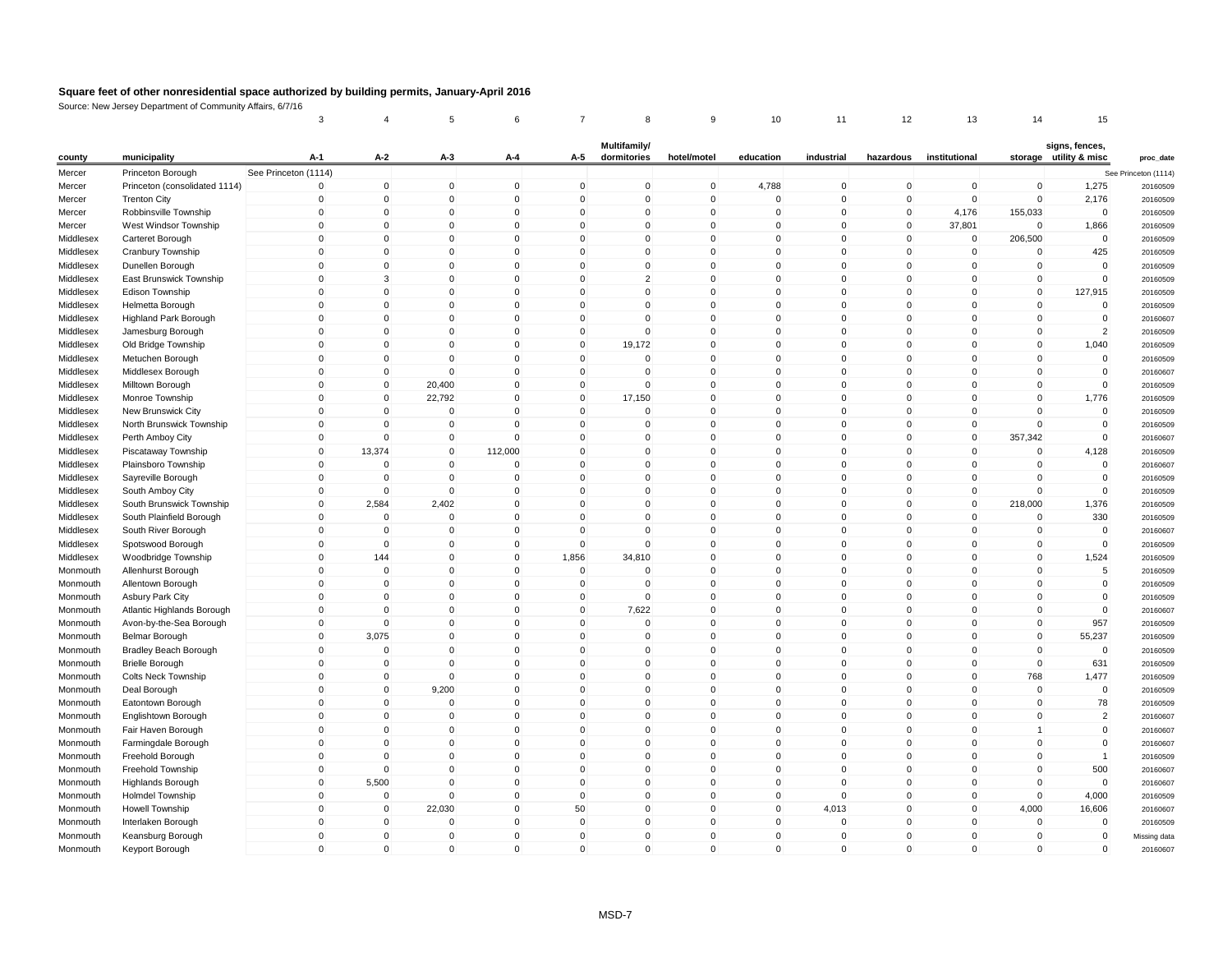| county   | municipality                | A-1                 | A-2                 | $A-3$               | A-4          | A-5         | Multifamily/<br>dormitories | hotel/motel    | education    | industrial          | hazardous           | institutional | storage        | signs, fences,<br>utility & misc |
|----------|-----------------------------|---------------------|---------------------|---------------------|--------------|-------------|-----------------------------|----------------|--------------|---------------------|---------------------|---------------|----------------|----------------------------------|
| Monmouth | Little Silver Borough       | 480                 | $\mathbf 0$         | $\mathbf 0$         | $\mathbf 0$  | $\mathsf 0$ | $\mathbf 0$                 | $\mathbf 0$    | 0            | $\mathbf 0$         | $\mathbf 0$         | $\mathbf 0$   | $\mathbf 0$    | $\mathbf 0$                      |
|          | Loch Arbour Village         | $\mathbf 0$         | $\mathsf 0$         | $\mathbf 0$         | $\mathbf{0}$ | $\mathbf 0$ | $\mathbf 0$                 | $\mathbf 0$    | $\mathbf{0}$ | $\mathbf 0$         | $\mathbf 0$         | $\Omega$      | $\mathbf 0$    | $\mathbf 0$                      |
| Monmouth |                             | $\mathbf 0$         | $\mathbf 0$         | $\mathbf 0$         | $\mathbf 0$  | $\mathbf 0$ | $\mathbf 0$                 | $\Omega$       | $\mathbf 0$  | $\mathbf 0$         | 0                   | $\Omega$      | $\mathbf 0$    | 2,074                            |
| Monmouth | Long Branch City            |                     |                     |                     |              |             |                             |                |              |                     |                     |               |                |                                  |
| Monmouth | Manalapan Township          | $\mathbf 0$         | $\mathbf 0$         | $\mathbf 0$         | $\mathbf 0$  | $\mathbf 0$ | 0                           | $\mathbf 0$    | $\mathbf 0$  | $\mathbf 0$         | 0                   | $\mathbf 0$   | $\mathbf 0$    | $\mathbf 0$                      |
| Monmouth | Manasquan Borough           | $\Omega$            | $\Omega$            | $\Omega$            | $\Omega$     | $\mathbf 0$ | $\mathbf 0$                 | $\Omega$       | $\Omega$     | $\Omega$            | $\Omega$            | $\Omega$      | $\Omega$       | 1,952                            |
| Monmouth | Marlboro Township           | $\mathbf 0$         | $\mathbf 0$         | $\pmb{0}$           | $\mathbf 0$  | $\mathbf 0$ | 13,897                      | $\overline{0}$ | $\mathbf 0$  | $\mathbf 0$         | 0                   | $\mathbf 0$   | $\mathbf 0$    | 768                              |
| Monmouth | Matawan Borough             | $\mathbf 0$         | $\mathbf 0$         | $\pmb{0}$           | $\mathbf 0$  | $\mathbf 0$ | 90,262                      | $\mathbf 0$    | $\mathbf 0$  | $\mathbf 0$         | 0                   | $\mathbf 0$   | $\mathbf 0$    | $\mathbf 0$                      |
| Monmouth | Aberdeen Township           | $\Omega$            | $\Omega$            | $\Omega$            | $\Omega$     | $\mathbf 0$ | $\mathbf{0}$                | $\mathbf{0}$   | $\Omega$     | $\Omega$            | $\Omega$            | $\Omega$      | $\Omega$       | $\mathbf{0}$                     |
| Monmouth | Middletown Township         | $\mathbf 0$         | $\mathbf 0$         | $\mathbf 0$         | $\mathbf 0$  | $\mathbf 0$ | 106,277                     | $\mathbf 0$    | $\mathbf 0$  | $\mathbf 0$         | 0                   | $\Omega$      | $\mathbf 0$    | $\mathsf{O}\xspace$              |
| Monmouth | Millstone Township          | $\Omega$            | $\mathbf 0$         | 5,000               | $\mathbf 0$  | $\mathbf 0$ | $\Omega$                    | $\mathbf 0$    | $\Omega$     | $\mathbf 0$         | $\mathbf 0$         | $\Omega$      | $\Omega$       | 9,488                            |
| Monmouth | Monmouth Beach Borough      | $\mathbf 0$         | $\mathbf 0$         | 1,988               | $\Omega$     | $\mathsf 0$ | $\mathbf 0$                 | $\mathsf 0$    | $\mathbf 0$  | $\mathbf 0$         | $\mathsf{O}\xspace$ | $\Omega$      | $\mathbf 0$    | $\mathsf{O}\xspace$              |
| Monmouth | Neptune Township            | $\mathbf 0$         | $\mathbf 0$         | $\mathbf 0$         | $\mathbf 0$  | $\mathbf 0$ | $\mathbf 0$                 | $\mathbf 0$    | 5,681        | $\mathbf 0$         | 0                   | 599,690       | 375,730        | 506                              |
| Monmouth | Neptune City Borough        | $\mathbf 0$         | $\mathbf 0$         | $\overline{0}$      | $\mathbf{0}$ | $\mathbf 0$ | $\Omega$                    | $\mathbf{0}$   | $\Omega$     | $\mathbf{0}$        | $\mathbf 0$         | $\mathbf 0$   | $\Omega$       | $\mathbf 0$                      |
| Monmouth | <b>Tinton Falls Borough</b> | $\mathbf 0$         | $\mathbf 0$         | $\mathbf 0$         | $\mathbf 0$  | $\mathsf 0$ | $\mathbf 0$                 | $\mathbf 0$    | $\mathbf 0$  | $\mathsf{O}\xspace$ | $\mathsf{O}\xspace$ | $\mathbf 0$   | $\mathbf 0$    | $\mathsf{O}\xspace$              |
| Monmouth | Ocean Township              | $\mathbf 0$         | $\mathbf 0$         | 0                   | $\mathbf 0$  | $\mathbf 0$ | 11,306                      | $\mathbf 0$    | $\mathbf 0$  | $\mathbf 0$         | 0                   | $\mathbf 0$   | 93,143         | 5,241                            |
| Monmouth | Oceanport Borough           | $\Omega$            | $\mathbf 0$         | $\mathbf 0$         | $\mathbf{0}$ | $\mathbf 0$ | $\mathbf 0$                 | $\mathbf{0}$   | $\Omega$     | $\mathbf 0$         | $\Omega$            | $\Omega$      | $\Omega$       | $\mathbf 0$                      |
| Monmouth | Hazlet Township             | $\mathsf{O}\xspace$ | $\mathsf 0$         | $\mathsf{O}\xspace$ | $\mathbf 0$  | $\mathsf 0$ | $\mathbf 0$                 | $\mathbf 0$    | $\mathbf 0$  | $\mathbf 0$         | $\mathbf 0$         | $\mathbf 0$   | 6,000          | $\mathsf{O}\xspace$              |
| Monmouth | Red Bank Borough            | $\mathbf 0$         | $\mathbf 0$         | $\mathbf 0$         | $\mathbf 0$  | $\mathsf 0$ | 14,036                      | $\Omega$       | $\mathbf 0$  | $\mathbf 0$         | $\Omega$            | $\Omega$      | $\mathbf 0$    | 1,477                            |
| Monmouth | Roosevelt Borough           | $\mathbf 0$         | $\mathsf 0$         | $\mathbf 0$         | $\mathbf{0}$ | $\mathbf 0$ | $\mathbf 0$                 | $\mathbf{0}$   | $\Omega$     | $\mathbf 0$         | $\Omega$            | $\Omega$      | $\mathbf 0$    | $\mathbf 0$                      |
| Monmouth | Rumson Borough              | $\mathbf 0$         | $\Omega$            | $\mathsf 0$         | $\mathbf 0$  | $\mathbf 0$ | 0                           | $\Omega$       | $\Omega$     | $\mathbf 0$         | $\Omega$            | $\Omega$      | $\mathbf 0$    | $\mathbf 0$                      |
| Monmouth | Sea Bright Borough          | $\mathbf 0$         | $\mathbf 0$         | $\mathbf 0$         | $\mathbf 0$  | $\mathbf 0$ | $\mathbf 0$                 | $\mathbf{0}$   | $\mathbf 0$  | $\mathsf{O}\xspace$ | $\Omega$            | $\Omega$      | $\mathbf 0$    | $\mathsf{O}\xspace$              |
| Monmouth | Sea Girt Borough            | $\mathbf 0$         | $\mathbf 0$         | $\mathbf 0$         | $\mathbf 0$  | $\mathbf 0$ | $\mathbf 0$                 | $\mathbf 0$    | $\mathbf 0$  | $\mathbf 0$         | 0                   | $\mathbf 0$   | $\mathbf 0$    | 207                              |
| Monmouth | Shrewsbury Borough          | $\Omega$            | $\Omega$            | $\Omega$            | $\Omega$     | $\mathbf 0$ | $\mathbf{0}$                | $\Omega$       | $\Omega$     | $\Omega$            | $\Omega$            | $\Omega$      | $\mathbf 0$    | $\mathbf 0$                      |
| Monmouth | Shrewsbury Township         | $\mathbf 0$         | $\Omega$            | $\mathbf 0$         | $\mathbf{0}$ | $\mathbf 0$ | $\mathbf 0$                 | $\mathbf{0}$   | $\mathbf 0$  | $\mathbf 0$         | $\Omega$            | $\Omega$      | $\mathbf 0$    | $\mathbf 0$                      |
| Monmouth | Lake Como Borough           | $\mathbf 0$         | $\mathbf 0$         | $\pmb{0}$           | $\mathbf 0$  | $\mathsf 0$ | $\mathsf{O}\xspace$         | $\mathbf 0$    | 0            | $\mathbf 0$         | 0                   | $\mathbf 0$   | $\mathbf 0$    | $\mathsf{O}\xspace$              |
| Monmouth | Spring Lake Borough         | $\Omega$            | $\mathbf 0$         | $\mathbf 0$         | $\mathbf{0}$ | $\mathbf 0$ | $\mathbf{0}$                | $\overline{0}$ | $\Omega$     | $\mathbf{0}$        | $\Omega$            | $\Omega$      | $\mathbf 0$    | 106                              |
| Monmouth | Spring Lake Heights Boro    | $\mathbf 0$         | $\mathbf 0$         | $\mathbf 0$         | $\Omega$     | $\Omega$    | $\mathbf 0$                 | $\mathbf{0}$   | $\Omega$     | $\mathbf 0$         | $\Omega$            | $\Omega$      | $\mathbf 0$    | 400                              |
| Monmouth |                             | $\mathbf 0$         | $\mathbf 0$         | $\mathbf 0$         | $\mathbf 0$  | $\mathsf 0$ | $\mathsf{O}\xspace$         | $\mathbf{0}$   | $\mathbf 0$  | $\mathsf 0$         | $\mathsf{O}\xspace$ | $\mathbf 0$   | $\mathbf 0$    | $\mathsf{O}\xspace$              |
|          | Union Beach Borough         | $\mathbf 0$         | $\mathbf 0$         | $\mathbf 0$         | $\mathbf 0$  | $\mathbf 0$ |                             |                | $\mathbf 0$  | $\mathbf 0$         | 0                   | $\mathbf 0$   | $\overline{0}$ |                                  |
| Monmouth | Upper Freehold Township     |                     |                     |                     | $\Omega$     | $\Omega$    | $\mathbf 0$                 | $\mathbf 0$    |              |                     |                     | $\Omega$      |                | 5,608                            |
| Monmouth | Wall Township               | $\mathbf 0$         | $\mathbf 0$         | $\mathbf 0$         |              |             | $\mathbf 0$                 | $\mathbf{0}$   | 59,805       | $\mathbf 0$         | 0                   |               | $\mathbf 0$    | 5,092                            |
| Monmouth | West Long Branch Borough    | $\mathbf 0$         | $\mathsf 0$         | $\mathsf 0$         | $\mathbf 0$  | $\mathbf 0$ | $\mathbf 0$                 | $\mathbf 0$    | $\mathbf 0$  | $\mathbf 0$         | 0                   | $\mathbf 0$   | $\mathbf 0$    | 576                              |
| Morris   | Boonton Town                | $\mathbf 0$         | $\mathbf 0$         | $\pmb{0}$           | $\mathbf 0$  | $\mathbf 0$ | $\mathbf 0$                 | $\mathbf 0$    | $\mathbf 0$  | $\mathbf 0$         | 0                   | $\mathbf 0$   | $\mathbf 0$    | 300                              |
| Morris   | Boonton Township            | $\Omega$            | $\Omega$            | $\mathbf{0}$        | $\Omega$     | $\mathbf 0$ | $\mathbf{0}$                | $\mathbf{0}$   | $\Omega$     | $\mathbf{0}$        | $\Omega$            | $\Omega$      | $\Omega$       | $\mathbf{0}$                     |
| Morris   | <b>Butler Borough</b>       | $\mathbf 0$         | $\mathbf 0$         | $\pmb{0}$           | $\mathbf 0$  | $\mathbf 0$ | $\mathbf 0$                 | $\mathbf 0$    | $\mathbf 0$  | $\mathbf 0$         | 0                   | $\mathbf 0$   | $\mathbf 0$    | $\mathsf{O}\xspace$              |
| Morris   | Chatham Borough             | $\mathbf 0$         | $\mathsf{O}\xspace$ | $\mathbf 0$         | $\mathbf 0$  | $\mathbf 0$ | $\mathbf 0$                 | $\mathbf 0$    | $\mathbf 0$  | $\mathbf 0$         | $\mathbf 0$         | $\mathbf 0$   | $\mathbf 0$    | 576                              |
| Morris   | Chatham Township            | $\mathbf 0$         | $\mathbf 0$         | $\mathbf 0$         | $\Omega$     | $\mathbf 0$ | $\mathbf 0$                 | $\mathbf{0}$   | $\mathbf 0$  | $\mathbf 0$         | $\Omega$            | $\Omega$      | $\overline{0}$ | $\mathsf{O}\xspace$              |
| Morris   | Chester Borough             | $\mathbf 0$         | $\mathsf{O}\xspace$ | $\mathbf 0$         | $\mathbf 0$  | $\mathbf 0$ | 0                           | $\mathbf 0$    | $\mathbf 0$  | $\mathbf 0$         | 0                   | $\mathbf 0$   | $\mathbf 0$    | $\mathsf{O}\xspace$              |
| Morris   | Chester Township            | $\mathbf 0$         | $\mathbf{0}$        | 1,792               | $\mathbf{0}$ | $\Omega$    | $\mathbf{0}$                | $\Omega$       | $\Omega$     | $\mathbf{0}$        | $\Omega$            | $\Omega$      | $\Omega$       | 864                              |
| Morris   | Denville Township           | $\mathbf 0$         | $\mathbf 0$         | $\mathsf 0$         | $\mathbf 0$  | $\mathsf 0$ | $\mathbf 0$                 | $\Omega$       | $\mathbf 0$  | $\mathsf{O}\xspace$ | $\mathsf{O}\xspace$ | $\mathbf 0$   | $\overline{0}$ | 576                              |
| Morris   | Dover Town                  | $\mathbf 0$         | $\mathbf 0$         | 0                   | $\mathbf 0$  | $\mathbf 0$ | $\mathbf 0$                 | 99,609         | $\mathbf 0$  | $\mathbf 0$         | 0                   | $\mathbf 0$   | $\overline{0}$ | $\mathbf 0$                      |
| Morris   | East Hanover Township       | $\mathbf 0$         | $\mathsf 0$         | $\mathbf 0$         | $\mathbf{0}$ | $\mathbf 0$ | $\mathbf{0}$                | $\Omega$       | $\mathbf{0}$ | $\mathbf 0$         | $\mathbf 0$         | 11,172        | 9,600          | $\mathbf 0$                      |
| Morris   | Florham Park Borough        | $\overline{0}$      | 7,903               | $\mathsf{O}\xspace$ | $\mathbf 0$  | $\mathbf 0$ | 457,349                     | 108,657        | $\mathbf 0$  | $\mathbf 0$         | $\mathbf 0$         | 8,251         | $\mathbf 0$    | $\mathsf{O}\xspace$              |
| Morris   | Hanover Township            | $\Omega$            | $\Omega$            | $\mathbf 0$         | $\Omega$     | $\mathbf 0$ | $\mathbf 0$                 | $\Omega$       | $\Omega$     | $\mathbf 0$         | $\Omega$            | $\Omega$      | $\overline{0}$ | $\mathsf{O}\xspace$              |
| Morris   | Harding Township            | $\mathbf 0$         | $\mathsf 0$         | $\mathbf 0$         | $\mathbf{0}$ | $\Omega$    | $\mathbf 0$                 | $\mathbf 0$    | $\mathbf 0$  | $\mathbf 0$         | 0                   | $\Omega$      | $\mathbf 0$    | 6,200                            |
| Morris   | Jefferson Township          | $\mathbf 0$         | $\mathbf 0$         | 0                   | $\mathbf 0$  | $\mathbf 0$ | $\mathbf 0$                 | $\mathbf 0$    | $\mathbf 0$  | $\mathbf 0$         | 0                   | $\mathbf 0$   | $\mathbf 0$    | 3,136                            |
| Morris   | Kinnelon Borough            | $\mathbf 0$         | $\mathbf 0$         | $\mathbf 0$         | $\Omega$     | $\mathbf 0$ | $\mathbf 0$                 | $\mathbf{0}$   | $\mathbf 0$  | $\mathbf 0$         | $\Omega$            | $\Omega$      | $\mathbf 0$    | $\mathbf 0$                      |
| Morris   | Lincoln Park Borough        | $\mathbf 0$         | $\mathbf 0$         | $\mathbf 0$         | $\mathbf 0$  | $\mathbf 0$ | $\mathbf 0$                 | $\mathbf 0$    | $\mathbf 0$  | $\mathbf 0$         | 0                   | $\mathbf 0$   | $\mathbf 0$    | $\mathbf 0$                      |
| Morris   | Madison Borough             | $\mathbf 0$         | $\pmb{0}$           | 1,504               | $\mathbf{0}$ | 0           | 0                           | $\mathbf 0$    | 5,964        | $\mathsf 0$         | $\Omega$            | $\Omega$      | $\overline{0}$ | 440                              |
| Morris   | Mendham Borough             | $\mathbf 0$         | $\Omega$            | $\mathbf 0$         | $\Omega$     | $\mathbf 0$ | $\mathbf 0$                 | $\mathbf{0}$   | $\Omega$     | $\mathbf 0$         | $\Omega$            | $\Omega$      | $\mathbf 0$    | $\mathbf 0$                      |
|          | Mendham Township            | $\mathsf 0$         | $\mathsf 0$         | $\pmb{0}$           | $\mathbf 0$  | $\mathbf 0$ | 0                           | $\mathbf 0$    | $\mathbf 0$  | $\mathbf 0$         | 0                   | $\mathbf 0$   | $\mathbf 0$    | $\mathsf{O}\xspace$              |
| Morris   | Mine Hill Township          | $\mathbf 0$         | $\mathbf 0$         | $\mathbf 0$         | $\Omega$     | $\mathbf 0$ | $\mathbf 0$                 | $\overline{0}$ | $\mathbf 0$  | $\Omega$            | $\Omega$            | $\Omega$      | $\mathbf 0$    | $\mathbf 0$                      |
| Morris   |                             | $\Omega$            | $\mathbf 0$         | $\mathbf 0$         | $\Omega$     | $\Omega$    | 0                           | $\Omega$       | $\mathbf{0}$ | $\Omega$            | $\Omega$            | 36,000        | $\Omega$       | 1,551                            |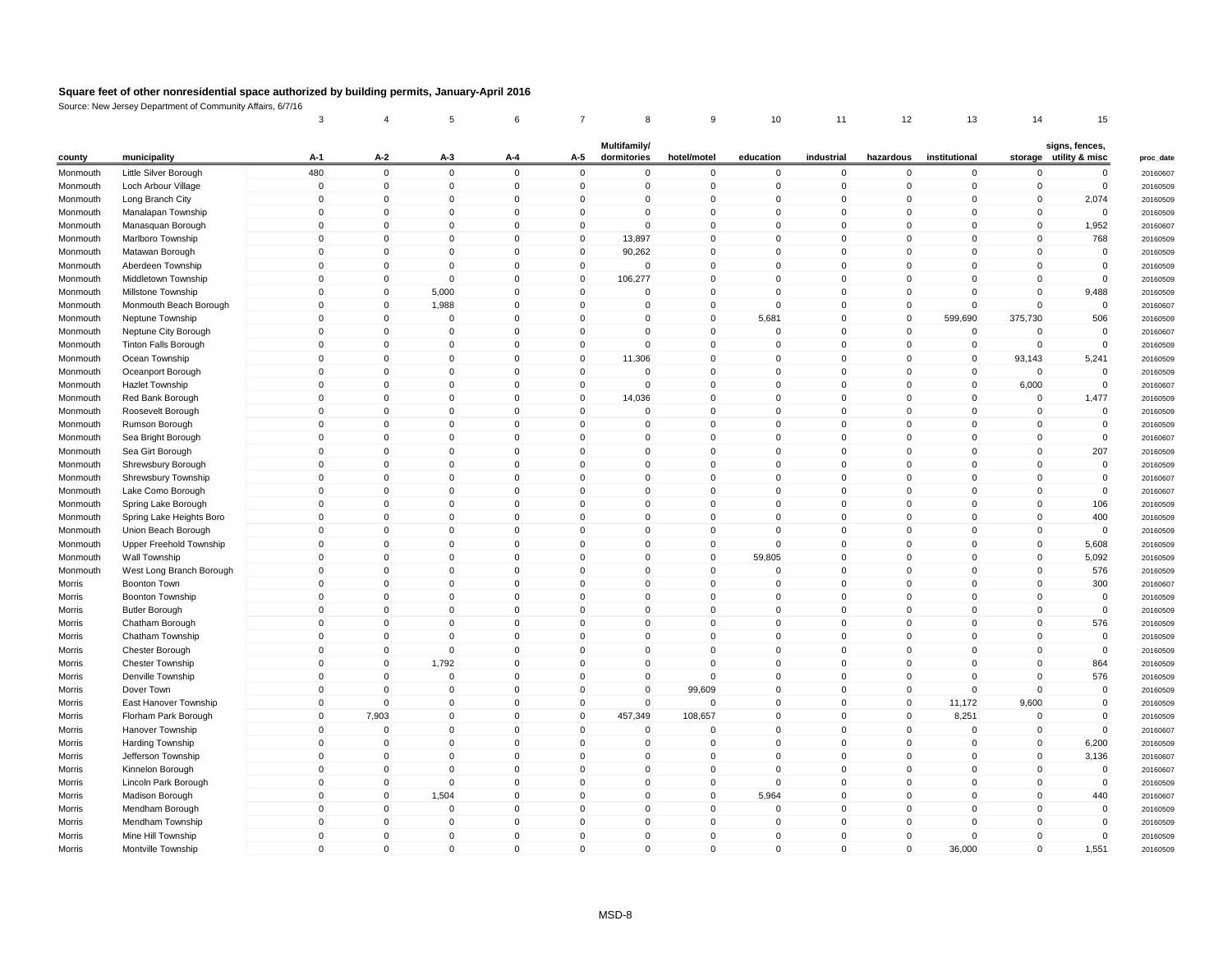| Multifamily/<br>signs, fences,<br>dormitories<br>institutional<br>municipality<br>A-1<br>A-2<br>A-3<br>A-4<br>A-5<br>hotel/motel<br>education<br>industrial<br>hazardous<br>storage utility & misc<br>county<br>$\mathsf 0$<br>$\mathbf{0}$<br>7,245<br>$\mathbf{0}$<br>25,845<br>$\mathbf 0$<br>Morris<br>Morris Township<br>$\mathbf{0}$<br>$\mathbf{0}$<br>$\mathbf 0$<br>$\mathbf 0$<br>$\mathbf{0}$<br>$\mathbf 0$<br>$\Omega$<br>Morris Plains Borough<br>$\mathbf 0$<br>$\mathbf 0$<br>$\mathbf 0$<br>$\mathbf 0$<br>$\mathbf 0$<br>235,417<br>$\mathsf 0$<br>$\mathbf 0$<br>$\mathbf 0$<br>72,020<br>$\mathbf 0$<br>Morris<br>$\mathbf 0$<br>$\mathbf 0$<br>$\mathbf 0$<br>$\mathbf 0$<br>$\mathbf 0$<br>$\mathbf 0$<br>$\mathbf 0$<br>404,025<br>$\mathsf 0$<br>$\mathbf 0$<br>$\mathbf 0$<br>$\overline{0}$<br>$\mathbf 0$<br>Morris<br>Morristown Town<br>$\mathbf 0$<br>$\mathbf 0$<br>$\mathbf 0$<br>$\Omega$<br>$\mathbf 0$<br>Mountain Lakes Borough<br>$\mathbf 0$<br>$\mathbf 0$<br>$\Omega$<br>$\mathbf 0$<br>$\mathbf 0$<br>$\mathbf 0$<br>$\mathbf 0$<br>$\mathbf 0$<br>$\Omega$<br>$\mathbf 0$<br>Morris<br>$\mathbf 0$<br>$\mathbf 0$<br>$\mathbf 0$<br>$\Omega$<br>$\Omega$<br>$\mathsf 0$<br>$\mathsf 0$<br>$\mathbf 0$<br>$\mathsf{O}\xspace$<br>$\Omega$<br>891<br>2,600<br>Mount Arlington Borough<br>$\Omega$<br>Morris<br>$\mathbf 0$<br>31,507<br>$\mathbf 0$<br>$\mathbf 0$<br>$\mathbf 0$<br>$\mathbf 0$<br>$\mathbf 0$<br>$\mathbf 0$<br>$\mathbf 0$<br>$\mathbf 0$<br>$\overline{0}$<br>9,480<br>Morris<br>Mount Olive Township<br>$\mathbf 0$<br>$\mathbf 0$<br>$\overline{0}$<br>$\mathbf 0$<br>$\mathbf 0$<br>$\mathbf 0$<br>$\mathbf 0$<br>$\overline{0}$<br>$\mathbf 0$<br>$\mathbf 0$<br>$\mathbf 0$<br>$\mathbf 0$<br>$\mathbf 0$<br>$\mathbf 0$<br>Morris<br>Netcong Borough<br>$\mathsf{O}\xspace$<br>$\Omega$<br>$\mathbf 0$<br>$\Omega$<br>$\mathbf 0$<br>$\Omega$<br>$\mathbf 0$<br>Parsippany-Troy Hills Twp<br>$\Omega$<br>$\mathbf 0$<br>$\Omega$<br>$\mathbf 0$<br>$\Omega$<br>67,046<br>Morris<br>$\mathbf 0$<br>$\mathbf 0$<br>$\mathbf 0$<br>$\mathbf 0$<br>$\mathbf 0$<br>$\mathbf 0$<br>0<br>2,934<br>Morris<br>Long Hill Township<br>$\mathbf 0$<br>$\mathbf 0$<br>$\mathbf 0$<br>$\mathbf 0$<br>$\overline{0}$<br>$\mathbf 0$<br>$\mathsf{O}\xspace$<br>Pequannock Township<br>$\mathbf 0$<br>3<br>$\mathbf 0$<br>$\mathbf 0$<br>$\mathbf 0$<br>$\mathsf 0$<br>$\mathbf 0$<br>$\mathbf 0$<br>$\mathbf 0$<br>13,260<br>699<br>Morris<br>$\Omega$<br>$\mathbf 0$<br>$\Omega$<br>$\mathbf 0$<br>Randolph Township<br>$\mathbf{0}$<br>$\Omega$<br>$\mathbf 0$<br>$\Omega$<br>$\mathbf 0$<br>$\Omega$<br>$\mathbf 0$<br>0<br>Morris<br>$\Omega$<br>$\Omega$<br>$\mathbf 0$<br>$\Omega$<br>$\Omega$<br>$\Omega$<br>$\Omega$<br>$\mathbf 0$<br>Morris<br>Riverdale Borough<br>$\mathbf 0$<br>$\Omega$<br>$\Omega$<br>$\mathbf 0$<br>$\Omega$<br>0<br>$\mathsf{O}\xspace$<br>$\mathbf 0$<br>$\mathbf 0$<br>$\mathbf 0$<br>$\mathbf 0$<br>$\mathbf 0$<br>$\mathbf 0$<br>$\mathsf 0$<br>$\mathbf 0$<br>$\mathbf 0$<br>$\Omega$<br>$\mathsf 0$<br>22<br>Morris<br>Rockaway Borough<br>$\overline{0}$<br>$\mathbf 0$<br>$\overline{0}$<br>$\mathbf 0$<br>$\mathsf 0$<br>920<br>$\mathbf 0$<br>$\mathbf 0$<br>25,179<br>$\mathbf 0$<br>$\mathbf 0$<br>$\Omega$<br>Morris<br>Rockaway Township<br>$\Omega$<br>$\mathbf{0}$<br>$\Omega$<br>$\Omega$<br>$\mathbf 0$<br>Morris<br>Roxbury Township<br>$\mathbf{0}$<br>$\Omega$<br>$\mathbf 0$<br>$\Omega$<br>$\mathbf 0$<br>$\Omega$<br>$\Omega$<br>0<br>$\mathbf 0$<br>$\mathbf 0$<br>$\mathbf 0$<br>$\mathbf 0$<br>$\mathbf 0$<br>$\mathbf 0$<br>$\mathbf 0$<br>$\mathsf 0$<br>$\mathbf 0$<br>$\mathbf 0$<br>$\mathbf 0$<br>$\mathsf 0$<br>$\mathbf 0$<br>Victory Gardens Borough<br>$\Omega$<br>Morris<br>$\overline{0}$<br>$\mathbf 0$<br>$\mathsf 0$<br>Washington Township<br>$\mathbf 0$<br>$\mathbf 0$<br>$\mathbf 0$<br>$\mathbf 0$<br>$\mathbf 0$<br>$\mathbf 0$<br>0<br>$\mathbf 0$<br>Morris<br>$\mathbf 0$<br>$\mathbf 0$<br>$\mathbf{0}$<br>Morris<br>Wharton Borough<br>$\mathbf{0}$<br>$\mathbf{0}$<br>$\mathbf 0$<br>$\Omega$<br>$\mathbf{0}$<br>$\mathbf 0$<br>$\mathbf{0}$<br>$\mathbf 0$<br>$\Omega$<br>$\Omega$<br>$\mathbf 0$<br>0<br>$\mathbf 0$<br>$\mathbf 0$<br>$\mathbf 0$<br>$\mathsf 0$<br>$\overline{2}$<br>$\mathbf 0$<br>$\mathbf 0$<br>$\mathbf 0$<br>$\mathbf 0$<br>$\mathbf 0$<br>$\mathsf 0$<br>$\mathbf 0$<br>Barnegat Light Borough<br>$\mathbf 0$<br>Ocean<br>$\mathbf 0$<br>$\mathbf 0$<br>$\mathbf 0$<br>$\mathbf 0$<br>$\mathbf 0$<br>$\mathbf 0$<br>Ocean<br>Bay Head Borough<br>$\mathbf 0$<br>$\mathbf 0$<br>$\mathbf 0$<br>$\mathbf 0$<br>$\mathbf 0$<br>0<br>$\mathbf 0$<br>$\Omega$<br>3<br>Beach Haven Borough<br>$\mathbf{0}$<br>$\mathbf{0}$<br>$\mathbf 0$<br>$\Omega$<br>$\Omega$<br>$\mathbf 0$<br>$\mathbf{0}$<br>$\mathbf 0$<br>$\Omega$<br>$\Omega$<br>$\mathbf 0$<br>Ocean<br>$\mathbf 0$<br>$\mathsf{O}\xspace$<br>$\mathbf{0}$<br>$\mathbf 0$<br>$\Omega$<br>$\mathbf 0$<br>$\Omega$<br>$\mathbf 0$<br>$\mathbf 0$<br>$\Omega$<br>$\mathsf 0$<br>3,655<br>Beachwood Borough<br>$\Omega$<br>Ocean<br>$\mathbf 0$<br>$\mathbf 0$<br>$\mathbf 0$<br>$\mathbf 0$<br>$\mathbf 0$<br>Ocean<br>Berkeley Township<br>$\mathbf 0$<br>$\mathbf 0$<br>$\mathbf 0$<br>$\mathbf 0$<br>0<br>$\mathbf 0$<br>$\overline{0}$<br>0<br>2,785<br><b>Brick Township</b><br>$\mathbf 0$<br>$\mathbf 0$<br>4,731<br>$\Omega$<br>$\mathbf 0$<br>81,891<br>$\mathsf 0$<br>$\mathbf 0$<br>$\mathbf 0$<br>$\mathbf 0$<br>$\mathbf 0$<br>Ocean<br>$\Omega$<br>$\mathbf 0$<br>$\Omega$<br>7,370<br>$\Omega$<br>$\mathbf 0$<br>$\mathsf 0$<br>$\mathbf 0$<br>$\Omega$<br><b>Toms River Township</b><br>589,404<br>$\mathbf 0$<br>$\Omega$<br>18,909<br>2,146<br>Ocean<br>$\mathbf 0$<br>$\mathbf 0$<br>$\mathbf 0$<br>$\overline{0}$<br>Ocean<br>Eagleswood Township<br>$\mathbf 0$<br>$\mathbf 0$<br>$\mathbf 0$<br>0<br>0<br>$\mathbf 0$<br>$\mathbf 0$<br>$\overline{0}$<br>0<br>$\mathbf 0$<br>$\mathbf 0$<br>$\mathbf 0$<br>$\mathbf 0$<br>$\mathbf 0$<br>$\mathbf 0$<br>$\mathsf 0$<br>$\mathbf 0$<br>$\mathbf 0$<br>$\mathbf 0$<br>$\overline{0}$<br>$\mathbf 0$<br>Ocean<br>Harvey Cedars Borough<br>$\Omega$<br>$\mathsf{O}\xspace$<br>$\mathbf{0}$<br>$\mathbf 0$<br>$\mathsf{O}\xspace$<br>$\mathbf 0$<br>$\mathbf 0$<br>$\mathbf 0$<br>$\mathbf 0$<br>$\Omega$<br>$\mathbf 0$<br>$\mathbf 0$<br>$\Omega$<br>2,675<br>Ocean<br>Island Heights Borough<br>$\mathsf 0$<br>$\mathbf 0$<br>2,084<br>$\Omega$<br>$\overline{0}$<br>35,361<br>Ocean<br>Jackson Township<br>$\mathbf 0$<br>$\Omega$<br>287,910<br>0<br>0<br>$\Omega$<br>3,956<br>$\mathbf 0$<br>$\mathbf 0$<br>$\mathbf 0$<br>$\mathbf 0$<br>$\mathsf 0$<br>$\mathbf 0$<br>$\mathbf 0$<br>0<br>$\mathbf 0$<br>2,142<br>Ocean<br>Lacey Township<br>$\mathbf 0$<br>$\mathbf 0$<br>$\mathbf 0$<br>$\mathsf 0$<br>$\mathbf 0$<br>$\mathsf 0$<br>$\mathbf 0$<br>$\Omega$<br>$\mathbf 0$<br>$\mathbf 0$<br>$\Omega$<br>$\mathbf 0$<br>$\mathbf 0$<br>$\mathbf 0$<br>$\mathbf 0$<br>Ocean<br>Lakehurst Borough<br>$\Omega$<br>$\mathbf 0$<br>70,188<br>$\mathbf 0$<br>117,769<br>$\mathbf 0$<br>Lakewood Township<br>$\mathbf 0$<br>$\mathbf 0$<br>138,336<br>$\mathbf 0$<br>$\mathbf 0$<br>$\Omega$<br>$\mathbf 0$<br>0<br>Ocean<br>$\mathbf 0$<br>$\mathbf 0$<br>$\mathbf 0$<br>$\mathbf 0$<br>1,013<br>5<br>Ocean<br>Lavallette Borough<br>$\mathbf 0$<br>$\mathbf 0$<br>$\mathbf 0$<br>$\mathbf 0$<br>$\mathbf 0$<br>$\mathbf 0$<br>$\mathbf 0$<br>$\overline{0}$<br>$\mathbf 0$<br>$\mathbf 0$<br>$\mathbf 0$<br>$\Omega$<br>$\mathbf 0$<br>$\mathbf 0$<br>$\mathsf 0$<br>0<br>$\overline{0}$<br>$\mathbf 0$<br>Ocean<br>Little Egg Harbor Township<br>$\mathbf 0$<br>$\Omega$<br>$\mathbf 0$<br>610<br>Long Beach Township<br>$\mathbf 0$<br>$\mathbf 0$<br>$\mathbf 0$<br>$\mathbf 0$<br>$\mathbf 0$<br>$\mathbf 0$<br>$\mathsf 0$<br>$\mathbf 0$<br>$\mathbf 0$<br>$\mathbf 0$<br>$\mathbf 0$<br>Ocean<br>$\Omega$<br>$\mathbf 0$<br>$\Omega$<br>$\Omega$<br>$\Omega$<br>$\mathbf 0$<br>$\Omega$<br>16,800<br>Ocean<br>$\mathbf{0}$<br>$\mathbf 0$<br>$\Omega$<br>$\Omega$<br>0<br>Manchester Township<br>$\mathbf{0}$<br>$\Omega$<br>$\mathbf 0$<br>$\Omega$<br>$\Omega$<br>$\mathbf 0$<br>$\mathsf 0$<br>$\Omega$<br>$\mathbf 0$<br>$\Omega$<br>$\mathbf 0$<br>1,056<br>Ocean<br>Mantoloking Borough<br>$\Omega$<br>$\mathbf 0$<br>$\mathbf 0$<br>$\mathbf 0$<br>$\mathbf 0$<br>$\mathbf 0$<br>$\mathsf 0$<br>$\mathsf 0$<br>$\mathbf 0$<br>$\overline{0}$<br>$\mathbf 0$<br>$\mathbf 0$<br>$\mathbf 0$<br>544<br>Ocean<br>Ocean Township<br>$\Omega$<br>$\mathbf 0$<br>$\mathbf 0$<br>$\mathbf 0$<br>$\Omega$<br>Ocean<br>Ocean Gate Borough<br>$\mathbf 0$<br>$\mathbf 0$<br>$\mathbf 0$<br>$\mathbf 0$<br>$\mathbf 0$<br>$\overline{0}$<br>$\mathbf 0$<br>$\Omega$<br>$\mathbf 0$<br>$\Omega$<br>$\mathbf 0$<br>$\Omega$<br>$\Omega$<br>$\mathbf 0$<br>$\mathsf 0$<br>$\mathbf 0$<br>$\mathbf 0$<br>$\Omega$<br>$\mathbf 0$<br>$\mathbf 0$<br>Ocean<br>Pine Beach Borough<br>$\Omega$<br>$\mathbf 0$<br>$\mathbf 0$<br>2,320<br>$\mathbf 0$<br>$\mathbf 0$<br>$\mathbf 0$<br>$\mathbf 0$<br>$\mathbf 0$<br>$\mathsf 0$<br>$\mathbf 0$<br>$\mathbf 0$<br>$\mathbf 0$<br>1,920<br>Ocean<br><b>Plumsted Township</b><br>$\mathbf 0$<br>$\mathbf 0$<br>$\mathbf 0$<br>$\mathbf 0$<br>$\mathbf 0$<br>$\mathbf 0$<br>$\mathbf 0$<br>$\mathbf 0$<br>$\mathbf 0$<br>$\mathbf 0$<br>672<br>Ocean<br>Point Pleasant Borough<br>$\mathbf 0$<br>$\mathbf 0$<br>336<br>Point Pleasant Beach Boro<br>$\mathbf{0}$<br>$\Omega$<br>$\Omega$<br>$\Omega$<br>$\Omega$<br>$\Omega$<br>$\mathbf 0$<br>$\Omega$<br>$\Omega$<br>280<br>$\Omega$<br>$\mathbf 0$<br>Ocean<br>$\mathbf 0$<br>Seaside Heights Borough<br>$\mathsf{O}\xspace$<br>$\mathbf 0$<br>$\mathbf 0$<br>$\mathbf 0$<br>$\mathsf 0$<br>$\mathbf 0$<br>$\mathbf 0$<br>$\mathbf 0$<br>0<br>$\overline{0}$<br>$\mathbf 0$<br>Ocean<br>$\mathbf 0$<br>$\mathbf 0$<br>$\mathbf 0$<br>$\mathbf 0$<br>$\mathbf 0$<br>$\mathbf 0$<br>$\mathbf 0$<br>$\mathbf 0$<br>$\overline{0}$<br>Ocean<br>Seaside Park Borough<br>$\mathbf 0$<br>$\mathbf 0$<br>$\mathbf 0$<br>$\Omega$<br>336<br>$\overline{2}$<br>$\Omega$<br>$\mathbf{0}$<br>$\mathbf{0}$<br>$\Omega$<br>790<br>Ship Bottom Borough<br>$\mathbf{0}$<br>$\Omega$<br>$\Omega$<br>$\Omega$<br>$\Omega$<br>$\Omega$<br>$\Omega$<br>Ocean<br>$\mathbf 0$<br>$\mathsf{O}\xspace$<br>$\mathsf 0$<br>$\mathbf 0$<br>$\mathsf 0$<br>$\mathbf 0$<br>$\mathbf 0$<br>$\mathbf 0$<br>$\overline{0}$<br>$\mathbf 0$<br>Ocean<br>South Toms River Borough<br>$\mathbf 0$<br>$\mathbf 0$<br>$\mathbf 0$<br>Stafford Township<br>$\mathbf 0$<br>$\mathbf 0$<br>$\mathbf 0$<br>$\mathbf 0$<br>$\mathbf 0$<br>$\mathbf 0$<br>$\mathbf 0$<br>$\mathbf 0$<br>11,754<br>23,004<br>Ocean<br>$\mathbf 0$<br>$\mathbf 0$<br>$\mathbf 0$<br>$\mathbf 0$<br>Ocean<br>Surf City Borough<br>$\mathbf{0}$<br>$\mathbf{0}$<br>$\Omega$<br>$\Omega$<br>$\mathbf 0$<br>$\Omega$<br>$\mathbf{0}$<br>$\mathbf 0$<br>$\Omega$<br>$\Omega$<br>$\mathbf 0$<br>6<br>$\mathbf{0}$<br>$\Omega$<br>$\mathbf 0$<br>$\mathbf{0}$<br>$\mathbf 0$<br>$\mathbf 0$<br>$\Omega$<br>Ocean<br>0<br>$\Omega$<br>$\Omega$<br>$\Omega$<br>$\mathbf 0$<br>4,096<br><b>Tuckerton Borough</b><br>$\mathbf 0$<br>1,900<br>32,121<br>$\mathbf 0$<br>70,000<br>$\mathbf 0$<br>$\mathbf 0$<br>$\mathbf 0$<br>240<br>768<br>Ocean<br>Barnegat Township<br>$\Omega$<br>$\mathbf 0$<br>$\mathbf 0$<br>Passaic<br>Bloomingdale Borough<br>$\mathbf{0}$<br>$\mathbf{0}$<br>$\Omega$<br>$\Omega$<br>$\Omega$<br>$\mathbf 0$<br>$\mathbf 0$<br>$\mathbf{0}$<br>$\Omega$<br>$\Omega$<br>$\Omega$<br>$\mathbf 0$<br>240 |  | 3 | 5 |  | 8 | 9 | 10 | 11 | 12 | 13 | 14 | 15 |              |
|---------------------------------------------------------------------------------------------------------------------------------------------------------------------------------------------------------------------------------------------------------------------------------------------------------------------------------------------------------------------------------------------------------------------------------------------------------------------------------------------------------------------------------------------------------------------------------------------------------------------------------------------------------------------------------------------------------------------------------------------------------------------------------------------------------------------------------------------------------------------------------------------------------------------------------------------------------------------------------------------------------------------------------------------------------------------------------------------------------------------------------------------------------------------------------------------------------------------------------------------------------------------------------------------------------------------------------------------------------------------------------------------------------------------------------------------------------------------------------------------------------------------------------------------------------------------------------------------------------------------------------------------------------------------------------------------------------------------------------------------------------------------------------------------------------------------------------------------------------------------------------------------------------------------------------------------------------------------------------------------------------------------------------------------------------------------------------------------------------------------------------------------------------------------------------------------------------------------------------------------------------------------------------------------------------------------------------------------------------------------------------------------------------------------------------------------------------------------------------------------------------------------------------------------------------------------------------------------------------------------------------------------------------------------------------------------------------------------------------------------------------------------------------------------------------------------------------------------------------------------------------------------------------------------------------------------------------------------------------------------------------------------------------------------------------------------------------------------------------------------------------------------------------------------------------------------------------------------------------------------------------------------------------------------------------------------------------------------------------------------------------------------------------------------------------------------------------------------------------------------------------------------------------------------------------------------------------------------------------------------------------------------------------------------------------------------------------------------------------------------------------------------------------------------------------------------------------------------------------------------------------------------------------------------------------------------------------------------------------------------------------------------------------------------------------------------------------------------------------------------------------------------------------------------------------------------------------------------------------------------------------------------------------------------------------------------------------------------------------------------------------------------------------------------------------------------------------------------------------------------------------------------------------------------------------------------------------------------------------------------------------------------------------------------------------------------------------------------------------------------------------------------------------------------------------------------------------------------------------------------------------------------------------------------------------------------------------------------------------------------------------------------------------------------------------------------------------------------------------------------------------------------------------------------------------------------------------------------------------------------------------------------------------------------------------------------------------------------------------------------------------------------------------------------------------------------------------------------------------------------------------------------------------------------------------------------------------------------------------------------------------------------------------------------------------------------------------------------------------------------------------------------------------------------------------------------------------------------------------------------------------------------------------------------------------------------------------------------------------------------------------------------------------------------------------------------------------------------------------------------------------------------------------------------------------------------------------------------------------------------------------------------------------------------------------------------------------------------------------------------------------------------------------------------------------------------------------------------------------------------------------------------------------------------------------------------------------------------------------------------------------------------------------------------------------------------------------------------------------------------------------------------------------------------------------------------------------------------------------------------------------------------------------------------------------------------------------------------------------------------------------------------------------------------------------------------------------------------------------------------------------------------------------------------------------------------------------------------------------------------------------------------------------------------------------------------------------------------------------------------------------------------------------------------------------------------------------------------------------------------------------------------------------------------------------------------------------------------------------------------------------------------------------------------------------------------------------------------------------------------------------------------------------------------------------------------------------------------------------------------------------------------------------------------------------------------------------------------------------------------------------------------------------------------------------------------------------------------------------------------------------------------------------------------------------------------------------------------------------------------------------------------------------------------------------------------------------------------------------------------------------------------------------------------------------------------------------------------------------------------------------------------------------------------------------------------------------------------------------------------------------------------------------------------------------------------------------------------------------------------------------------------------------------------------------------------------------------------------------------------------------------------------------------------------------------------------------------------------------------------------------------------------------------------------------------------------------------------------------------------------------------------------------------------------------------------------------------------------------------------------------------------------------------------------------------------------------------------------------------------------------------------------------------------------------------------------------------------------------------------------------------------------------------------------------------------------------------------------------------------------------------------------------------------------------------------------------------------------------------------------------------------------------------------------------------------------------------------------------------------------------------------------------------------------------------------------------------------------------------------------------------------------------------------------------------------------------------------------------------------------------------------------------------------------------------------------------------------------------------------------------------------------------------------------------------------------------------------------------------------------------------------------------------------------------------------------------------------------------------------------------------------------------------------------------------------------------------------------------------------------------------------------------------------------------------------------------------------------------------------------------------------------------------------------------------------------------------------------------------------------------------------------------------------------------------------------------------------------------------------------------------------------------------------------------------------------------------------------------------------------------------------------------------------------------------------------------------------------------------------------------------------------------------------------------------------------------------------------------------------------------------------------------------------------------------------------------------------------------------------------------------------------------------------------------------------------------------------------------------------------------------------------------------------------------------------------------------------------------------------|--|---|---|--|---|---|----|----|----|----|----|----|--------------|
|                                                                                                                                                                                                                                                                                                                                                                                                                                                                                                                                                                                                                                                                                                                                                                                                                                                                                                                                                                                                                                                                                                                                                                                                                                                                                                                                                                                                                                                                                                                                                                                                                                                                                                                                                                                                                                                                                                                                                                                                                                                                                                                                                                                                                                                                                                                                                                                                                                                                                                                                                                                                                                                                                                                                                                                                                                                                                                                                                                                                                                                                                                                                                                                                                                                                                                                                                                                                                                                                                                                                                                                                                                                                                                                                                                                                                                                                                                                                                                                                                                                                                                                                                                                                                                                                                                                                                                                                                                                                                                                                                                                                                                                                                                                                                                                                                                                                                                                                                                                                                                                                                                                                                                                                                                                                                                                                                                                                                                                                                                                                                                                                                                                                                                                                                                                                                                                                                                                                                                                                                                                                                                                                                                                                                                                                                                                                                                                                                                                                                                                                                                                                                                                                                                                                                                                                                                                                                                                                                                                                                                                                                                                                                                                                                                                                                                                                                                                                                                                                                                                                                                                                                                                                                                                                                                                                                                                                                                                                                                                                                                                                                                                                                                                                                                                                                                                                                                                                                                                                                                                                                                                                                                                                                                                                                                                                                                                                                                                                                                                                                                                                                                                                                                                                                                                                                                                                                                                                                                                                                                                                                                                                                                                                                                                                                                                                                                                                                                                                                                                                                                                                                                                                                                                                                                                                                                                                                                                                                                                                                                                                                                                                                                                                                                                                                                                                                                                                                                                                                                                                                                                                                                                                                                                                                                                                                                                                                                                                                                                                                                                                                                                                                                                                                                                                             |  |   |   |  |   |   |    |    |    |    |    |    |              |
|                                                                                                                                                                                                                                                                                                                                                                                                                                                                                                                                                                                                                                                                                                                                                                                                                                                                                                                                                                                                                                                                                                                                                                                                                                                                                                                                                                                                                                                                                                                                                                                                                                                                                                                                                                                                                                                                                                                                                                                                                                                                                                                                                                                                                                                                                                                                                                                                                                                                                                                                                                                                                                                                                                                                                                                                                                                                                                                                                                                                                                                                                                                                                                                                                                                                                                                                                                                                                                                                                                                                                                                                                                                                                                                                                                                                                                                                                                                                                                                                                                                                                                                                                                                                                                                                                                                                                                                                                                                                                                                                                                                                                                                                                                                                                                                                                                                                                                                                                                                                                                                                                                                                                                                                                                                                                                                                                                                                                                                                                                                                                                                                                                                                                                                                                                                                                                                                                                                                                                                                                                                                                                                                                                                                                                                                                                                                                                                                                                                                                                                                                                                                                                                                                                                                                                                                                                                                                                                                                                                                                                                                                                                                                                                                                                                                                                                                                                                                                                                                                                                                                                                                                                                                                                                                                                                                                                                                                                                                                                                                                                                                                                                                                                                                                                                                                                                                                                                                                                                                                                                                                                                                                                                                                                                                                                                                                                                                                                                                                                                                                                                                                                                                                                                                                                                                                                                                                                                                                                                                                                                                                                                                                                                                                                                                                                                                                                                                                                                                                                                                                                                                                                                                                                                                                                                                                                                                                                                                                                                                                                                                                                                                                                                                                                                                                                                                                                                                                                                                                                                                                                                                                                                                                                                                                                                                                                                                                                                                                                                                                                                                                                                                                                                                                                                                             |  |   |   |  |   |   |    |    |    |    |    |    | proc_date    |
|                                                                                                                                                                                                                                                                                                                                                                                                                                                                                                                                                                                                                                                                                                                                                                                                                                                                                                                                                                                                                                                                                                                                                                                                                                                                                                                                                                                                                                                                                                                                                                                                                                                                                                                                                                                                                                                                                                                                                                                                                                                                                                                                                                                                                                                                                                                                                                                                                                                                                                                                                                                                                                                                                                                                                                                                                                                                                                                                                                                                                                                                                                                                                                                                                                                                                                                                                                                                                                                                                                                                                                                                                                                                                                                                                                                                                                                                                                                                                                                                                                                                                                                                                                                                                                                                                                                                                                                                                                                                                                                                                                                                                                                                                                                                                                                                                                                                                                                                                                                                                                                                                                                                                                                                                                                                                                                                                                                                                                                                                                                                                                                                                                                                                                                                                                                                                                                                                                                                                                                                                                                                                                                                                                                                                                                                                                                                                                                                                                                                                                                                                                                                                                                                                                                                                                                                                                                                                                                                                                                                                                                                                                                                                                                                                                                                                                                                                                                                                                                                                                                                                                                                                                                                                                                                                                                                                                                                                                                                                                                                                                                                                                                                                                                                                                                                                                                                                                                                                                                                                                                                                                                                                                                                                                                                                                                                                                                                                                                                                                                                                                                                                                                                                                                                                                                                                                                                                                                                                                                                                                                                                                                                                                                                                                                                                                                                                                                                                                                                                                                                                                                                                                                                                                                                                                                                                                                                                                                                                                                                                                                                                                                                                                                                                                                                                                                                                                                                                                                                                                                                                                                                                                                                                                                                                                                                                                                                                                                                                                                                                                                                                                                                                                                                                                                                             |  |   |   |  |   |   |    |    |    |    |    |    | 20160509     |
|                                                                                                                                                                                                                                                                                                                                                                                                                                                                                                                                                                                                                                                                                                                                                                                                                                                                                                                                                                                                                                                                                                                                                                                                                                                                                                                                                                                                                                                                                                                                                                                                                                                                                                                                                                                                                                                                                                                                                                                                                                                                                                                                                                                                                                                                                                                                                                                                                                                                                                                                                                                                                                                                                                                                                                                                                                                                                                                                                                                                                                                                                                                                                                                                                                                                                                                                                                                                                                                                                                                                                                                                                                                                                                                                                                                                                                                                                                                                                                                                                                                                                                                                                                                                                                                                                                                                                                                                                                                                                                                                                                                                                                                                                                                                                                                                                                                                                                                                                                                                                                                                                                                                                                                                                                                                                                                                                                                                                                                                                                                                                                                                                                                                                                                                                                                                                                                                                                                                                                                                                                                                                                                                                                                                                                                                                                                                                                                                                                                                                                                                                                                                                                                                                                                                                                                                                                                                                                                                                                                                                                                                                                                                                                                                                                                                                                                                                                                                                                                                                                                                                                                                                                                                                                                                                                                                                                                                                                                                                                                                                                                                                                                                                                                                                                                                                                                                                                                                                                                                                                                                                                                                                                                                                                                                                                                                                                                                                                                                                                                                                                                                                                                                                                                                                                                                                                                                                                                                                                                                                                                                                                                                                                                                                                                                                                                                                                                                                                                                                                                                                                                                                                                                                                                                                                                                                                                                                                                                                                                                                                                                                                                                                                                                                                                                                                                                                                                                                                                                                                                                                                                                                                                                                                                                                                                                                                                                                                                                                                                                                                                                                                                                                                                                                                                                             |  |   |   |  |   |   |    |    |    |    |    |    | 20160607     |
|                                                                                                                                                                                                                                                                                                                                                                                                                                                                                                                                                                                                                                                                                                                                                                                                                                                                                                                                                                                                                                                                                                                                                                                                                                                                                                                                                                                                                                                                                                                                                                                                                                                                                                                                                                                                                                                                                                                                                                                                                                                                                                                                                                                                                                                                                                                                                                                                                                                                                                                                                                                                                                                                                                                                                                                                                                                                                                                                                                                                                                                                                                                                                                                                                                                                                                                                                                                                                                                                                                                                                                                                                                                                                                                                                                                                                                                                                                                                                                                                                                                                                                                                                                                                                                                                                                                                                                                                                                                                                                                                                                                                                                                                                                                                                                                                                                                                                                                                                                                                                                                                                                                                                                                                                                                                                                                                                                                                                                                                                                                                                                                                                                                                                                                                                                                                                                                                                                                                                                                                                                                                                                                                                                                                                                                                                                                                                                                                                                                                                                                                                                                                                                                                                                                                                                                                                                                                                                                                                                                                                                                                                                                                                                                                                                                                                                                                                                                                                                                                                                                                                                                                                                                                                                                                                                                                                                                                                                                                                                                                                                                                                                                                                                                                                                                                                                                                                                                                                                                                                                                                                                                                                                                                                                                                                                                                                                                                                                                                                                                                                                                                                                                                                                                                                                                                                                                                                                                                                                                                                                                                                                                                                                                                                                                                                                                                                                                                                                                                                                                                                                                                                                                                                                                                                                                                                                                                                                                                                                                                                                                                                                                                                                                                                                                                                                                                                                                                                                                                                                                                                                                                                                                                                                                                                                                                                                                                                                                                                                                                                                                                                                                                                                                                                                                                             |  |   |   |  |   |   |    |    |    |    |    |    | 20160509     |
|                                                                                                                                                                                                                                                                                                                                                                                                                                                                                                                                                                                                                                                                                                                                                                                                                                                                                                                                                                                                                                                                                                                                                                                                                                                                                                                                                                                                                                                                                                                                                                                                                                                                                                                                                                                                                                                                                                                                                                                                                                                                                                                                                                                                                                                                                                                                                                                                                                                                                                                                                                                                                                                                                                                                                                                                                                                                                                                                                                                                                                                                                                                                                                                                                                                                                                                                                                                                                                                                                                                                                                                                                                                                                                                                                                                                                                                                                                                                                                                                                                                                                                                                                                                                                                                                                                                                                                                                                                                                                                                                                                                                                                                                                                                                                                                                                                                                                                                                                                                                                                                                                                                                                                                                                                                                                                                                                                                                                                                                                                                                                                                                                                                                                                                                                                                                                                                                                                                                                                                                                                                                                                                                                                                                                                                                                                                                                                                                                                                                                                                                                                                                                                                                                                                                                                                                                                                                                                                                                                                                                                                                                                                                                                                                                                                                                                                                                                                                                                                                                                                                                                                                                                                                                                                                                                                                                                                                                                                                                                                                                                                                                                                                                                                                                                                                                                                                                                                                                                                                                                                                                                                                                                                                                                                                                                                                                                                                                                                                                                                                                                                                                                                                                                                                                                                                                                                                                                                                                                                                                                                                                                                                                                                                                                                                                                                                                                                                                                                                                                                                                                                                                                                                                                                                                                                                                                                                                                                                                                                                                                                                                                                                                                                                                                                                                                                                                                                                                                                                                                                                                                                                                                                                                                                                                                                                                                                                                                                                                                                                                                                                                                                                                                                                                                                                             |  |   |   |  |   |   |    |    |    |    |    |    | 20160509     |
|                                                                                                                                                                                                                                                                                                                                                                                                                                                                                                                                                                                                                                                                                                                                                                                                                                                                                                                                                                                                                                                                                                                                                                                                                                                                                                                                                                                                                                                                                                                                                                                                                                                                                                                                                                                                                                                                                                                                                                                                                                                                                                                                                                                                                                                                                                                                                                                                                                                                                                                                                                                                                                                                                                                                                                                                                                                                                                                                                                                                                                                                                                                                                                                                                                                                                                                                                                                                                                                                                                                                                                                                                                                                                                                                                                                                                                                                                                                                                                                                                                                                                                                                                                                                                                                                                                                                                                                                                                                                                                                                                                                                                                                                                                                                                                                                                                                                                                                                                                                                                                                                                                                                                                                                                                                                                                                                                                                                                                                                                                                                                                                                                                                                                                                                                                                                                                                                                                                                                                                                                                                                                                                                                                                                                                                                                                                                                                                                                                                                                                                                                                                                                                                                                                                                                                                                                                                                                                                                                                                                                                                                                                                                                                                                                                                                                                                                                                                                                                                                                                                                                                                                                                                                                                                                                                                                                                                                                                                                                                                                                                                                                                                                                                                                                                                                                                                                                                                                                                                                                                                                                                                                                                                                                                                                                                                                                                                                                                                                                                                                                                                                                                                                                                                                                                                                                                                                                                                                                                                                                                                                                                                                                                                                                                                                                                                                                                                                                                                                                                                                                                                                                                                                                                                                                                                                                                                                                                                                                                                                                                                                                                                                                                                                                                                                                                                                                                                                                                                                                                                                                                                                                                                                                                                                                                                                                                                                                                                                                                                                                                                                                                                                                                                                                                                                             |  |   |   |  |   |   |    |    |    |    |    |    | 20160509     |
|                                                                                                                                                                                                                                                                                                                                                                                                                                                                                                                                                                                                                                                                                                                                                                                                                                                                                                                                                                                                                                                                                                                                                                                                                                                                                                                                                                                                                                                                                                                                                                                                                                                                                                                                                                                                                                                                                                                                                                                                                                                                                                                                                                                                                                                                                                                                                                                                                                                                                                                                                                                                                                                                                                                                                                                                                                                                                                                                                                                                                                                                                                                                                                                                                                                                                                                                                                                                                                                                                                                                                                                                                                                                                                                                                                                                                                                                                                                                                                                                                                                                                                                                                                                                                                                                                                                                                                                                                                                                                                                                                                                                                                                                                                                                                                                                                                                                                                                                                                                                                                                                                                                                                                                                                                                                                                                                                                                                                                                                                                                                                                                                                                                                                                                                                                                                                                                                                                                                                                                                                                                                                                                                                                                                                                                                                                                                                                                                                                                                                                                                                                                                                                                                                                                                                                                                                                                                                                                                                                                                                                                                                                                                                                                                                                                                                                                                                                                                                                                                                                                                                                                                                                                                                                                                                                                                                                                                                                                                                                                                                                                                                                                                                                                                                                                                                                                                                                                                                                                                                                                                                                                                                                                                                                                                                                                                                                                                                                                                                                                                                                                                                                                                                                                                                                                                                                                                                                                                                                                                                                                                                                                                                                                                                                                                                                                                                                                                                                                                                                                                                                                                                                                                                                                                                                                                                                                                                                                                                                                                                                                                                                                                                                                                                                                                                                                                                                                                                                                                                                                                                                                                                                                                                                                                                                                                                                                                                                                                                                                                                                                                                                                                                                                                                                                                             |  |   |   |  |   |   |    |    |    |    |    |    | 20160509     |
|                                                                                                                                                                                                                                                                                                                                                                                                                                                                                                                                                                                                                                                                                                                                                                                                                                                                                                                                                                                                                                                                                                                                                                                                                                                                                                                                                                                                                                                                                                                                                                                                                                                                                                                                                                                                                                                                                                                                                                                                                                                                                                                                                                                                                                                                                                                                                                                                                                                                                                                                                                                                                                                                                                                                                                                                                                                                                                                                                                                                                                                                                                                                                                                                                                                                                                                                                                                                                                                                                                                                                                                                                                                                                                                                                                                                                                                                                                                                                                                                                                                                                                                                                                                                                                                                                                                                                                                                                                                                                                                                                                                                                                                                                                                                                                                                                                                                                                                                                                                                                                                                                                                                                                                                                                                                                                                                                                                                                                                                                                                                                                                                                                                                                                                                                                                                                                                                                                                                                                                                                                                                                                                                                                                                                                                                                                                                                                                                                                                                                                                                                                                                                                                                                                                                                                                                                                                                                                                                                                                                                                                                                                                                                                                                                                                                                                                                                                                                                                                                                                                                                                                                                                                                                                                                                                                                                                                                                                                                                                                                                                                                                                                                                                                                                                                                                                                                                                                                                                                                                                                                                                                                                                                                                                                                                                                                                                                                                                                                                                                                                                                                                                                                                                                                                                                                                                                                                                                                                                                                                                                                                                                                                                                                                                                                                                                                                                                                                                                                                                                                                                                                                                                                                                                                                                                                                                                                                                                                                                                                                                                                                                                                                                                                                                                                                                                                                                                                                                                                                                                                                                                                                                                                                                                                                                                                                                                                                                                                                                                                                                                                                                                                                                                                                                                                             |  |   |   |  |   |   |    |    |    |    |    |    | 20160607     |
|                                                                                                                                                                                                                                                                                                                                                                                                                                                                                                                                                                                                                                                                                                                                                                                                                                                                                                                                                                                                                                                                                                                                                                                                                                                                                                                                                                                                                                                                                                                                                                                                                                                                                                                                                                                                                                                                                                                                                                                                                                                                                                                                                                                                                                                                                                                                                                                                                                                                                                                                                                                                                                                                                                                                                                                                                                                                                                                                                                                                                                                                                                                                                                                                                                                                                                                                                                                                                                                                                                                                                                                                                                                                                                                                                                                                                                                                                                                                                                                                                                                                                                                                                                                                                                                                                                                                                                                                                                                                                                                                                                                                                                                                                                                                                                                                                                                                                                                                                                                                                                                                                                                                                                                                                                                                                                                                                                                                                                                                                                                                                                                                                                                                                                                                                                                                                                                                                                                                                                                                                                                                                                                                                                                                                                                                                                                                                                                                                                                                                                                                                                                                                                                                                                                                                                                                                                                                                                                                                                                                                                                                                                                                                                                                                                                                                                                                                                                                                                                                                                                                                                                                                                                                                                                                                                                                                                                                                                                                                                                                                                                                                                                                                                                                                                                                                                                                                                                                                                                                                                                                                                                                                                                                                                                                                                                                                                                                                                                                                                                                                                                                                                                                                                                                                                                                                                                                                                                                                                                                                                                                                                                                                                                                                                                                                                                                                                                                                                                                                                                                                                                                                                                                                                                                                                                                                                                                                                                                                                                                                                                                                                                                                                                                                                                                                                                                                                                                                                                                                                                                                                                                                                                                                                                                                                                                                                                                                                                                                                                                                                                                                                                                                                                                                                                                             |  |   |   |  |   |   |    |    |    |    |    |    | 20160509     |
|                                                                                                                                                                                                                                                                                                                                                                                                                                                                                                                                                                                                                                                                                                                                                                                                                                                                                                                                                                                                                                                                                                                                                                                                                                                                                                                                                                                                                                                                                                                                                                                                                                                                                                                                                                                                                                                                                                                                                                                                                                                                                                                                                                                                                                                                                                                                                                                                                                                                                                                                                                                                                                                                                                                                                                                                                                                                                                                                                                                                                                                                                                                                                                                                                                                                                                                                                                                                                                                                                                                                                                                                                                                                                                                                                                                                                                                                                                                                                                                                                                                                                                                                                                                                                                                                                                                                                                                                                                                                                                                                                                                                                                                                                                                                                                                                                                                                                                                                                                                                                                                                                                                                                                                                                                                                                                                                                                                                                                                                                                                                                                                                                                                                                                                                                                                                                                                                                                                                                                                                                                                                                                                                                                                                                                                                                                                                                                                                                                                                                                                                                                                                                                                                                                                                                                                                                                                                                                                                                                                                                                                                                                                                                                                                                                                                                                                                                                                                                                                                                                                                                                                                                                                                                                                                                                                                                                                                                                                                                                                                                                                                                                                                                                                                                                                                                                                                                                                                                                                                                                                                                                                                                                                                                                                                                                                                                                                                                                                                                                                                                                                                                                                                                                                                                                                                                                                                                                                                                                                                                                                                                                                                                                                                                                                                                                                                                                                                                                                                                                                                                                                                                                                                                                                                                                                                                                                                                                                                                                                                                                                                                                                                                                                                                                                                                                                                                                                                                                                                                                                                                                                                                                                                                                                                                                                                                                                                                                                                                                                                                                                                                                                                                                                                                                                                             |  |   |   |  |   |   |    |    |    |    |    |    | 20160607     |
|                                                                                                                                                                                                                                                                                                                                                                                                                                                                                                                                                                                                                                                                                                                                                                                                                                                                                                                                                                                                                                                                                                                                                                                                                                                                                                                                                                                                                                                                                                                                                                                                                                                                                                                                                                                                                                                                                                                                                                                                                                                                                                                                                                                                                                                                                                                                                                                                                                                                                                                                                                                                                                                                                                                                                                                                                                                                                                                                                                                                                                                                                                                                                                                                                                                                                                                                                                                                                                                                                                                                                                                                                                                                                                                                                                                                                                                                                                                                                                                                                                                                                                                                                                                                                                                                                                                                                                                                                                                                                                                                                                                                                                                                                                                                                                                                                                                                                                                                                                                                                                                                                                                                                                                                                                                                                                                                                                                                                                                                                                                                                                                                                                                                                                                                                                                                                                                                                                                                                                                                                                                                                                                                                                                                                                                                                                                                                                                                                                                                                                                                                                                                                                                                                                                                                                                                                                                                                                                                                                                                                                                                                                                                                                                                                                                                                                                                                                                                                                                                                                                                                                                                                                                                                                                                                                                                                                                                                                                                                                                                                                                                                                                                                                                                                                                                                                                                                                                                                                                                                                                                                                                                                                                                                                                                                                                                                                                                                                                                                                                                                                                                                                                                                                                                                                                                                                                                                                                                                                                                                                                                                                                                                                                                                                                                                                                                                                                                                                                                                                                                                                                                                                                                                                                                                                                                                                                                                                                                                                                                                                                                                                                                                                                                                                                                                                                                                                                                                                                                                                                                                                                                                                                                                                                                                                                                                                                                                                                                                                                                                                                                                                                                                                                                                                                                             |  |   |   |  |   |   |    |    |    |    |    |    | 20160607     |
|                                                                                                                                                                                                                                                                                                                                                                                                                                                                                                                                                                                                                                                                                                                                                                                                                                                                                                                                                                                                                                                                                                                                                                                                                                                                                                                                                                                                                                                                                                                                                                                                                                                                                                                                                                                                                                                                                                                                                                                                                                                                                                                                                                                                                                                                                                                                                                                                                                                                                                                                                                                                                                                                                                                                                                                                                                                                                                                                                                                                                                                                                                                                                                                                                                                                                                                                                                                                                                                                                                                                                                                                                                                                                                                                                                                                                                                                                                                                                                                                                                                                                                                                                                                                                                                                                                                                                                                                                                                                                                                                                                                                                                                                                                                                                                                                                                                                                                                                                                                                                                                                                                                                                                                                                                                                                                                                                                                                                                                                                                                                                                                                                                                                                                                                                                                                                                                                                                                                                                                                                                                                                                                                                                                                                                                                                                                                                                                                                                                                                                                                                                                                                                                                                                                                                                                                                                                                                                                                                                                                                                                                                                                                                                                                                                                                                                                                                                                                                                                                                                                                                                                                                                                                                                                                                                                                                                                                                                                                                                                                                                                                                                                                                                                                                                                                                                                                                                                                                                                                                                                                                                                                                                                                                                                                                                                                                                                                                                                                                                                                                                                                                                                                                                                                                                                                                                                                                                                                                                                                                                                                                                                                                                                                                                                                                                                                                                                                                                                                                                                                                                                                                                                                                                                                                                                                                                                                                                                                                                                                                                                                                                                                                                                                                                                                                                                                                                                                                                                                                                                                                                                                                                                                                                                                                                                                                                                                                                                                                                                                                                                                                                                                                                                                                                                                             |  |   |   |  |   |   |    |    |    |    |    |    | 20160607     |
|                                                                                                                                                                                                                                                                                                                                                                                                                                                                                                                                                                                                                                                                                                                                                                                                                                                                                                                                                                                                                                                                                                                                                                                                                                                                                                                                                                                                                                                                                                                                                                                                                                                                                                                                                                                                                                                                                                                                                                                                                                                                                                                                                                                                                                                                                                                                                                                                                                                                                                                                                                                                                                                                                                                                                                                                                                                                                                                                                                                                                                                                                                                                                                                                                                                                                                                                                                                                                                                                                                                                                                                                                                                                                                                                                                                                                                                                                                                                                                                                                                                                                                                                                                                                                                                                                                                                                                                                                                                                                                                                                                                                                                                                                                                                                                                                                                                                                                                                                                                                                                                                                                                                                                                                                                                                                                                                                                                                                                                                                                                                                                                                                                                                                                                                                                                                                                                                                                                                                                                                                                                                                                                                                                                                                                                                                                                                                                                                                                                                                                                                                                                                                                                                                                                                                                                                                                                                                                                                                                                                                                                                                                                                                                                                                                                                                                                                                                                                                                                                                                                                                                                                                                                                                                                                                                                                                                                                                                                                                                                                                                                                                                                                                                                                                                                                                                                                                                                                                                                                                                                                                                                                                                                                                                                                                                                                                                                                                                                                                                                                                                                                                                                                                                                                                                                                                                                                                                                                                                                                                                                                                                                                                                                                                                                                                                                                                                                                                                                                                                                                                                                                                                                                                                                                                                                                                                                                                                                                                                                                                                                                                                                                                                                                                                                                                                                                                                                                                                                                                                                                                                                                                                                                                                                                                                                                                                                                                                                                                                                                                                                                                                                                                                                                                                                                             |  |   |   |  |   |   |    |    |    |    |    |    | 20160509     |
|                                                                                                                                                                                                                                                                                                                                                                                                                                                                                                                                                                                                                                                                                                                                                                                                                                                                                                                                                                                                                                                                                                                                                                                                                                                                                                                                                                                                                                                                                                                                                                                                                                                                                                                                                                                                                                                                                                                                                                                                                                                                                                                                                                                                                                                                                                                                                                                                                                                                                                                                                                                                                                                                                                                                                                                                                                                                                                                                                                                                                                                                                                                                                                                                                                                                                                                                                                                                                                                                                                                                                                                                                                                                                                                                                                                                                                                                                                                                                                                                                                                                                                                                                                                                                                                                                                                                                                                                                                                                                                                                                                                                                                                                                                                                                                                                                                                                                                                                                                                                                                                                                                                                                                                                                                                                                                                                                                                                                                                                                                                                                                                                                                                                                                                                                                                                                                                                                                                                                                                                                                                                                                                                                                                                                                                                                                                                                                                                                                                                                                                                                                                                                                                                                                                                                                                                                                                                                                                                                                                                                                                                                                                                                                                                                                                                                                                                                                                                                                                                                                                                                                                                                                                                                                                                                                                                                                                                                                                                                                                                                                                                                                                                                                                                                                                                                                                                                                                                                                                                                                                                                                                                                                                                                                                                                                                                                                                                                                                                                                                                                                                                                                                                                                                                                                                                                                                                                                                                                                                                                                                                                                                                                                                                                                                                                                                                                                                                                                                                                                                                                                                                                                                                                                                                                                                                                                                                                                                                                                                                                                                                                                                                                                                                                                                                                                                                                                                                                                                                                                                                                                                                                                                                                                                                                                                                                                                                                                                                                                                                                                                                                                                                                                                                                                                                             |  |   |   |  |   |   |    |    |    |    |    |    | 20160509     |
|                                                                                                                                                                                                                                                                                                                                                                                                                                                                                                                                                                                                                                                                                                                                                                                                                                                                                                                                                                                                                                                                                                                                                                                                                                                                                                                                                                                                                                                                                                                                                                                                                                                                                                                                                                                                                                                                                                                                                                                                                                                                                                                                                                                                                                                                                                                                                                                                                                                                                                                                                                                                                                                                                                                                                                                                                                                                                                                                                                                                                                                                                                                                                                                                                                                                                                                                                                                                                                                                                                                                                                                                                                                                                                                                                                                                                                                                                                                                                                                                                                                                                                                                                                                                                                                                                                                                                                                                                                                                                                                                                                                                                                                                                                                                                                                                                                                                                                                                                                                                                                                                                                                                                                                                                                                                                                                                                                                                                                                                                                                                                                                                                                                                                                                                                                                                                                                                                                                                                                                                                                                                                                                                                                                                                                                                                                                                                                                                                                                                                                                                                                                                                                                                                                                                                                                                                                                                                                                                                                                                                                                                                                                                                                                                                                                                                                                                                                                                                                                                                                                                                                                                                                                                                                                                                                                                                                                                                                                                                                                                                                                                                                                                                                                                                                                                                                                                                                                                                                                                                                                                                                                                                                                                                                                                                                                                                                                                                                                                                                                                                                                                                                                                                                                                                                                                                                                                                                                                                                                                                                                                                                                                                                                                                                                                                                                                                                                                                                                                                                                                                                                                                                                                                                                                                                                                                                                                                                                                                                                                                                                                                                                                                                                                                                                                                                                                                                                                                                                                                                                                                                                                                                                                                                                                                                                                                                                                                                                                                                                                                                                                                                                                                                                                                                                                             |  |   |   |  |   |   |    |    |    |    |    |    | 20160509     |
|                                                                                                                                                                                                                                                                                                                                                                                                                                                                                                                                                                                                                                                                                                                                                                                                                                                                                                                                                                                                                                                                                                                                                                                                                                                                                                                                                                                                                                                                                                                                                                                                                                                                                                                                                                                                                                                                                                                                                                                                                                                                                                                                                                                                                                                                                                                                                                                                                                                                                                                                                                                                                                                                                                                                                                                                                                                                                                                                                                                                                                                                                                                                                                                                                                                                                                                                                                                                                                                                                                                                                                                                                                                                                                                                                                                                                                                                                                                                                                                                                                                                                                                                                                                                                                                                                                                                                                                                                                                                                                                                                                                                                                                                                                                                                                                                                                                                                                                                                                                                                                                                                                                                                                                                                                                                                                                                                                                                                                                                                                                                                                                                                                                                                                                                                                                                                                                                                                                                                                                                                                                                                                                                                                                                                                                                                                                                                                                                                                                                                                                                                                                                                                                                                                                                                                                                                                                                                                                                                                                                                                                                                                                                                                                                                                                                                                                                                                                                                                                                                                                                                                                                                                                                                                                                                                                                                                                                                                                                                                                                                                                                                                                                                                                                                                                                                                                                                                                                                                                                                                                                                                                                                                                                                                                                                                                                                                                                                                                                                                                                                                                                                                                                                                                                                                                                                                                                                                                                                                                                                                                                                                                                                                                                                                                                                                                                                                                                                                                                                                                                                                                                                                                                                                                                                                                                                                                                                                                                                                                                                                                                                                                                                                                                                                                                                                                                                                                                                                                                                                                                                                                                                                                                                                                                                                                                                                                                                                                                                                                                                                                                                                                                                                                                                                                                             |  |   |   |  |   |   |    |    |    |    |    |    | 20160509     |
|                                                                                                                                                                                                                                                                                                                                                                                                                                                                                                                                                                                                                                                                                                                                                                                                                                                                                                                                                                                                                                                                                                                                                                                                                                                                                                                                                                                                                                                                                                                                                                                                                                                                                                                                                                                                                                                                                                                                                                                                                                                                                                                                                                                                                                                                                                                                                                                                                                                                                                                                                                                                                                                                                                                                                                                                                                                                                                                                                                                                                                                                                                                                                                                                                                                                                                                                                                                                                                                                                                                                                                                                                                                                                                                                                                                                                                                                                                                                                                                                                                                                                                                                                                                                                                                                                                                                                                                                                                                                                                                                                                                                                                                                                                                                                                                                                                                                                                                                                                                                                                                                                                                                                                                                                                                                                                                                                                                                                                                                                                                                                                                                                                                                                                                                                                                                                                                                                                                                                                                                                                                                                                                                                                                                                                                                                                                                                                                                                                                                                                                                                                                                                                                                                                                                                                                                                                                                                                                                                                                                                                                                                                                                                                                                                                                                                                                                                                                                                                                                                                                                                                                                                                                                                                                                                                                                                                                                                                                                                                                                                                                                                                                                                                                                                                                                                                                                                                                                                                                                                                                                                                                                                                                                                                                                                                                                                                                                                                                                                                                                                                                                                                                                                                                                                                                                                                                                                                                                                                                                                                                                                                                                                                                                                                                                                                                                                                                                                                                                                                                                                                                                                                                                                                                                                                                                                                                                                                                                                                                                                                                                                                                                                                                                                                                                                                                                                                                                                                                                                                                                                                                                                                                                                                                                                                                                                                                                                                                                                                                                                                                                                                                                                                                                                                                                             |  |   |   |  |   |   |    |    |    |    |    |    | 20160607     |
|                                                                                                                                                                                                                                                                                                                                                                                                                                                                                                                                                                                                                                                                                                                                                                                                                                                                                                                                                                                                                                                                                                                                                                                                                                                                                                                                                                                                                                                                                                                                                                                                                                                                                                                                                                                                                                                                                                                                                                                                                                                                                                                                                                                                                                                                                                                                                                                                                                                                                                                                                                                                                                                                                                                                                                                                                                                                                                                                                                                                                                                                                                                                                                                                                                                                                                                                                                                                                                                                                                                                                                                                                                                                                                                                                                                                                                                                                                                                                                                                                                                                                                                                                                                                                                                                                                                                                                                                                                                                                                                                                                                                                                                                                                                                                                                                                                                                                                                                                                                                                                                                                                                                                                                                                                                                                                                                                                                                                                                                                                                                                                                                                                                                                                                                                                                                                                                                                                                                                                                                                                                                                                                                                                                                                                                                                                                                                                                                                                                                                                                                                                                                                                                                                                                                                                                                                                                                                                                                                                                                                                                                                                                                                                                                                                                                                                                                                                                                                                                                                                                                                                                                                                                                                                                                                                                                                                                                                                                                                                                                                                                                                                                                                                                                                                                                                                                                                                                                                                                                                                                                                                                                                                                                                                                                                                                                                                                                                                                                                                                                                                                                                                                                                                                                                                                                                                                                                                                                                                                                                                                                                                                                                                                                                                                                                                                                                                                                                                                                                                                                                                                                                                                                                                                                                                                                                                                                                                                                                                                                                                                                                                                                                                                                                                                                                                                                                                                                                                                                                                                                                                                                                                                                                                                                                                                                                                                                                                                                                                                                                                                                                                                                                                                                                                                                             |  |   |   |  |   |   |    |    |    |    |    |    | 20160509     |
|                                                                                                                                                                                                                                                                                                                                                                                                                                                                                                                                                                                                                                                                                                                                                                                                                                                                                                                                                                                                                                                                                                                                                                                                                                                                                                                                                                                                                                                                                                                                                                                                                                                                                                                                                                                                                                                                                                                                                                                                                                                                                                                                                                                                                                                                                                                                                                                                                                                                                                                                                                                                                                                                                                                                                                                                                                                                                                                                                                                                                                                                                                                                                                                                                                                                                                                                                                                                                                                                                                                                                                                                                                                                                                                                                                                                                                                                                                                                                                                                                                                                                                                                                                                                                                                                                                                                                                                                                                                                                                                                                                                                                                                                                                                                                                                                                                                                                                                                                                                                                                                                                                                                                                                                                                                                                                                                                                                                                                                                                                                                                                                                                                                                                                                                                                                                                                                                                                                                                                                                                                                                                                                                                                                                                                                                                                                                                                                                                                                                                                                                                                                                                                                                                                                                                                                                                                                                                                                                                                                                                                                                                                                                                                                                                                                                                                                                                                                                                                                                                                                                                                                                                                                                                                                                                                                                                                                                                                                                                                                                                                                                                                                                                                                                                                                                                                                                                                                                                                                                                                                                                                                                                                                                                                                                                                                                                                                                                                                                                                                                                                                                                                                                                                                                                                                                                                                                                                                                                                                                                                                                                                                                                                                                                                                                                                                                                                                                                                                                                                                                                                                                                                                                                                                                                                                                                                                                                                                                                                                                                                                                                                                                                                                                                                                                                                                                                                                                                                                                                                                                                                                                                                                                                                                                                                                                                                                                                                                                                                                                                                                                                                                                                                                                                                                                             |  |   |   |  |   |   |    |    |    |    |    |    | 20160509     |
|                                                                                                                                                                                                                                                                                                                                                                                                                                                                                                                                                                                                                                                                                                                                                                                                                                                                                                                                                                                                                                                                                                                                                                                                                                                                                                                                                                                                                                                                                                                                                                                                                                                                                                                                                                                                                                                                                                                                                                                                                                                                                                                                                                                                                                                                                                                                                                                                                                                                                                                                                                                                                                                                                                                                                                                                                                                                                                                                                                                                                                                                                                                                                                                                                                                                                                                                                                                                                                                                                                                                                                                                                                                                                                                                                                                                                                                                                                                                                                                                                                                                                                                                                                                                                                                                                                                                                                                                                                                                                                                                                                                                                                                                                                                                                                                                                                                                                                                                                                                                                                                                                                                                                                                                                                                                                                                                                                                                                                                                                                                                                                                                                                                                                                                                                                                                                                                                                                                                                                                                                                                                                                                                                                                                                                                                                                                                                                                                                                                                                                                                                                                                                                                                                                                                                                                                                                                                                                                                                                                                                                                                                                                                                                                                                                                                                                                                                                                                                                                                                                                                                                                                                                                                                                                                                                                                                                                                                                                                                                                                                                                                                                                                                                                                                                                                                                                                                                                                                                                                                                                                                                                                                                                                                                                                                                                                                                                                                                                                                                                                                                                                                                                                                                                                                                                                                                                                                                                                                                                                                                                                                                                                                                                                                                                                                                                                                                                                                                                                                                                                                                                                                                                                                                                                                                                                                                                                                                                                                                                                                                                                                                                                                                                                                                                                                                                                                                                                                                                                                                                                                                                                                                                                                                                                                                                                                                                                                                                                                                                                                                                                                                                                                                                                                                                                             |  |   |   |  |   |   |    |    |    |    |    |    | 20160509     |
|                                                                                                                                                                                                                                                                                                                                                                                                                                                                                                                                                                                                                                                                                                                                                                                                                                                                                                                                                                                                                                                                                                                                                                                                                                                                                                                                                                                                                                                                                                                                                                                                                                                                                                                                                                                                                                                                                                                                                                                                                                                                                                                                                                                                                                                                                                                                                                                                                                                                                                                                                                                                                                                                                                                                                                                                                                                                                                                                                                                                                                                                                                                                                                                                                                                                                                                                                                                                                                                                                                                                                                                                                                                                                                                                                                                                                                                                                                                                                                                                                                                                                                                                                                                                                                                                                                                                                                                                                                                                                                                                                                                                                                                                                                                                                                                                                                                                                                                                                                                                                                                                                                                                                                                                                                                                                                                                                                                                                                                                                                                                                                                                                                                                                                                                                                                                                                                                                                                                                                                                                                                                                                                                                                                                                                                                                                                                                                                                                                                                                                                                                                                                                                                                                                                                                                                                                                                                                                                                                                                                                                                                                                                                                                                                                                                                                                                                                                                                                                                                                                                                                                                                                                                                                                                                                                                                                                                                                                                                                                                                                                                                                                                                                                                                                                                                                                                                                                                                                                                                                                                                                                                                                                                                                                                                                                                                                                                                                                                                                                                                                                                                                                                                                                                                                                                                                                                                                                                                                                                                                                                                                                                                                                                                                                                                                                                                                                                                                                                                                                                                                                                                                                                                                                                                                                                                                                                                                                                                                                                                                                                                                                                                                                                                                                                                                                                                                                                                                                                                                                                                                                                                                                                                                                                                                                                                                                                                                                                                                                                                                                                                                                                                                                                                                                                                             |  |   |   |  |   |   |    |    |    |    |    |    | 20160509     |
|                                                                                                                                                                                                                                                                                                                                                                                                                                                                                                                                                                                                                                                                                                                                                                                                                                                                                                                                                                                                                                                                                                                                                                                                                                                                                                                                                                                                                                                                                                                                                                                                                                                                                                                                                                                                                                                                                                                                                                                                                                                                                                                                                                                                                                                                                                                                                                                                                                                                                                                                                                                                                                                                                                                                                                                                                                                                                                                                                                                                                                                                                                                                                                                                                                                                                                                                                                                                                                                                                                                                                                                                                                                                                                                                                                                                                                                                                                                                                                                                                                                                                                                                                                                                                                                                                                                                                                                                                                                                                                                                                                                                                                                                                                                                                                                                                                                                                                                                                                                                                                                                                                                                                                                                                                                                                                                                                                                                                                                                                                                                                                                                                                                                                                                                                                                                                                                                                                                                                                                                                                                                                                                                                                                                                                                                                                                                                                                                                                                                                                                                                                                                                                                                                                                                                                                                                                                                                                                                                                                                                                                                                                                                                                                                                                                                                                                                                                                                                                                                                                                                                                                                                                                                                                                                                                                                                                                                                                                                                                                                                                                                                                                                                                                                                                                                                                                                                                                                                                                                                                                                                                                                                                                                                                                                                                                                                                                                                                                                                                                                                                                                                                                                                                                                                                                                                                                                                                                                                                                                                                                                                                                                                                                                                                                                                                                                                                                                                                                                                                                                                                                                                                                                                                                                                                                                                                                                                                                                                                                                                                                                                                                                                                                                                                                                                                                                                                                                                                                                                                                                                                                                                                                                                                                                                                                                                                                                                                                                                                                                                                                                                                                                                                                                                                                                             |  |   |   |  |   |   |    |    |    |    |    |    | 20160509     |
|                                                                                                                                                                                                                                                                                                                                                                                                                                                                                                                                                                                                                                                                                                                                                                                                                                                                                                                                                                                                                                                                                                                                                                                                                                                                                                                                                                                                                                                                                                                                                                                                                                                                                                                                                                                                                                                                                                                                                                                                                                                                                                                                                                                                                                                                                                                                                                                                                                                                                                                                                                                                                                                                                                                                                                                                                                                                                                                                                                                                                                                                                                                                                                                                                                                                                                                                                                                                                                                                                                                                                                                                                                                                                                                                                                                                                                                                                                                                                                                                                                                                                                                                                                                                                                                                                                                                                                                                                                                                                                                                                                                                                                                                                                                                                                                                                                                                                                                                                                                                                                                                                                                                                                                                                                                                                                                                                                                                                                                                                                                                                                                                                                                                                                                                                                                                                                                                                                                                                                                                                                                                                                                                                                                                                                                                                                                                                                                                                                                                                                                                                                                                                                                                                                                                                                                                                                                                                                                                                                                                                                                                                                                                                                                                                                                                                                                                                                                                                                                                                                                                                                                                                                                                                                                                                                                                                                                                                                                                                                                                                                                                                                                                                                                                                                                                                                                                                                                                                                                                                                                                                                                                                                                                                                                                                                                                                                                                                                                                                                                                                                                                                                                                                                                                                                                                                                                                                                                                                                                                                                                                                                                                                                                                                                                                                                                                                                                                                                                                                                                                                                                                                                                                                                                                                                                                                                                                                                                                                                                                                                                                                                                                                                                                                                                                                                                                                                                                                                                                                                                                                                                                                                                                                                                                                                                                                                                                                                                                                                                                                                                                                                                                                                                                                                                                             |  |   |   |  |   |   |    |    |    |    |    |    | 20160509     |
|                                                                                                                                                                                                                                                                                                                                                                                                                                                                                                                                                                                                                                                                                                                                                                                                                                                                                                                                                                                                                                                                                                                                                                                                                                                                                                                                                                                                                                                                                                                                                                                                                                                                                                                                                                                                                                                                                                                                                                                                                                                                                                                                                                                                                                                                                                                                                                                                                                                                                                                                                                                                                                                                                                                                                                                                                                                                                                                                                                                                                                                                                                                                                                                                                                                                                                                                                                                                                                                                                                                                                                                                                                                                                                                                                                                                                                                                                                                                                                                                                                                                                                                                                                                                                                                                                                                                                                                                                                                                                                                                                                                                                                                                                                                                                                                                                                                                                                                                                                                                                                                                                                                                                                                                                                                                                                                                                                                                                                                                                                                                                                                                                                                                                                                                                                                                                                                                                                                                                                                                                                                                                                                                                                                                                                                                                                                                                                                                                                                                                                                                                                                                                                                                                                                                                                                                                                                                                                                                                                                                                                                                                                                                                                                                                                                                                                                                                                                                                                                                                                                                                                                                                                                                                                                                                                                                                                                                                                                                                                                                                                                                                                                                                                                                                                                                                                                                                                                                                                                                                                                                                                                                                                                                                                                                                                                                                                                                                                                                                                                                                                                                                                                                                                                                                                                                                                                                                                                                                                                                                                                                                                                                                                                                                                                                                                                                                                                                                                                                                                                                                                                                                                                                                                                                                                                                                                                                                                                                                                                                                                                                                                                                                                                                                                                                                                                                                                                                                                                                                                                                                                                                                                                                                                                                                                                                                                                                                                                                                                                                                                                                                                                                                                                                                                                                             |  |   |   |  |   |   |    |    |    |    |    |    | 20160607     |
|                                                                                                                                                                                                                                                                                                                                                                                                                                                                                                                                                                                                                                                                                                                                                                                                                                                                                                                                                                                                                                                                                                                                                                                                                                                                                                                                                                                                                                                                                                                                                                                                                                                                                                                                                                                                                                                                                                                                                                                                                                                                                                                                                                                                                                                                                                                                                                                                                                                                                                                                                                                                                                                                                                                                                                                                                                                                                                                                                                                                                                                                                                                                                                                                                                                                                                                                                                                                                                                                                                                                                                                                                                                                                                                                                                                                                                                                                                                                                                                                                                                                                                                                                                                                                                                                                                                                                                                                                                                                                                                                                                                                                                                                                                                                                                                                                                                                                                                                                                                                                                                                                                                                                                                                                                                                                                                                                                                                                                                                                                                                                                                                                                                                                                                                                                                                                                                                                                                                                                                                                                                                                                                                                                                                                                                                                                                                                                                                                                                                                                                                                                                                                                                                                                                                                                                                                                                                                                                                                                                                                                                                                                                                                                                                                                                                                                                                                                                                                                                                                                                                                                                                                                                                                                                                                                                                                                                                                                                                                                                                                                                                                                                                                                                                                                                                                                                                                                                                                                                                                                                                                                                                                                                                                                                                                                                                                                                                                                                                                                                                                                                                                                                                                                                                                                                                                                                                                                                                                                                                                                                                                                                                                                                                                                                                                                                                                                                                                                                                                                                                                                                                                                                                                                                                                                                                                                                                                                                                                                                                                                                                                                                                                                                                                                                                                                                                                                                                                                                                                                                                                                                                                                                                                                                                                                                                                                                                                                                                                                                                                                                                                                                                                                                                                                                                             |  |   |   |  |   |   |    |    |    |    |    |    | 20160607     |
|                                                                                                                                                                                                                                                                                                                                                                                                                                                                                                                                                                                                                                                                                                                                                                                                                                                                                                                                                                                                                                                                                                                                                                                                                                                                                                                                                                                                                                                                                                                                                                                                                                                                                                                                                                                                                                                                                                                                                                                                                                                                                                                                                                                                                                                                                                                                                                                                                                                                                                                                                                                                                                                                                                                                                                                                                                                                                                                                                                                                                                                                                                                                                                                                                                                                                                                                                                                                                                                                                                                                                                                                                                                                                                                                                                                                                                                                                                                                                                                                                                                                                                                                                                                                                                                                                                                                                                                                                                                                                                                                                                                                                                                                                                                                                                                                                                                                                                                                                                                                                                                                                                                                                                                                                                                                                                                                                                                                                                                                                                                                                                                                                                                                                                                                                                                                                                                                                                                                                                                                                                                                                                                                                                                                                                                                                                                                                                                                                                                                                                                                                                                                                                                                                                                                                                                                                                                                                                                                                                                                                                                                                                                                                                                                                                                                                                                                                                                                                                                                                                                                                                                                                                                                                                                                                                                                                                                                                                                                                                                                                                                                                                                                                                                                                                                                                                                                                                                                                                                                                                                                                                                                                                                                                                                                                                                                                                                                                                                                                                                                                                                                                                                                                                                                                                                                                                                                                                                                                                                                                                                                                                                                                                                                                                                                                                                                                                                                                                                                                                                                                                                                                                                                                                                                                                                                                                                                                                                                                                                                                                                                                                                                                                                                                                                                                                                                                                                                                                                                                                                                                                                                                                                                                                                                                                                                                                                                                                                                                                                                                                                                                                                                                                                                                                                                             |  |   |   |  |   |   |    |    |    |    |    |    | 20160607     |
|                                                                                                                                                                                                                                                                                                                                                                                                                                                                                                                                                                                                                                                                                                                                                                                                                                                                                                                                                                                                                                                                                                                                                                                                                                                                                                                                                                                                                                                                                                                                                                                                                                                                                                                                                                                                                                                                                                                                                                                                                                                                                                                                                                                                                                                                                                                                                                                                                                                                                                                                                                                                                                                                                                                                                                                                                                                                                                                                                                                                                                                                                                                                                                                                                                                                                                                                                                                                                                                                                                                                                                                                                                                                                                                                                                                                                                                                                                                                                                                                                                                                                                                                                                                                                                                                                                                                                                                                                                                                                                                                                                                                                                                                                                                                                                                                                                                                                                                                                                                                                                                                                                                                                                                                                                                                                                                                                                                                                                                                                                                                                                                                                                                                                                                                                                                                                                                                                                                                                                                                                                                                                                                                                                                                                                                                                                                                                                                                                                                                                                                                                                                                                                                                                                                                                                                                                                                                                                                                                                                                                                                                                                                                                                                                                                                                                                                                                                                                                                                                                                                                                                                                                                                                                                                                                                                                                                                                                                                                                                                                                                                                                                                                                                                                                                                                                                                                                                                                                                                                                                                                                                                                                                                                                                                                                                                                                                                                                                                                                                                                                                                                                                                                                                                                                                                                                                                                                                                                                                                                                                                                                                                                                                                                                                                                                                                                                                                                                                                                                                                                                                                                                                                                                                                                                                                                                                                                                                                                                                                                                                                                                                                                                                                                                                                                                                                                                                                                                                                                                                                                                                                                                                                                                                                                                                                                                                                                                                                                                                                                                                                                                                                                                                                                                                                                             |  |   |   |  |   |   |    |    |    |    |    |    | 20160509     |
|                                                                                                                                                                                                                                                                                                                                                                                                                                                                                                                                                                                                                                                                                                                                                                                                                                                                                                                                                                                                                                                                                                                                                                                                                                                                                                                                                                                                                                                                                                                                                                                                                                                                                                                                                                                                                                                                                                                                                                                                                                                                                                                                                                                                                                                                                                                                                                                                                                                                                                                                                                                                                                                                                                                                                                                                                                                                                                                                                                                                                                                                                                                                                                                                                                                                                                                                                                                                                                                                                                                                                                                                                                                                                                                                                                                                                                                                                                                                                                                                                                                                                                                                                                                                                                                                                                                                                                                                                                                                                                                                                                                                                                                                                                                                                                                                                                                                                                                                                                                                                                                                                                                                                                                                                                                                                                                                                                                                                                                                                                                                                                                                                                                                                                                                                                                                                                                                                                                                                                                                                                                                                                                                                                                                                                                                                                                                                                                                                                                                                                                                                                                                                                                                                                                                                                                                                                                                                                                                                                                                                                                                                                                                                                                                                                                                                                                                                                                                                                                                                                                                                                                                                                                                                                                                                                                                                                                                                                                                                                                                                                                                                                                                                                                                                                                                                                                                                                                                                                                                                                                                                                                                                                                                                                                                                                                                                                                                                                                                                                                                                                                                                                                                                                                                                                                                                                                                                                                                                                                                                                                                                                                                                                                                                                                                                                                                                                                                                                                                                                                                                                                                                                                                                                                                                                                                                                                                                                                                                                                                                                                                                                                                                                                                                                                                                                                                                                                                                                                                                                                                                                                                                                                                                                                                                                                                                                                                                                                                                                                                                                                                                                                                                                                                                                                                             |  |   |   |  |   |   |    |    |    |    |    |    | 20160607     |
|                                                                                                                                                                                                                                                                                                                                                                                                                                                                                                                                                                                                                                                                                                                                                                                                                                                                                                                                                                                                                                                                                                                                                                                                                                                                                                                                                                                                                                                                                                                                                                                                                                                                                                                                                                                                                                                                                                                                                                                                                                                                                                                                                                                                                                                                                                                                                                                                                                                                                                                                                                                                                                                                                                                                                                                                                                                                                                                                                                                                                                                                                                                                                                                                                                                                                                                                                                                                                                                                                                                                                                                                                                                                                                                                                                                                                                                                                                                                                                                                                                                                                                                                                                                                                                                                                                                                                                                                                                                                                                                                                                                                                                                                                                                                                                                                                                                                                                                                                                                                                                                                                                                                                                                                                                                                                                                                                                                                                                                                                                                                                                                                                                                                                                                                                                                                                                                                                                                                                                                                                                                                                                                                                                                                                                                                                                                                                                                                                                                                                                                                                                                                                                                                                                                                                                                                                                                                                                                                                                                                                                                                                                                                                                                                                                                                                                                                                                                                                                                                                                                                                                                                                                                                                                                                                                                                                                                                                                                                                                                                                                                                                                                                                                                                                                                                                                                                                                                                                                                                                                                                                                                                                                                                                                                                                                                                                                                                                                                                                                                                                                                                                                                                                                                                                                                                                                                                                                                                                                                                                                                                                                                                                                                                                                                                                                                                                                                                                                                                                                                                                                                                                                                                                                                                                                                                                                                                                                                                                                                                                                                                                                                                                                                                                                                                                                                                                                                                                                                                                                                                                                                                                                                                                                                                                                                                                                                                                                                                                                                                                                                                                                                                                                                                                                                                             |  |   |   |  |   |   |    |    |    |    |    |    | 20160509     |
|                                                                                                                                                                                                                                                                                                                                                                                                                                                                                                                                                                                                                                                                                                                                                                                                                                                                                                                                                                                                                                                                                                                                                                                                                                                                                                                                                                                                                                                                                                                                                                                                                                                                                                                                                                                                                                                                                                                                                                                                                                                                                                                                                                                                                                                                                                                                                                                                                                                                                                                                                                                                                                                                                                                                                                                                                                                                                                                                                                                                                                                                                                                                                                                                                                                                                                                                                                                                                                                                                                                                                                                                                                                                                                                                                                                                                                                                                                                                                                                                                                                                                                                                                                                                                                                                                                                                                                                                                                                                                                                                                                                                                                                                                                                                                                                                                                                                                                                                                                                                                                                                                                                                                                                                                                                                                                                                                                                                                                                                                                                                                                                                                                                                                                                                                                                                                                                                                                                                                                                                                                                                                                                                                                                                                                                                                                                                                                                                                                                                                                                                                                                                                                                                                                                                                                                                                                                                                                                                                                                                                                                                                                                                                                                                                                                                                                                                                                                                                                                                                                                                                                                                                                                                                                                                                                                                                                                                                                                                                                                                                                                                                                                                                                                                                                                                                                                                                                                                                                                                                                                                                                                                                                                                                                                                                                                                                                                                                                                                                                                                                                                                                                                                                                                                                                                                                                                                                                                                                                                                                                                                                                                                                                                                                                                                                                                                                                                                                                                                                                                                                                                                                                                                                                                                                                                                                                                                                                                                                                                                                                                                                                                                                                                                                                                                                                                                                                                                                                                                                                                                                                                                                                                                                                                                                                                                                                                                                                                                                                                                                                                                                                                                                                                                                                                                             |  |   |   |  |   |   |    |    |    |    |    |    | Missing data |
|                                                                                                                                                                                                                                                                                                                                                                                                                                                                                                                                                                                                                                                                                                                                                                                                                                                                                                                                                                                                                                                                                                                                                                                                                                                                                                                                                                                                                                                                                                                                                                                                                                                                                                                                                                                                                                                                                                                                                                                                                                                                                                                                                                                                                                                                                                                                                                                                                                                                                                                                                                                                                                                                                                                                                                                                                                                                                                                                                                                                                                                                                                                                                                                                                                                                                                                                                                                                                                                                                                                                                                                                                                                                                                                                                                                                                                                                                                                                                                                                                                                                                                                                                                                                                                                                                                                                                                                                                                                                                                                                                                                                                                                                                                                                                                                                                                                                                                                                                                                                                                                                                                                                                                                                                                                                                                                                                                                                                                                                                                                                                                                                                                                                                                                                                                                                                                                                                                                                                                                                                                                                                                                                                                                                                                                                                                                                                                                                                                                                                                                                                                                                                                                                                                                                                                                                                                                                                                                                                                                                                                                                                                                                                                                                                                                                                                                                                                                                                                                                                                                                                                                                                                                                                                                                                                                                                                                                                                                                                                                                                                                                                                                                                                                                                                                                                                                                                                                                                                                                                                                                                                                                                                                                                                                                                                                                                                                                                                                                                                                                                                                                                                                                                                                                                                                                                                                                                                                                                                                                                                                                                                                                                                                                                                                                                                                                                                                                                                                                                                                                                                                                                                                                                                                                                                                                                                                                                                                                                                                                                                                                                                                                                                                                                                                                                                                                                                                                                                                                                                                                                                                                                                                                                                                                                                                                                                                                                                                                                                                                                                                                                                                                                                                                                                                                             |  |   |   |  |   |   |    |    |    |    |    |    | 20160607     |
|                                                                                                                                                                                                                                                                                                                                                                                                                                                                                                                                                                                                                                                                                                                                                                                                                                                                                                                                                                                                                                                                                                                                                                                                                                                                                                                                                                                                                                                                                                                                                                                                                                                                                                                                                                                                                                                                                                                                                                                                                                                                                                                                                                                                                                                                                                                                                                                                                                                                                                                                                                                                                                                                                                                                                                                                                                                                                                                                                                                                                                                                                                                                                                                                                                                                                                                                                                                                                                                                                                                                                                                                                                                                                                                                                                                                                                                                                                                                                                                                                                                                                                                                                                                                                                                                                                                                                                                                                                                                                                                                                                                                                                                                                                                                                                                                                                                                                                                                                                                                                                                                                                                                                                                                                                                                                                                                                                                                                                                                                                                                                                                                                                                                                                                                                                                                                                                                                                                                                                                                                                                                                                                                                                                                                                                                                                                                                                                                                                                                                                                                                                                                                                                                                                                                                                                                                                                                                                                                                                                                                                                                                                                                                                                                                                                                                                                                                                                                                                                                                                                                                                                                                                                                                                                                                                                                                                                                                                                                                                                                                                                                                                                                                                                                                                                                                                                                                                                                                                                                                                                                                                                                                                                                                                                                                                                                                                                                                                                                                                                                                                                                                                                                                                                                                                                                                                                                                                                                                                                                                                                                                                                                                                                                                                                                                                                                                                                                                                                                                                                                                                                                                                                                                                                                                                                                                                                                                                                                                                                                                                                                                                                                                                                                                                                                                                                                                                                                                                                                                                                                                                                                                                                                                                                                                                                                                                                                                                                                                                                                                                                                                                                                                                                                                                                                             |  |   |   |  |   |   |    |    |    |    |    |    | 20160607     |
|                                                                                                                                                                                                                                                                                                                                                                                                                                                                                                                                                                                                                                                                                                                                                                                                                                                                                                                                                                                                                                                                                                                                                                                                                                                                                                                                                                                                                                                                                                                                                                                                                                                                                                                                                                                                                                                                                                                                                                                                                                                                                                                                                                                                                                                                                                                                                                                                                                                                                                                                                                                                                                                                                                                                                                                                                                                                                                                                                                                                                                                                                                                                                                                                                                                                                                                                                                                                                                                                                                                                                                                                                                                                                                                                                                                                                                                                                                                                                                                                                                                                                                                                                                                                                                                                                                                                                                                                                                                                                                                                                                                                                                                                                                                                                                                                                                                                                                                                                                                                                                                                                                                                                                                                                                                                                                                                                                                                                                                                                                                                                                                                                                                                                                                                                                                                                                                                                                                                                                                                                                                                                                                                                                                                                                                                                                                                                                                                                                                                                                                                                                                                                                                                                                                                                                                                                                                                                                                                                                                                                                                                                                                                                                                                                                                                                                                                                                                                                                                                                                                                                                                                                                                                                                                                                                                                                                                                                                                                                                                                                                                                                                                                                                                                                                                                                                                                                                                                                                                                                                                                                                                                                                                                                                                                                                                                                                                                                                                                                                                                                                                                                                                                                                                                                                                                                                                                                                                                                                                                                                                                                                                                                                                                                                                                                                                                                                                                                                                                                                                                                                                                                                                                                                                                                                                                                                                                                                                                                                                                                                                                                                                                                                                                                                                                                                                                                                                                                                                                                                                                                                                                                                                                                                                                                                                                                                                                                                                                                                                                                                                                                                                                                                                                                                                                             |  |   |   |  |   |   |    |    |    |    |    |    | 20160509     |
|                                                                                                                                                                                                                                                                                                                                                                                                                                                                                                                                                                                                                                                                                                                                                                                                                                                                                                                                                                                                                                                                                                                                                                                                                                                                                                                                                                                                                                                                                                                                                                                                                                                                                                                                                                                                                                                                                                                                                                                                                                                                                                                                                                                                                                                                                                                                                                                                                                                                                                                                                                                                                                                                                                                                                                                                                                                                                                                                                                                                                                                                                                                                                                                                                                                                                                                                                                                                                                                                                                                                                                                                                                                                                                                                                                                                                                                                                                                                                                                                                                                                                                                                                                                                                                                                                                                                                                                                                                                                                                                                                                                                                                                                                                                                                                                                                                                                                                                                                                                                                                                                                                                                                                                                                                                                                                                                                                                                                                                                                                                                                                                                                                                                                                                                                                                                                                                                                                                                                                                                                                                                                                                                                                                                                                                                                                                                                                                                                                                                                                                                                                                                                                                                                                                                                                                                                                                                                                                                                                                                                                                                                                                                                                                                                                                                                                                                                                                                                                                                                                                                                                                                                                                                                                                                                                                                                                                                                                                                                                                                                                                                                                                                                                                                                                                                                                                                                                                                                                                                                                                                                                                                                                                                                                                                                                                                                                                                                                                                                                                                                                                                                                                                                                                                                                                                                                                                                                                                                                                                                                                                                                                                                                                                                                                                                                                                                                                                                                                                                                                                                                                                                                                                                                                                                                                                                                                                                                                                                                                                                                                                                                                                                                                                                                                                                                                                                                                                                                                                                                                                                                                                                                                                                                                                                                                                                                                                                                                                                                                                                                                                                                                                                                                                                                                                             |  |   |   |  |   |   |    |    |    |    |    |    | 20160509     |
|                                                                                                                                                                                                                                                                                                                                                                                                                                                                                                                                                                                                                                                                                                                                                                                                                                                                                                                                                                                                                                                                                                                                                                                                                                                                                                                                                                                                                                                                                                                                                                                                                                                                                                                                                                                                                                                                                                                                                                                                                                                                                                                                                                                                                                                                                                                                                                                                                                                                                                                                                                                                                                                                                                                                                                                                                                                                                                                                                                                                                                                                                                                                                                                                                                                                                                                                                                                                                                                                                                                                                                                                                                                                                                                                                                                                                                                                                                                                                                                                                                                                                                                                                                                                                                                                                                                                                                                                                                                                                                                                                                                                                                                                                                                                                                                                                                                                                                                                                                                                                                                                                                                                                                                                                                                                                                                                                                                                                                                                                                                                                                                                                                                                                                                                                                                                                                                                                                                                                                                                                                                                                                                                                                                                                                                                                                                                                                                                                                                                                                                                                                                                                                                                                                                                                                                                                                                                                                                                                                                                                                                                                                                                                                                                                                                                                                                                                                                                                                                                                                                                                                                                                                                                                                                                                                                                                                                                                                                                                                                                                                                                                                                                                                                                                                                                                                                                                                                                                                                                                                                                                                                                                                                                                                                                                                                                                                                                                                                                                                                                                                                                                                                                                                                                                                                                                                                                                                                                                                                                                                                                                                                                                                                                                                                                                                                                                                                                                                                                                                                                                                                                                                                                                                                                                                                                                                                                                                                                                                                                                                                                                                                                                                                                                                                                                                                                                                                                                                                                                                                                                                                                                                                                                                                                                                                                                                                                                                                                                                                                                                                                                                                                                                                                                                                                             |  |   |   |  |   |   |    |    |    |    |    |    | 20160509     |
|                                                                                                                                                                                                                                                                                                                                                                                                                                                                                                                                                                                                                                                                                                                                                                                                                                                                                                                                                                                                                                                                                                                                                                                                                                                                                                                                                                                                                                                                                                                                                                                                                                                                                                                                                                                                                                                                                                                                                                                                                                                                                                                                                                                                                                                                                                                                                                                                                                                                                                                                                                                                                                                                                                                                                                                                                                                                                                                                                                                                                                                                                                                                                                                                                                                                                                                                                                                                                                                                                                                                                                                                                                                                                                                                                                                                                                                                                                                                                                                                                                                                                                                                                                                                                                                                                                                                                                                                                                                                                                                                                                                                                                                                                                                                                                                                                                                                                                                                                                                                                                                                                                                                                                                                                                                                                                                                                                                                                                                                                                                                                                                                                                                                                                                                                                                                                                                                                                                                                                                                                                                                                                                                                                                                                                                                                                                                                                                                                                                                                                                                                                                                                                                                                                                                                                                                                                                                                                                                                                                                                                                                                                                                                                                                                                                                                                                                                                                                                                                                                                                                                                                                                                                                                                                                                                                                                                                                                                                                                                                                                                                                                                                                                                                                                                                                                                                                                                                                                                                                                                                                                                                                                                                                                                                                                                                                                                                                                                                                                                                                                                                                                                                                                                                                                                                                                                                                                                                                                                                                                                                                                                                                                                                                                                                                                                                                                                                                                                                                                                                                                                                                                                                                                                                                                                                                                                                                                                                                                                                                                                                                                                                                                                                                                                                                                                                                                                                                                                                                                                                                                                                                                                                                                                                                                                                                                                                                                                                                                                                                                                                                                                                                                                                                                                                                             |  |   |   |  |   |   |    |    |    |    |    |    | 20160509     |
|                                                                                                                                                                                                                                                                                                                                                                                                                                                                                                                                                                                                                                                                                                                                                                                                                                                                                                                                                                                                                                                                                                                                                                                                                                                                                                                                                                                                                                                                                                                                                                                                                                                                                                                                                                                                                                                                                                                                                                                                                                                                                                                                                                                                                                                                                                                                                                                                                                                                                                                                                                                                                                                                                                                                                                                                                                                                                                                                                                                                                                                                                                                                                                                                                                                                                                                                                                                                                                                                                                                                                                                                                                                                                                                                                                                                                                                                                                                                                                                                                                                                                                                                                                                                                                                                                                                                                                                                                                                                                                                                                                                                                                                                                                                                                                                                                                                                                                                                                                                                                                                                                                                                                                                                                                                                                                                                                                                                                                                                                                                                                                                                                                                                                                                                                                                                                                                                                                                                                                                                                                                                                                                                                                                                                                                                                                                                                                                                                                                                                                                                                                                                                                                                                                                                                                                                                                                                                                                                                                                                                                                                                                                                                                                                                                                                                                                                                                                                                                                                                                                                                                                                                                                                                                                                                                                                                                                                                                                                                                                                                                                                                                                                                                                                                                                                                                                                                                                                                                                                                                                                                                                                                                                                                                                                                                                                                                                                                                                                                                                                                                                                                                                                                                                                                                                                                                                                                                                                                                                                                                                                                                                                                                                                                                                                                                                                                                                                                                                                                                                                                                                                                                                                                                                                                                                                                                                                                                                                                                                                                                                                                                                                                                                                                                                                                                                                                                                                                                                                                                                                                                                                                                                                                                                                                                                                                                                                                                                                                                                                                                                                                                                                                                                                                                                                             |  |   |   |  |   |   |    |    |    |    |    |    | 20160509     |
|                                                                                                                                                                                                                                                                                                                                                                                                                                                                                                                                                                                                                                                                                                                                                                                                                                                                                                                                                                                                                                                                                                                                                                                                                                                                                                                                                                                                                                                                                                                                                                                                                                                                                                                                                                                                                                                                                                                                                                                                                                                                                                                                                                                                                                                                                                                                                                                                                                                                                                                                                                                                                                                                                                                                                                                                                                                                                                                                                                                                                                                                                                                                                                                                                                                                                                                                                                                                                                                                                                                                                                                                                                                                                                                                                                                                                                                                                                                                                                                                                                                                                                                                                                                                                                                                                                                                                                                                                                                                                                                                                                                                                                                                                                                                                                                                                                                                                                                                                                                                                                                                                                                                                                                                                                                                                                                                                                                                                                                                                                                                                                                                                                                                                                                                                                                                                                                                                                                                                                                                                                                                                                                                                                                                                                                                                                                                                                                                                                                                                                                                                                                                                                                                                                                                                                                                                                                                                                                                                                                                                                                                                                                                                                                                                                                                                                                                                                                                                                                                                                                                                                                                                                                                                                                                                                                                                                                                                                                                                                                                                                                                                                                                                                                                                                                                                                                                                                                                                                                                                                                                                                                                                                                                                                                                                                                                                                                                                                                                                                                                                                                                                                                                                                                                                                                                                                                                                                                                                                                                                                                                                                                                                                                                                                                                                                                                                                                                                                                                                                                                                                                                                                                                                                                                                                                                                                                                                                                                                                                                                                                                                                                                                                                                                                                                                                                                                                                                                                                                                                                                                                                                                                                                                                                                                                                                                                                                                                                                                                                                                                                                                                                                                                                                                                                                             |  |   |   |  |   |   |    |    |    |    |    |    | 20160509     |
|                                                                                                                                                                                                                                                                                                                                                                                                                                                                                                                                                                                                                                                                                                                                                                                                                                                                                                                                                                                                                                                                                                                                                                                                                                                                                                                                                                                                                                                                                                                                                                                                                                                                                                                                                                                                                                                                                                                                                                                                                                                                                                                                                                                                                                                                                                                                                                                                                                                                                                                                                                                                                                                                                                                                                                                                                                                                                                                                                                                                                                                                                                                                                                                                                                                                                                                                                                                                                                                                                                                                                                                                                                                                                                                                                                                                                                                                                                                                                                                                                                                                                                                                                                                                                                                                                                                                                                                                                                                                                                                                                                                                                                                                                                                                                                                                                                                                                                                                                                                                                                                                                                                                                                                                                                                                                                                                                                                                                                                                                                                                                                                                                                                                                                                                                                                                                                                                                                                                                                                                                                                                                                                                                                                                                                                                                                                                                                                                                                                                                                                                                                                                                                                                                                                                                                                                                                                                                                                                                                                                                                                                                                                                                                                                                                                                                                                                                                                                                                                                                                                                                                                                                                                                                                                                                                                                                                                                                                                                                                                                                                                                                                                                                                                                                                                                                                                                                                                                                                                                                                                                                                                                                                                                                                                                                                                                                                                                                                                                                                                                                                                                                                                                                                                                                                                                                                                                                                                                                                                                                                                                                                                                                                                                                                                                                                                                                                                                                                                                                                                                                                                                                                                                                                                                                                                                                                                                                                                                                                                                                                                                                                                                                                                                                                                                                                                                                                                                                                                                                                                                                                                                                                                                                                                                                                                                                                                                                                                                                                                                                                                                                                                                                                                                                                                                             |  |   |   |  |   |   |    |    |    |    |    |    | 20160509     |
|                                                                                                                                                                                                                                                                                                                                                                                                                                                                                                                                                                                                                                                                                                                                                                                                                                                                                                                                                                                                                                                                                                                                                                                                                                                                                                                                                                                                                                                                                                                                                                                                                                                                                                                                                                                                                                                                                                                                                                                                                                                                                                                                                                                                                                                                                                                                                                                                                                                                                                                                                                                                                                                                                                                                                                                                                                                                                                                                                                                                                                                                                                                                                                                                                                                                                                                                                                                                                                                                                                                                                                                                                                                                                                                                                                                                                                                                                                                                                                                                                                                                                                                                                                                                                                                                                                                                                                                                                                                                                                                                                                                                                                                                                                                                                                                                                                                                                                                                                                                                                                                                                                                                                                                                                                                                                                                                                                                                                                                                                                                                                                                                                                                                                                                                                                                                                                                                                                                                                                                                                                                                                                                                                                                                                                                                                                                                                                                                                                                                                                                                                                                                                                                                                                                                                                                                                                                                                                                                                                                                                                                                                                                                                                                                                                                                                                                                                                                                                                                                                                                                                                                                                                                                                                                                                                                                                                                                                                                                                                                                                                                                                                                                                                                                                                                                                                                                                                                                                                                                                                                                                                                                                                                                                                                                                                                                                                                                                                                                                                                                                                                                                                                                                                                                                                                                                                                                                                                                                                                                                                                                                                                                                                                                                                                                                                                                                                                                                                                                                                                                                                                                                                                                                                                                                                                                                                                                                                                                                                                                                                                                                                                                                                                                                                                                                                                                                                                                                                                                                                                                                                                                                                                                                                                                                                                                                                                                                                                                                                                                                                                                                                                                                                                                                                                                             |  |   |   |  |   |   |    |    |    |    |    |    | 20160509     |
|                                                                                                                                                                                                                                                                                                                                                                                                                                                                                                                                                                                                                                                                                                                                                                                                                                                                                                                                                                                                                                                                                                                                                                                                                                                                                                                                                                                                                                                                                                                                                                                                                                                                                                                                                                                                                                                                                                                                                                                                                                                                                                                                                                                                                                                                                                                                                                                                                                                                                                                                                                                                                                                                                                                                                                                                                                                                                                                                                                                                                                                                                                                                                                                                                                                                                                                                                                                                                                                                                                                                                                                                                                                                                                                                                                                                                                                                                                                                                                                                                                                                                                                                                                                                                                                                                                                                                                                                                                                                                                                                                                                                                                                                                                                                                                                                                                                                                                                                                                                                                                                                                                                                                                                                                                                                                                                                                                                                                                                                                                                                                                                                                                                                                                                                                                                                                                                                                                                                                                                                                                                                                                                                                                                                                                                                                                                                                                                                                                                                                                                                                                                                                                                                                                                                                                                                                                                                                                                                                                                                                                                                                                                                                                                                                                                                                                                                                                                                                                                                                                                                                                                                                                                                                                                                                                                                                                                                                                                                                                                                                                                                                                                                                                                                                                                                                                                                                                                                                                                                                                                                                                                                                                                                                                                                                                                                                                                                                                                                                                                                                                                                                                                                                                                                                                                                                                                                                                                                                                                                                                                                                                                                                                                                                                                                                                                                                                                                                                                                                                                                                                                                                                                                                                                                                                                                                                                                                                                                                                                                                                                                                                                                                                                                                                                                                                                                                                                                                                                                                                                                                                                                                                                                                                                                                                                                                                                                                                                                                                                                                                                                                                                                                                                                                                                                             |  |   |   |  |   |   |    |    |    |    |    |    | 20160607     |
|                                                                                                                                                                                                                                                                                                                                                                                                                                                                                                                                                                                                                                                                                                                                                                                                                                                                                                                                                                                                                                                                                                                                                                                                                                                                                                                                                                                                                                                                                                                                                                                                                                                                                                                                                                                                                                                                                                                                                                                                                                                                                                                                                                                                                                                                                                                                                                                                                                                                                                                                                                                                                                                                                                                                                                                                                                                                                                                                                                                                                                                                                                                                                                                                                                                                                                                                                                                                                                                                                                                                                                                                                                                                                                                                                                                                                                                                                                                                                                                                                                                                                                                                                                                                                                                                                                                                                                                                                                                                                                                                                                                                                                                                                                                                                                                                                                                                                                                                                                                                                                                                                                                                                                                                                                                                                                                                                                                                                                                                                                                                                                                                                                                                                                                                                                                                                                                                                                                                                                                                                                                                                                                                                                                                                                                                                                                                                                                                                                                                                                                                                                                                                                                                                                                                                                                                                                                                                                                                                                                                                                                                                                                                                                                                                                                                                                                                                                                                                                                                                                                                                                                                                                                                                                                                                                                                                                                                                                                                                                                                                                                                                                                                                                                                                                                                                                                                                                                                                                                                                                                                                                                                                                                                                                                                                                                                                                                                                                                                                                                                                                                                                                                                                                                                                                                                                                                                                                                                                                                                                                                                                                                                                                                                                                                                                                                                                                                                                                                                                                                                                                                                                                                                                                                                                                                                                                                                                                                                                                                                                                                                                                                                                                                                                                                                                                                                                                                                                                                                                                                                                                                                                                                                                                                                                                                                                                                                                                                                                                                                                                                                                                                                                                                                                                                                             |  |   |   |  |   |   |    |    |    |    |    |    | 20160509     |
|                                                                                                                                                                                                                                                                                                                                                                                                                                                                                                                                                                                                                                                                                                                                                                                                                                                                                                                                                                                                                                                                                                                                                                                                                                                                                                                                                                                                                                                                                                                                                                                                                                                                                                                                                                                                                                                                                                                                                                                                                                                                                                                                                                                                                                                                                                                                                                                                                                                                                                                                                                                                                                                                                                                                                                                                                                                                                                                                                                                                                                                                                                                                                                                                                                                                                                                                                                                                                                                                                                                                                                                                                                                                                                                                                                                                                                                                                                                                                                                                                                                                                                                                                                                                                                                                                                                                                                                                                                                                                                                                                                                                                                                                                                                                                                                                                                                                                                                                                                                                                                                                                                                                                                                                                                                                                                                                                                                                                                                                                                                                                                                                                                                                                                                                                                                                                                                                                                                                                                                                                                                                                                                                                                                                                                                                                                                                                                                                                                                                                                                                                                                                                                                                                                                                                                                                                                                                                                                                                                                                                                                                                                                                                                                                                                                                                                                                                                                                                                                                                                                                                                                                                                                                                                                                                                                                                                                                                                                                                                                                                                                                                                                                                                                                                                                                                                                                                                                                                                                                                                                                                                                                                                                                                                                                                                                                                                                                                                                                                                                                                                                                                                                                                                                                                                                                                                                                                                                                                                                                                                                                                                                                                                                                                                                                                                                                                                                                                                                                                                                                                                                                                                                                                                                                                                                                                                                                                                                                                                                                                                                                                                                                                                                                                                                                                                                                                                                                                                                                                                                                                                                                                                                                                                                                                                                                                                                                                                                                                                                                                                                                                                                                                                                                                                                                             |  |   |   |  |   |   |    |    |    |    |    |    | 20160509     |
|                                                                                                                                                                                                                                                                                                                                                                                                                                                                                                                                                                                                                                                                                                                                                                                                                                                                                                                                                                                                                                                                                                                                                                                                                                                                                                                                                                                                                                                                                                                                                                                                                                                                                                                                                                                                                                                                                                                                                                                                                                                                                                                                                                                                                                                                                                                                                                                                                                                                                                                                                                                                                                                                                                                                                                                                                                                                                                                                                                                                                                                                                                                                                                                                                                                                                                                                                                                                                                                                                                                                                                                                                                                                                                                                                                                                                                                                                                                                                                                                                                                                                                                                                                                                                                                                                                                                                                                                                                                                                                                                                                                                                                                                                                                                                                                                                                                                                                                                                                                                                                                                                                                                                                                                                                                                                                                                                                                                                                                                                                                                                                                                                                                                                                                                                                                                                                                                                                                                                                                                                                                                                                                                                                                                                                                                                                                                                                                                                                                                                                                                                                                                                                                                                                                                                                                                                                                                                                                                                                                                                                                                                                                                                                                                                                                                                                                                                                                                                                                                                                                                                                                                                                                                                                                                                                                                                                                                                                                                                                                                                                                                                                                                                                                                                                                                                                                                                                                                                                                                                                                                                                                                                                                                                                                                                                                                                                                                                                                                                                                                                                                                                                                                                                                                                                                                                                                                                                                                                                                                                                                                                                                                                                                                                                                                                                                                                                                                                                                                                                                                                                                                                                                                                                                                                                                                                                                                                                                                                                                                                                                                                                                                                                                                                                                                                                                                                                                                                                                                                                                                                                                                                                                                                                                                                                                                                                                                                                                                                                                                                                                                                                                                                                                                                                                                             |  |   |   |  |   |   |    |    |    |    |    |    | 20160509     |
|                                                                                                                                                                                                                                                                                                                                                                                                                                                                                                                                                                                                                                                                                                                                                                                                                                                                                                                                                                                                                                                                                                                                                                                                                                                                                                                                                                                                                                                                                                                                                                                                                                                                                                                                                                                                                                                                                                                                                                                                                                                                                                                                                                                                                                                                                                                                                                                                                                                                                                                                                                                                                                                                                                                                                                                                                                                                                                                                                                                                                                                                                                                                                                                                                                                                                                                                                                                                                                                                                                                                                                                                                                                                                                                                                                                                                                                                                                                                                                                                                                                                                                                                                                                                                                                                                                                                                                                                                                                                                                                                                                                                                                                                                                                                                                                                                                                                                                                                                                                                                                                                                                                                                                                                                                                                                                                                                                                                                                                                                                                                                                                                                                                                                                                                                                                                                                                                                                                                                                                                                                                                                                                                                                                                                                                                                                                                                                                                                                                                                                                                                                                                                                                                                                                                                                                                                                                                                                                                                                                                                                                                                                                                                                                                                                                                                                                                                                                                                                                                                                                                                                                                                                                                                                                                                                                                                                                                                                                                                                                                                                                                                                                                                                                                                                                                                                                                                                                                                                                                                                                                                                                                                                                                                                                                                                                                                                                                                                                                                                                                                                                                                                                                                                                                                                                                                                                                                                                                                                                                                                                                                                                                                                                                                                                                                                                                                                                                                                                                                                                                                                                                                                                                                                                                                                                                                                                                                                                                                                                                                                                                                                                                                                                                                                                                                                                                                                                                                                                                                                                                                                                                                                                                                                                                                                                                                                                                                                                                                                                                                                                                                                                                                                                                                                                                             |  |   |   |  |   |   |    |    |    |    |    |    | 20160607     |
|                                                                                                                                                                                                                                                                                                                                                                                                                                                                                                                                                                                                                                                                                                                                                                                                                                                                                                                                                                                                                                                                                                                                                                                                                                                                                                                                                                                                                                                                                                                                                                                                                                                                                                                                                                                                                                                                                                                                                                                                                                                                                                                                                                                                                                                                                                                                                                                                                                                                                                                                                                                                                                                                                                                                                                                                                                                                                                                                                                                                                                                                                                                                                                                                                                                                                                                                                                                                                                                                                                                                                                                                                                                                                                                                                                                                                                                                                                                                                                                                                                                                                                                                                                                                                                                                                                                                                                                                                                                                                                                                                                                                                                                                                                                                                                                                                                                                                                                                                                                                                                                                                                                                                                                                                                                                                                                                                                                                                                                                                                                                                                                                                                                                                                                                                                                                                                                                                                                                                                                                                                                                                                                                                                                                                                                                                                                                                                                                                                                                                                                                                                                                                                                                                                                                                                                                                                                                                                                                                                                                                                                                                                                                                                                                                                                                                                                                                                                                                                                                                                                                                                                                                                                                                                                                                                                                                                                                                                                                                                                                                                                                                                                                                                                                                                                                                                                                                                                                                                                                                                                                                                                                                                                                                                                                                                                                                                                                                                                                                                                                                                                                                                                                                                                                                                                                                                                                                                                                                                                                                                                                                                                                                                                                                                                                                                                                                                                                                                                                                                                                                                                                                                                                                                                                                                                                                                                                                                                                                                                                                                                                                                                                                                                                                                                                                                                                                                                                                                                                                                                                                                                                                                                                                                                                                                                                                                                                                                                                                                                                                                                                                                                                                                                                                                                                             |  |   |   |  |   |   |    |    |    |    |    |    | 20160509     |
|                                                                                                                                                                                                                                                                                                                                                                                                                                                                                                                                                                                                                                                                                                                                                                                                                                                                                                                                                                                                                                                                                                                                                                                                                                                                                                                                                                                                                                                                                                                                                                                                                                                                                                                                                                                                                                                                                                                                                                                                                                                                                                                                                                                                                                                                                                                                                                                                                                                                                                                                                                                                                                                                                                                                                                                                                                                                                                                                                                                                                                                                                                                                                                                                                                                                                                                                                                                                                                                                                                                                                                                                                                                                                                                                                                                                                                                                                                                                                                                                                                                                                                                                                                                                                                                                                                                                                                                                                                                                                                                                                                                                                                                                                                                                                                                                                                                                                                                                                                                                                                                                                                                                                                                                                                                                                                                                                                                                                                                                                                                                                                                                                                                                                                                                                                                                                                                                                                                                                                                                                                                                                                                                                                                                                                                                                                                                                                                                                                                                                                                                                                                                                                                                                                                                                                                                                                                                                                                                                                                                                                                                                                                                                                                                                                                                                                                                                                                                                                                                                                                                                                                                                                                                                                                                                                                                                                                                                                                                                                                                                                                                                                                                                                                                                                                                                                                                                                                                                                                                                                                                                                                                                                                                                                                                                                                                                                                                                                                                                                                                                                                                                                                                                                                                                                                                                                                                                                                                                                                                                                                                                                                                                                                                                                                                                                                                                                                                                                                                                                                                                                                                                                                                                                                                                                                                                                                                                                                                                                                                                                                                                                                                                                                                                                                                                                                                                                                                                                                                                                                                                                                                                                                                                                                                                                                                                                                                                                                                                                                                                                                                                                                                                                                                                                                                             |  |   |   |  |   |   |    |    |    |    |    |    | 20160509     |
|                                                                                                                                                                                                                                                                                                                                                                                                                                                                                                                                                                                                                                                                                                                                                                                                                                                                                                                                                                                                                                                                                                                                                                                                                                                                                                                                                                                                                                                                                                                                                                                                                                                                                                                                                                                                                                                                                                                                                                                                                                                                                                                                                                                                                                                                                                                                                                                                                                                                                                                                                                                                                                                                                                                                                                                                                                                                                                                                                                                                                                                                                                                                                                                                                                                                                                                                                                                                                                                                                                                                                                                                                                                                                                                                                                                                                                                                                                                                                                                                                                                                                                                                                                                                                                                                                                                                                                                                                                                                                                                                                                                                                                                                                                                                                                                                                                                                                                                                                                                                                                                                                                                                                                                                                                                                                                                                                                                                                                                                                                                                                                                                                                                                                                                                                                                                                                                                                                                                                                                                                                                                                                                                                                                                                                                                                                                                                                                                                                                                                                                                                                                                                                                                                                                                                                                                                                                                                                                                                                                                                                                                                                                                                                                                                                                                                                                                                                                                                                                                                                                                                                                                                                                                                                                                                                                                                                                                                                                                                                                                                                                                                                                                                                                                                                                                                                                                                                                                                                                                                                                                                                                                                                                                                                                                                                                                                                                                                                                                                                                                                                                                                                                                                                                                                                                                                                                                                                                                                                                                                                                                                                                                                                                                                                                                                                                                                                                                                                                                                                                                                                                                                                                                                                                                                                                                                                                                                                                                                                                                                                                                                                                                                                                                                                                                                                                                                                                                                                                                                                                                                                                                                                                                                                                                                                                                                                                                                                                                                                                                                                                                                                                                                                                                                                                                             |  |   |   |  |   |   |    |    |    |    |    |    | 20160509     |
|                                                                                                                                                                                                                                                                                                                                                                                                                                                                                                                                                                                                                                                                                                                                                                                                                                                                                                                                                                                                                                                                                                                                                                                                                                                                                                                                                                                                                                                                                                                                                                                                                                                                                                                                                                                                                                                                                                                                                                                                                                                                                                                                                                                                                                                                                                                                                                                                                                                                                                                                                                                                                                                                                                                                                                                                                                                                                                                                                                                                                                                                                                                                                                                                                                                                                                                                                                                                                                                                                                                                                                                                                                                                                                                                                                                                                                                                                                                                                                                                                                                                                                                                                                                                                                                                                                                                                                                                                                                                                                                                                                                                                                                                                                                                                                                                                                                                                                                                                                                                                                                                                                                                                                                                                                                                                                                                                                                                                                                                                                                                                                                                                                                                                                                                                                                                                                                                                                                                                                                                                                                                                                                                                                                                                                                                                                                                                                                                                                                                                                                                                                                                                                                                                                                                                                                                                                                                                                                                                                                                                                                                                                                                                                                                                                                                                                                                                                                                                                                                                                                                                                                                                                                                                                                                                                                                                                                                                                                                                                                                                                                                                                                                                                                                                                                                                                                                                                                                                                                                                                                                                                                                                                                                                                                                                                                                                                                                                                                                                                                                                                                                                                                                                                                                                                                                                                                                                                                                                                                                                                                                                                                                                                                                                                                                                                                                                                                                                                                                                                                                                                                                                                                                                                                                                                                                                                                                                                                                                                                                                                                                                                                                                                                                                                                                                                                                                                                                                                                                                                                                                                                                                                                                                                                                                                                                                                                                                                                                                                                                                                                                                                                                                                                                                                                                             |  |   |   |  |   |   |    |    |    |    |    |    | 20160509     |
|                                                                                                                                                                                                                                                                                                                                                                                                                                                                                                                                                                                                                                                                                                                                                                                                                                                                                                                                                                                                                                                                                                                                                                                                                                                                                                                                                                                                                                                                                                                                                                                                                                                                                                                                                                                                                                                                                                                                                                                                                                                                                                                                                                                                                                                                                                                                                                                                                                                                                                                                                                                                                                                                                                                                                                                                                                                                                                                                                                                                                                                                                                                                                                                                                                                                                                                                                                                                                                                                                                                                                                                                                                                                                                                                                                                                                                                                                                                                                                                                                                                                                                                                                                                                                                                                                                                                                                                                                                                                                                                                                                                                                                                                                                                                                                                                                                                                                                                                                                                                                                                                                                                                                                                                                                                                                                                                                                                                                                                                                                                                                                                                                                                                                                                                                                                                                                                                                                                                                                                                                                                                                                                                                                                                                                                                                                                                                                                                                                                                                                                                                                                                                                                                                                                                                                                                                                                                                                                                                                                                                                                                                                                                                                                                                                                                                                                                                                                                                                                                                                                                                                                                                                                                                                                                                                                                                                                                                                                                                                                                                                                                                                                                                                                                                                                                                                                                                                                                                                                                                                                                                                                                                                                                                                                                                                                                                                                                                                                                                                                                                                                                                                                                                                                                                                                                                                                                                                                                                                                                                                                                                                                                                                                                                                                                                                                                                                                                                                                                                                                                                                                                                                                                                                                                                                                                                                                                                                                                                                                                                                                                                                                                                                                                                                                                                                                                                                                                                                                                                                                                                                                                                                                                                                                                                                                                                                                                                                                                                                                                                                                                                                                                                                                                                                                                             |  |   |   |  |   |   |    |    |    |    |    |    | 20160509     |
|                                                                                                                                                                                                                                                                                                                                                                                                                                                                                                                                                                                                                                                                                                                                                                                                                                                                                                                                                                                                                                                                                                                                                                                                                                                                                                                                                                                                                                                                                                                                                                                                                                                                                                                                                                                                                                                                                                                                                                                                                                                                                                                                                                                                                                                                                                                                                                                                                                                                                                                                                                                                                                                                                                                                                                                                                                                                                                                                                                                                                                                                                                                                                                                                                                                                                                                                                                                                                                                                                                                                                                                                                                                                                                                                                                                                                                                                                                                                                                                                                                                                                                                                                                                                                                                                                                                                                                                                                                                                                                                                                                                                                                                                                                                                                                                                                                                                                                                                                                                                                                                                                                                                                                                                                                                                                                                                                                                                                                                                                                                                                                                                                                                                                                                                                                                                                                                                                                                                                                                                                                                                                                                                                                                                                                                                                                                                                                                                                                                                                                                                                                                                                                                                                                                                                                                                                                                                                                                                                                                                                                                                                                                                                                                                                                                                                                                                                                                                                                                                                                                                                                                                                                                                                                                                                                                                                                                                                                                                                                                                                                                                                                                                                                                                                                                                                                                                                                                                                                                                                                                                                                                                                                                                                                                                                                                                                                                                                                                                                                                                                                                                                                                                                                                                                                                                                                                                                                                                                                                                                                                                                                                                                                                                                                                                                                                                                                                                                                                                                                                                                                                                                                                                                                                                                                                                                                                                                                                                                                                                                                                                                                                                                                                                                                                                                                                                                                                                                                                                                                                                                                                                                                                                                                                                                                                                                                                                                                                                                                                                                                                                                                                                                                                                                                                                             |  |   |   |  |   |   |    |    |    |    |    |    | 20160509     |
|                                                                                                                                                                                                                                                                                                                                                                                                                                                                                                                                                                                                                                                                                                                                                                                                                                                                                                                                                                                                                                                                                                                                                                                                                                                                                                                                                                                                                                                                                                                                                                                                                                                                                                                                                                                                                                                                                                                                                                                                                                                                                                                                                                                                                                                                                                                                                                                                                                                                                                                                                                                                                                                                                                                                                                                                                                                                                                                                                                                                                                                                                                                                                                                                                                                                                                                                                                                                                                                                                                                                                                                                                                                                                                                                                                                                                                                                                                                                                                                                                                                                                                                                                                                                                                                                                                                                                                                                                                                                                                                                                                                                                                                                                                                                                                                                                                                                                                                                                                                                                                                                                                                                                                                                                                                                                                                                                                                                                                                                                                                                                                                                                                                                                                                                                                                                                                                                                                                                                                                                                                                                                                                                                                                                                                                                                                                                                                                                                                                                                                                                                                                                                                                                                                                                                                                                                                                                                                                                                                                                                                                                                                                                                                                                                                                                                                                                                                                                                                                                                                                                                                                                                                                                                                                                                                                                                                                                                                                                                                                                                                                                                                                                                                                                                                                                                                                                                                                                                                                                                                                                                                                                                                                                                                                                                                                                                                                                                                                                                                                                                                                                                                                                                                                                                                                                                                                                                                                                                                                                                                                                                                                                                                                                                                                                                                                                                                                                                                                                                                                                                                                                                                                                                                                                                                                                                                                                                                                                                                                                                                                                                                                                                                                                                                                                                                                                                                                                                                                                                                                                                                                                                                                                                                                                                                                                                                                                                                                                                                                                                                                                                                                                                                                                                                                                             |  |   |   |  |   |   |    |    |    |    |    |    | 20160509     |
|                                                                                                                                                                                                                                                                                                                                                                                                                                                                                                                                                                                                                                                                                                                                                                                                                                                                                                                                                                                                                                                                                                                                                                                                                                                                                                                                                                                                                                                                                                                                                                                                                                                                                                                                                                                                                                                                                                                                                                                                                                                                                                                                                                                                                                                                                                                                                                                                                                                                                                                                                                                                                                                                                                                                                                                                                                                                                                                                                                                                                                                                                                                                                                                                                                                                                                                                                                                                                                                                                                                                                                                                                                                                                                                                                                                                                                                                                                                                                                                                                                                                                                                                                                                                                                                                                                                                                                                                                                                                                                                                                                                                                                                                                                                                                                                                                                                                                                                                                                                                                                                                                                                                                                                                                                                                                                                                                                                                                                                                                                                                                                                                                                                                                                                                                                                                                                                                                                                                                                                                                                                                                                                                                                                                                                                                                                                                                                                                                                                                                                                                                                                                                                                                                                                                                                                                                                                                                                                                                                                                                                                                                                                                                                                                                                                                                                                                                                                                                                                                                                                                                                                                                                                                                                                                                                                                                                                                                                                                                                                                                                                                                                                                                                                                                                                                                                                                                                                                                                                                                                                                                                                                                                                                                                                                                                                                                                                                                                                                                                                                                                                                                                                                                                                                                                                                                                                                                                                                                                                                                                                                                                                                                                                                                                                                                                                                                                                                                                                                                                                                                                                                                                                                                                                                                                                                                                                                                                                                                                                                                                                                                                                                                                                                                                                                                                                                                                                                                                                                                                                                                                                                                                                                                                                                                                                                                                                                                                                                                                                                                                                                                                                                                                                                                                                                             |  |   |   |  |   |   |    |    |    |    |    |    | 20160509     |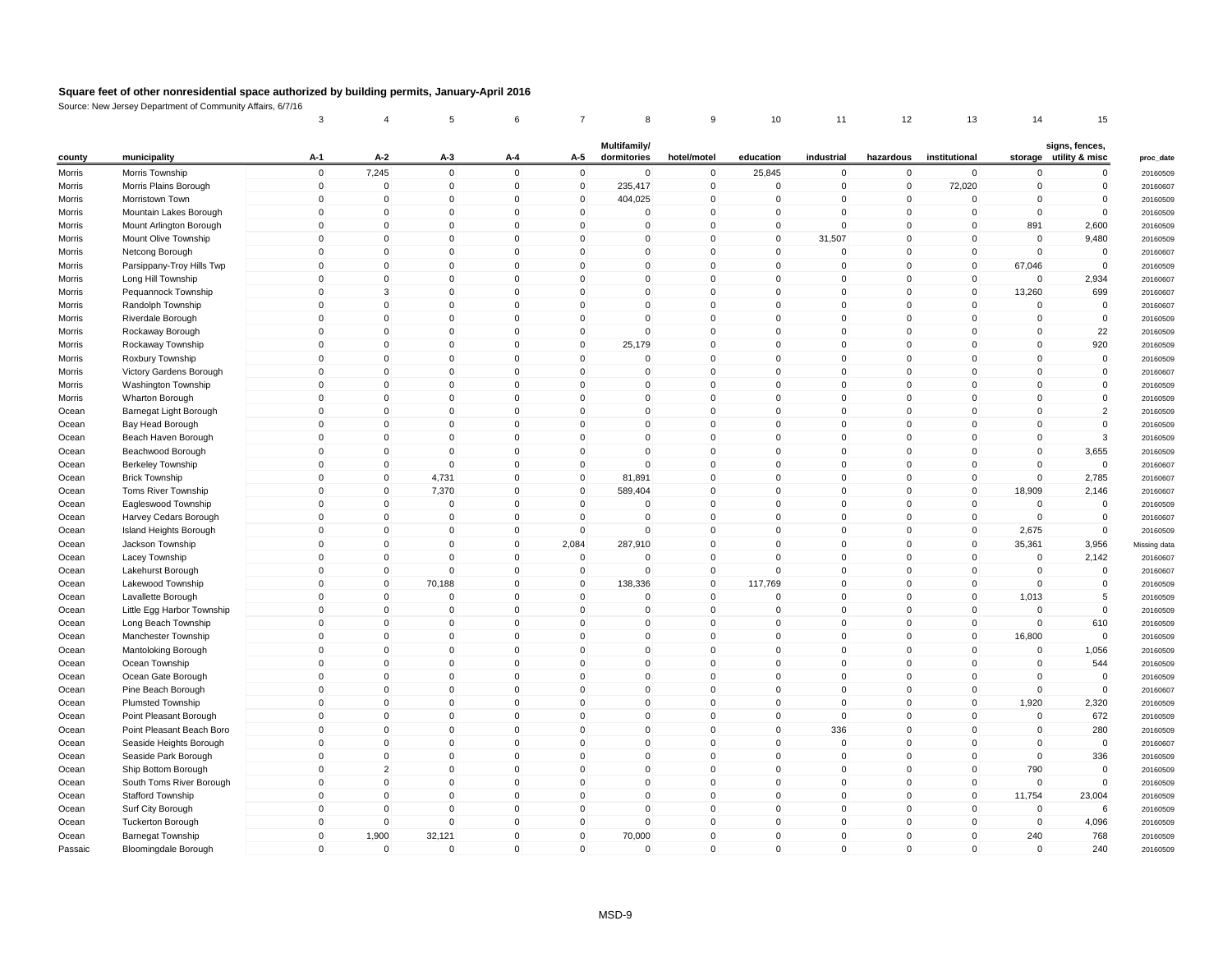|          | oddice. New Jersey Department or Community | Alialio, U/1/1<br>3 | $\overline{\mathbf{4}}$ | 5                   | 6            | $\overline{7}$ | 8                           | <b>q</b>     | 10                  | 11                  | 12          | 13            | 14             | 15                                       |              |
|----------|--------------------------------------------|---------------------|-------------------------|---------------------|--------------|----------------|-----------------------------|--------------|---------------------|---------------------|-------------|---------------|----------------|------------------------------------------|--------------|
| county   | municipality                               | A-1                 | A-2                     | $A-3$               | A-4          | A-5            | Multifamily/<br>dormitories | hotel/motel  | education           | industrial          | hazardous   | institutional |                | signs, fences,<br>storage utility & misc | proc_date    |
| Passaic  | <b>Clifton City</b>                        | $\mathbf{0}$        | $\mathbf{0}$            | $\mathbf{0}$        | $\mathbf{0}$ | $\mathsf 0$    | 7,200                       | $\Omega$     | $\mathbf 0$         | $\mathbf 0$         | $\Omega$    | $\Omega$      | 0              | $\Omega$                                 | 20160509     |
|          |                                            | $\mathbf 0$         | $\mathbf 0$             | $\mathsf{O}\xspace$ | $\mathbf 0$  | $\mathsf 0$    | $\mathbf 0$                 | $\mathbf 0$  | $\overline{0}$      | $\mathbf 0$         | $\pmb{0}$   | $\mathbf 0$   | $\mathsf 0$    | $\mathbf 0$                              | 20160607     |
| Passaic  | Haledon Borough                            | $\mathbf 0$         | $\mathbf 0$             |                     | $\mathbf 0$  | $\mathbf 0$    |                             | $\mathbf 0$  | $\mathsf 0$         | $\mathbf 0$         | $\mathbf 0$ | $\mathbf 0$   | $\overline{0}$ |                                          |              |
| Passaic  | Hawthorne Borough                          |                     |                         | $\mathsf{O}\xspace$ |              |                | $\mathsf{O}\xspace$         |              |                     |                     |             |               |                | 2,750                                    | 20160509     |
| Passaic  | <b>Little Falls Township</b>               | $\Omega$            | $\mathbf{0}$            | $\mathbf 0$         | $\mathbf{0}$ | $\mathbf 0$    | $\overline{1}$              | $\Omega$     | $\Omega$            | $\mathbf 0$         | $\Omega$    | $\Omega$      | $\overline{1}$ | $\Omega$                                 | 20160509     |
| Passaic  | North Haledon Borough                      | $\mathbf 0$         | $\mathbf 0$             | $\mathsf{O}\xspace$ | $\mathbf 0$  | $\mathbf 0$    | $\mathbf 0$                 | $\mathbf 0$  | $\mathsf{O}\xspace$ | $\mathsf 0$         | $\mathbf 0$ | $\mathbf 0$   | $\mathsf 0$    | $\mathbf 0$                              | 20160509     |
| Passaic  | Passaic City                               | $\mathbf{0}$        | $\mathbf{0}$            | $\mathbf{0}$        | $\Omega$     | $\mathbf 0$    | $\mathbf 0$                 | $\Omega$     | $\mathbf 0$         | $\mathsf 0$         | $\Omega$    | $\Omega$      | $\mathsf 0$    | $\mathbf 0$                              | 20160607     |
| Passaic  | Paterson City                              | $\mathbf 0$         | $\mathbf 0$             | $\mathsf{O}\xspace$ | $\mathbf 0$  | $\mathbf 0$    | $\mathbf 0$                 | $\mathbf 0$  | $\mathbf 0$         | 188,000             | $\mathbf 0$ | $\mathbf 0$   | $\overline{0}$ | $\mathbf 0$                              | 20160607     |
| Passaic  | Pompton Lakes Borough                      | $\mathbf 0$         | $\mathbf 0$             | $\mathsf{O}\xspace$ | $\mathbf 0$  | $\mathsf 0$    | $\mathbf 0$                 | $\Omega$     | $\mathbf 0$         | $\mathsf 0$         | $\mathbf 0$ | $\Omega$      | $\mathsf 0$    | $\mathbf 0$                              | 20160509     |
| Passaic  | Prospect Park Borough                      | $\Omega$            | $\mathbf{0}$            | $\mathsf{O}\xspace$ | $\Omega$     | $\mathbf 0$    | $\mathbf 0$                 | $\Omega$     | $\mathbf 0$         | $\mathsf 0$         | $\Omega$    | $\Omega$      | $\mathsf 0$    | $\mathbf 0$                              | 20160607     |
| Passaic  | Ringwood Borough                           | $\mathbf 0$         | $\mathbf 0$             | $\mathsf{O}\xspace$ | $\mathbf{0}$ | $\mathsf 0$    | $\mathbf 0$                 | $\mathbf{0}$ | $\mathbf 0$         | $\mathsf 0$         | $\mathbf 0$ | $\Omega$      | $\mathsf 0$    | 192                                      | 20160509     |
| Passaic  | <b>Totowa Borough</b>                      | $\mathbf 0$         | $\mathbf 0$             | $\mathbf 0$         | $\Omega$     | $\mathbf 0$    | $\mathbf 0$                 | $\Omega$     | $\mathbf 0$         | 3,898               | 0           | $\mathbf 0$   | 512            | $\mathbf 0$                              | 20160509     |
| Passaic  | Wanaque Borough                            | $\Omega$            | $\mathbf{0}$            | $\mathbf 0$         | $\Omega$     | $\mathbf 0$    | 92,793                      | $\Omega$     | $\Omega$            | $\mathbf 0$         | $\Omega$    | $\Omega$      | $\mathsf 0$    | $\mathbf 0$                              | 20160509     |
| Passaic  | Wayne Township                             | $\mathbf 0$         | $\mathbf 0$             | $\mathbf 0$         | 40,064       | $\mathbf 0$    | $\mathbf 0$                 | 25,343       | $\mathbf 0$         | $\pmb{0}$           | $\mathbf 0$ | $\mathbf 0$   | 325,000        | 1,150                                    | 20160509     |
| Passaic  | West Milford Township                      | $\Omega$            | $\Omega$                | 0                   | $\Omega$     | $\mathsf 0$    | $\mathbf{0}$                | $\Omega$     | $\Omega$            | $\Omega$            | $\Omega$    | $\Omega$      | 0              | 7,698                                    | 20160607     |
| Passaic  | Woodland Park Borough                      | $\Omega$            | $\mathbf{0}$            | $\mathsf{O}\xspace$ | $\Omega$     | $\Omega$       | 63,818                      | $\Omega$     | $\mathbf 0$         | $\mathsf 0$         | $\Omega$    | $\Omega$      | $\mathsf 0$    | $\mathbf 0$                              | 20160509     |
| Salem    | Alloway Township                           | $\Omega$            | $\mathsf{O}\xspace$     | $\mathsf{O}\xspace$ | $\Omega$     | $\mathsf 0$    | 0                           | $\Omega$     | $\mathsf 0$         | $\mathsf 0$         | 0           | $\Omega$      | $\mathsf 0$    | 640                                      | 20160509     |
| Salem    | Elmer Borough                              | $\mathbf 0$         | $\mathbf 0$             | $\mathsf{O}\xspace$ | $\mathbf 0$  | $\mathsf 0$    | $\mathbf 0$                 | $\Omega$     | $\mathbf 0$         | $\mathsf 0$         | $\mathbf 0$ | $\mathbf 0$   | $\mathsf 0$    | 2,835                                    | 20160607     |
| Salem    | Elsinboro Township                         | $\mathbf 0$         | $\Omega$                | $\mathbf 0$         | $\Omega$     | $\Omega$       | $\mathbf 0$                 | $\Omega$     | $\mathbf 0$         | $\mathbf 0$         | $\Omega$    | $\Omega$      | $\mathsf 0$    | $\mathbf 0$                              | Missing data |
| Salem    | Lower Alloways Creek Twp                   | $\mathbf 0$         | $\mathbf 0$             | $\mathsf{O}\xspace$ | $\mathbf 0$  | $\mathsf 0$    | $\mathsf{O}\xspace$         | $\mathbf{0}$ | $\mathbf 0$         | $\mathsf 0$         | $\mathbf 0$ | $\mathbf 0$   | $\mathsf 0$    | 1,528                                    | 20160607     |
| Salem    | Mannington Township                        | $\mathbf 0$         | $\mathbf 0$             | $\mathsf{O}\xspace$ | $\mathbf 0$  | $\mathbf 0$    | $\mathbf 0$                 | $\mathbf 0$  | $\mathbf 0$         | $\mathsf 0$         | $\mathbf 0$ | $\mathbf 0$   | 6,096          | $\mathbf{1}$                             | 20160509     |
| Salem    | <b>Oldmans Township</b>                    | $\Omega$            | $\Omega$                | $\mathbf{0}$        | $\Omega$     | $\mathbf 0$    | $\mathbf{0}$                | $\Omega$     | $\Omega$            | $\mathbf 0$         | $\Omega$    | $\Omega$      | $\mathbf 0$    | 268                                      | 20160509     |
| Salem    | Penns Grove Borough                        | $\mathbf 0$         | $\mathsf{O}\xspace$     | $\mathsf{O}\xspace$ | $\mathbf 0$  | $\mathsf 0$    | $\mathsf{O}\xspace$         | $\mathbf 0$  | $\mathsf 0$         | $\mathsf 0$         | 0           | $\mathbf 0$   | 924            | $\overline{2}$                           | 20160509     |
| Salem    | Pennsville Township                        | $\Omega$            | $\mathbf{0}$            | $\mathsf{O}\xspace$ | $\Omega$     | $\mathbf 0$    | $\mathbf 0$                 | $\Omega$     | $\mathbf 0$         | $\mathsf 0$         | $\Omega$    | $\Omega$      | $\mathsf 0$    | 1,728                                    | 20160607     |
| Salem    | Pilesgrove Township                        | $\mathbf 0$         | $\mathbf 0$             | $\mathsf{O}\xspace$ | $\mathbf 0$  | $\mathsf 0$    | $\mathbf 0$                 | $\Omega$     | $\mathbf 0$         | $\mathsf 0$         | $\mathbf 0$ | $\mathbf 0$   | $\mathsf 0$    | 960                                      | Missing data |
| Salem    | Pittsgrove Township                        | $\Omega$            | $\mathbf 0$             | $\mathbf 0$         | $\mathbf{0}$ | $\mathbf 0$    | $\mathbf 0$                 | $\Omega$     | $\mathbf 0$         | $\mathsf{O}\xspace$ | $\mathbf 0$ | $\mathbf 0$   | $\mathbf 0$    | 7,588                                    | 20160607     |
| Salem    | Quinton Township                           | $\mathbf 0$         | $\mathbf 0$             | $\mathsf{O}\xspace$ | $\mathbf 0$  | $\mathsf 0$    | $\mathbf 0$                 | $\Omega$     | $\mathbf 0$         | $\mathsf 0$         | $\mathbf 0$ | $\mathbf 0$   | $\mathsf 0$    | $\mathbf 0$                              | 20160607     |
| Salem    | Salem City                                 | $\mathbf{0}$        | $\Omega$                | $\mathsf{O}\xspace$ | $\mathbf{0}$ | $\mathbf 0$    | $\mathbf{0}$                | $\mathbf{0}$ | $\mathbf 0$         | $\mathsf 0$         | $\Omega$    | $\Omega$      | $\overline{1}$ | 0                                        | 20160509     |
| Salem    | Carneys Point Township                     | $\mathbf 0$         | $\mathbf 0$             | $\mathbf 0$         | $\Omega$     | $\mathbf 0$    | $\mathbf 0$                 | $\Omega$     | $\mathbf 0$         | $\mathbf 0$         | $\mathbf 0$ | $\Omega$      | $\mathsf 0$    | 2,708                                    | 20160509     |
| Salem    | Upper Pittsgrove Township                  | $\mathbf 0$         | $\Omega$                | $\mathbf 0$         | $\mathbf 0$  | $\mathbf 0$    | $\mathbf 0$                 | $\mathbf 0$  | $\mathsf 0$         | $\mathsf 0$         | $\Omega$    | $\Omega$      | $\mathsf 0$    | 3,352                                    | 20160607     |
|          |                                            | $\mathbf 0$         | $\mathbf 0$             | $\mathsf{O}\xspace$ | $\Omega$     | $\mathsf 0$    | $\mathbf 0$                 | $\Omega$     | $\mathbf 0$         | $\mathsf 0$         | $\mathbf 0$ | $\Omega$      | $\mathsf 0$    | $\mathbf 0$                              |              |
| Salem    | Woodstown Borough                          | $\mathbf 0$         |                         | $\mathbf 0$         | $\mathbf 0$  |                |                             | $\mathbf 0$  | $\mathbf 0$         |                     | 0           |               |                | $\mathbf{0}$                             | 20160509     |
| Somerset | <b>Bedminster Township</b>                 |                     | 24,860                  |                     |              | $\mathbf 0$    | $\mathbf 0$                 |              |                     | $\mathsf 0$         | $\Omega$    | 0<br>$\Omega$ | 0              |                                          | 20160509     |
| Somerset | <b>Bernards Township</b>                   | $\mathbf{0}$        | $\mathbf 0$             | 50,710              | $\mathbf{0}$ | $\mathbf 0$    | $\mathbf 0$                 | $\mathbf{0}$ | $\mathbf 0$         | $\mathbf 0$         |             |               | $\mathsf 0$    | $\mathbf 0$                              | 20160509     |
| Somerset | Bernardsville Borough                      | $\mathbf 0$         | $\mathbf 0$             | $\mathsf 0$         | $\mathbf 0$  | $\mathbf 0$    | $\mathbf 0$                 | $\mathbf 0$  | $\mathbf 0$         | $\mathsf 0$         | $\mathbf 0$ | $\mathbf 0$   | $\mathsf 0$    | $\mathbf 0$                              | 20160509     |
| Somerset | Bound Brook Borough                        | $\mathbf 0$         | $\mathbf 0$             | $\mathbf 0$         | $\mathbf 0$  | $\mathbf 0$    | $\mathbf 0$                 | $\Omega$     | $\mathbf 0$         | $\mathsf 0$         | $\Omega$    | $\mathbf 0$   | $\mathsf 0$    | $\mathbf 0$                              | 20160607     |
| Somerset | <b>Branchburg Township</b>                 | $\mathbf 0$         | $\mathbf 0$             | $\mathbf 0$         | $\mathbf{0}$ | $\Omega$       | $\mathbf 0$                 | $\mathbf{0}$ | $\mathbf 0$         | 3,690               | $\Omega$    | $\Omega$      | $\mathsf 0$    | 1,017                                    | 20160509     |
| Somerset | <b>Bridgewater Township</b>                | $\mathbf 0$         | 1,700                   | $\mathsf{O}\xspace$ | $\mathsf 0$  | $\mathsf 0$    | $\mathsf{O}\xspace$         | $\mathbf{0}$ | $\mathbf 0$         | $\mathsf 0$         | $\mathbf 0$ | $\mathbf 0$   | $\mathsf 0$    | $\mathbf 0$                              | 20160509     |
| Somerset | Far Hills Borough                          | $\mathbf 0$         | $\mathbf 0$             | $\mathbf 0$         | $\mathbf 0$  | $\mathbf 0$    | $\mathbf 0$                 | $\mathbf 0$  | $\mathbf 0$         | $\mathsf 0$         | 0           | $\mathbf 0$   | $\mathsf 0$    | $\mathbf 0$                              | 20160607     |
| Somerset | Franklin Township                          | $\Omega$            | $\mathbf 0$             | 3,300               | $\Omega$     | $\mathbf 0$    | 508,344                     | $\Omega$     | $\Omega$            | $\mathbf 0$         | $\Omega$    | $\Omega$      | 1,562          | 1,800                                    | 20160607     |
| Somerset | Green Brook Township                       | $\mathbf 0$         | 128                     | $\mathbf 0$         | $\mathbf 0$  | $\mathbf 0$    | $\mathbf 0$                 | $\mathbf 0$  | $\mathbf 0$         | $\mathsf{O}\xspace$ | $\mathbf 0$ | $\Omega$      | 2,061          | $\mathbf 0$                              | 20160607     |
| Somerset | Hillsborough Township                      | $\Omega$            | $\Omega$                | 9,912               | $\Omega$     | $\mathbf 0$    | 38,894                      | $\Omega$     | $\mathbf 0$         | $\pmb{0}$           | $\Omega$    | $\Omega$      | 2,000          | 2,730                                    | 20160607     |
| Somerset | Manville Borough                           | $\Omega$            | $\mathbf 0$             | 0                   | $\Omega$     | $\Omega$       | $\Omega$                    | $\Omega$     | $\mathbf 0$         | $\mathsf 0$         | $\Omega$    | $\Omega$      | $\mathsf 0$    | $\mathbf{0}$                             | 20160509     |
| Somerset | Millstone Borough                          | $\Omega$            | $\Omega$                | $\mathbf 0$         | $\mathbf{0}$ | $\mathbf 0$    | $\mathbf{0}$                | $\Omega$     | $\Omega$            | $\mathbf{0}$        | $\Omega$    | $\Omega$      | $\mathsf 0$    | 0                                        | 20160607     |
| Somerset | Montgomery Township                        | $\Omega$            | $\Omega$                | $\mathsf{O}\xspace$ | $\Omega$     | $\mathbf 0$    | $\mathbf 0$                 | $\Omega$     | $\mathbf 0$         | $\mathsf 0$         | $\Omega$    | $\mathbf 0$   | $\mathsf 0$    | 5,192                                    | 20160509     |
| Somerset | North Plainfield Borough                   | $\mathbf 0$         | $\mathbf 0$             | $\mathbf 0$         | $\mathbf 0$  | $\mathbf 0$    | $\mathbf 0$                 | $\mathbf 0$  | $\mathbf 0$         | $\mathsf 0$         | 0           | $\mathbf 0$   | $\mathsf 0$    | $\mathbf 0$                              | 20160607     |
| Somerset | Peapack and Gladstone Borou                | $\Omega$            | $\Omega$                | $\mathbf 0$         | $\Omega$     | $\mathbf 0$    | $\mathbf 0$                 | $\Omega$     | $\mathbf 0$         | $\mathsf 0$         | $\Omega$    | $\Omega$      | $\mathsf 0$    | $\mathbf 0$                              | 20160509     |
| Somerset | Raritan Borough                            | $\mathbf 0$         | $\mathbf 0$             | $\mathsf{O}\xspace$ | $\mathbf 0$  | $\mathbf 0$    | $\mathbf 0$                 | $\Omega$     | $\mathbf 0$         | $\mathsf{O}\xspace$ | $\Omega$    | $\mathbf 0$   | $\mathsf 0$    | $\mathbf 0$                              | 20160509     |
| Somerset | Rocky Hill Borough                         | $\mathbf 0$         | $\mathbf 0$             | $\mathsf{O}\xspace$ | $\mathbf 0$  | $\mathsf 0$    | $\mathsf{O}\xspace$         | $\mathbf{0}$ | $\mathbf 0$         | $\mathsf 0$         | $\mathbf 0$ | $\mathbf 0$   | $\mathsf 0$    | $\mathbf 0$                              | 20160607     |
| Somerset | Somerville Borough                         | $\mathbf 0$         | 93,000                  | 10,000              | $\mathbf 0$  | $\mathbf 0$    | 32,110                      | $\mathbf 0$  | $\mathbf 0$         | $\mathbf 0$         | 0           | $\mathbf 0$   | $\mathsf 0$    | 352                                      | 20160509     |
| Somerset | South Bound Brook Boro                     | $\mathbf{0}$        | $\Omega$                | $\mathbf 0$         | $\Omega$     | $\mathbf 0$    | $\mathbf{0}$                | $\Omega$     | $\mathbf{0}$        | $\mathbf 0$         | $\Omega$    | $\Omega$      | $\mathsf 0$    | $\mathbf 0$                              | 20160607     |
| Somerset | Warren Township                            | $\mathbf 0$         | 5,145                   | $\mathbf 0$         | $\mathbf 0$  | $\mathbf 0$    | $\mathsf{O}\xspace$         | $\mathbf 0$  | $\mathsf 0$         | $\pmb{0}$           | $\mathbf 0$ | $\mathbf 0$   | $\mathsf 0$    | 708                                      | 20160509     |
| Somerset | Watchung Borough                           | $\Omega$            | 2,186                   | $\Omega$            | $\Omega$     | $\mathbf 0$    | $\mathbf 0$                 | $\Omega$     | $\mathbf 0$         | $\mathbf 0$         | $\Omega$    | $\Omega$      | $\mathsf 0$    | 1,839                                    | 20160509     |
| Sussex   | Andover Borough                            | $\Omega$            | $\Omega$                | $\mathbf 0$         | $\Omega$     | $\Omega$       | $\mathbf 0$                 | $\Omega$     | $\mathbf{0}$        | $\Omega$            | $\Omega$    | $\Omega$      | $\mathbf 0$    | $\mathbf 0$                              | Missing data |
|          |                                            |                     |                         |                     |              |                |                             |              |                     |                     |             |               |                |                                          |              |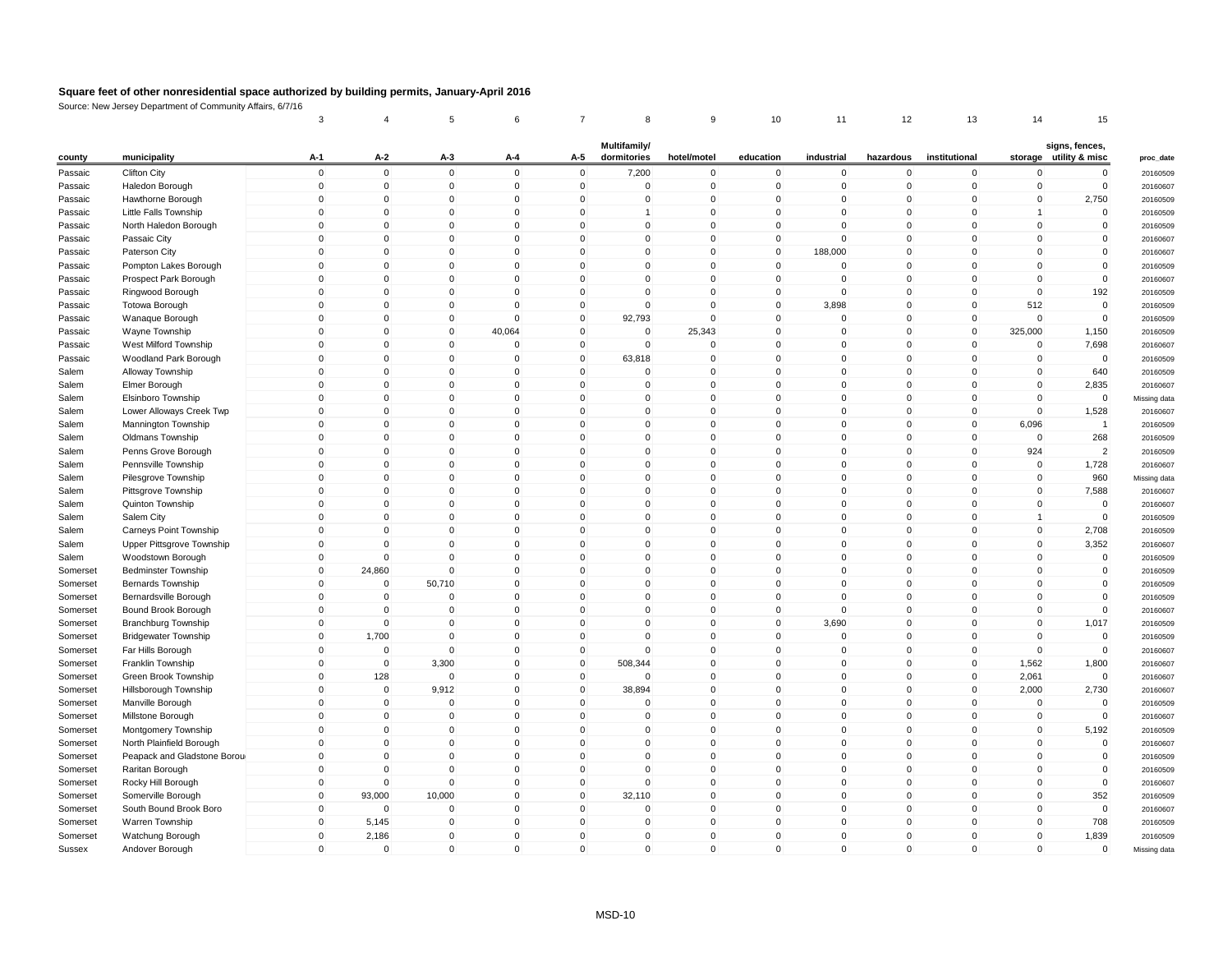| Multifamily/<br>signs, fences,<br>A-5<br>dormitories<br>hotel/motel<br>education<br>industrial<br>hazardous<br>institutional<br>storage utility & misc<br>municipality<br>A-1<br>A-2<br>$A-3$<br>A-4<br>$\mathsf{O}\xspace$<br>$\mathsf{O}\xspace$<br>$\mathsf 0$<br>$\mathbf 0$<br>$\mathbf 0$<br>$\mathbf 0$<br>$\mathsf 0$<br>$\mathbf 0$<br>$\mathbf 0$<br>Andover Township<br>0<br>$\mathbf 0$<br>$\mathbf 0$<br>281<br>$\mathbf 0$<br>$\mathbf 0$<br>$\mathbf 0$<br>$\mathsf 0$<br>$\mathbf 0$<br>$\Omega$<br>$\mathbf 0$<br>$\mathbf 0$<br>$\mathbf 0$<br>$\overline{0}$<br><b>Branchville Borough</b><br>$\mathbf 0$<br>$\mathbf 0$<br>$\mathbf 0$<br>$\mathbf 0$<br>$\mathsf{O}\xspace$<br>$\mathbf 0$<br>$\mathsf 0$<br>$\overline{0}$<br>1,800<br>$\mathbf 0$<br>$\mathbf 0$<br>$\mathsf 0$<br>$\mathbf 0$<br>$\Omega$<br>$\mathbf 0$<br>$\mathbf 0$<br><b>Byram Township</b><br>$\overline{0}$<br>$\mathbf 0$<br>$\mathbf 0$<br>$\overline{0}$<br>$\mathbf 0$<br>$\mathbf 0$<br>$\mathbf 0$<br>Frankford Township<br>$\mathbf 0$<br>$\mathbf 0$<br>0<br>$\Omega$<br>$\mathbf 0$<br>$\mathbf 0$<br>$\Omega$<br>$\mathsf 0$<br>$\mathbf 0$<br>Franklin Borough<br>$\Omega$<br>$\Omega$<br>$\Omega$<br>$\mathbf 0$<br>$\Omega$<br>$\Omega$<br>$\Omega$<br>$\Omega$<br>$\Omega$<br>192<br>$\mathbf 0$<br>$\mathbf 0$<br>$\mathbf 0$<br>$\mathbf 0$<br>$\pmb{0}$<br>$\mathbf 0$<br>$\mathsf 0$<br>$\mathbf 0$<br>$\mathbf 0$<br>$\mathbf 0$<br>$\mathbf 0$<br>$\mathbf 0$<br>6,872<br>Fredon Township<br>$\pmb{0}$<br>$\pmb{0}$<br>$\mathbf 0$<br>$\mathbf 0$<br>$\mathbf 0$<br>$\mathsf 0$<br>$\mathbf 0$<br>$\mathbf 0$<br>$\mathbf 0$<br>3,367<br>Green Township<br>$\mathbf 0$<br>$\mathbf 0$<br>$\mathbf 0$<br>$\mathbf{0}$<br>$\mathbf 0$<br>$\mathbf{0}$<br>Hamburg Borough<br>$\Omega$<br>$\Omega$<br>$\mathbf{0}$<br>$\mathbf 0$<br>$\mathbf{0}$<br>$\Omega$<br>$\Omega$<br>$\mathbf{0}$<br>$\Omega$<br>$\mathbf{0}$<br>$\mathbf 0$<br>$\mathbf 0$<br>$\pmb{0}$<br>$\mathsf 0$<br>$\mathbf 0$<br>$\mathbf 0$<br>$\mathsf 0$<br>$\mathbf 0$<br>672<br>Sussex<br>Hampton Township<br>$\mathbf 0$<br>$\mathbf 0$<br>$\mathbf 0$<br>$\mathbf 0$<br>$\Omega$<br>$\mathbf 0$<br>$\pmb{0}$<br>$\mathbf 0$<br>$\mathsf 0$<br>$\mathbf 0$<br>$\mathsf 0$<br>$\mathsf 0$<br>$\mathbf 0$<br>$\Omega$<br>350<br>Hardyston Township<br>$\Omega$<br>$\mathbf 0$<br>Sussex<br>$\mathbf 0$<br>$\mathbf 0$<br>$\mathbf 0$<br>$\mathsf 0$<br>$\mathsf 0$<br>$\mathsf 0$<br>$\mathbf 0$<br>$\mathbf 0$<br>$\mathbf 0$<br>$\Omega$<br>9,600<br>894<br><b>Hopatcong Borough</b><br>$\Omega$<br>$\mathbf 0$<br>$\mathbf 0$<br>$\mathbf 0$<br>Lafayette Township<br>$\mathbf 0$<br>$\mathbf 0$<br>$\mathbf 0$<br>$\mathbf 0$<br>0<br>$\mathbf 0$<br>$\mathbf 0$<br>$\mathbf 0$<br>$\mathbf 0$<br>1,028<br>$\mathbf 0$<br>$\mathbf 0$<br>$\mathsf 0$<br>Montague Township<br>$\Omega$<br>$\mathbf{0}$<br>$\mathbf{0}$<br>$\mathbf 0$<br>$\Omega$<br>$\Omega$<br>$\Omega$<br>$\Omega$<br>$\Omega$<br>$\mathbf 0$<br>$\mathbf 0$<br>$\mathbf 0$<br>$\mathbf 0$<br>$\mathsf 0$<br>$\overline{0}$<br>$\mathbf 0$<br>$\mathbf 0$<br>$\mathsf 0$<br>$\mathbf 0$<br>$\mathbf 0$<br>$\mathbf 0$<br>$\mathbf 0$<br>192<br>Newton Town<br>$\mathbf 0$<br>$\mathbf 0$<br>$\mathsf 0$<br>692<br>Ogdensburg Borough<br>$\mathbf 0$<br>0<br>$\mathbf 0$<br>$\mathbf 0$<br>0<br>$\mathbf 0$<br>$\mathbf 0$<br>$\mathbf 0$<br>$\mathbf 0$<br>Sandyston Township<br>$\Omega$<br>$\mathbf 0$<br>0<br>$\mathbf{0}$<br>$\mathbf 0$<br>$\Omega$<br>$\Omega$<br>$\overline{0}$<br>$\mathbf 0$<br>$\mathbf 0$<br>$\Omega$<br>2,816<br>$\Omega$<br>$\mathsf 0$<br>$\mathbf 0$<br>$\mathsf 0$<br>$\mathbf 0$<br>$\mathsf 0$<br>$\mathbf 0$<br>$\mathbf 0$<br>$\mathsf 0$<br>$\mathsf 0$<br>$\mathbf 0$<br>2,740<br>220<br>Sparta Township<br>$\mathbf 0$<br>$\Omega$<br>$\mathbf 0$<br>$\mathsf 0$<br>$\mathsf 0$<br>$\mathbf 0$<br>$\Omega$<br>$\Omega$<br>$\mathsf 0$<br>$\mathbf 0$<br>$\Omega$<br>$\Omega$<br>$\Omega$<br>Stanhope Borough<br>$\Omega$<br>Stillwater Township<br>$\mathbf 0$<br>$\mathbf 0$<br>$\mathbf 0$<br>$\mathbf{0}$<br>$\mathsf 0$<br>1,473<br>$\Omega$<br>$\overline{0}$<br>$\mathbf 0$<br>$\mathbf 0$<br>2,112<br>$\Omega$<br>$\Omega$<br>$\Omega$<br>$\mathsf 0$<br>$\mathbf 0$<br>$\mathsf 0$<br>Sussex Borough<br>$\Omega$<br>$\mathbf 0$<br>$\mathbf 0$<br>$\Omega$<br>$\Omega$<br>$\Omega$<br>$\Omega$<br>$\Omega$<br>$\overline{0}$<br>$\mathbf 0$<br>$\mathbf 0$<br>$\mathbf 0$<br>$\mathsf 0$<br>3,172<br>2,432<br>Vernon Township<br>$\mathbf 0$<br>$\mathbf 0$<br>$\mathbf 0$<br>$\mathbf 0$<br>$\Omega$<br>$\Omega$<br>Sussex<br>$\mathbf 0$<br>$\mathbf 0$<br>$\mathbf 0$<br>$\mathsf 0$<br>$\mathbf 0$<br>$\mathsf 0$<br>$\mathbf 0$<br>$\mathbf 0$<br>$\mathbf 0$<br>Sussex<br><b>Walpack Township</b><br>$\mathbf 0$<br>$\mathbf 0$<br>$\Omega$<br>$\mathbf 0$<br>$\mathbf 0$<br>$\overline{0}$<br>Wantage Township<br>$\Omega$<br>$\Omega$<br>$\mathbf 0$<br>$\Omega$<br>$\mathsf 0$<br>11,900<br>$\mathbf 0$<br>$\Omega$<br>$\Omega$<br>$\mathbf 0$<br>2,520<br>Sussex<br>$\Omega$<br>Berkeley Heights Township<br>$\mathbf 0$<br>$\mathbf 0$<br>$\mathbf 0$<br>$\mathbf{0}$<br>$\mathbf 0$<br>$\Omega$<br>186,060<br>$\mathbf 0$<br>$\mathbf 0$<br>$\Omega$<br>$\mathbf{0}$<br>$\mathbf 0$<br>$\mathbf 0$<br>$\pmb{0}$<br>$\mathsf 0$<br>$\mathbf 0$<br>$\mathbf 0$<br>$\mathsf 0$<br>$\mathbf 0$<br>$\mathsf 0$<br>$\mathbf 0$<br>$\mathbf 0$<br>$\mathsf{O}\xspace$<br>Clark Township<br>$\mathbf 0$<br>$\mathbf 0$<br>$\mathbf 0$<br>$\overline{0}$<br><b>Cranford Township</b><br>$\mathbf 0$<br>$\mathbf 0$<br>$\mathbf 0$<br>$\mathbf 0$<br>$\mathsf 0$<br>$\Omega$<br>$\mathbf 0$<br>$\mathbf 0$<br>$\mathbf 0$<br>$\mathbf 0$<br>1,710<br>$\Omega$<br>$\Omega$<br>$\Omega$<br>$\mathbf 0$<br>$\mathbf 0$<br>92,101<br>$\mathsf 0$<br>26,860<br>$\Omega$<br>538,700<br>$\mathbf 0$<br><b>Elizabeth City</b><br>$\mathbf{0}$<br>$\Omega$<br>$\mathbf{0}$<br>$\mathbf 0$<br>$\mathsf{O}\xspace$<br>$\mathbf 0$<br>$\mathsf{O}\xspace$<br>$\mathsf 0$<br>$\mathbf 0$<br>$\mathsf 0$<br>0<br>Fanwood Borough<br>$\mathbf 0$<br>$\Omega$<br>$\mathbf 0$<br>$\mathbf 0$<br>$\Omega$<br>$\mathbf 0$<br>$\mathbf 0$<br>$\mathbf 0$<br>1,523<br>$\mathsf 0$<br>$\mathbf 0$<br>$\mathbf 0$<br>$\mathbf 0$<br>0<br>Garwood Borough<br>$\mathbf 0$<br>0<br>$\mathbf 0$<br>$\mathbf 0$<br>$\mathbf 0$<br>$\mathbf 0$<br>$\overline{0}$<br>$\mathbf 0$<br>$\mathbf 0$<br>$\mathbf 0$<br>$\mathbf 0$<br>$\Omega$<br>$\overline{0}$<br>Hillside Township<br>$\mathbf{0}$<br>$\mathbf 0$<br>$\Omega$<br>$\Omega$<br>$\mathbf 0$<br>Kenilworth Borough<br>$\mathbf 0$<br>$\mathbf 0$<br>$\mathsf 0$<br>$\mathbf 0$<br>$\mathsf 0$<br>$\mathbf 0$<br>$\mathbf 0$<br>$\mathsf 0$<br>$\mathbf 0$<br>$\mathbf 0$<br>$\mathbf 0$<br>$\overline{0}$<br>$\mathbf 0$<br>$\mathsf 0$<br>$\mathbf 0$<br>240<br>$\mathbf 0$<br>$\mathbf 0$<br>$\mathsf 0$<br>$\mathbf 0$<br>$\mathbf 0$<br>$\mathbf 0$<br>0<br><b>Linden City</b><br>$\mathbf 0$<br>$\mathbf 0$<br>$\Omega$<br>$\Omega$<br>$\mathbf 0$<br>$\mathbf 0$<br>$\mathbf{0}$<br>$\Omega$<br>$\Omega$<br>Mountainside Borough<br>$\Omega$<br>$\mathbf{0}$<br>$\Omega$<br>$\Omega$<br>$\Omega$<br>19,200<br>$\mathbf 0$<br>$\mathbf 0$<br>$\mathsf 0$<br>$\mathbf{0}$<br>$\mathbf 0$<br>$\mathsf 0$<br>$\mathbf 0$<br>New Providence Borough<br>$\mathbf 0$<br>$\mathbf 0$<br>$\Omega$<br>$\mathbf 0$<br>$\mathbf 0$<br>$\mathbf 0$<br>$\mathbf 0$<br>$\mathbf 0$<br>$\mathbf 0$<br>$\mathbf 0$<br>$\mathsf 0$<br>97,248<br>$\mathbf 0$<br>$\mathsf 0$<br>$\mathsf 0$<br>$\mathbf 0$<br>$\mathbf 0$<br>$\mathsf{O}\xspace$<br><b>Plainfield City</b><br>$\mathbf 0$<br>Union<br>$\mathbf 0$<br>$\mathbf 0$<br>$\mathsf 0$<br>$\mathsf 0$<br>$\mathbf 0$<br>$\overline{0}$<br>$\mathbf{O}$<br>$\mathbf 0$<br>$\mathbf 0$<br>$\mathsf 0$<br>$\Omega$<br>Union<br>Rahway City<br>0<br>$\mathbf 0$<br>$\mathbf 0$<br>9,332<br>$\mathsf 0$<br>66,458<br>$\mathbf 0$<br>$\mathsf 0$<br>$\mathbf 0$<br>$\overline{0}$<br>Roselle Borough<br>$\mathbf 0$<br>$\mathbf 0$<br>$\mathbf 0$<br>$\mathbf 0$<br>$\mathbf 0$<br>$\mathsf 0$<br>$\mathsf 0$<br>Roselle Park Borough<br>$\Omega$<br>$\mathbf 0$<br>$\mathbf 0$<br>$\mathbf{0}$<br>$\mathbf 0$<br>$\Omega$<br>$\mathbf{0}$<br>$\Omega$<br>$\Omega$<br>$\Omega$<br>$\overline{0}$<br>$\mathbf 0$<br>$\mathbf 0$<br>$\mathsf 0$<br>$\mathsf 0$<br>$\mathbf 0$<br>$\mathsf 0$<br>$\mathsf 0$<br>$\overline{0}$<br>Scotch Plains Township<br>$\mathbf 0$<br>$\mathbf 0$<br>$\mathbf 0$<br>888<br>$\mathbf 0$<br>$\mathbf 0$<br>0<br>$\mathsf 0$<br>$\mathbf 0$<br>$\mathsf 0$<br>$\mathbf 0$<br>$\mathsf{O}\xspace$<br>Springfield Township<br>$\mathbf 0$<br>$\mathbf 0$<br>0<br>$\mathbf 0$<br>$\mathbf 0$<br>$\mathbf 0$<br>$\mathbf 0$<br>$\mathsf 0$<br>$\mathsf 0$<br>1,552<br>576<br>Summit City<br>$\mathbf 0$<br>$\mathbf 0$<br>$\mathbf{0}$<br>$\mathbf 0$<br>$\Omega$<br>$\Omega$<br>$\mathbf 0$<br>$\Omega$<br>$\mathbf 0$<br>$\mathbf 0$<br>$\mathsf{O}\xspace$<br>$\mathbf 0$<br>$\mathsf 0$<br>$\mathbf 0$<br>$\mathsf 0$<br>$\mathsf 0$<br>$\mathbf 0$<br>$\mathbf 0$<br>$\mathbf 0$<br>$\overline{0}$<br>Union Township<br>$\mathbf{1}$<br>$\mathbf 0$<br>$\mathbf 0$<br>$\mathsf 0$<br>$\overline{0}$<br>$\mathsf 0$<br>$\Omega$<br>Westfield Town<br>$\mathbf 0$<br>$\mathbf 0$<br>31,340<br>$\Omega$<br>$\Omega$<br>1,880<br>0<br>Winfield Township<br>$\mathbf 0$<br>$\mathbf 0$<br>$\mathbf 0$<br>$\mathbf{0}$<br>$\mathsf 0$<br>$\Omega$<br>$\mathsf 0$<br>$\mathbf 0$<br>$\mathbf 0$<br>$\Omega$<br>$\Omega$<br>$\mathbf 0$<br>0<br>$\mathbf 0$<br>$\mathbf 0$<br>$\pmb{0}$<br>$\mathsf 0$<br>$\mathbf 0$<br>$\mathsf 0$<br>7,801<br>Allamuchy Township<br>$\mathbf 0$<br>$\mathbf 0$<br>$\mathbf 0$<br>$\mathbf 0$<br>$\mathbf 0$<br>$\mathbf{1}$<br>$\mathbf 0$<br>$\mathbf 0$<br>$\mathsf 0$<br>$\mathsf 0$<br>$\mathbf 0$<br>Alpha Borough<br>$\mathbf 0$<br>$\mathbf 0$<br>$\mathbf 0$<br>$\mathbf 0$<br>$\Omega$<br>$\mathbf 0$<br>$\Omega$<br>$\mathbf 0$<br>$\mathsf 0$<br>$\mathbf 0$<br>$\mathbf 0$<br>$\mathbf 0$<br>$\mathsf 0$<br>$\mathbf 0$<br>$\mathsf 0$<br>$\mathbf 0$<br>$\mathbf 0$<br>0<br>Warren<br><b>Belvidere Town</b><br>$\mathbf 0$<br>$\mathbf 0$<br>$\mathbf 0$<br>$\mathsf 0$<br>$\mathbf 0$<br>$\mathbf 0$<br>$\mathsf 0$<br>$\Omega$<br>Warren<br><b>Blairstown Township</b><br>$\mathbf 0$<br>$\mathbf 0$<br>0<br>$\Omega$<br>$\Omega$<br>$\mathbf 0$<br>$\Omega$<br>1,541<br>Franklin Township<br>$\Omega$<br>$\mathbf{0}$<br>$\mathbf 0$<br>$\mathbf{0}$<br>$\mathbf 0$<br>$\mathbf{0}$<br>$\Omega$<br>$\mathbf 0$<br>$\mathbf 0$<br>$\Omega$<br>$\mathbf{0}$<br>800<br>$\mathbf 0$<br>Warren<br>$\mathsf 0$<br>$\mathbf 0$<br>$\pmb{0}$<br>$\mathsf 0$<br>$\mathbf 0$<br>$\mathsf 0$<br>$\mathbf 0$<br>$\mathsf{O}\xspace$<br>Frelinghuysen Township<br>0<br>$\mathbf 0$<br>$\mathbf 0$<br>$\mathbf 0$<br>$\mathbf 0$<br>$\overline{0}$<br>Greenwich Township<br>$\Omega$<br>$\mathbf 0$<br>$\mathbf 0$<br>$\Omega$<br>$\mathsf 0$<br>$\mathbf{0}$<br>$\mathbf 0$<br>$\mathbf 0$<br>$\Omega$<br>$\Omega$<br>355<br>$\Omega$<br>Hackettstown Town<br>$\Omega$<br>$\mathbf 0$<br>$\mathbf 0$<br>$\mathsf 0$<br>$\Omega$<br>$\mathbf{0}$<br>$\mathbf 0$<br>$\Omega$<br>$\Omega$<br>$\mathbf{0}$<br>$\Omega$<br>1,200<br>$\Omega$ |        | Source: New Jersey Department or Community | Affairs, 6/7/16<br>3 | $\overline{4}$ | $\overline{5}$ | 6 | $\overline{7}$ | 8 | 9 | 10 | 11 | 12 | 13 | 14 | 15 |
|-----------------------------------------------------------------------------------------------------------------------------------------------------------------------------------------------------------------------------------------------------------------------------------------------------------------------------------------------------------------------------------------------------------------------------------------------------------------------------------------------------------------------------------------------------------------------------------------------------------------------------------------------------------------------------------------------------------------------------------------------------------------------------------------------------------------------------------------------------------------------------------------------------------------------------------------------------------------------------------------------------------------------------------------------------------------------------------------------------------------------------------------------------------------------------------------------------------------------------------------------------------------------------------------------------------------------------------------------------------------------------------------------------------------------------------------------------------------------------------------------------------------------------------------------------------------------------------------------------------------------------------------------------------------------------------------------------------------------------------------------------------------------------------------------------------------------------------------------------------------------------------------------------------------------------------------------------------------------------------------------------------------------------------------------------------------------------------------------------------------------------------------------------------------------------------------------------------------------------------------------------------------------------------------------------------------------------------------------------------------------------------------------------------------------------------------------------------------------------------------------------------------------------------------------------------------------------------------------------------------------------------------------------------------------------------------------------------------------------------------------------------------------------------------------------------------------------------------------------------------------------------------------------------------------------------------------------------------------------------------------------------------------------------------------------------------------------------------------------------------------------------------------------------------------------------------------------------------------------------------------------------------------------------------------------------------------------------------------------------------------------------------------------------------------------------------------------------------------------------------------------------------------------------------------------------------------------------------------------------------------------------------------------------------------------------------------------------------------------------------------------------------------------------------------------------------------------------------------------------------------------------------------------------------------------------------------------------------------------------------------------------------------------------------------------------------------------------------------------------------------------------------------------------------------------------------------------------------------------------------------------------------------------------------------------------------------------------------------------------------------------------------------------------------------------------------------------------------------------------------------------------------------------------------------------------------------------------------------------------------------------------------------------------------------------------------------------------------------------------------------------------------------------------------------------------------------------------------------------------------------------------------------------------------------------------------------------------------------------------------------------------------------------------------------------------------------------------------------------------------------------------------------------------------------------------------------------------------------------------------------------------------------------------------------------------------------------------------------------------------------------------------------------------------------------------------------------------------------------------------------------------------------------------------------------------------------------------------------------------------------------------------------------------------------------------------------------------------------------------------------------------------------------------------------------------------------------------------------------------------------------------------------------------------------------------------------------------------------------------------------------------------------------------------------------------------------------------------------------------------------------------------------------------------------------------------------------------------------------------------------------------------------------------------------------------------------------------------------------------------------------------------------------------------------------------------------------------------------------------------------------------------------------------------------------------------------------------------------------------------------------------------------------------------------------------------------------------------------------------------------------------------------------------------------------------------------------------------------------------------------------------------------------------------------------------------------------------------------------------------------------------------------------------------------------------------------------------------------------------------------------------------------------------------------------------------------------------------------------------------------------------------------------------------------------------------------------------------------------------------------------------------------------------------------------------------------------------------------------------------------------------------------------------------------------------------------------------------------------------------------------------------------------------------------------------------------------------------------------------------------------------------------------------------------------------------------------------------------------------------------------------------------------------------------------------------------------------------------------------------------------------------------------------------------------------------------------------------------------------------------------------------------------------------------------------------------------------------------------------------------------------------------------------------------------------------------------------------------------------------------------------------------------------------------------------------------------------------------------------------------------------------------------------------------------------------------------------------------------------------------------------------------------------------------------------------------------------------------------------------------------------------------------------------------------------------------------------------------------------------------------------------------------------------------------------------------------------------------------------------------------------------------------------------------------------------------------------------------------------------------------------------------------------------------------------------------------------------------------------------------------------------------------------------------------------------------------------------------------------------------------------------------------------------------------------------------------------------------------------------------------------------------------------------------------------------------------------------------------------------------------------------------------------------------------------------------------------------------------------------------------------------------------------------------------------------------------------------------------------------------------------------------------------------------------------------------------------------------------------------------------------------------------------------------------------------------------------------------------------------------------------------------------------------------------------------------------------------------------------------------------------------------------------------------------------------------------------------------------------------------------------------------------------------------------------------------------------------------------------------------------------------------------------------------------------------------------------------------------------------------------------------------------------------------------------------------------------------------------------------------------------------------------------------------------------------------------------------------------------------------------------------------------------------------------------------------------------------------------------------------------------------------------------------------------------------------------------------------------------------------------------------------------------------------------------------------------------------------------------------------------------------------------------------------------------------------------------------------------------------------------------|--------|--------------------------------------------|----------------------|----------------|----------------|---|----------------|---|---|----|----|----|----|----|----|
|                                                                                                                                                                                                                                                                                                                                                                                                                                                                                                                                                                                                                                                                                                                                                                                                                                                                                                                                                                                                                                                                                                                                                                                                                                                                                                                                                                                                                                                                                                                                                                                                                                                                                                                                                                                                                                                                                                                                                                                                                                                                                                                                                                                                                                                                                                                                                                                                                                                                                                                                                                                                                                                                                                                                                                                                                                                                                                                                                                                                                                                                                                                                                                                                                                                                                                                                                                                                                                                                                                                                                                                                                                                                                                                                                                                                                                                                                                                                                                                                                                                                                                                                                                                                                                                                                                                                                                                                                                                                                                                                                                                                                                                                                                                                                                                                                                                                                                                                                                                                                                                                                                                                                                                                                                                                                                                                                                                                                                                                                                                                                                                                                                                                                                                                                                                                                                                                                                                                                                                                                                                                                                                                                                                                                                                                                                                                                                                                                                                                                                                                                                                                                                                                                                                                                                                                                                                                                                                                                                                                                                                                                                                                                                                                                                                                                                                                                                                                                                                                                                                                                                                                                                                                                                                                                                                                                                                                                                                                                                                                                                                                                                                                                                                                                                                                                                                                                                                                                                                                                                                                                                                                                                                                                                                                                                                                                                                                                                                                                                                                                                                                                                                                                                                                                                                                                                                                                                                                                                                                                                                                                                                                                                                                                                                                                                                                                                                                                                                                                                                                                                                                                                                                                                                                                                                                                                                                                                                                                                                                                                                                                                                                                                                                                                                                                                                                                                                                                                                                                                                                                                                                                                                                                                                                                                                                                                                                                                                   |        |                                            |                      |                |                |   |                |   |   |    |    |    |    |    |    |
|                                                                                                                                                                                                                                                                                                                                                                                                                                                                                                                                                                                                                                                                                                                                                                                                                                                                                                                                                                                                                                                                                                                                                                                                                                                                                                                                                                                                                                                                                                                                                                                                                                                                                                                                                                                                                                                                                                                                                                                                                                                                                                                                                                                                                                                                                                                                                                                                                                                                                                                                                                                                                                                                                                                                                                                                                                                                                                                                                                                                                                                                                                                                                                                                                                                                                                                                                                                                                                                                                                                                                                                                                                                                                                                                                                                                                                                                                                                                                                                                                                                                                                                                                                                                                                                                                                                                                                                                                                                                                                                                                                                                                                                                                                                                                                                                                                                                                                                                                                                                                                                                                                                                                                                                                                                                                                                                                                                                                                                                                                                                                                                                                                                                                                                                                                                                                                                                                                                                                                                                                                                                                                                                                                                                                                                                                                                                                                                                                                                                                                                                                                                                                                                                                                                                                                                                                                                                                                                                                                                                                                                                                                                                                                                                                                                                                                                                                                                                                                                                                                                                                                                                                                                                                                                                                                                                                                                                                                                                                                                                                                                                                                                                                                                                                                                                                                                                                                                                                                                                                                                                                                                                                                                                                                                                                                                                                                                                                                                                                                                                                                                                                                                                                                                                                                                                                                                                                                                                                                                                                                                                                                                                                                                                                                                                                                                                                                                                                                                                                                                                                                                                                                                                                                                                                                                                                                                                                                                                                                                                                                                                                                                                                                                                                                                                                                                                                                                                                                                                                                                                                                                                                                                                                                                                                                                                                                                                                                                   | county |                                            |                      |                |                |   |                |   |   |    |    |    |    |    |    |
|                                                                                                                                                                                                                                                                                                                                                                                                                                                                                                                                                                                                                                                                                                                                                                                                                                                                                                                                                                                                                                                                                                                                                                                                                                                                                                                                                                                                                                                                                                                                                                                                                                                                                                                                                                                                                                                                                                                                                                                                                                                                                                                                                                                                                                                                                                                                                                                                                                                                                                                                                                                                                                                                                                                                                                                                                                                                                                                                                                                                                                                                                                                                                                                                                                                                                                                                                                                                                                                                                                                                                                                                                                                                                                                                                                                                                                                                                                                                                                                                                                                                                                                                                                                                                                                                                                                                                                                                                                                                                                                                                                                                                                                                                                                                                                                                                                                                                                                                                                                                                                                                                                                                                                                                                                                                                                                                                                                                                                                                                                                                                                                                                                                                                                                                                                                                                                                                                                                                                                                                                                                                                                                                                                                                                                                                                                                                                                                                                                                                                                                                                                                                                                                                                                                                                                                                                                                                                                                                                                                                                                                                                                                                                                                                                                                                                                                                                                                                                                                                                                                                                                                                                                                                                                                                                                                                                                                                                                                                                                                                                                                                                                                                                                                                                                                                                                                                                                                                                                                                                                                                                                                                                                                                                                                                                                                                                                                                                                                                                                                                                                                                                                                                                                                                                                                                                                                                                                                                                                                                                                                                                                                                                                                                                                                                                                                                                                                                                                                                                                                                                                                                                                                                                                                                                                                                                                                                                                                                                                                                                                                                                                                                                                                                                                                                                                                                                                                                                                                                                                                                                                                                                                                                                                                                                                                                                                                                                                                   | Sussex |                                            |                      |                |                |   |                |   |   |    |    |    |    |    |    |
|                                                                                                                                                                                                                                                                                                                                                                                                                                                                                                                                                                                                                                                                                                                                                                                                                                                                                                                                                                                                                                                                                                                                                                                                                                                                                                                                                                                                                                                                                                                                                                                                                                                                                                                                                                                                                                                                                                                                                                                                                                                                                                                                                                                                                                                                                                                                                                                                                                                                                                                                                                                                                                                                                                                                                                                                                                                                                                                                                                                                                                                                                                                                                                                                                                                                                                                                                                                                                                                                                                                                                                                                                                                                                                                                                                                                                                                                                                                                                                                                                                                                                                                                                                                                                                                                                                                                                                                                                                                                                                                                                                                                                                                                                                                                                                                                                                                                                                                                                                                                                                                                                                                                                                                                                                                                                                                                                                                                                                                                                                                                                                                                                                                                                                                                                                                                                                                                                                                                                                                                                                                                                                                                                                                                                                                                                                                                                                                                                                                                                                                                                                                                                                                                                                                                                                                                                                                                                                                                                                                                                                                                                                                                                                                                                                                                                                                                                                                                                                                                                                                                                                                                                                                                                                                                                                                                                                                                                                                                                                                                                                                                                                                                                                                                                                                                                                                                                                                                                                                                                                                                                                                                                                                                                                                                                                                                                                                                                                                                                                                                                                                                                                                                                                                                                                                                                                                                                                                                                                                                                                                                                                                                                                                                                                                                                                                                                                                                                                                                                                                                                                                                                                                                                                                                                                                                                                                                                                                                                                                                                                                                                                                                                                                                                                                                                                                                                                                                                                                                                                                                                                                                                                                                                                                                                                                                                                                                                                                   | Sussex |                                            |                      |                |                |   |                |   |   |    |    |    |    |    |    |
|                                                                                                                                                                                                                                                                                                                                                                                                                                                                                                                                                                                                                                                                                                                                                                                                                                                                                                                                                                                                                                                                                                                                                                                                                                                                                                                                                                                                                                                                                                                                                                                                                                                                                                                                                                                                                                                                                                                                                                                                                                                                                                                                                                                                                                                                                                                                                                                                                                                                                                                                                                                                                                                                                                                                                                                                                                                                                                                                                                                                                                                                                                                                                                                                                                                                                                                                                                                                                                                                                                                                                                                                                                                                                                                                                                                                                                                                                                                                                                                                                                                                                                                                                                                                                                                                                                                                                                                                                                                                                                                                                                                                                                                                                                                                                                                                                                                                                                                                                                                                                                                                                                                                                                                                                                                                                                                                                                                                                                                                                                                                                                                                                                                                                                                                                                                                                                                                                                                                                                                                                                                                                                                                                                                                                                                                                                                                                                                                                                                                                                                                                                                                                                                                                                                                                                                                                                                                                                                                                                                                                                                                                                                                                                                                                                                                                                                                                                                                                                                                                                                                                                                                                                                                                                                                                                                                                                                                                                                                                                                                                                                                                                                                                                                                                                                                                                                                                                                                                                                                                                                                                                                                                                                                                                                                                                                                                                                                                                                                                                                                                                                                                                                                                                                                                                                                                                                                                                                                                                                                                                                                                                                                                                                                                                                                                                                                                                                                                                                                                                                                                                                                                                                                                                                                                                                                                                                                                                                                                                                                                                                                                                                                                                                                                                                                                                                                                                                                                                                                                                                                                                                                                                                                                                                                                                                                                                                                                                                   | Sussex |                                            |                      |                |                |   |                |   |   |    |    |    |    |    |    |
|                                                                                                                                                                                                                                                                                                                                                                                                                                                                                                                                                                                                                                                                                                                                                                                                                                                                                                                                                                                                                                                                                                                                                                                                                                                                                                                                                                                                                                                                                                                                                                                                                                                                                                                                                                                                                                                                                                                                                                                                                                                                                                                                                                                                                                                                                                                                                                                                                                                                                                                                                                                                                                                                                                                                                                                                                                                                                                                                                                                                                                                                                                                                                                                                                                                                                                                                                                                                                                                                                                                                                                                                                                                                                                                                                                                                                                                                                                                                                                                                                                                                                                                                                                                                                                                                                                                                                                                                                                                                                                                                                                                                                                                                                                                                                                                                                                                                                                                                                                                                                                                                                                                                                                                                                                                                                                                                                                                                                                                                                                                                                                                                                                                                                                                                                                                                                                                                                                                                                                                                                                                                                                                                                                                                                                                                                                                                                                                                                                                                                                                                                                                                                                                                                                                                                                                                                                                                                                                                                                                                                                                                                                                                                                                                                                                                                                                                                                                                                                                                                                                                                                                                                                                                                                                                                                                                                                                                                                                                                                                                                                                                                                                                                                                                                                                                                                                                                                                                                                                                                                                                                                                                                                                                                                                                                                                                                                                                                                                                                                                                                                                                                                                                                                                                                                                                                                                                                                                                                                                                                                                                                                                                                                                                                                                                                                                                                                                                                                                                                                                                                                                                                                                                                                                                                                                                                                                                                                                                                                                                                                                                                                                                                                                                                                                                                                                                                                                                                                                                                                                                                                                                                                                                                                                                                                                                                                                                                                                   | Sussex |                                            |                      |                |                |   |                |   |   |    |    |    |    |    |    |
|                                                                                                                                                                                                                                                                                                                                                                                                                                                                                                                                                                                                                                                                                                                                                                                                                                                                                                                                                                                                                                                                                                                                                                                                                                                                                                                                                                                                                                                                                                                                                                                                                                                                                                                                                                                                                                                                                                                                                                                                                                                                                                                                                                                                                                                                                                                                                                                                                                                                                                                                                                                                                                                                                                                                                                                                                                                                                                                                                                                                                                                                                                                                                                                                                                                                                                                                                                                                                                                                                                                                                                                                                                                                                                                                                                                                                                                                                                                                                                                                                                                                                                                                                                                                                                                                                                                                                                                                                                                                                                                                                                                                                                                                                                                                                                                                                                                                                                                                                                                                                                                                                                                                                                                                                                                                                                                                                                                                                                                                                                                                                                                                                                                                                                                                                                                                                                                                                                                                                                                                                                                                                                                                                                                                                                                                                                                                                                                                                                                                                                                                                                                                                                                                                                                                                                                                                                                                                                                                                                                                                                                                                                                                                                                                                                                                                                                                                                                                                                                                                                                                                                                                                                                                                                                                                                                                                                                                                                                                                                                                                                                                                                                                                                                                                                                                                                                                                                                                                                                                                                                                                                                                                                                                                                                                                                                                                                                                                                                                                                                                                                                                                                                                                                                                                                                                                                                                                                                                                                                                                                                                                                                                                                                                                                                                                                                                                                                                                                                                                                                                                                                                                                                                                                                                                                                                                                                                                                                                                                                                                                                                                                                                                                                                                                                                                                                                                                                                                                                                                                                                                                                                                                                                                                                                                                                                                                                                                                                   | Sussex |                                            |                      |                |                |   |                |   |   |    |    |    |    |    |    |
|                                                                                                                                                                                                                                                                                                                                                                                                                                                                                                                                                                                                                                                                                                                                                                                                                                                                                                                                                                                                                                                                                                                                                                                                                                                                                                                                                                                                                                                                                                                                                                                                                                                                                                                                                                                                                                                                                                                                                                                                                                                                                                                                                                                                                                                                                                                                                                                                                                                                                                                                                                                                                                                                                                                                                                                                                                                                                                                                                                                                                                                                                                                                                                                                                                                                                                                                                                                                                                                                                                                                                                                                                                                                                                                                                                                                                                                                                                                                                                                                                                                                                                                                                                                                                                                                                                                                                                                                                                                                                                                                                                                                                                                                                                                                                                                                                                                                                                                                                                                                                                                                                                                                                                                                                                                                                                                                                                                                                                                                                                                                                                                                                                                                                                                                                                                                                                                                                                                                                                                                                                                                                                                                                                                                                                                                                                                                                                                                                                                                                                                                                                                                                                                                                                                                                                                                                                                                                                                                                                                                                                                                                                                                                                                                                                                                                                                                                                                                                                                                                                                                                                                                                                                                                                                                                                                                                                                                                                                                                                                                                                                                                                                                                                                                                                                                                                                                                                                                                                                                                                                                                                                                                                                                                                                                                                                                                                                                                                                                                                                                                                                                                                                                                                                                                                                                                                                                                                                                                                                                                                                                                                                                                                                                                                                                                                                                                                                                                                                                                                                                                                                                                                                                                                                                                                                                                                                                                                                                                                                                                                                                                                                                                                                                                                                                                                                                                                                                                                                                                                                                                                                                                                                                                                                                                                                                                                                                                                                   | Sussex |                                            |                      |                |                |   |                |   |   |    |    |    |    |    |    |
|                                                                                                                                                                                                                                                                                                                                                                                                                                                                                                                                                                                                                                                                                                                                                                                                                                                                                                                                                                                                                                                                                                                                                                                                                                                                                                                                                                                                                                                                                                                                                                                                                                                                                                                                                                                                                                                                                                                                                                                                                                                                                                                                                                                                                                                                                                                                                                                                                                                                                                                                                                                                                                                                                                                                                                                                                                                                                                                                                                                                                                                                                                                                                                                                                                                                                                                                                                                                                                                                                                                                                                                                                                                                                                                                                                                                                                                                                                                                                                                                                                                                                                                                                                                                                                                                                                                                                                                                                                                                                                                                                                                                                                                                                                                                                                                                                                                                                                                                                                                                                                                                                                                                                                                                                                                                                                                                                                                                                                                                                                                                                                                                                                                                                                                                                                                                                                                                                                                                                                                                                                                                                                                                                                                                                                                                                                                                                                                                                                                                                                                                                                                                                                                                                                                                                                                                                                                                                                                                                                                                                                                                                                                                                                                                                                                                                                                                                                                                                                                                                                                                                                                                                                                                                                                                                                                                                                                                                                                                                                                                                                                                                                                                                                                                                                                                                                                                                                                                                                                                                                                                                                                                                                                                                                                                                                                                                                                                                                                                                                                                                                                                                                                                                                                                                                                                                                                                                                                                                                                                                                                                                                                                                                                                                                                                                                                                                                                                                                                                                                                                                                                                                                                                                                                                                                                                                                                                                                                                                                                                                                                                                                                                                                                                                                                                                                                                                                                                                                                                                                                                                                                                                                                                                                                                                                                                                                                                                                                   | Sussex |                                            |                      |                |                |   |                |   |   |    |    |    |    |    |    |
|                                                                                                                                                                                                                                                                                                                                                                                                                                                                                                                                                                                                                                                                                                                                                                                                                                                                                                                                                                                                                                                                                                                                                                                                                                                                                                                                                                                                                                                                                                                                                                                                                                                                                                                                                                                                                                                                                                                                                                                                                                                                                                                                                                                                                                                                                                                                                                                                                                                                                                                                                                                                                                                                                                                                                                                                                                                                                                                                                                                                                                                                                                                                                                                                                                                                                                                                                                                                                                                                                                                                                                                                                                                                                                                                                                                                                                                                                                                                                                                                                                                                                                                                                                                                                                                                                                                                                                                                                                                                                                                                                                                                                                                                                                                                                                                                                                                                                                                                                                                                                                                                                                                                                                                                                                                                                                                                                                                                                                                                                                                                                                                                                                                                                                                                                                                                                                                                                                                                                                                                                                                                                                                                                                                                                                                                                                                                                                                                                                                                                                                                                                                                                                                                                                                                                                                                                                                                                                                                                                                                                                                                                                                                                                                                                                                                                                                                                                                                                                                                                                                                                                                                                                                                                                                                                                                                                                                                                                                                                                                                                                                                                                                                                                                                                                                                                                                                                                                                                                                                                                                                                                                                                                                                                                                                                                                                                                                                                                                                                                                                                                                                                                                                                                                                                                                                                                                                                                                                                                                                                                                                                                                                                                                                                                                                                                                                                                                                                                                                                                                                                                                                                                                                                                                                                                                                                                                                                                                                                                                                                                                                                                                                                                                                                                                                                                                                                                                                                                                                                                                                                                                                                                                                                                                                                                                                                                                                                                                   | Sussex |                                            |                      |                |                |   |                |   |   |    |    |    |    |    |    |
|                                                                                                                                                                                                                                                                                                                                                                                                                                                                                                                                                                                                                                                                                                                                                                                                                                                                                                                                                                                                                                                                                                                                                                                                                                                                                                                                                                                                                                                                                                                                                                                                                                                                                                                                                                                                                                                                                                                                                                                                                                                                                                                                                                                                                                                                                                                                                                                                                                                                                                                                                                                                                                                                                                                                                                                                                                                                                                                                                                                                                                                                                                                                                                                                                                                                                                                                                                                                                                                                                                                                                                                                                                                                                                                                                                                                                                                                                                                                                                                                                                                                                                                                                                                                                                                                                                                                                                                                                                                                                                                                                                                                                                                                                                                                                                                                                                                                                                                                                                                                                                                                                                                                                                                                                                                                                                                                                                                                                                                                                                                                                                                                                                                                                                                                                                                                                                                                                                                                                                                                                                                                                                                                                                                                                                                                                                                                                                                                                                                                                                                                                                                                                                                                                                                                                                                                                                                                                                                                                                                                                                                                                                                                                                                                                                                                                                                                                                                                                                                                                                                                                                                                                                                                                                                                                                                                                                                                                                                                                                                                                                                                                                                                                                                                                                                                                                                                                                                                                                                                                                                                                                                                                                                                                                                                                                                                                                                                                                                                                                                                                                                                                                                                                                                                                                                                                                                                                                                                                                                                                                                                                                                                                                                                                                                                                                                                                                                                                                                                                                                                                                                                                                                                                                                                                                                                                                                                                                                                                                                                                                                                                                                                                                                                                                                                                                                                                                                                                                                                                                                                                                                                                                                                                                                                                                                                                                                                                                                   |        |                                            |                      |                |                |   |                |   |   |    |    |    |    |    |    |
|                                                                                                                                                                                                                                                                                                                                                                                                                                                                                                                                                                                                                                                                                                                                                                                                                                                                                                                                                                                                                                                                                                                                                                                                                                                                                                                                                                                                                                                                                                                                                                                                                                                                                                                                                                                                                                                                                                                                                                                                                                                                                                                                                                                                                                                                                                                                                                                                                                                                                                                                                                                                                                                                                                                                                                                                                                                                                                                                                                                                                                                                                                                                                                                                                                                                                                                                                                                                                                                                                                                                                                                                                                                                                                                                                                                                                                                                                                                                                                                                                                                                                                                                                                                                                                                                                                                                                                                                                                                                                                                                                                                                                                                                                                                                                                                                                                                                                                                                                                                                                                                                                                                                                                                                                                                                                                                                                                                                                                                                                                                                                                                                                                                                                                                                                                                                                                                                                                                                                                                                                                                                                                                                                                                                                                                                                                                                                                                                                                                                                                                                                                                                                                                                                                                                                                                                                                                                                                                                                                                                                                                                                                                                                                                                                                                                                                                                                                                                                                                                                                                                                                                                                                                                                                                                                                                                                                                                                                                                                                                                                                                                                                                                                                                                                                                                                                                                                                                                                                                                                                                                                                                                                                                                                                                                                                                                                                                                                                                                                                                                                                                                                                                                                                                                                                                                                                                                                                                                                                                                                                                                                                                                                                                                                                                                                                                                                                                                                                                                                                                                                                                                                                                                                                                                                                                                                                                                                                                                                                                                                                                                                                                                                                                                                                                                                                                                                                                                                                                                                                                                                                                                                                                                                                                                                                                                                                                                                                                   |        |                                            |                      |                |                |   |                |   |   |    |    |    |    |    |    |
|                                                                                                                                                                                                                                                                                                                                                                                                                                                                                                                                                                                                                                                                                                                                                                                                                                                                                                                                                                                                                                                                                                                                                                                                                                                                                                                                                                                                                                                                                                                                                                                                                                                                                                                                                                                                                                                                                                                                                                                                                                                                                                                                                                                                                                                                                                                                                                                                                                                                                                                                                                                                                                                                                                                                                                                                                                                                                                                                                                                                                                                                                                                                                                                                                                                                                                                                                                                                                                                                                                                                                                                                                                                                                                                                                                                                                                                                                                                                                                                                                                                                                                                                                                                                                                                                                                                                                                                                                                                                                                                                                                                                                                                                                                                                                                                                                                                                                                                                                                                                                                                                                                                                                                                                                                                                                                                                                                                                                                                                                                                                                                                                                                                                                                                                                                                                                                                                                                                                                                                                                                                                                                                                                                                                                                                                                                                                                                                                                                                                                                                                                                                                                                                                                                                                                                                                                                                                                                                                                                                                                                                                                                                                                                                                                                                                                                                                                                                                                                                                                                                                                                                                                                                                                                                                                                                                                                                                                                                                                                                                                                                                                                                                                                                                                                                                                                                                                                                                                                                                                                                                                                                                                                                                                                                                                                                                                                                                                                                                                                                                                                                                                                                                                                                                                                                                                                                                                                                                                                                                                                                                                                                                                                                                                                                                                                                                                                                                                                                                                                                                                                                                                                                                                                                                                                                                                                                                                                                                                                                                                                                                                                                                                                                                                                                                                                                                                                                                                                                                                                                                                                                                                                                                                                                                                                                                                                                                                                                   |        |                                            |                      |                |                |   |                |   |   |    |    |    |    |    |    |
|                                                                                                                                                                                                                                                                                                                                                                                                                                                                                                                                                                                                                                                                                                                                                                                                                                                                                                                                                                                                                                                                                                                                                                                                                                                                                                                                                                                                                                                                                                                                                                                                                                                                                                                                                                                                                                                                                                                                                                                                                                                                                                                                                                                                                                                                                                                                                                                                                                                                                                                                                                                                                                                                                                                                                                                                                                                                                                                                                                                                                                                                                                                                                                                                                                                                                                                                                                                                                                                                                                                                                                                                                                                                                                                                                                                                                                                                                                                                                                                                                                                                                                                                                                                                                                                                                                                                                                                                                                                                                                                                                                                                                                                                                                                                                                                                                                                                                                                                                                                                                                                                                                                                                                                                                                                                                                                                                                                                                                                                                                                                                                                                                                                                                                                                                                                                                                                                                                                                                                                                                                                                                                                                                                                                                                                                                                                                                                                                                                                                                                                                                                                                                                                                                                                                                                                                                                                                                                                                                                                                                                                                                                                                                                                                                                                                                                                                                                                                                                                                                                                                                                                                                                                                                                                                                                                                                                                                                                                                                                                                                                                                                                                                                                                                                                                                                                                                                                                                                                                                                                                                                                                                                                                                                                                                                                                                                                                                                                                                                                                                                                                                                                                                                                                                                                                                                                                                                                                                                                                                                                                                                                                                                                                                                                                                                                                                                                                                                                                                                                                                                                                                                                                                                                                                                                                                                                                                                                                                                                                                                                                                                                                                                                                                                                                                                                                                                                                                                                                                                                                                                                                                                                                                                                                                                                                                                                                                                                                   | Sussex |                                            |                      |                |                |   |                |   |   |    |    |    |    |    |    |
|                                                                                                                                                                                                                                                                                                                                                                                                                                                                                                                                                                                                                                                                                                                                                                                                                                                                                                                                                                                                                                                                                                                                                                                                                                                                                                                                                                                                                                                                                                                                                                                                                                                                                                                                                                                                                                                                                                                                                                                                                                                                                                                                                                                                                                                                                                                                                                                                                                                                                                                                                                                                                                                                                                                                                                                                                                                                                                                                                                                                                                                                                                                                                                                                                                                                                                                                                                                                                                                                                                                                                                                                                                                                                                                                                                                                                                                                                                                                                                                                                                                                                                                                                                                                                                                                                                                                                                                                                                                                                                                                                                                                                                                                                                                                                                                                                                                                                                                                                                                                                                                                                                                                                                                                                                                                                                                                                                                                                                                                                                                                                                                                                                                                                                                                                                                                                                                                                                                                                                                                                                                                                                                                                                                                                                                                                                                                                                                                                                                                                                                                                                                                                                                                                                                                                                                                                                                                                                                                                                                                                                                                                                                                                                                                                                                                                                                                                                                                                                                                                                                                                                                                                                                                                                                                                                                                                                                                                                                                                                                                                                                                                                                                                                                                                                                                                                                                                                                                                                                                                                                                                                                                                                                                                                                                                                                                                                                                                                                                                                                                                                                                                                                                                                                                                                                                                                                                                                                                                                                                                                                                                                                                                                                                                                                                                                                                                                                                                                                                                                                                                                                                                                                                                                                                                                                                                                                                                                                                                                                                                                                                                                                                                                                                                                                                                                                                                                                                                                                                                                                                                                                                                                                                                                                                                                                                                                                                                                                   | Sussex |                                            |                      |                |                |   |                |   |   |    |    |    |    |    |    |
|                                                                                                                                                                                                                                                                                                                                                                                                                                                                                                                                                                                                                                                                                                                                                                                                                                                                                                                                                                                                                                                                                                                                                                                                                                                                                                                                                                                                                                                                                                                                                                                                                                                                                                                                                                                                                                                                                                                                                                                                                                                                                                                                                                                                                                                                                                                                                                                                                                                                                                                                                                                                                                                                                                                                                                                                                                                                                                                                                                                                                                                                                                                                                                                                                                                                                                                                                                                                                                                                                                                                                                                                                                                                                                                                                                                                                                                                                                                                                                                                                                                                                                                                                                                                                                                                                                                                                                                                                                                                                                                                                                                                                                                                                                                                                                                                                                                                                                                                                                                                                                                                                                                                                                                                                                                                                                                                                                                                                                                                                                                                                                                                                                                                                                                                                                                                                                                                                                                                                                                                                                                                                                                                                                                                                                                                                                                                                                                                                                                                                                                                                                                                                                                                                                                                                                                                                                                                                                                                                                                                                                                                                                                                                                                                                                                                                                                                                                                                                                                                                                                                                                                                                                                                                                                                                                                                                                                                                                                                                                                                                                                                                                                                                                                                                                                                                                                                                                                                                                                                                                                                                                                                                                                                                                                                                                                                                                                                                                                                                                                                                                                                                                                                                                                                                                                                                                                                                                                                                                                                                                                                                                                                                                                                                                                                                                                                                                                                                                                                                                                                                                                                                                                                                                                                                                                                                                                                                                                                                                                                                                                                                                                                                                                                                                                                                                                                                                                                                                                                                                                                                                                                                                                                                                                                                                                                                                                                                                                   | Sussex |                                            |                      |                |                |   |                |   |   |    |    |    |    |    |    |
|                                                                                                                                                                                                                                                                                                                                                                                                                                                                                                                                                                                                                                                                                                                                                                                                                                                                                                                                                                                                                                                                                                                                                                                                                                                                                                                                                                                                                                                                                                                                                                                                                                                                                                                                                                                                                                                                                                                                                                                                                                                                                                                                                                                                                                                                                                                                                                                                                                                                                                                                                                                                                                                                                                                                                                                                                                                                                                                                                                                                                                                                                                                                                                                                                                                                                                                                                                                                                                                                                                                                                                                                                                                                                                                                                                                                                                                                                                                                                                                                                                                                                                                                                                                                                                                                                                                                                                                                                                                                                                                                                                                                                                                                                                                                                                                                                                                                                                                                                                                                                                                                                                                                                                                                                                                                                                                                                                                                                                                                                                                                                                                                                                                                                                                                                                                                                                                                                                                                                                                                                                                                                                                                                                                                                                                                                                                                                                                                                                                                                                                                                                                                                                                                                                                                                                                                                                                                                                                                                                                                                                                                                                                                                                                                                                                                                                                                                                                                                                                                                                                                                                                                                                                                                                                                                                                                                                                                                                                                                                                                                                                                                                                                                                                                                                                                                                                                                                                                                                                                                                                                                                                                                                                                                                                                                                                                                                                                                                                                                                                                                                                                                                                                                                                                                                                                                                                                                                                                                                                                                                                                                                                                                                                                                                                                                                                                                                                                                                                                                                                                                                                                                                                                                                                                                                                                                                                                                                                                                                                                                                                                                                                                                                                                                                                                                                                                                                                                                                                                                                                                                                                                                                                                                                                                                                                                                                                                                                                   | Sussex |                                            |                      |                |                |   |                |   |   |    |    |    |    |    |    |
|                                                                                                                                                                                                                                                                                                                                                                                                                                                                                                                                                                                                                                                                                                                                                                                                                                                                                                                                                                                                                                                                                                                                                                                                                                                                                                                                                                                                                                                                                                                                                                                                                                                                                                                                                                                                                                                                                                                                                                                                                                                                                                                                                                                                                                                                                                                                                                                                                                                                                                                                                                                                                                                                                                                                                                                                                                                                                                                                                                                                                                                                                                                                                                                                                                                                                                                                                                                                                                                                                                                                                                                                                                                                                                                                                                                                                                                                                                                                                                                                                                                                                                                                                                                                                                                                                                                                                                                                                                                                                                                                                                                                                                                                                                                                                                                                                                                                                                                                                                                                                                                                                                                                                                                                                                                                                                                                                                                                                                                                                                                                                                                                                                                                                                                                                                                                                                                                                                                                                                                                                                                                                                                                                                                                                                                                                                                                                                                                                                                                                                                                                                                                                                                                                                                                                                                                                                                                                                                                                                                                                                                                                                                                                                                                                                                                                                                                                                                                                                                                                                                                                                                                                                                                                                                                                                                                                                                                                                                                                                                                                                                                                                                                                                                                                                                                                                                                                                                                                                                                                                                                                                                                                                                                                                                                                                                                                                                                                                                                                                                                                                                                                                                                                                                                                                                                                                                                                                                                                                                                                                                                                                                                                                                                                                                                                                                                                                                                                                                                                                                                                                                                                                                                                                                                                                                                                                                                                                                                                                                                                                                                                                                                                                                                                                                                                                                                                                                                                                                                                                                                                                                                                                                                                                                                                                                                                                                                                                                   | Sussex |                                            |                      |                |                |   |                |   |   |    |    |    |    |    |    |
|                                                                                                                                                                                                                                                                                                                                                                                                                                                                                                                                                                                                                                                                                                                                                                                                                                                                                                                                                                                                                                                                                                                                                                                                                                                                                                                                                                                                                                                                                                                                                                                                                                                                                                                                                                                                                                                                                                                                                                                                                                                                                                                                                                                                                                                                                                                                                                                                                                                                                                                                                                                                                                                                                                                                                                                                                                                                                                                                                                                                                                                                                                                                                                                                                                                                                                                                                                                                                                                                                                                                                                                                                                                                                                                                                                                                                                                                                                                                                                                                                                                                                                                                                                                                                                                                                                                                                                                                                                                                                                                                                                                                                                                                                                                                                                                                                                                                                                                                                                                                                                                                                                                                                                                                                                                                                                                                                                                                                                                                                                                                                                                                                                                                                                                                                                                                                                                                                                                                                                                                                                                                                                                                                                                                                                                                                                                                                                                                                                                                                                                                                                                                                                                                                                                                                                                                                                                                                                                                                                                                                                                                                                                                                                                                                                                                                                                                                                                                                                                                                                                                                                                                                                                                                                                                                                                                                                                                                                                                                                                                                                                                                                                                                                                                                                                                                                                                                                                                                                                                                                                                                                                                                                                                                                                                                                                                                                                                                                                                                                                                                                                                                                                                                                                                                                                                                                                                                                                                                                                                                                                                                                                                                                                                                                                                                                                                                                                                                                                                                                                                                                                                                                                                                                                                                                                                                                                                                                                                                                                                                                                                                                                                                                                                                                                                                                                                                                                                                                                                                                                                                                                                                                                                                                                                                                                                                                                                                                                   | Sussex |                                            |                      |                |                |   |                |   |   |    |    |    |    |    |    |
|                                                                                                                                                                                                                                                                                                                                                                                                                                                                                                                                                                                                                                                                                                                                                                                                                                                                                                                                                                                                                                                                                                                                                                                                                                                                                                                                                                                                                                                                                                                                                                                                                                                                                                                                                                                                                                                                                                                                                                                                                                                                                                                                                                                                                                                                                                                                                                                                                                                                                                                                                                                                                                                                                                                                                                                                                                                                                                                                                                                                                                                                                                                                                                                                                                                                                                                                                                                                                                                                                                                                                                                                                                                                                                                                                                                                                                                                                                                                                                                                                                                                                                                                                                                                                                                                                                                                                                                                                                                                                                                                                                                                                                                                                                                                                                                                                                                                                                                                                                                                                                                                                                                                                                                                                                                                                                                                                                                                                                                                                                                                                                                                                                                                                                                                                                                                                                                                                                                                                                                                                                                                                                                                                                                                                                                                                                                                                                                                                                                                                                                                                                                                                                                                                                                                                                                                                                                                                                                                                                                                                                                                                                                                                                                                                                                                                                                                                                                                                                                                                                                                                                                                                                                                                                                                                                                                                                                                                                                                                                                                                                                                                                                                                                                                                                                                                                                                                                                                                                                                                                                                                                                                                                                                                                                                                                                                                                                                                                                                                                                                                                                                                                                                                                                                                                                                                                                                                                                                                                                                                                                                                                                                                                                                                                                                                                                                                                                                                                                                                                                                                                                                                                                                                                                                                                                                                                                                                                                                                                                                                                                                                                                                                                                                                                                                                                                                                                                                                                                                                                                                                                                                                                                                                                                                                                                                                                                                                                                   | Sussex |                                            |                      |                |                |   |                |   |   |    |    |    |    |    |    |
|                                                                                                                                                                                                                                                                                                                                                                                                                                                                                                                                                                                                                                                                                                                                                                                                                                                                                                                                                                                                                                                                                                                                                                                                                                                                                                                                                                                                                                                                                                                                                                                                                                                                                                                                                                                                                                                                                                                                                                                                                                                                                                                                                                                                                                                                                                                                                                                                                                                                                                                                                                                                                                                                                                                                                                                                                                                                                                                                                                                                                                                                                                                                                                                                                                                                                                                                                                                                                                                                                                                                                                                                                                                                                                                                                                                                                                                                                                                                                                                                                                                                                                                                                                                                                                                                                                                                                                                                                                                                                                                                                                                                                                                                                                                                                                                                                                                                                                                                                                                                                                                                                                                                                                                                                                                                                                                                                                                                                                                                                                                                                                                                                                                                                                                                                                                                                                                                                                                                                                                                                                                                                                                                                                                                                                                                                                                                                                                                                                                                                                                                                                                                                                                                                                                                                                                                                                                                                                                                                                                                                                                                                                                                                                                                                                                                                                                                                                                                                                                                                                                                                                                                                                                                                                                                                                                                                                                                                                                                                                                                                                                                                                                                                                                                                                                                                                                                                                                                                                                                                                                                                                                                                                                                                                                                                                                                                                                                                                                                                                                                                                                                                                                                                                                                                                                                                                                                                                                                                                                                                                                                                                                                                                                                                                                                                                                                                                                                                                                                                                                                                                                                                                                                                                                                                                                                                                                                                                                                                                                                                                                                                                                                                                                                                                                                                                                                                                                                                                                                                                                                                                                                                                                                                                                                                                                                                                                                                                                   | Sussex |                                            |                      |                |                |   |                |   |   |    |    |    |    |    |    |
|                                                                                                                                                                                                                                                                                                                                                                                                                                                                                                                                                                                                                                                                                                                                                                                                                                                                                                                                                                                                                                                                                                                                                                                                                                                                                                                                                                                                                                                                                                                                                                                                                                                                                                                                                                                                                                                                                                                                                                                                                                                                                                                                                                                                                                                                                                                                                                                                                                                                                                                                                                                                                                                                                                                                                                                                                                                                                                                                                                                                                                                                                                                                                                                                                                                                                                                                                                                                                                                                                                                                                                                                                                                                                                                                                                                                                                                                                                                                                                                                                                                                                                                                                                                                                                                                                                                                                                                                                                                                                                                                                                                                                                                                                                                                                                                                                                                                                                                                                                                                                                                                                                                                                                                                                                                                                                                                                                                                                                                                                                                                                                                                                                                                                                                                                                                                                                                                                                                                                                                                                                                                                                                                                                                                                                                                                                                                                                                                                                                                                                                                                                                                                                                                                                                                                                                                                                                                                                                                                                                                                                                                                                                                                                                                                                                                                                                                                                                                                                                                                                                                                                                                                                                                                                                                                                                                                                                                                                                                                                                                                                                                                                                                                                                                                                                                                                                                                                                                                                                                                                                                                                                                                                                                                                                                                                                                                                                                                                                                                                                                                                                                                                                                                                                                                                                                                                                                                                                                                                                                                                                                                                                                                                                                                                                                                                                                                                                                                                                                                                                                                                                                                                                                                                                                                                                                                                                                                                                                                                                                                                                                                                                                                                                                                                                                                                                                                                                                                                                                                                                                                                                                                                                                                                                                                                                                                                                                                                                   | Sussex |                                            |                      |                |                |   |                |   |   |    |    |    |    |    |    |
|                                                                                                                                                                                                                                                                                                                                                                                                                                                                                                                                                                                                                                                                                                                                                                                                                                                                                                                                                                                                                                                                                                                                                                                                                                                                                                                                                                                                                                                                                                                                                                                                                                                                                                                                                                                                                                                                                                                                                                                                                                                                                                                                                                                                                                                                                                                                                                                                                                                                                                                                                                                                                                                                                                                                                                                                                                                                                                                                                                                                                                                                                                                                                                                                                                                                                                                                                                                                                                                                                                                                                                                                                                                                                                                                                                                                                                                                                                                                                                                                                                                                                                                                                                                                                                                                                                                                                                                                                                                                                                                                                                                                                                                                                                                                                                                                                                                                                                                                                                                                                                                                                                                                                                                                                                                                                                                                                                                                                                                                                                                                                                                                                                                                                                                                                                                                                                                                                                                                                                                                                                                                                                                                                                                                                                                                                                                                                                                                                                                                                                                                                                                                                                                                                                                                                                                                                                                                                                                                                                                                                                                                                                                                                                                                                                                                                                                                                                                                                                                                                                                                                                                                                                                                                                                                                                                                                                                                                                                                                                                                                                                                                                                                                                                                                                                                                                                                                                                                                                                                                                                                                                                                                                                                                                                                                                                                                                                                                                                                                                                                                                                                                                                                                                                                                                                                                                                                                                                                                                                                                                                                                                                                                                                                                                                                                                                                                                                                                                                                                                                                                                                                                                                                                                                                                                                                                                                                                                                                                                                                                                                                                                                                                                                                                                                                                                                                                                                                                                                                                                                                                                                                                                                                                                                                                                                                                                                                                                                   | Sussex |                                            |                      |                |                |   |                |   |   |    |    |    |    |    |    |
|                                                                                                                                                                                                                                                                                                                                                                                                                                                                                                                                                                                                                                                                                                                                                                                                                                                                                                                                                                                                                                                                                                                                                                                                                                                                                                                                                                                                                                                                                                                                                                                                                                                                                                                                                                                                                                                                                                                                                                                                                                                                                                                                                                                                                                                                                                                                                                                                                                                                                                                                                                                                                                                                                                                                                                                                                                                                                                                                                                                                                                                                                                                                                                                                                                                                                                                                                                                                                                                                                                                                                                                                                                                                                                                                                                                                                                                                                                                                                                                                                                                                                                                                                                                                                                                                                                                                                                                                                                                                                                                                                                                                                                                                                                                                                                                                                                                                                                                                                                                                                                                                                                                                                                                                                                                                                                                                                                                                                                                                                                                                                                                                                                                                                                                                                                                                                                                                                                                                                                                                                                                                                                                                                                                                                                                                                                                                                                                                                                                                                                                                                                                                                                                                                                                                                                                                                                                                                                                                                                                                                                                                                                                                                                                                                                                                                                                                                                                                                                                                                                                                                                                                                                                                                                                                                                                                                                                                                                                                                                                                                                                                                                                                                                                                                                                                                                                                                                                                                                                                                                                                                                                                                                                                                                                                                                                                                                                                                                                                                                                                                                                                                                                                                                                                                                                                                                                                                                                                                                                                                                                                                                                                                                                                                                                                                                                                                                                                                                                                                                                                                                                                                                                                                                                                                                                                                                                                                                                                                                                                                                                                                                                                                                                                                                                                                                                                                                                                                                                                                                                                                                                                                                                                                                                                                                                                                                                                                                                   |        |                                            |                      |                |                |   |                |   |   |    |    |    |    |    |    |
|                                                                                                                                                                                                                                                                                                                                                                                                                                                                                                                                                                                                                                                                                                                                                                                                                                                                                                                                                                                                                                                                                                                                                                                                                                                                                                                                                                                                                                                                                                                                                                                                                                                                                                                                                                                                                                                                                                                                                                                                                                                                                                                                                                                                                                                                                                                                                                                                                                                                                                                                                                                                                                                                                                                                                                                                                                                                                                                                                                                                                                                                                                                                                                                                                                                                                                                                                                                                                                                                                                                                                                                                                                                                                                                                                                                                                                                                                                                                                                                                                                                                                                                                                                                                                                                                                                                                                                                                                                                                                                                                                                                                                                                                                                                                                                                                                                                                                                                                                                                                                                                                                                                                                                                                                                                                                                                                                                                                                                                                                                                                                                                                                                                                                                                                                                                                                                                                                                                                                                                                                                                                                                                                                                                                                                                                                                                                                                                                                                                                                                                                                                                                                                                                                                                                                                                                                                                                                                                                                                                                                                                                                                                                                                                                                                                                                                                                                                                                                                                                                                                                                                                                                                                                                                                                                                                                                                                                                                                                                                                                                                                                                                                                                                                                                                                                                                                                                                                                                                                                                                                                                                                                                                                                                                                                                                                                                                                                                                                                                                                                                                                                                                                                                                                                                                                                                                                                                                                                                                                                                                                                                                                                                                                                                                                                                                                                                                                                                                                                                                                                                                                                                                                                                                                                                                                                                                                                                                                                                                                                                                                                                                                                                                                                                                                                                                                                                                                                                                                                                                                                                                                                                                                                                                                                                                                                                                                                                                                   |        |                                            |                      |                |                |   |                |   |   |    |    |    |    |    |    |
|                                                                                                                                                                                                                                                                                                                                                                                                                                                                                                                                                                                                                                                                                                                                                                                                                                                                                                                                                                                                                                                                                                                                                                                                                                                                                                                                                                                                                                                                                                                                                                                                                                                                                                                                                                                                                                                                                                                                                                                                                                                                                                                                                                                                                                                                                                                                                                                                                                                                                                                                                                                                                                                                                                                                                                                                                                                                                                                                                                                                                                                                                                                                                                                                                                                                                                                                                                                                                                                                                                                                                                                                                                                                                                                                                                                                                                                                                                                                                                                                                                                                                                                                                                                                                                                                                                                                                                                                                                                                                                                                                                                                                                                                                                                                                                                                                                                                                                                                                                                                                                                                                                                                                                                                                                                                                                                                                                                                                                                                                                                                                                                                                                                                                                                                                                                                                                                                                                                                                                                                                                                                                                                                                                                                                                                                                                                                                                                                                                                                                                                                                                                                                                                                                                                                                                                                                                                                                                                                                                                                                                                                                                                                                                                                                                                                                                                                                                                                                                                                                                                                                                                                                                                                                                                                                                                                                                                                                                                                                                                                                                                                                                                                                                                                                                                                                                                                                                                                                                                                                                                                                                                                                                                                                                                                                                                                                                                                                                                                                                                                                                                                                                                                                                                                                                                                                                                                                                                                                                                                                                                                                                                                                                                                                                                                                                                                                                                                                                                                                                                                                                                                                                                                                                                                                                                                                                                                                                                                                                                                                                                                                                                                                                                                                                                                                                                                                                                                                                                                                                                                                                                                                                                                                                                                                                                                                                                                                                                   |        |                                            |                      |                |                |   |                |   |   |    |    |    |    |    |    |
|                                                                                                                                                                                                                                                                                                                                                                                                                                                                                                                                                                                                                                                                                                                                                                                                                                                                                                                                                                                                                                                                                                                                                                                                                                                                                                                                                                                                                                                                                                                                                                                                                                                                                                                                                                                                                                                                                                                                                                                                                                                                                                                                                                                                                                                                                                                                                                                                                                                                                                                                                                                                                                                                                                                                                                                                                                                                                                                                                                                                                                                                                                                                                                                                                                                                                                                                                                                                                                                                                                                                                                                                                                                                                                                                                                                                                                                                                                                                                                                                                                                                                                                                                                                                                                                                                                                                                                                                                                                                                                                                                                                                                                                                                                                                                                                                                                                                                                                                                                                                                                                                                                                                                                                                                                                                                                                                                                                                                                                                                                                                                                                                                                                                                                                                                                                                                                                                                                                                                                                                                                                                                                                                                                                                                                                                                                                                                                                                                                                                                                                                                                                                                                                                                                                                                                                                                                                                                                                                                                                                                                                                                                                                                                                                                                                                                                                                                                                                                                                                                                                                                                                                                                                                                                                                                                                                                                                                                                                                                                                                                                                                                                                                                                                                                                                                                                                                                                                                                                                                                                                                                                                                                                                                                                                                                                                                                                                                                                                                                                                                                                                                                                                                                                                                                                                                                                                                                                                                                                                                                                                                                                                                                                                                                                                                                                                                                                                                                                                                                                                                                                                                                                                                                                                                                                                                                                                                                                                                                                                                                                                                                                                                                                                                                                                                                                                                                                                                                                                                                                                                                                                                                                                                                                                                                                                                                                                                                                                   |        |                                            |                      |                |                |   |                |   |   |    |    |    |    |    |    |
|                                                                                                                                                                                                                                                                                                                                                                                                                                                                                                                                                                                                                                                                                                                                                                                                                                                                                                                                                                                                                                                                                                                                                                                                                                                                                                                                                                                                                                                                                                                                                                                                                                                                                                                                                                                                                                                                                                                                                                                                                                                                                                                                                                                                                                                                                                                                                                                                                                                                                                                                                                                                                                                                                                                                                                                                                                                                                                                                                                                                                                                                                                                                                                                                                                                                                                                                                                                                                                                                                                                                                                                                                                                                                                                                                                                                                                                                                                                                                                                                                                                                                                                                                                                                                                                                                                                                                                                                                                                                                                                                                                                                                                                                                                                                                                                                                                                                                                                                                                                                                                                                                                                                                                                                                                                                                                                                                                                                                                                                                                                                                                                                                                                                                                                                                                                                                                                                                                                                                                                                                                                                                                                                                                                                                                                                                                                                                                                                                                                                                                                                                                                                                                                                                                                                                                                                                                                                                                                                                                                                                                                                                                                                                                                                                                                                                                                                                                                                                                                                                                                                                                                                                                                                                                                                                                                                                                                                                                                                                                                                                                                                                                                                                                                                                                                                                                                                                                                                                                                                                                                                                                                                                                                                                                                                                                                                                                                                                                                                                                                                                                                                                                                                                                                                                                                                                                                                                                                                                                                                                                                                                                                                                                                                                                                                                                                                                                                                                                                                                                                                                                                                                                                                                                                                                                                                                                                                                                                                                                                                                                                                                                                                                                                                                                                                                                                                                                                                                                                                                                                                                                                                                                                                                                                                                                                                                                                                                                                   | Union  |                                            |                      |                |                |   |                |   |   |    |    |    |    |    |    |
|                                                                                                                                                                                                                                                                                                                                                                                                                                                                                                                                                                                                                                                                                                                                                                                                                                                                                                                                                                                                                                                                                                                                                                                                                                                                                                                                                                                                                                                                                                                                                                                                                                                                                                                                                                                                                                                                                                                                                                                                                                                                                                                                                                                                                                                                                                                                                                                                                                                                                                                                                                                                                                                                                                                                                                                                                                                                                                                                                                                                                                                                                                                                                                                                                                                                                                                                                                                                                                                                                                                                                                                                                                                                                                                                                                                                                                                                                                                                                                                                                                                                                                                                                                                                                                                                                                                                                                                                                                                                                                                                                                                                                                                                                                                                                                                                                                                                                                                                                                                                                                                                                                                                                                                                                                                                                                                                                                                                                                                                                                                                                                                                                                                                                                                                                                                                                                                                                                                                                                                                                                                                                                                                                                                                                                                                                                                                                                                                                                                                                                                                                                                                                                                                                                                                                                                                                                                                                                                                                                                                                                                                                                                                                                                                                                                                                                                                                                                                                                                                                                                                                                                                                                                                                                                                                                                                                                                                                                                                                                                                                                                                                                                                                                                                                                                                                                                                                                                                                                                                                                                                                                                                                                                                                                                                                                                                                                                                                                                                                                                                                                                                                                                                                                                                                                                                                                                                                                                                                                                                                                                                                                                                                                                                                                                                                                                                                                                                                                                                                                                                                                                                                                                                                                                                                                                                                                                                                                                                                                                                                                                                                                                                                                                                                                                                                                                                                                                                                                                                                                                                                                                                                                                                                                                                                                                                                                                                                                                   | Union  |                                            |                      |                |                |   |                |   |   |    |    |    |    |    |    |
|                                                                                                                                                                                                                                                                                                                                                                                                                                                                                                                                                                                                                                                                                                                                                                                                                                                                                                                                                                                                                                                                                                                                                                                                                                                                                                                                                                                                                                                                                                                                                                                                                                                                                                                                                                                                                                                                                                                                                                                                                                                                                                                                                                                                                                                                                                                                                                                                                                                                                                                                                                                                                                                                                                                                                                                                                                                                                                                                                                                                                                                                                                                                                                                                                                                                                                                                                                                                                                                                                                                                                                                                                                                                                                                                                                                                                                                                                                                                                                                                                                                                                                                                                                                                                                                                                                                                                                                                                                                                                                                                                                                                                                                                                                                                                                                                                                                                                                                                                                                                                                                                                                                                                                                                                                                                                                                                                                                                                                                                                                                                                                                                                                                                                                                                                                                                                                                                                                                                                                                                                                                                                                                                                                                                                                                                                                                                                                                                                                                                                                                                                                                                                                                                                                                                                                                                                                                                                                                                                                                                                                                                                                                                                                                                                                                                                                                                                                                                                                                                                                                                                                                                                                                                                                                                                                                                                                                                                                                                                                                                                                                                                                                                                                                                                                                                                                                                                                                                                                                                                                                                                                                                                                                                                                                                                                                                                                                                                                                                                                                                                                                                                                                                                                                                                                                                                                                                                                                                                                                                                                                                                                                                                                                                                                                                                                                                                                                                                                                                                                                                                                                                                                                                                                                                                                                                                                                                                                                                                                                                                                                                                                                                                                                                                                                                                                                                                                                                                                                                                                                                                                                                                                                                                                                                                                                                                                                                                                                   | Union  |                                            |                      |                |                |   |                |   |   |    |    |    |    |    |    |
|                                                                                                                                                                                                                                                                                                                                                                                                                                                                                                                                                                                                                                                                                                                                                                                                                                                                                                                                                                                                                                                                                                                                                                                                                                                                                                                                                                                                                                                                                                                                                                                                                                                                                                                                                                                                                                                                                                                                                                                                                                                                                                                                                                                                                                                                                                                                                                                                                                                                                                                                                                                                                                                                                                                                                                                                                                                                                                                                                                                                                                                                                                                                                                                                                                                                                                                                                                                                                                                                                                                                                                                                                                                                                                                                                                                                                                                                                                                                                                                                                                                                                                                                                                                                                                                                                                                                                                                                                                                                                                                                                                                                                                                                                                                                                                                                                                                                                                                                                                                                                                                                                                                                                                                                                                                                                                                                                                                                                                                                                                                                                                                                                                                                                                                                                                                                                                                                                                                                                                                                                                                                                                                                                                                                                                                                                                                                                                                                                                                                                                                                                                                                                                                                                                                                                                                                                                                                                                                                                                                                                                                                                                                                                                                                                                                                                                                                                                                                                                                                                                                                                                                                                                                                                                                                                                                                                                                                                                                                                                                                                                                                                                                                                                                                                                                                                                                                                                                                                                                                                                                                                                                                                                                                                                                                                                                                                                                                                                                                                                                                                                                                                                                                                                                                                                                                                                                                                                                                                                                                                                                                                                                                                                                                                                                                                                                                                                                                                                                                                                                                                                                                                                                                                                                                                                                                                                                                                                                                                                                                                                                                                                                                                                                                                                                                                                                                                                                                                                                                                                                                                                                                                                                                                                                                                                                                                                                                                                                   | Union  |                                            |                      |                |                |   |                |   |   |    |    |    |    |    |    |
|                                                                                                                                                                                                                                                                                                                                                                                                                                                                                                                                                                                                                                                                                                                                                                                                                                                                                                                                                                                                                                                                                                                                                                                                                                                                                                                                                                                                                                                                                                                                                                                                                                                                                                                                                                                                                                                                                                                                                                                                                                                                                                                                                                                                                                                                                                                                                                                                                                                                                                                                                                                                                                                                                                                                                                                                                                                                                                                                                                                                                                                                                                                                                                                                                                                                                                                                                                                                                                                                                                                                                                                                                                                                                                                                                                                                                                                                                                                                                                                                                                                                                                                                                                                                                                                                                                                                                                                                                                                                                                                                                                                                                                                                                                                                                                                                                                                                                                                                                                                                                                                                                                                                                                                                                                                                                                                                                                                                                                                                                                                                                                                                                                                                                                                                                                                                                                                                                                                                                                                                                                                                                                                                                                                                                                                                                                                                                                                                                                                                                                                                                                                                                                                                                                                                                                                                                                                                                                                                                                                                                                                                                                                                                                                                                                                                                                                                                                                                                                                                                                                                                                                                                                                                                                                                                                                                                                                                                                                                                                                                                                                                                                                                                                                                                                                                                                                                                                                                                                                                                                                                                                                                                                                                                                                                                                                                                                                                                                                                                                                                                                                                                                                                                                                                                                                                                                                                                                                                                                                                                                                                                                                                                                                                                                                                                                                                                                                                                                                                                                                                                                                                                                                                                                                                                                                                                                                                                                                                                                                                                                                                                                                                                                                                                                                                                                                                                                                                                                                                                                                                                                                                                                                                                                                                                                                                                                                                                                                   | Union  |                                            |                      |                |                |   |                |   |   |    |    |    |    |    |    |
|                                                                                                                                                                                                                                                                                                                                                                                                                                                                                                                                                                                                                                                                                                                                                                                                                                                                                                                                                                                                                                                                                                                                                                                                                                                                                                                                                                                                                                                                                                                                                                                                                                                                                                                                                                                                                                                                                                                                                                                                                                                                                                                                                                                                                                                                                                                                                                                                                                                                                                                                                                                                                                                                                                                                                                                                                                                                                                                                                                                                                                                                                                                                                                                                                                                                                                                                                                                                                                                                                                                                                                                                                                                                                                                                                                                                                                                                                                                                                                                                                                                                                                                                                                                                                                                                                                                                                                                                                                                                                                                                                                                                                                                                                                                                                                                                                                                                                                                                                                                                                                                                                                                                                                                                                                                                                                                                                                                                                                                                                                                                                                                                                                                                                                                                                                                                                                                                                                                                                                                                                                                                                                                                                                                                                                                                                                                                                                                                                                                                                                                                                                                                                                                                                                                                                                                                                                                                                                                                                                                                                                                                                                                                                                                                                                                                                                                                                                                                                                                                                                                                                                                                                                                                                                                                                                                                                                                                                                                                                                                                                                                                                                                                                                                                                                                                                                                                                                                                                                                                                                                                                                                                                                                                                                                                                                                                                                                                                                                                                                                                                                                                                                                                                                                                                                                                                                                                                                                                                                                                                                                                                                                                                                                                                                                                                                                                                                                                                                                                                                                                                                                                                                                                                                                                                                                                                                                                                                                                                                                                                                                                                                                                                                                                                                                                                                                                                                                                                                                                                                                                                                                                                                                                                                                                                                                                                                                                                                                   | Union  |                                            |                      |                |                |   |                |   |   |    |    |    |    |    |    |
|                                                                                                                                                                                                                                                                                                                                                                                                                                                                                                                                                                                                                                                                                                                                                                                                                                                                                                                                                                                                                                                                                                                                                                                                                                                                                                                                                                                                                                                                                                                                                                                                                                                                                                                                                                                                                                                                                                                                                                                                                                                                                                                                                                                                                                                                                                                                                                                                                                                                                                                                                                                                                                                                                                                                                                                                                                                                                                                                                                                                                                                                                                                                                                                                                                                                                                                                                                                                                                                                                                                                                                                                                                                                                                                                                                                                                                                                                                                                                                                                                                                                                                                                                                                                                                                                                                                                                                                                                                                                                                                                                                                                                                                                                                                                                                                                                                                                                                                                                                                                                                                                                                                                                                                                                                                                                                                                                                                                                                                                                                                                                                                                                                                                                                                                                                                                                                                                                                                                                                                                                                                                                                                                                                                                                                                                                                                                                                                                                                                                                                                                                                                                                                                                                                                                                                                                                                                                                                                                                                                                                                                                                                                                                                                                                                                                                                                                                                                                                                                                                                                                                                                                                                                                                                                                                                                                                                                                                                                                                                                                                                                                                                                                                                                                                                                                                                                                                                                                                                                                                                                                                                                                                                                                                                                                                                                                                                                                                                                                                                                                                                                                                                                                                                                                                                                                                                                                                                                                                                                                                                                                                                                                                                                                                                                                                                                                                                                                                                                                                                                                                                                                                                                                                                                                                                                                                                                                                                                                                                                                                                                                                                                                                                                                                                                                                                                                                                                                                                                                                                                                                                                                                                                                                                                                                                                                                                                                                                                   | Union  |                                            |                      |                |                |   |                |   |   |    |    |    |    |    |    |
|                                                                                                                                                                                                                                                                                                                                                                                                                                                                                                                                                                                                                                                                                                                                                                                                                                                                                                                                                                                                                                                                                                                                                                                                                                                                                                                                                                                                                                                                                                                                                                                                                                                                                                                                                                                                                                                                                                                                                                                                                                                                                                                                                                                                                                                                                                                                                                                                                                                                                                                                                                                                                                                                                                                                                                                                                                                                                                                                                                                                                                                                                                                                                                                                                                                                                                                                                                                                                                                                                                                                                                                                                                                                                                                                                                                                                                                                                                                                                                                                                                                                                                                                                                                                                                                                                                                                                                                                                                                                                                                                                                                                                                                                                                                                                                                                                                                                                                                                                                                                                                                                                                                                                                                                                                                                                                                                                                                                                                                                                                                                                                                                                                                                                                                                                                                                                                                                                                                                                                                                                                                                                                                                                                                                                                                                                                                                                                                                                                                                                                                                                                                                                                                                                                                                                                                                                                                                                                                                                                                                                                                                                                                                                                                                                                                                                                                                                                                                                                                                                                                                                                                                                                                                                                                                                                                                                                                                                                                                                                                                                                                                                                                                                                                                                                                                                                                                                                                                                                                                                                                                                                                                                                                                                                                                                                                                                                                                                                                                                                                                                                                                                                                                                                                                                                                                                                                                                                                                                                                                                                                                                                                                                                                                                                                                                                                                                                                                                                                                                                                                                                                                                                                                                                                                                                                                                                                                                                                                                                                                                                                                                                                                                                                                                                                                                                                                                                                                                                                                                                                                                                                                                                                                                                                                                                                                                                                                                                                   | Union  |                                            |                      |                |                |   |                |   |   |    |    |    |    |    |    |
|                                                                                                                                                                                                                                                                                                                                                                                                                                                                                                                                                                                                                                                                                                                                                                                                                                                                                                                                                                                                                                                                                                                                                                                                                                                                                                                                                                                                                                                                                                                                                                                                                                                                                                                                                                                                                                                                                                                                                                                                                                                                                                                                                                                                                                                                                                                                                                                                                                                                                                                                                                                                                                                                                                                                                                                                                                                                                                                                                                                                                                                                                                                                                                                                                                                                                                                                                                                                                                                                                                                                                                                                                                                                                                                                                                                                                                                                                                                                                                                                                                                                                                                                                                                                                                                                                                                                                                                                                                                                                                                                                                                                                                                                                                                                                                                                                                                                                                                                                                                                                                                                                                                                                                                                                                                                                                                                                                                                                                                                                                                                                                                                                                                                                                                                                                                                                                                                                                                                                                                                                                                                                                                                                                                                                                                                                                                                                                                                                                                                                                                                                                                                                                                                                                                                                                                                                                                                                                                                                                                                                                                                                                                                                                                                                                                                                                                                                                                                                                                                                                                                                                                                                                                                                                                                                                                                                                                                                                                                                                                                                                                                                                                                                                                                                                                                                                                                                                                                                                                                                                                                                                                                                                                                                                                                                                                                                                                                                                                                                                                                                                                                                                                                                                                                                                                                                                                                                                                                                                                                                                                                                                                                                                                                                                                                                                                                                                                                                                                                                                                                                                                                                                                                                                                                                                                                                                                                                                                                                                                                                                                                                                                                                                                                                                                                                                                                                                                                                                                                                                                                                                                                                                                                                                                                                                                                                                                                                                                   | Union  |                                            |                      |                |                |   |                |   |   |    |    |    |    |    |    |
|                                                                                                                                                                                                                                                                                                                                                                                                                                                                                                                                                                                                                                                                                                                                                                                                                                                                                                                                                                                                                                                                                                                                                                                                                                                                                                                                                                                                                                                                                                                                                                                                                                                                                                                                                                                                                                                                                                                                                                                                                                                                                                                                                                                                                                                                                                                                                                                                                                                                                                                                                                                                                                                                                                                                                                                                                                                                                                                                                                                                                                                                                                                                                                                                                                                                                                                                                                                                                                                                                                                                                                                                                                                                                                                                                                                                                                                                                                                                                                                                                                                                                                                                                                                                                                                                                                                                                                                                                                                                                                                                                                                                                                                                                                                                                                                                                                                                                                                                                                                                                                                                                                                                                                                                                                                                                                                                                                                                                                                                                                                                                                                                                                                                                                                                                                                                                                                                                                                                                                                                                                                                                                                                                                                                                                                                                                                                                                                                                                                                                                                                                                                                                                                                                                                                                                                                                                                                                                                                                                                                                                                                                                                                                                                                                                                                                                                                                                                                                                                                                                                                                                                                                                                                                                                                                                                                                                                                                                                                                                                                                                                                                                                                                                                                                                                                                                                                                                                                                                                                                                                                                                                                                                                                                                                                                                                                                                                                                                                                                                                                                                                                                                                                                                                                                                                                                                                                                                                                                                                                                                                                                                                                                                                                                                                                                                                                                                                                                                                                                                                                                                                                                                                                                                                                                                                                                                                                                                                                                                                                                                                                                                                                                                                                                                                                                                                                                                                                                                                                                                                                                                                                                                                                                                                                                                                                                                                                                                                   | Union  |                                            |                      |                |                |   |                |   |   |    |    |    |    |    |    |
|                                                                                                                                                                                                                                                                                                                                                                                                                                                                                                                                                                                                                                                                                                                                                                                                                                                                                                                                                                                                                                                                                                                                                                                                                                                                                                                                                                                                                                                                                                                                                                                                                                                                                                                                                                                                                                                                                                                                                                                                                                                                                                                                                                                                                                                                                                                                                                                                                                                                                                                                                                                                                                                                                                                                                                                                                                                                                                                                                                                                                                                                                                                                                                                                                                                                                                                                                                                                                                                                                                                                                                                                                                                                                                                                                                                                                                                                                                                                                                                                                                                                                                                                                                                                                                                                                                                                                                                                                                                                                                                                                                                                                                                                                                                                                                                                                                                                                                                                                                                                                                                                                                                                                                                                                                                                                                                                                                                                                                                                                                                                                                                                                                                                                                                                                                                                                                                                                                                                                                                                                                                                                                                                                                                                                                                                                                                                                                                                                                                                                                                                                                                                                                                                                                                                                                                                                                                                                                                                                                                                                                                                                                                                                                                                                                                                                                                                                                                                                                                                                                                                                                                                                                                                                                                                                                                                                                                                                                                                                                                                                                                                                                                                                                                                                                                                                                                                                                                                                                                                                                                                                                                                                                                                                                                                                                                                                                                                                                                                                                                                                                                                                                                                                                                                                                                                                                                                                                                                                                                                                                                                                                                                                                                                                                                                                                                                                                                                                                                                                                                                                                                                                                                                                                                                                                                                                                                                                                                                                                                                                                                                                                                                                                                                                                                                                                                                                                                                                                                                                                                                                                                                                                                                                                                                                                                                                                                                                                                   | Union  |                                            |                      |                |                |   |                |   |   |    |    |    |    |    |    |
|                                                                                                                                                                                                                                                                                                                                                                                                                                                                                                                                                                                                                                                                                                                                                                                                                                                                                                                                                                                                                                                                                                                                                                                                                                                                                                                                                                                                                                                                                                                                                                                                                                                                                                                                                                                                                                                                                                                                                                                                                                                                                                                                                                                                                                                                                                                                                                                                                                                                                                                                                                                                                                                                                                                                                                                                                                                                                                                                                                                                                                                                                                                                                                                                                                                                                                                                                                                                                                                                                                                                                                                                                                                                                                                                                                                                                                                                                                                                                                                                                                                                                                                                                                                                                                                                                                                                                                                                                                                                                                                                                                                                                                                                                                                                                                                                                                                                                                                                                                                                                                                                                                                                                                                                                                                                                                                                                                                                                                                                                                                                                                                                                                                                                                                                                                                                                                                                                                                                                                                                                                                                                                                                                                                                                                                                                                                                                                                                                                                                                                                                                                                                                                                                                                                                                                                                                                                                                                                                                                                                                                                                                                                                                                                                                                                                                                                                                                                                                                                                                                                                                                                                                                                                                                                                                                                                                                                                                                                                                                                                                                                                                                                                                                                                                                                                                                                                                                                                                                                                                                                                                                                                                                                                                                                                                                                                                                                                                                                                                                                                                                                                                                                                                                                                                                                                                                                                                                                                                                                                                                                                                                                                                                                                                                                                                                                                                                                                                                                                                                                                                                                                                                                                                                                                                                                                                                                                                                                                                                                                                                                                                                                                                                                                                                                                                                                                                                                                                                                                                                                                                                                                                                                                                                                                                                                                                                                                                                                   |        |                                            |                      |                |                |   |                |   |   |    |    |    |    |    |    |
|                                                                                                                                                                                                                                                                                                                                                                                                                                                                                                                                                                                                                                                                                                                                                                                                                                                                                                                                                                                                                                                                                                                                                                                                                                                                                                                                                                                                                                                                                                                                                                                                                                                                                                                                                                                                                                                                                                                                                                                                                                                                                                                                                                                                                                                                                                                                                                                                                                                                                                                                                                                                                                                                                                                                                                                                                                                                                                                                                                                                                                                                                                                                                                                                                                                                                                                                                                                                                                                                                                                                                                                                                                                                                                                                                                                                                                                                                                                                                                                                                                                                                                                                                                                                                                                                                                                                                                                                                                                                                                                                                                                                                                                                                                                                                                                                                                                                                                                                                                                                                                                                                                                                                                                                                                                                                                                                                                                                                                                                                                                                                                                                                                                                                                                                                                                                                                                                                                                                                                                                                                                                                                                                                                                                                                                                                                                                                                                                                                                                                                                                                                                                                                                                                                                                                                                                                                                                                                                                                                                                                                                                                                                                                                                                                                                                                                                                                                                                                                                                                                                                                                                                                                                                                                                                                                                                                                                                                                                                                                                                                                                                                                                                                                                                                                                                                                                                                                                                                                                                                                                                                                                                                                                                                                                                                                                                                                                                                                                                                                                                                                                                                                                                                                                                                                                                                                                                                                                                                                                                                                                                                                                                                                                                                                                                                                                                                                                                                                                                                                                                                                                                                                                                                                                                                                                                                                                                                                                                                                                                                                                                                                                                                                                                                                                                                                                                                                                                                                                                                                                                                                                                                                                                                                                                                                                                                                                                                                                   |        |                                            |                      |                |                |   |                |   |   |    |    |    |    |    |    |
|                                                                                                                                                                                                                                                                                                                                                                                                                                                                                                                                                                                                                                                                                                                                                                                                                                                                                                                                                                                                                                                                                                                                                                                                                                                                                                                                                                                                                                                                                                                                                                                                                                                                                                                                                                                                                                                                                                                                                                                                                                                                                                                                                                                                                                                                                                                                                                                                                                                                                                                                                                                                                                                                                                                                                                                                                                                                                                                                                                                                                                                                                                                                                                                                                                                                                                                                                                                                                                                                                                                                                                                                                                                                                                                                                                                                                                                                                                                                                                                                                                                                                                                                                                                                                                                                                                                                                                                                                                                                                                                                                                                                                                                                                                                                                                                                                                                                                                                                                                                                                                                                                                                                                                                                                                                                                                                                                                                                                                                                                                                                                                                                                                                                                                                                                                                                                                                                                                                                                                                                                                                                                                                                                                                                                                                                                                                                                                                                                                                                                                                                                                                                                                                                                                                                                                                                                                                                                                                                                                                                                                                                                                                                                                                                                                                                                                                                                                                                                                                                                                                                                                                                                                                                                                                                                                                                                                                                                                                                                                                                                                                                                                                                                                                                                                                                                                                                                                                                                                                                                                                                                                                                                                                                                                                                                                                                                                                                                                                                                                                                                                                                                                                                                                                                                                                                                                                                                                                                                                                                                                                                                                                                                                                                                                                                                                                                                                                                                                                                                                                                                                                                                                                                                                                                                                                                                                                                                                                                                                                                                                                                                                                                                                                                                                                                                                                                                                                                                                                                                                                                                                                                                                                                                                                                                                                                                                                                                                                   |        |                                            |                      |                |                |   |                |   |   |    |    |    |    |    |    |
|                                                                                                                                                                                                                                                                                                                                                                                                                                                                                                                                                                                                                                                                                                                                                                                                                                                                                                                                                                                                                                                                                                                                                                                                                                                                                                                                                                                                                                                                                                                                                                                                                                                                                                                                                                                                                                                                                                                                                                                                                                                                                                                                                                                                                                                                                                                                                                                                                                                                                                                                                                                                                                                                                                                                                                                                                                                                                                                                                                                                                                                                                                                                                                                                                                                                                                                                                                                                                                                                                                                                                                                                                                                                                                                                                                                                                                                                                                                                                                                                                                                                                                                                                                                                                                                                                                                                                                                                                                                                                                                                                                                                                                                                                                                                                                                                                                                                                                                                                                                                                                                                                                                                                                                                                                                                                                                                                                                                                                                                                                                                                                                                                                                                                                                                                                                                                                                                                                                                                                                                                                                                                                                                                                                                                                                                                                                                                                                                                                                                                                                                                                                                                                                                                                                                                                                                                                                                                                                                                                                                                                                                                                                                                                                                                                                                                                                                                                                                                                                                                                                                                                                                                                                                                                                                                                                                                                                                                                                                                                                                                                                                                                                                                                                                                                                                                                                                                                                                                                                                                                                                                                                                                                                                                                                                                                                                                                                                                                                                                                                                                                                                                                                                                                                                                                                                                                                                                                                                                                                                                                                                                                                                                                                                                                                                                                                                                                                                                                                                                                                                                                                                                                                                                                                                                                                                                                                                                                                                                                                                                                                                                                                                                                                                                                                                                                                                                                                                                                                                                                                                                                                                                                                                                                                                                                                                                                                                                                                   | Union  |                                            |                      |                |                |   |                |   |   |    |    |    |    |    |    |
|                                                                                                                                                                                                                                                                                                                                                                                                                                                                                                                                                                                                                                                                                                                                                                                                                                                                                                                                                                                                                                                                                                                                                                                                                                                                                                                                                                                                                                                                                                                                                                                                                                                                                                                                                                                                                                                                                                                                                                                                                                                                                                                                                                                                                                                                                                                                                                                                                                                                                                                                                                                                                                                                                                                                                                                                                                                                                                                                                                                                                                                                                                                                                                                                                                                                                                                                                                                                                                                                                                                                                                                                                                                                                                                                                                                                                                                                                                                                                                                                                                                                                                                                                                                                                                                                                                                                                                                                                                                                                                                                                                                                                                                                                                                                                                                                                                                                                                                                                                                                                                                                                                                                                                                                                                                                                                                                                                                                                                                                                                                                                                                                                                                                                                                                                                                                                                                                                                                                                                                                                                                                                                                                                                                                                                                                                                                                                                                                                                                                                                                                                                                                                                                                                                                                                                                                                                                                                                                                                                                                                                                                                                                                                                                                                                                                                                                                                                                                                                                                                                                                                                                                                                                                                                                                                                                                                                                                                                                                                                                                                                                                                                                                                                                                                                                                                                                                                                                                                                                                                                                                                                                                                                                                                                                                                                                                                                                                                                                                                                                                                                                                                                                                                                                                                                                                                                                                                                                                                                                                                                                                                                                                                                                                                                                                                                                                                                                                                                                                                                                                                                                                                                                                                                                                                                                                                                                                                                                                                                                                                                                                                                                                                                                                                                                                                                                                                                                                                                                                                                                                                                                                                                                                                                                                                                                                                                                                                                                   | Union  |                                            |                      |                |                |   |                |   |   |    |    |    |    |    |    |
|                                                                                                                                                                                                                                                                                                                                                                                                                                                                                                                                                                                                                                                                                                                                                                                                                                                                                                                                                                                                                                                                                                                                                                                                                                                                                                                                                                                                                                                                                                                                                                                                                                                                                                                                                                                                                                                                                                                                                                                                                                                                                                                                                                                                                                                                                                                                                                                                                                                                                                                                                                                                                                                                                                                                                                                                                                                                                                                                                                                                                                                                                                                                                                                                                                                                                                                                                                                                                                                                                                                                                                                                                                                                                                                                                                                                                                                                                                                                                                                                                                                                                                                                                                                                                                                                                                                                                                                                                                                                                                                                                                                                                                                                                                                                                                                                                                                                                                                                                                                                                                                                                                                                                                                                                                                                                                                                                                                                                                                                                                                                                                                                                                                                                                                                                                                                                                                                                                                                                                                                                                                                                                                                                                                                                                                                                                                                                                                                                                                                                                                                                                                                                                                                                                                                                                                                                                                                                                                                                                                                                                                                                                                                                                                                                                                                                                                                                                                                                                                                                                                                                                                                                                                                                                                                                                                                                                                                                                                                                                                                                                                                                                                                                                                                                                                                                                                                                                                                                                                                                                                                                                                                                                                                                                                                                                                                                                                                                                                                                                                                                                                                                                                                                                                                                                                                                                                                                                                                                                                                                                                                                                                                                                                                                                                                                                                                                                                                                                                                                                                                                                                                                                                                                                                                                                                                                                                                                                                                                                                                                                                                                                                                                                                                                                                                                                                                                                                                                                                                                                                                                                                                                                                                                                                                                                                                                                                                                                                   | Union  |                                            |                      |                |                |   |                |   |   |    |    |    |    |    |    |
|                                                                                                                                                                                                                                                                                                                                                                                                                                                                                                                                                                                                                                                                                                                                                                                                                                                                                                                                                                                                                                                                                                                                                                                                                                                                                                                                                                                                                                                                                                                                                                                                                                                                                                                                                                                                                                                                                                                                                                                                                                                                                                                                                                                                                                                                                                                                                                                                                                                                                                                                                                                                                                                                                                                                                                                                                                                                                                                                                                                                                                                                                                                                                                                                                                                                                                                                                                                                                                                                                                                                                                                                                                                                                                                                                                                                                                                                                                                                                                                                                                                                                                                                                                                                                                                                                                                                                                                                                                                                                                                                                                                                                                                                                                                                                                                                                                                                                                                                                                                                                                                                                                                                                                                                                                                                                                                                                                                                                                                                                                                                                                                                                                                                                                                                                                                                                                                                                                                                                                                                                                                                                                                                                                                                                                                                                                                                                                                                                                                                                                                                                                                                                                                                                                                                                                                                                                                                                                                                                                                                                                                                                                                                                                                                                                                                                                                                                                                                                                                                                                                                                                                                                                                                                                                                                                                                                                                                                                                                                                                                                                                                                                                                                                                                                                                                                                                                                                                                                                                                                                                                                                                                                                                                                                                                                                                                                                                                                                                                                                                                                                                                                                                                                                                                                                                                                                                                                                                                                                                                                                                                                                                                                                                                                                                                                                                                                                                                                                                                                                                                                                                                                                                                                                                                                                                                                                                                                                                                                                                                                                                                                                                                                                                                                                                                                                                                                                                                                                                                                                                                                                                                                                                                                                                                                                                                                                                                                                                   | Union  |                                            |                      |                |                |   |                |   |   |    |    |    |    |    |    |
|                                                                                                                                                                                                                                                                                                                                                                                                                                                                                                                                                                                                                                                                                                                                                                                                                                                                                                                                                                                                                                                                                                                                                                                                                                                                                                                                                                                                                                                                                                                                                                                                                                                                                                                                                                                                                                                                                                                                                                                                                                                                                                                                                                                                                                                                                                                                                                                                                                                                                                                                                                                                                                                                                                                                                                                                                                                                                                                                                                                                                                                                                                                                                                                                                                                                                                                                                                                                                                                                                                                                                                                                                                                                                                                                                                                                                                                                                                                                                                                                                                                                                                                                                                                                                                                                                                                                                                                                                                                                                                                                                                                                                                                                                                                                                                                                                                                                                                                                                                                                                                                                                                                                                                                                                                                                                                                                                                                                                                                                                                                                                                                                                                                                                                                                                                                                                                                                                                                                                                                                                                                                                                                                                                                                                                                                                                                                                                                                                                                                                                                                                                                                                                                                                                                                                                                                                                                                                                                                                                                                                                                                                                                                                                                                                                                                                                                                                                                                                                                                                                                                                                                                                                                                                                                                                                                                                                                                                                                                                                                                                                                                                                                                                                                                                                                                                                                                                                                                                                                                                                                                                                                                                                                                                                                                                                                                                                                                                                                                                                                                                                                                                                                                                                                                                                                                                                                                                                                                                                                                                                                                                                                                                                                                                                                                                                                                                                                                                                                                                                                                                                                                                                                                                                                                                                                                                                                                                                                                                                                                                                                                                                                                                                                                                                                                                                                                                                                                                                                                                                                                                                                                                                                                                                                                                                                                                                                                                                                   | Union  |                                            |                      |                |                |   |                |   |   |    |    |    |    |    |    |
|                                                                                                                                                                                                                                                                                                                                                                                                                                                                                                                                                                                                                                                                                                                                                                                                                                                                                                                                                                                                                                                                                                                                                                                                                                                                                                                                                                                                                                                                                                                                                                                                                                                                                                                                                                                                                                                                                                                                                                                                                                                                                                                                                                                                                                                                                                                                                                                                                                                                                                                                                                                                                                                                                                                                                                                                                                                                                                                                                                                                                                                                                                                                                                                                                                                                                                                                                                                                                                                                                                                                                                                                                                                                                                                                                                                                                                                                                                                                                                                                                                                                                                                                                                                                                                                                                                                                                                                                                                                                                                                                                                                                                                                                                                                                                                                                                                                                                                                                                                                                                                                                                                                                                                                                                                                                                                                                                                                                                                                                                                                                                                                                                                                                                                                                                                                                                                                                                                                                                                                                                                                                                                                                                                                                                                                                                                                                                                                                                                                                                                                                                                                                                                                                                                                                                                                                                                                                                                                                                                                                                                                                                                                                                                                                                                                                                                                                                                                                                                                                                                                                                                                                                                                                                                                                                                                                                                                                                                                                                                                                                                                                                                                                                                                                                                                                                                                                                                                                                                                                                                                                                                                                                                                                                                                                                                                                                                                                                                                                                                                                                                                                                                                                                                                                                                                                                                                                                                                                                                                                                                                                                                                                                                                                                                                                                                                                                                                                                                                                                                                                                                                                                                                                                                                                                                                                                                                                                                                                                                                                                                                                                                                                                                                                                                                                                                                                                                                                                                                                                                                                                                                                                                                                                                                                                                                                                                                                                                                   | Union  |                                            |                      |                |                |   |                |   |   |    |    |    |    |    |    |
|                                                                                                                                                                                                                                                                                                                                                                                                                                                                                                                                                                                                                                                                                                                                                                                                                                                                                                                                                                                                                                                                                                                                                                                                                                                                                                                                                                                                                                                                                                                                                                                                                                                                                                                                                                                                                                                                                                                                                                                                                                                                                                                                                                                                                                                                                                                                                                                                                                                                                                                                                                                                                                                                                                                                                                                                                                                                                                                                                                                                                                                                                                                                                                                                                                                                                                                                                                                                                                                                                                                                                                                                                                                                                                                                                                                                                                                                                                                                                                                                                                                                                                                                                                                                                                                                                                                                                                                                                                                                                                                                                                                                                                                                                                                                                                                                                                                                                                                                                                                                                                                                                                                                                                                                                                                                                                                                                                                                                                                                                                                                                                                                                                                                                                                                                                                                                                                                                                                                                                                                                                                                                                                                                                                                                                                                                                                                                                                                                                                                                                                                                                                                                                                                                                                                                                                                                                                                                                                                                                                                                                                                                                                                                                                                                                                                                                                                                                                                                                                                                                                                                                                                                                                                                                                                                                                                                                                                                                                                                                                                                                                                                                                                                                                                                                                                                                                                                                                                                                                                                                                                                                                                                                                                                                                                                                                                                                                                                                                                                                                                                                                                                                                                                                                                                                                                                                                                                                                                                                                                                                                                                                                                                                                                                                                                                                                                                                                                                                                                                                                                                                                                                                                                                                                                                                                                                                                                                                                                                                                                                                                                                                                                                                                                                                                                                                                                                                                                                                                                                                                                                                                                                                                                                                                                                                                                                                                                                                                   | Union  |                                            |                      |                |                |   |                |   |   |    |    |    |    |    |    |
|                                                                                                                                                                                                                                                                                                                                                                                                                                                                                                                                                                                                                                                                                                                                                                                                                                                                                                                                                                                                                                                                                                                                                                                                                                                                                                                                                                                                                                                                                                                                                                                                                                                                                                                                                                                                                                                                                                                                                                                                                                                                                                                                                                                                                                                                                                                                                                                                                                                                                                                                                                                                                                                                                                                                                                                                                                                                                                                                                                                                                                                                                                                                                                                                                                                                                                                                                                                                                                                                                                                                                                                                                                                                                                                                                                                                                                                                                                                                                                                                                                                                                                                                                                                                                                                                                                                                                                                                                                                                                                                                                                                                                                                                                                                                                                                                                                                                                                                                                                                                                                                                                                                                                                                                                                                                                                                                                                                                                                                                                                                                                                                                                                                                                                                                                                                                                                                                                                                                                                                                                                                                                                                                                                                                                                                                                                                                                                                                                                                                                                                                                                                                                                                                                                                                                                                                                                                                                                                                                                                                                                                                                                                                                                                                                                                                                                                                                                                                                                                                                                                                                                                                                                                                                                                                                                                                                                                                                                                                                                                                                                                                                                                                                                                                                                                                                                                                                                                                                                                                                                                                                                                                                                                                                                                                                                                                                                                                                                                                                                                                                                                                                                                                                                                                                                                                                                                                                                                                                                                                                                                                                                                                                                                                                                                                                                                                                                                                                                                                                                                                                                                                                                                                                                                                                                                                                                                                                                                                                                                                                                                                                                                                                                                                                                                                                                                                                                                                                                                                                                                                                                                                                                                                                                                                                                                                                                                                                                                   | Union  |                                            |                      |                |                |   |                |   |   |    |    |    |    |    |    |
|                                                                                                                                                                                                                                                                                                                                                                                                                                                                                                                                                                                                                                                                                                                                                                                                                                                                                                                                                                                                                                                                                                                                                                                                                                                                                                                                                                                                                                                                                                                                                                                                                                                                                                                                                                                                                                                                                                                                                                                                                                                                                                                                                                                                                                                                                                                                                                                                                                                                                                                                                                                                                                                                                                                                                                                                                                                                                                                                                                                                                                                                                                                                                                                                                                                                                                                                                                                                                                                                                                                                                                                                                                                                                                                                                                                                                                                                                                                                                                                                                                                                                                                                                                                                                                                                                                                                                                                                                                                                                                                                                                                                                                                                                                                                                                                                                                                                                                                                                                                                                                                                                                                                                                                                                                                                                                                                                                                                                                                                                                                                                                                                                                                                                                                                                                                                                                                                                                                                                                                                                                                                                                                                                                                                                                                                                                                                                                                                                                                                                                                                                                                                                                                                                                                                                                                                                                                                                                                                                                                                                                                                                                                                                                                                                                                                                                                                                                                                                                                                                                                                                                                                                                                                                                                                                                                                                                                                                                                                                                                                                                                                                                                                                                                                                                                                                                                                                                                                                                                                                                                                                                                                                                                                                                                                                                                                                                                                                                                                                                                                                                                                                                                                                                                                                                                                                                                                                                                                                                                                                                                                                                                                                                                                                                                                                                                                                                                                                                                                                                                                                                                                                                                                                                                                                                                                                                                                                                                                                                                                                                                                                                                                                                                                                                                                                                                                                                                                                                                                                                                                                                                                                                                                                                                                                                                                                                                                                                                   | Warren |                                            |                      |                |                |   |                |   |   |    |    |    |    |    |    |
|                                                                                                                                                                                                                                                                                                                                                                                                                                                                                                                                                                                                                                                                                                                                                                                                                                                                                                                                                                                                                                                                                                                                                                                                                                                                                                                                                                                                                                                                                                                                                                                                                                                                                                                                                                                                                                                                                                                                                                                                                                                                                                                                                                                                                                                                                                                                                                                                                                                                                                                                                                                                                                                                                                                                                                                                                                                                                                                                                                                                                                                                                                                                                                                                                                                                                                                                                                                                                                                                                                                                                                                                                                                                                                                                                                                                                                                                                                                                                                                                                                                                                                                                                                                                                                                                                                                                                                                                                                                                                                                                                                                                                                                                                                                                                                                                                                                                                                                                                                                                                                                                                                                                                                                                                                                                                                                                                                                                                                                                                                                                                                                                                                                                                                                                                                                                                                                                                                                                                                                                                                                                                                                                                                                                                                                                                                                                                                                                                                                                                                                                                                                                                                                                                                                                                                                                                                                                                                                                                                                                                                                                                                                                                                                                                                                                                                                                                                                                                                                                                                                                                                                                                                                                                                                                                                                                                                                                                                                                                                                                                                                                                                                                                                                                                                                                                                                                                                                                                                                                                                                                                                                                                                                                                                                                                                                                                                                                                                                                                                                                                                                                                                                                                                                                                                                                                                                                                                                                                                                                                                                                                                                                                                                                                                                                                                                                                                                                                                                                                                                                                                                                                                                                                                                                                                                                                                                                                                                                                                                                                                                                                                                                                                                                                                                                                                                                                                                                                                                                                                                                                                                                                                                                                                                                                                                                                                                                                                                   | Warren |                                            |                      |                |                |   |                |   |   |    |    |    |    |    |    |
|                                                                                                                                                                                                                                                                                                                                                                                                                                                                                                                                                                                                                                                                                                                                                                                                                                                                                                                                                                                                                                                                                                                                                                                                                                                                                                                                                                                                                                                                                                                                                                                                                                                                                                                                                                                                                                                                                                                                                                                                                                                                                                                                                                                                                                                                                                                                                                                                                                                                                                                                                                                                                                                                                                                                                                                                                                                                                                                                                                                                                                                                                                                                                                                                                                                                                                                                                                                                                                                                                                                                                                                                                                                                                                                                                                                                                                                                                                                                                                                                                                                                                                                                                                                                                                                                                                                                                                                                                                                                                                                                                                                                                                                                                                                                                                                                                                                                                                                                                                                                                                                                                                                                                                                                                                                                                                                                                                                                                                                                                                                                                                                                                                                                                                                                                                                                                                                                                                                                                                                                                                                                                                                                                                                                                                                                                                                                                                                                                                                                                                                                                                                                                                                                                                                                                                                                                                                                                                                                                                                                                                                                                                                                                                                                                                                                                                                                                                                                                                                                                                                                                                                                                                                                                                                                                                                                                                                                                                                                                                                                                                                                                                                                                                                                                                                                                                                                                                                                                                                                                                                                                                                                                                                                                                                                                                                                                                                                                                                                                                                                                                                                                                                                                                                                                                                                                                                                                                                                                                                                                                                                                                                                                                                                                                                                                                                                                                                                                                                                                                                                                                                                                                                                                                                                                                                                                                                                                                                                                                                                                                                                                                                                                                                                                                                                                                                                                                                                                                                                                                                                                                                                                                                                                                                                                                                                                                                                                                                   |        |                                            |                      |                |                |   |                |   |   |    |    |    |    |    |    |
|                                                                                                                                                                                                                                                                                                                                                                                                                                                                                                                                                                                                                                                                                                                                                                                                                                                                                                                                                                                                                                                                                                                                                                                                                                                                                                                                                                                                                                                                                                                                                                                                                                                                                                                                                                                                                                                                                                                                                                                                                                                                                                                                                                                                                                                                                                                                                                                                                                                                                                                                                                                                                                                                                                                                                                                                                                                                                                                                                                                                                                                                                                                                                                                                                                                                                                                                                                                                                                                                                                                                                                                                                                                                                                                                                                                                                                                                                                                                                                                                                                                                                                                                                                                                                                                                                                                                                                                                                                                                                                                                                                                                                                                                                                                                                                                                                                                                                                                                                                                                                                                                                                                                                                                                                                                                                                                                                                                                                                                                                                                                                                                                                                                                                                                                                                                                                                                                                                                                                                                                                                                                                                                                                                                                                                                                                                                                                                                                                                                                                                                                                                                                                                                                                                                                                                                                                                                                                                                                                                                                                                                                                                                                                                                                                                                                                                                                                                                                                                                                                                                                                                                                                                                                                                                                                                                                                                                                                                                                                                                                                                                                                                                                                                                                                                                                                                                                                                                                                                                                                                                                                                                                                                                                                                                                                                                                                                                                                                                                                                                                                                                                                                                                                                                                                                                                                                                                                                                                                                                                                                                                                                                                                                                                                                                                                                                                                                                                                                                                                                                                                                                                                                                                                                                                                                                                                                                                                                                                                                                                                                                                                                                                                                                                                                                                                                                                                                                                                                                                                                                                                                                                                                                                                                                                                                                                                                                                                                                   |        |                                            |                      |                |                |   |                |   |   |    |    |    |    |    |    |
|                                                                                                                                                                                                                                                                                                                                                                                                                                                                                                                                                                                                                                                                                                                                                                                                                                                                                                                                                                                                                                                                                                                                                                                                                                                                                                                                                                                                                                                                                                                                                                                                                                                                                                                                                                                                                                                                                                                                                                                                                                                                                                                                                                                                                                                                                                                                                                                                                                                                                                                                                                                                                                                                                                                                                                                                                                                                                                                                                                                                                                                                                                                                                                                                                                                                                                                                                                                                                                                                                                                                                                                                                                                                                                                                                                                                                                                                                                                                                                                                                                                                                                                                                                                                                                                                                                                                                                                                                                                                                                                                                                                                                                                                                                                                                                                                                                                                                                                                                                                                                                                                                                                                                                                                                                                                                                                                                                                                                                                                                                                                                                                                                                                                                                                                                                                                                                                                                                                                                                                                                                                                                                                                                                                                                                                                                                                                                                                                                                                                                                                                                                                                                                                                                                                                                                                                                                                                                                                                                                                                                                                                                                                                                                                                                                                                                                                                                                                                                                                                                                                                                                                                                                                                                                                                                                                                                                                                                                                                                                                                                                                                                                                                                                                                                                                                                                                                                                                                                                                                                                                                                                                                                                                                                                                                                                                                                                                                                                                                                                                                                                                                                                                                                                                                                                                                                                                                                                                                                                                                                                                                                                                                                                                                                                                                                                                                                                                                                                                                                                                                                                                                                                                                                                                                                                                                                                                                                                                                                                                                                                                                                                                                                                                                                                                                                                                                                                                                                                                                                                                                                                                                                                                                                                                                                                                                                                                                                                                   |        |                                            |                      |                |                |   |                |   |   |    |    |    |    |    |    |
|                                                                                                                                                                                                                                                                                                                                                                                                                                                                                                                                                                                                                                                                                                                                                                                                                                                                                                                                                                                                                                                                                                                                                                                                                                                                                                                                                                                                                                                                                                                                                                                                                                                                                                                                                                                                                                                                                                                                                                                                                                                                                                                                                                                                                                                                                                                                                                                                                                                                                                                                                                                                                                                                                                                                                                                                                                                                                                                                                                                                                                                                                                                                                                                                                                                                                                                                                                                                                                                                                                                                                                                                                                                                                                                                                                                                                                                                                                                                                                                                                                                                                                                                                                                                                                                                                                                                                                                                                                                                                                                                                                                                                                                                                                                                                                                                                                                                                                                                                                                                                                                                                                                                                                                                                                                                                                                                                                                                                                                                                                                                                                                                                                                                                                                                                                                                                                                                                                                                                                                                                                                                                                                                                                                                                                                                                                                                                                                                                                                                                                                                                                                                                                                                                                                                                                                                                                                                                                                                                                                                                                                                                                                                                                                                                                                                                                                                                                                                                                                                                                                                                                                                                                                                                                                                                                                                                                                                                                                                                                                                                                                                                                                                                                                                                                                                                                                                                                                                                                                                                                                                                                                                                                                                                                                                                                                                                                                                                                                                                                                                                                                                                                                                                                                                                                                                                                                                                                                                                                                                                                                                                                                                                                                                                                                                                                                                                                                                                                                                                                                                                                                                                                                                                                                                                                                                                                                                                                                                                                                                                                                                                                                                                                                                                                                                                                                                                                                                                                                                                                                                                                                                                                                                                                                                                                                                                                                                                                                   |        |                                            |                      |                |                |   |                |   |   |    |    |    |    |    |    |
|                                                                                                                                                                                                                                                                                                                                                                                                                                                                                                                                                                                                                                                                                                                                                                                                                                                                                                                                                                                                                                                                                                                                                                                                                                                                                                                                                                                                                                                                                                                                                                                                                                                                                                                                                                                                                                                                                                                                                                                                                                                                                                                                                                                                                                                                                                                                                                                                                                                                                                                                                                                                                                                                                                                                                                                                                                                                                                                                                                                                                                                                                                                                                                                                                                                                                                                                                                                                                                                                                                                                                                                                                                                                                                                                                                                                                                                                                                                                                                                                                                                                                                                                                                                                                                                                                                                                                                                                                                                                                                                                                                                                                                                                                                                                                                                                                                                                                                                                                                                                                                                                                                                                                                                                                                                                                                                                                                                                                                                                                                                                                                                                                                                                                                                                                                                                                                                                                                                                                                                                                                                                                                                                                                                                                                                                                                                                                                                                                                                                                                                                                                                                                                                                                                                                                                                                                                                                                                                                                                                                                                                                                                                                                                                                                                                                                                                                                                                                                                                                                                                                                                                                                                                                                                                                                                                                                                                                                                                                                                                                                                                                                                                                                                                                                                                                                                                                                                                                                                                                                                                                                                                                                                                                                                                                                                                                                                                                                                                                                                                                                                                                                                                                                                                                                                                                                                                                                                                                                                                                                                                                                                                                                                                                                                                                                                                                                                                                                                                                                                                                                                                                                                                                                                                                                                                                                                                                                                                                                                                                                                                                                                                                                                                                                                                                                                                                                                                                                                                                                                                                                                                                                                                                                                                                                                                                                                                                                                                   | Warren |                                            |                      |                |                |   |                |   |   |    |    |    |    |    |    |
|                                                                                                                                                                                                                                                                                                                                                                                                                                                                                                                                                                                                                                                                                                                                                                                                                                                                                                                                                                                                                                                                                                                                                                                                                                                                                                                                                                                                                                                                                                                                                                                                                                                                                                                                                                                                                                                                                                                                                                                                                                                                                                                                                                                                                                                                                                                                                                                                                                                                                                                                                                                                                                                                                                                                                                                                                                                                                                                                                                                                                                                                                                                                                                                                                                                                                                                                                                                                                                                                                                                                                                                                                                                                                                                                                                                                                                                                                                                                                                                                                                                                                                                                                                                                                                                                                                                                                                                                                                                                                                                                                                                                                                                                                                                                                                                                                                                                                                                                                                                                                                                                                                                                                                                                                                                                                                                                                                                                                                                                                                                                                                                                                                                                                                                                                                                                                                                                                                                                                                                                                                                                                                                                                                                                                                                                                                                                                                                                                                                                                                                                                                                                                                                                                                                                                                                                                                                                                                                                                                                                                                                                                                                                                                                                                                                                                                                                                                                                                                                                                                                                                                                                                                                                                                                                                                                                                                                                                                                                                                                                                                                                                                                                                                                                                                                                                                                                                                                                                                                                                                                                                                                                                                                                                                                                                                                                                                                                                                                                                                                                                                                                                                                                                                                                                                                                                                                                                                                                                                                                                                                                                                                                                                                                                                                                                                                                                                                                                                                                                                                                                                                                                                                                                                                                                                                                                                                                                                                                                                                                                                                                                                                                                                                                                                                                                                                                                                                                                                                                                                                                                                                                                                                                                                                                                                                                                                                                                                                   | Warren |                                            |                      |                |                |   |                |   |   |    |    |    |    |    |    |
|                                                                                                                                                                                                                                                                                                                                                                                                                                                                                                                                                                                                                                                                                                                                                                                                                                                                                                                                                                                                                                                                                                                                                                                                                                                                                                                                                                                                                                                                                                                                                                                                                                                                                                                                                                                                                                                                                                                                                                                                                                                                                                                                                                                                                                                                                                                                                                                                                                                                                                                                                                                                                                                                                                                                                                                                                                                                                                                                                                                                                                                                                                                                                                                                                                                                                                                                                                                                                                                                                                                                                                                                                                                                                                                                                                                                                                                                                                                                                                                                                                                                                                                                                                                                                                                                                                                                                                                                                                                                                                                                                                                                                                                                                                                                                                                                                                                                                                                                                                                                                                                                                                                                                                                                                                                                                                                                                                                                                                                                                                                                                                                                                                                                                                                                                                                                                                                                                                                                                                                                                                                                                                                                                                                                                                                                                                                                                                                                                                                                                                                                                                                                                                                                                                                                                                                                                                                                                                                                                                                                                                                                                                                                                                                                                                                                                                                                                                                                                                                                                                                                                                                                                                                                                                                                                                                                                                                                                                                                                                                                                                                                                                                                                                                                                                                                                                                                                                                                                                                                                                                                                                                                                                                                                                                                                                                                                                                                                                                                                                                                                                                                                                                                                                                                                                                                                                                                                                                                                                                                                                                                                                                                                                                                                                                                                                                                                                                                                                                                                                                                                                                                                                                                                                                                                                                                                                                                                                                                                                                                                                                                                                                                                                                                                                                                                                                                                                                                                                                                                                                                                                                                                                                                                                                                                                                                                                                                                                                   | Warren |                                            |                      |                |                |   |                |   |   |    |    |    |    |    |    |